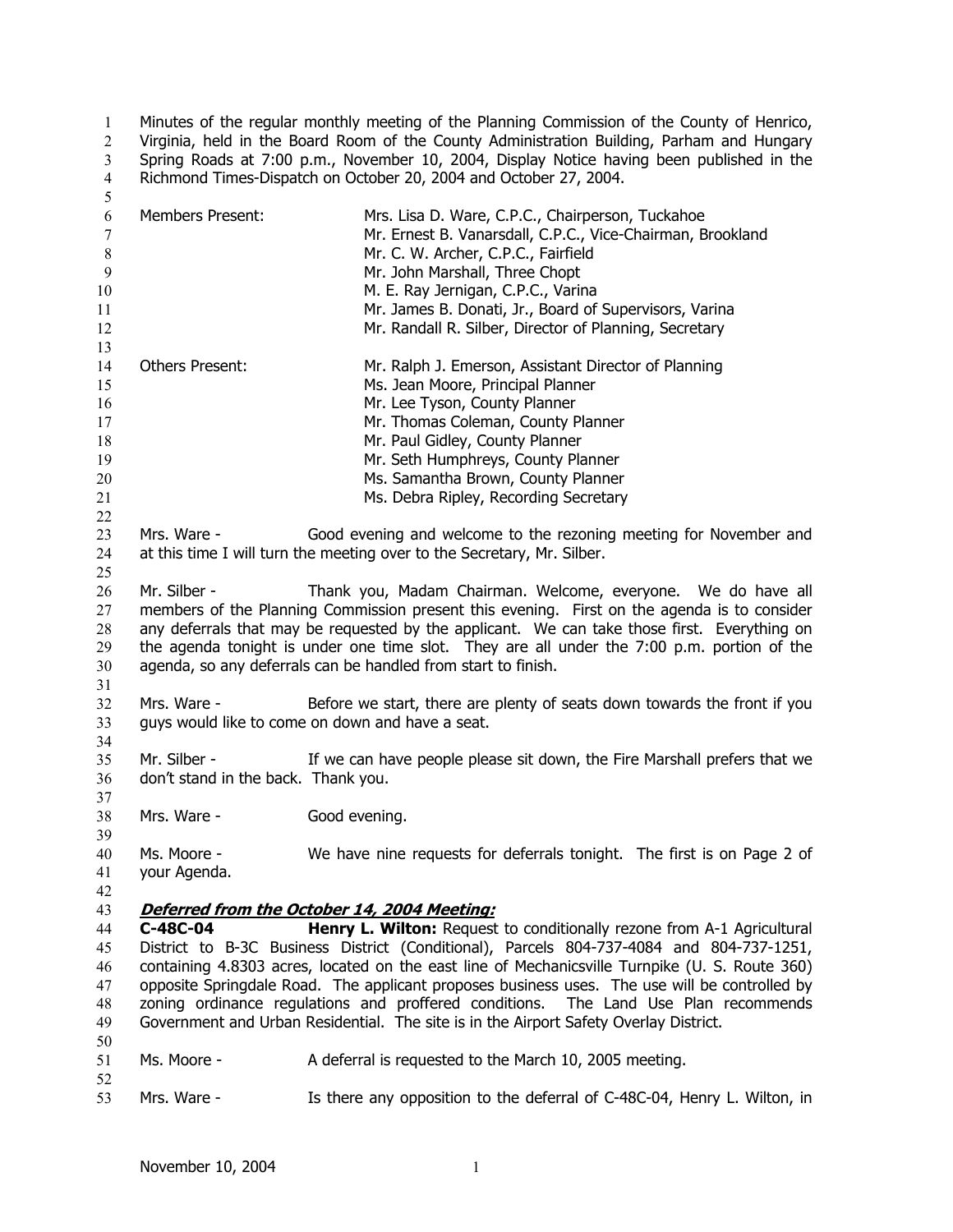54 the Fairfield District? There is no opposition to the deferral. 55 56 57 58 59 60 61 62 63 64 65 66 67 68 69 70 71 72 73 74 75 76 77 78 79 80 81 82 83 84 85 86 87 88 89 Mr. Archer - All right. Seeing none, Madam Chair, I will move deferral of Case C-48C-04 to the March 10, 2005 meeting, at the request of the applicant. Mr. Vanarsdall - Second. Mrs. Ware - Motion made by Mr. Archer and seconded by Mr. Vanarsdall. All in favor say aye. All opposed say no. The motion passes. At the request of the applicant, the Planning Commission deferred Case C-48C-04, Henry Wilton, to its meting on March 10, 2005. **C-58C-04 Loftis Real Estate & Development:** Request to conditionally rezone from A-1 Agricultural District to RTHC Residential Townhouse District (Conditional), part of Parcel 800-730-7438, containing 6.981 acres, located at the north intersection of Elkridge Lane and 20th Street, adjoining the northwest property line of the Oak Hill subdivision. Residential townhouses are proposed. The maximum density in the RTH District is nine (9) units per acre. The Land Use Plan recommends Suburban Residential 2, 2.4 to 3.4 units net density per acre. Ms. Moore - A deferral is requested to the January 13, 2005 meeting. Mrs. Ware - Is there any opposition to the deferral of Case C-58C-04, Loftis Real Estate and Development, in the Fairfield District? There is no opposition. Mr. Archer. Mr. Archer - Madam Chair, I move deferral of Case C-58C-04, Loftis Real Estate and Development, to the January 13, 2005 meeting at the request of the applicant. Mr. Vanarsdall - Second. Mrs. Ware - Motion made by Mr. Archer and seconded by Mr. Vanarsdall. All in favor say aye. All opposed say no. The motion passes. At the request of the applicant, the Planning Commission deferred Case C-58C-04, Loftis Real Estate and Development, to its meeting on January 13, 2005. 90 **Deferred from the October 14, 2004 Meeting:** 91 92 93 94 95 96 97 98 99 100 101 102 103 104 105 106 **C-51C-03 Larry D. Willis:** Request to rezone from A-1 Agricultural District and M-1C Light Industrial District (Conditional) to B-2C Business District (Conditional), Parcels 742-762- 9861, 743-762-1862 and 743-762-1538 and part of Parcel 742-762-9178, containing 4.089 acres, located at the northern terminus of Brookriver Drive and at the I64E/I295 southeast cloverleaf. Restaurants and other commercial uses are proposed. The use will be controlled by proffered conditions and zoning ordinance regulations. The Land Use Plan recommends Semi Public. The site is also in the West Broad Street Overlay District. Ms. Moore - The deferral is requested to the December 9, 2004 meeting. Mrs. Ware - Is there any opposition to the deferral of Case C-51C-03, Larry D. Willis, in the Three Chopt District? There is no opposition. Mr. Marshall. Mr. Marshall - Madam Chairman, I move that Case C-51C-03 be deferred to the December 9, 2004 meeting, at the request of the applicant.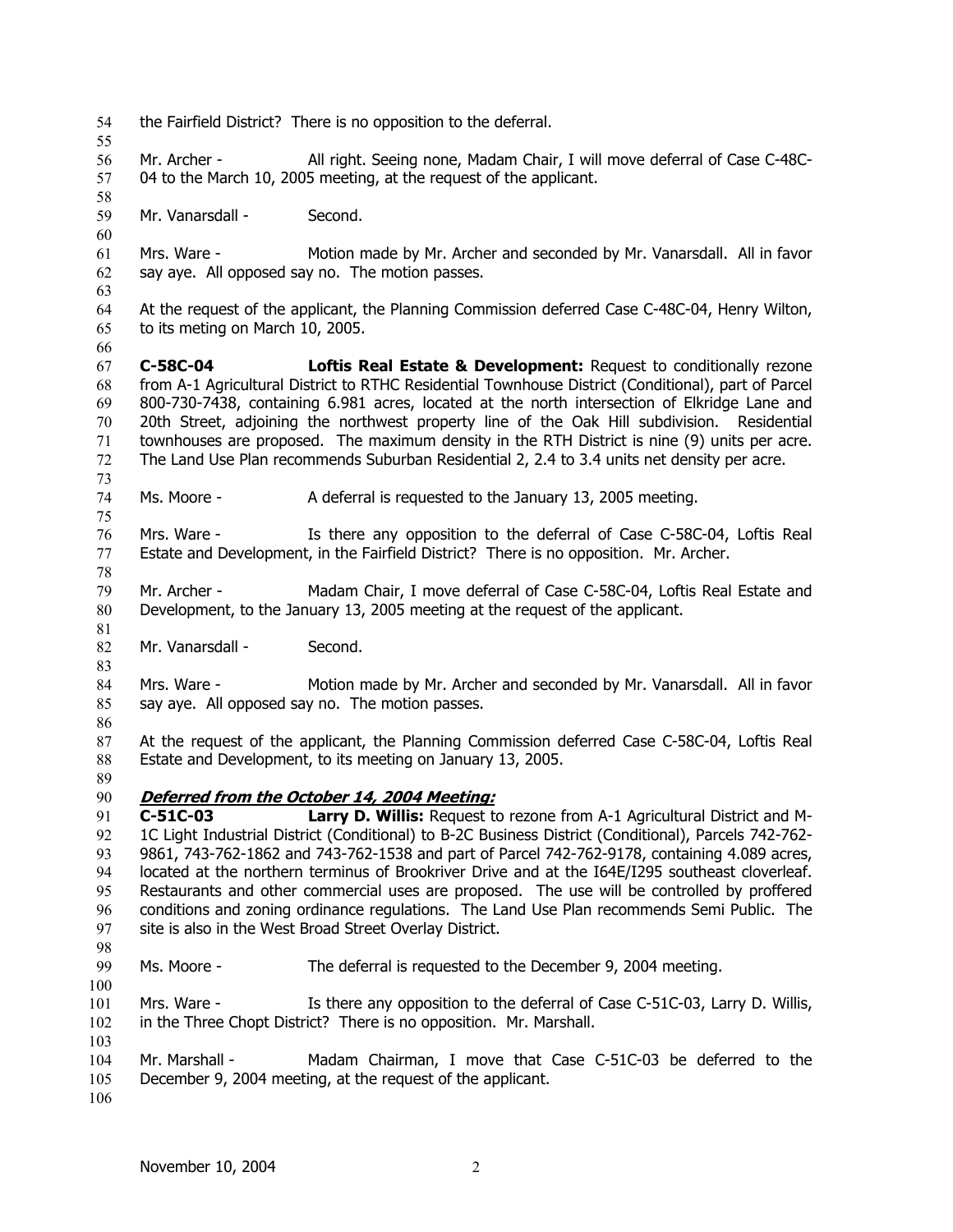107 Mr. Vanarsdall - Second.

109 110 Mrs. Ware - Motion made by Mr. Marshall and seconded by Mr. Vanarsdall. All in favor say aye. All opposed say no. The motion passes.

112 113 At the request of the applicant, the Planning Commission deferred Case C-51C-03, Larry D. Willis, to its meeting on December 9, 2004.

115 **Deferred from the September 9, 2004 Meeting:**

116 117 118 119 120 121 **C-52C-03 Mr. And Mrs. Hung Yim:** Request to conditionally rezone from A-1 Agricultural District to B-3C Business District (Conditional), Parcel 735-763-5299, containing 1.922 acres, located on the north line of West Broad Street (U. S. Route 250) approximately 1,450 feet east of N. Gayton Road. A restaurant is proposed. The use will be controlled by proffered conditions and zoning ordinance regulations. The Land Use Plan recommends Mixed Use. The site is also in the West Broad Street Overlay District.

123 Ms. Moore - The deferral is requested to the January 13, 2005 meeting.

125 126 Mrs. Ware - Is there any opposition to the deferral of C-52C-03, Mr. and Mrs. Hung Yim, in the Three Chopt District? There is no opposition.

128 129 Mr. Marshall - Madam Chairman, I move that Case C-52C-03 be deferred to the January 13, 2005 meeting at the request of the applicant.

131 Mr. Vanarsdall - Second.

133 134 Mrs. Ware - Motion made by Mr. Marshall and seconded by Mr. Vanarsdall. All in favor say aye. All opposed say no. The motion passes.

136 137 At the request of the applicant, the Planning Commission deferred Case C-52C-03, Mr. and Mrs. Hung Yim, to its meeting on January 13, 2005.

138

135

108

111

114

122

124

127

130

132

#### 139 **Deferred from the October 14, 2004 Meeting:**

140 141 142 143 144 145 146 147 148 149 **C-22C-04 James W. Theobald for Reynolds Development, LLC:** Request to conditionally rezone from O-3C Office District (Conditional), B-3 Business District and M-1 Light Industrial District to B-2C Business District (Conditional), B-3C Business District (Conditional) and O-3C Office District (Conditional), Parcels 767-744-9052, 767-744-6325, 765-744-6557, 766-745- 8230, and 767-745-5402, containing approximately 71.021 acres (54.317 ac. - B-2C; 2.997 ac. - B-3C; 13.707 ac. - O-3C), located along the southeast intersection of I-64 and Glenside Drive and the southwest intersection of I-64 and W. Broad Street (U.S. Route 250). A retail, hotel, and office development is proposed. The use will be controlled by proffered conditions and zoning ordinance regulations. The Land Use Plan recommends Planned Industry and Government. The site is in the Henrico County Enterprise Zone.

150 151

152

155

158

Ms. Moore - The deferral is requested to the December 9, 2004 meeting.

153 154 Mrs. Ware - Is there any opposition to the deferral of Case C-22C-04, James W. Theobald for Reynolds Development, LLC, in the Three Chopt District? There is no opposition.

156 157 Mr. Marshall - Madam Chairman, I move that Case C-22C-04 be deferred to the December 9, 2004 meeting, at the request of the applicant.

159 Mr. Vanarsdall - Second.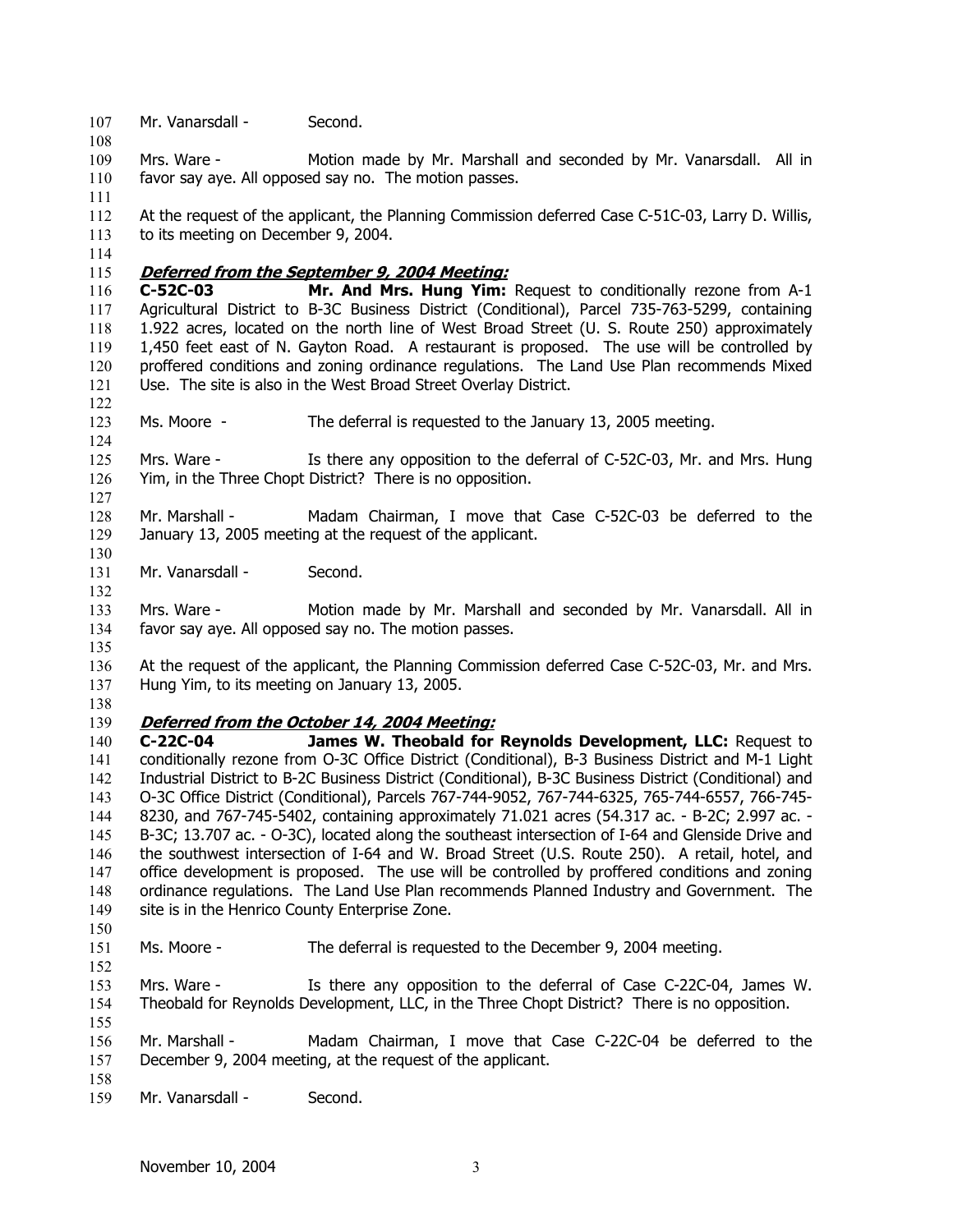161 162 163 164 165 166 Mrs. Ware - Motion made by Mr. Marshall and seconded by Mr. Vanarsdall. All in favor say aye. All opposed say no. The motion passes. At the applicant's request, the Planning Commission deferred Case C-22C-04, James W. Theobald for Reynolds Development, LLC, to its meeting on December 9, 2004. 167 **Deferred from the September 9, 2004 Meeting:** 168 169 170 171 172 173 174 175 176 177 178 179 180 181 182 183 184 185 186 187 188 189 190 **C-42C-04 Skip Gelletly:** Request to conditionally rezone from A-1 Agricultural District to RTHC Residential Townhouse District (Conditional), Parcel 731-763-1648, containing approximately 3.1 acres, located on the west line of Gayton Hills Lane approximately 200 feet south of Graham Meadows Drive. The applicant proposes a maximum density of 2.86 units per acre. The maximum density in the RTH District is nine (9) units per acre. The Land Use Plan recommends Suburban Residential 2, 2.4 to 3.4 units net density per acre. Ms. Moore - The deferral is requested to the January 13, 2005 Meeting. Mrs. Ware - Is there any opposition to the deferral of Case C-42C-04, Skip Gelletly, in the Three Chopt District? No opposition. Mr. Marshall - Madam Chairman, I move deferral of Case C-42C-04 be deferred to January 13, 2005, at the request of the applicant. Mr. Vanarsdall - Second. Mrs. Ware - Motion made by Mr. Marshall and seconded by Mr. Vanarsdall. All in favor say aye. All opposed say no. The motion passes. At the request of the applicant, the Planning Commission deferred Case C-42C-04, Skip Gelletly, to its meeting on January 13, 2005. 191 **Deferred from the October 14, 2004 Meeting:** 192 193 194 195 196 197 198 199 200 201 202 203 204 205 206 207 208 209 210 211 212 **C-44C-04 Andrew Condlin for David E. Cottrell:** Request to amend proffered conditions accepted with Rezoning Case C-39C-95, on part of Parcel 740-765-2150, containing 1.4019 acres, located on the east line of Pouncey Tract Road, approximately 350 feet south of Twin Hickory Lake Drive. The amendment is related to use restrictions and hours of operation and would permit a car wash. The existing zoning is B-3C Business District (Conditional). The Land Use Plan recommends Commercial Concentration, Office and Environmental Protection Area. Ms. Moore - The deferral is requested to the December 9, 2004 meeting. Mrs. Ware - Is there any opposition to the deferral of Case C-44C-04, Andrew Condlin for David E. Cottrell, in the Three Chopt District? No opposition. Mr. Marshall - Madam Chairman, I move that Case C-44C-04 be deferred to the December 9, 2004 meeting at the request of the applicant. Mr. Vanarsdall - Second. Mrs. Ware - Motion made by Mr. Marshall and seconded by Mr. Vanarsdall. All in favor say aye. All opposed say no. The motion passes.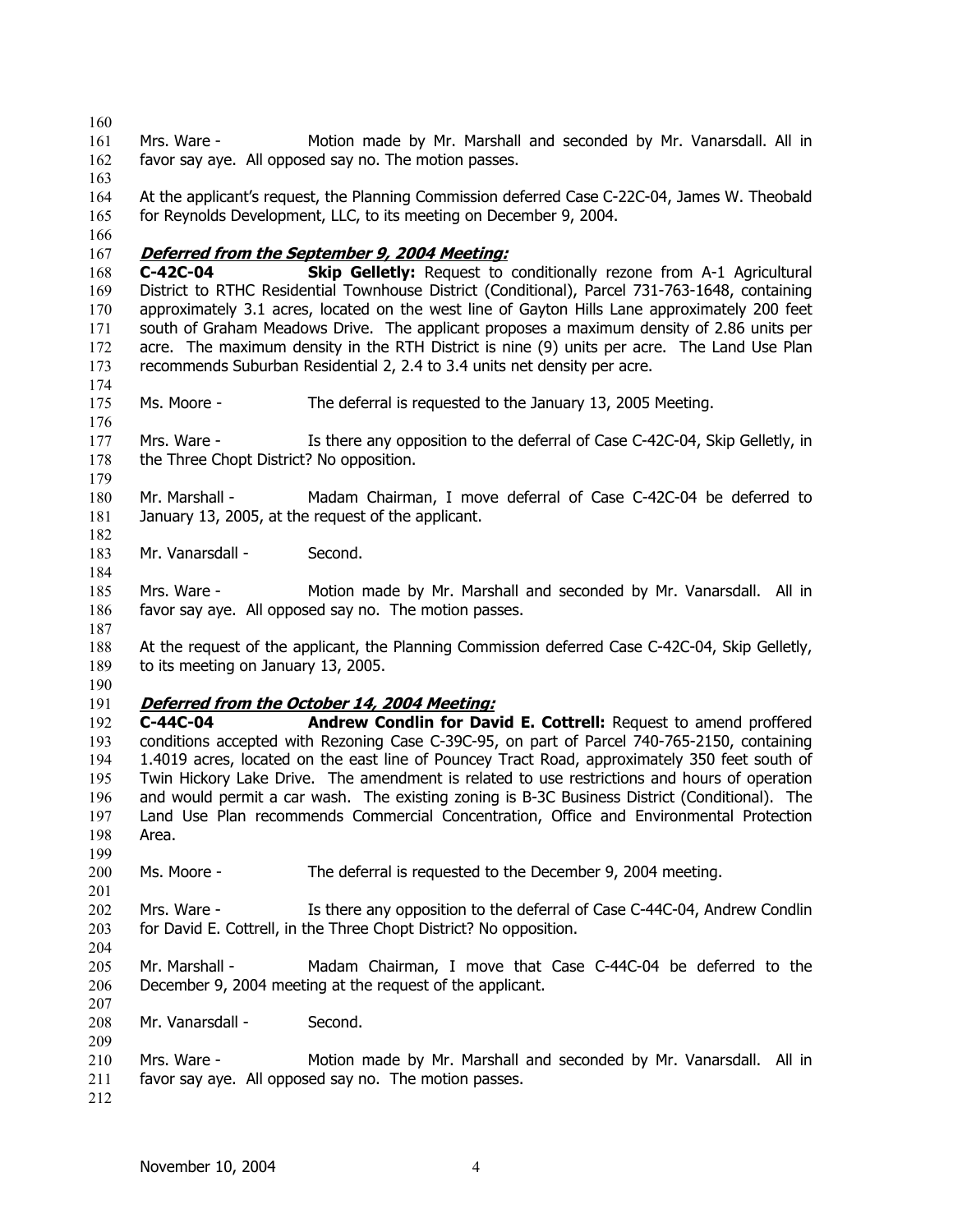At the request of the applicant, the Planning Commission deferred Case C-44C-04, Andrew Condlin for David E. Cottrell, to its meeting on December 9, 2004. 213 214

216 Ms. Moore - The next case is on page 5 of your Agenda.

217

226

228

232

234

237

240

251

260

263

215

#### 218 **Deferred from the August 12, 2004 Meeting:**

219 220 221 222 223 224 225 **C-27C-02 RFA Management, LLC:** Request to amend proffered conditions accepted with rezoning case C-32C-89, on Parcel 740-750-0178, containing 12.415 acres, located at the northeast intersection of Ridgefield Parkway and Glen Eagles Drive, the northwest intersection of Ridgefield Parkway and Eagles View Drive, and the southeast intersection of Eagles View Drive and Glen Eagles Drive. The amendment would change the maximum density allowed from 7,850 square feet per acre to 8,975 square feet per acre. The existing zoning is B-2C, Business District (Conditional). The Land Use Plan recommends Commercial Concentration.

227 Ms. Moore - The deferral is requested to the February 10, 2005 meeting.

229 230 231 Mrs. Ware- Is there any opposition to the deferral of Case C-27C-02, RFA Management, LLC, in the Tuckahoe District? There being no opposition, I move that Case C-27C-02, RFA Management, LLC, be deferred to the February 10, 2005, at the applicant's request.

233 Mr. Vanarsdall - Second.

235 236 Mrs. Ware - Motion made by Mrs. Ware and seconded by Mr. Vanarsdall. All in favor say aye. All opposed say no. The motion passes.

238 239 At the request of the applicant, the Planning Commission deferred Case C-27C-02, RFA Management, LLC, to its meeting on February 10, 2005.

241 242 243 244 245 246 247 **C-60C-04 J. Thomas O'Brien for The Tetra Group One, LLC:** Request to conditionally rezone from A-1 Agricultural District, and R-5 General Residence District to M-1C Light Industrial District (Conditional), Parcels 817-717-4199 and 816-717-4209, containing 61.243 acres located at the northwest corner of Audubon Drive and Oakley's Lane. An M-1 development is proposed. The use will be controlled by zoning ordinance regulations and proffered conditions. The Land Use Plan recommends Planned Industry and Environmental Protection Area. The site is in the Airport Safety Overlay District.

248 249 250 Ms. Moore - The deferral is requested to the December 9, 2004 Planning Commission meeting.

252 253 254 255 Mrs. Ware - Is there any opposition to the deferral of Case C-60C-04, J. Thomas O'Brien for The Tetra Group One, LLC, in the Varina District? There is no opposition. Mr. Jernigan.

256 257 258 Mr. Jernigan - Madam Chairman, I make a motion to defer Case C-60C-04, J. Thomas O'Brien for The Tetra Group, LLC, to December 9, 2004, by request of the applicant.

259 Mr. Vanarsdall - Second.

261 262 Mrs. Ware - Motion made by Mr. Jernigan and seconded by Mr. Vanarsdall. All in favor say aye. All opposed say no. The motion passes.

264 265 At the request of the applicant, the Planning Commission deferred Case C-60C-04, J. Thomas O'Brien for The Tetra Group One, LLC, to its meeting on December 9, 2004.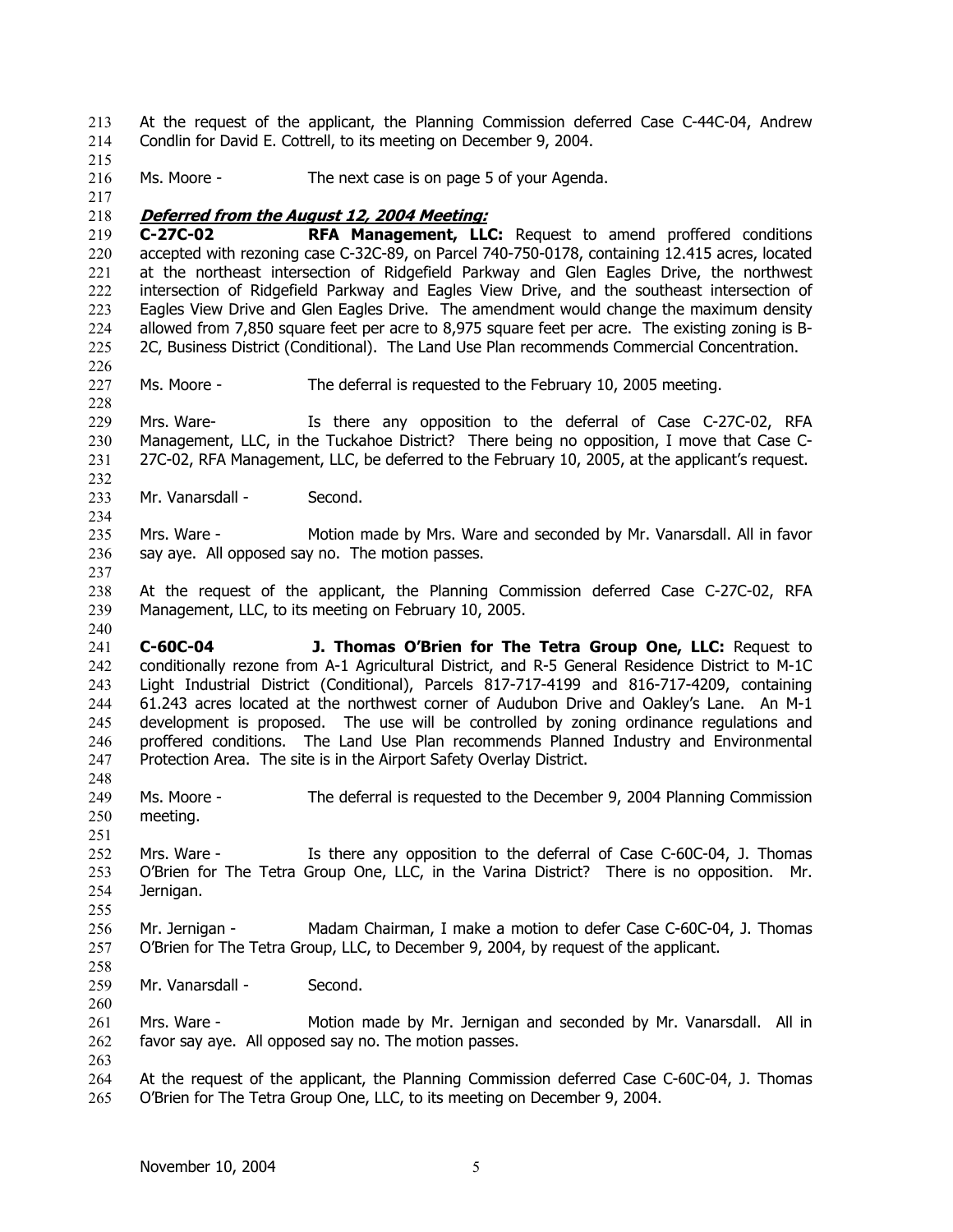268 269 270 271 272 273 274 275 276 277 278 279 280 281 282 283 284 285 286 287 288 289 290 291 292 293 294 295 296 297 298 299 300 301 302 303 304 305 306 307 308 309 310 311 312 313 314 315 316 317 318 Mr. Vanarsdall - I have a deferral to offer, Mr. Secretary, Case C-61C-04. **C-61C-04 Dominion Land & Development Partnership:** Request to conditionally rezone from A-1 Agricultural District to R-3C One Family Residence District (Conditional), Parcels 759-767-5161, 759-767-2638, 759-767-6934, 759-767-6516 and 758-767- 8413, containing approximately 14.2 acres, located on the west line of Francistown Road at Castle Point Road. The applicant proposes a single-family residential subdivision with a density not to exceed 2.2 dwelling units per acre. The R-3 District allows a minimum lot size of 11,000 square feet. The Land Use Plan recommends Suburban Residential 1, 1.0 to 2.4 units net density per acre, and Environmental Protection Area. Mrs. Ware - Is there any opposition to the deferral of Case C-61C-04, Dominion Land & Development Partnership, in the Brookland District? There is no opposition. Mr. Vanarsdall. Mr. Vanarsdall - I move that Case C-61C-04 be deferred to December 9, 2004, at the Commissioner's request. Mr. Marshall - Second. Mrs. Ware - Motion made by Mr. Vanarsdall and seconded by Mr. Marshall. All in favor say aye. All opposed say no. The motion passes. The Planning Commission deferred Case C-61C-04, Dominion Land & Development Partnership, to its meeting on December 9, 2004, at the Commission's request. Mr. Archer - Madam Chair, I have one to add, also. **C-59C-04 Joe Gray:** Request to conditionally rezone from O-1 Office District to B-1C Business (Conditional), Parcel 784-752-5293, containing 0.64 acre, located at the northwest intersection of Brook (U. S. Route 1) and Ridge Roads. A martial arts studio and retail shops are proposed. The use will be controlled by zoning ordinance regulations and proffered conditions. The Land Use Plan recommends Office. Mrs. Ware - Is there any opposition to the deferral of Case C-59C-04, Joe Gray, in the Fairfield District? There is no opposition. Mr. Archer - Madam Chair, I move deferral of Case C-59C-04, Joe Gray, to the… Mrs. Ware - Excuse me just a second, Mr. Archer. Did you have opposition to the deferral, sir? Do you want to briefly come to the podium and state what your opposition is to us deferring this case? Can you please give your name and address for the record? Mr. Gray - I am Joe Gray and I know it is your procedure, but I am supposed to be before you tonight with the amended proffers. Mr. Silber - Mr. Archer, maybe you know more about what is going on. The request that is on the agenda tonight was to be heard later in the agenda and the Planning Commissioner from this district had interest in deferring this. Did you want to hear this case? Mr. Archer - I understood that we don't have sufficient information that we have had

Mr. Silber - Are there any other known deferrals?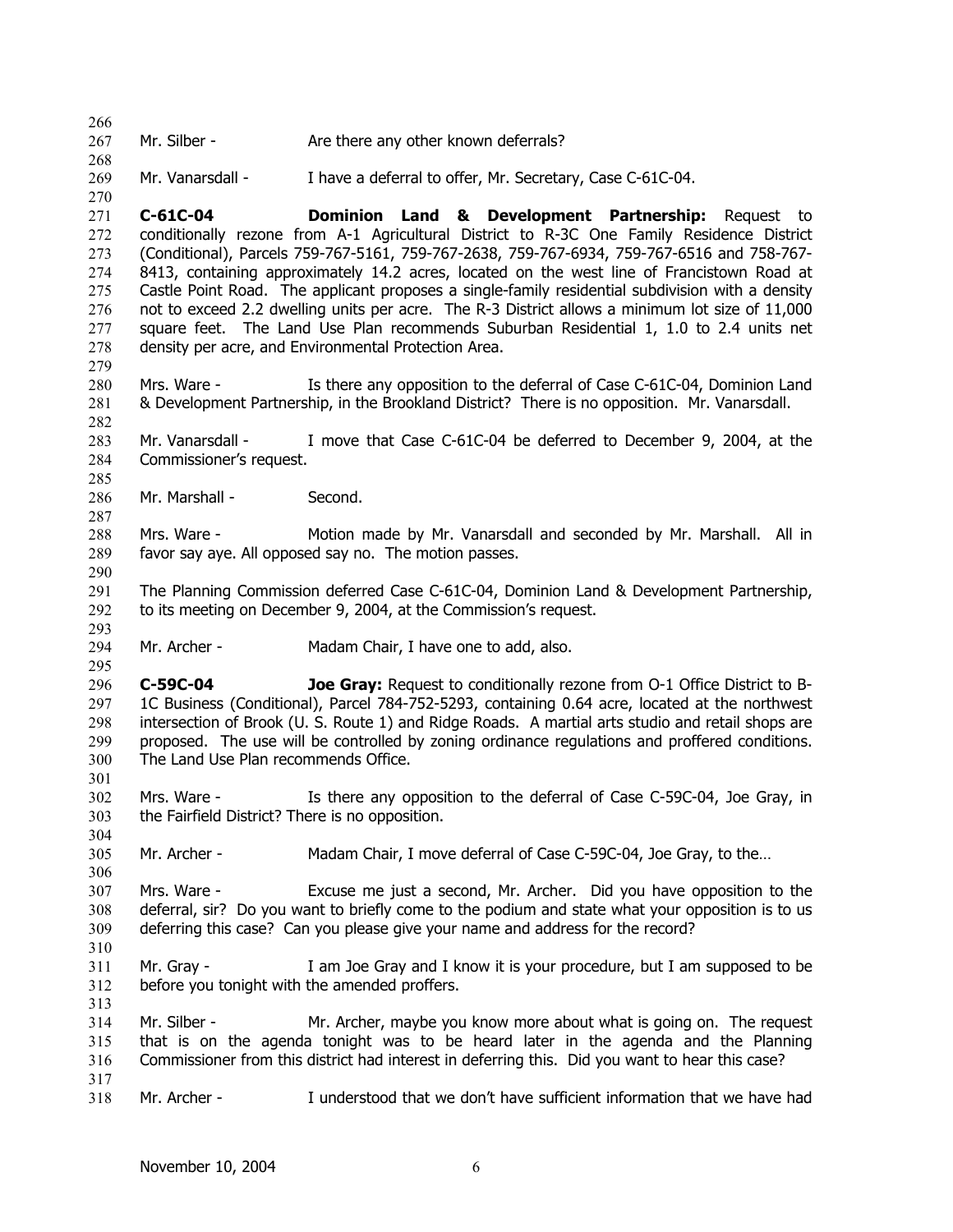- 319 a chance to study to be able to make and decision.
- 321 Mr. Gray - Not to my knowledge. Everything I know that you do...

323 324 325 Mr. Archer - Well, in my conversations with staff, we just have not had enough information to make a decision, and, consequently, the best thing to do is to defer it until we can get the information put together.

- 327 328 Mr. Silber - Mr. Archer, would it be appropriate to have my staff come forward and explain perhaps what information is still lacking at this point?
- 330 Mr. Archer - If it would help Mr. Gray, I have no objection to that.

332 333 334 335 336 337 338 339 340 341 Mr. Tyson - Good evening ladies and gentlemen and members of the Commission. My name is Lee Tyson and I am a staff planner with the Planning Department. I have been working with Mr. Gray on Case C-59C-04. Mr. Gray submitted a proffer statement several weeks ago. We reviewed that, met with him, suggested possible changes to those proffer statements to address several staff concerns. Mr. Gray called me this afternoon about 4:00 or 4:15 p.m. saying he had not had the chance to amend the proffer statement and get it to me in time. I think that is the issue that is outstanding. There are case materials that have been submitted. Staff is ready and willing to participate and submit the staff report. Our recommendation, however, would be that there are outstanding issues and that a revised proffer statement hasn't been received by us in order to respond.

- 343 344 345 346 Mr. Silber - Mr. Gray, I think at this point in time it may be most appropriate for the Planning Commission to consider deferral of this case. This would come up next month. I think it would be appropriate for you to work with staff and the Planning Commissioner from the district to see if we can work out these issues.
- 347

342

320

322

326

329

331

- 348 349 350 351 352 Mr. Gray - It was my understanding that most of the stuff that was left to be done was to be done at the POD stage of it, which we could write in anything else that needed to be done. They asked for a few changes, and I certainly agreed to help out any way that I could to make that happen.
- 353 354 355 356 357 358 359 Mr. Archer - Excuse me. The POD process is the next step if this case is passed. What we are doing tonight is trying to get it in shape, so we can recommend it to the Board of Supervisors for approval. We don't have sufficient information yet to make a decision. We would either have to deny it and send it further with a recommendation for denial, or we can defer it to give you a chance to work on it with staff. And I think it would probably be in your best interests to take the deferral and then, if the case is passable, we will submit it to the next section, which would be for a POD.
- 360 361 Mr. Gray - **OK.**
- 362

367

- 
- 363 364 365 366 Mr. Archer - The information was received too late for them to be able to make a decision to pass along to me, and we don't want to do that tonight. So I would encourage you to get with staff as soon as you can, on the next work day, and start working on trying to get this passed, but I will do the deferral at the Commission's request, but thanks for coming up.
- 368 Mrs. Ware - Mr. Archer.
- 370 371 Mr. Archer - Madam Chair, I move deferral of Case C-59C-04, Joe Gray, to the December 9, 2004 meeting, at the request of the Commission.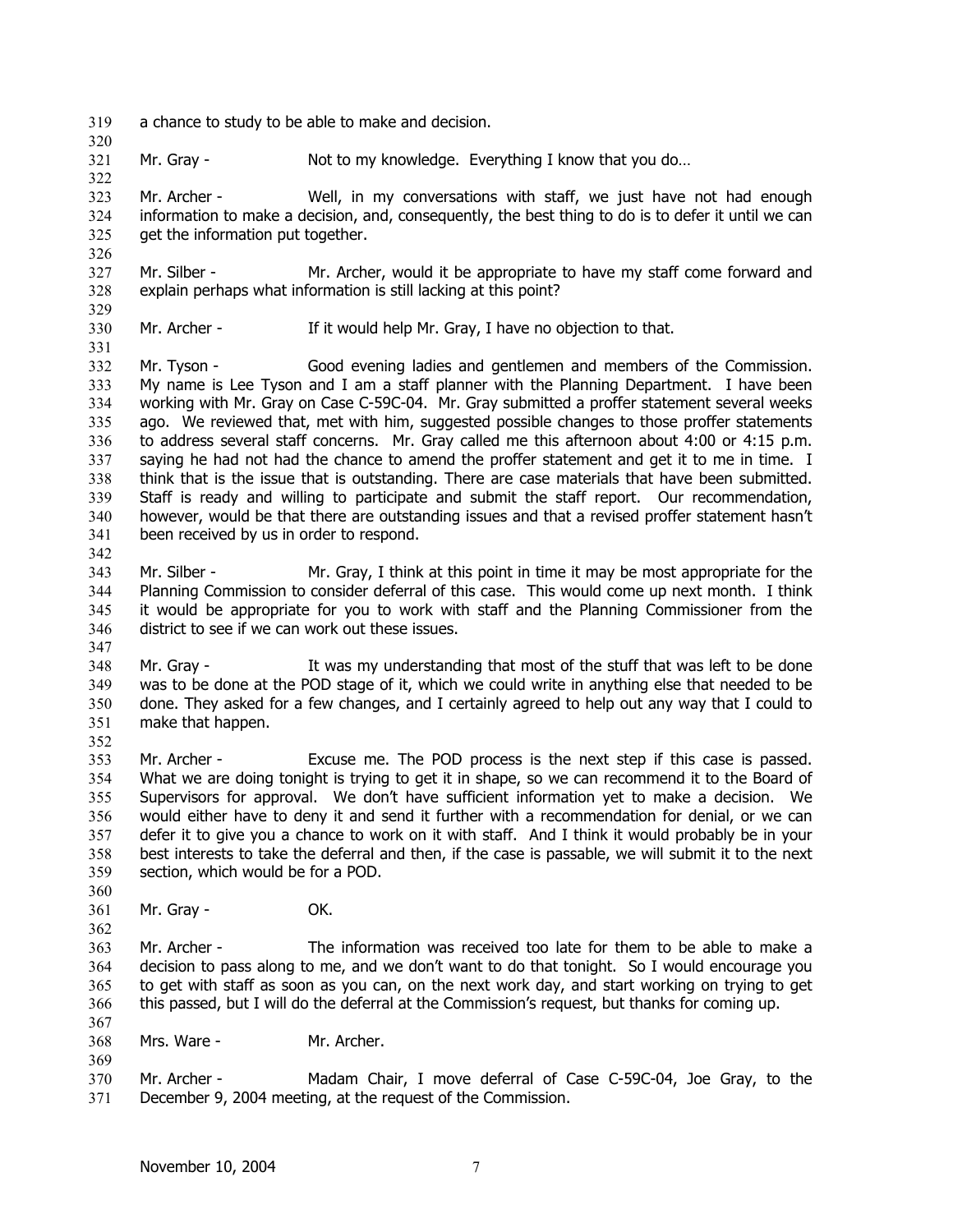372 373 Mr. Vanarsdall - Second.

375 376 Mrs. Ware - Motion made by Mr. Archer and seconded by Mr. Vanarsdall. All in favor say aye. All opposed say no. The motion passes.

378 379 At the request of the Commission, the Planning Commission deferred Case C-59C-04, Joe Gray, to its meeting on December 9, 2004.

381 Mr. Jernigan - Madam Chairman, I have one on page 5, in the Varina District.

382

380

374

377

# 383 **Deferred from the September 9, 2004 Meeting:**

384 385 386 387 388 389 **C-47C-04 Garry Gallagher:** Request to conditionally rezone from O-2C Office District (Conditional) to B-2C Business District (Conditional), Parcel 834-714-1831, containing 2.307 acres, located at the eastern corner of the intersection of Williamsburg Road (U.S. Route 60) and Whiteside Road. The applicant proposes a retail use. The use will be controlled by zoning ordinance regulations and proffered conditions. The Land Use Plan recommends Office. The site is in the Airport Safety Overlay District.

391 392 Mrs. Ware - Is there any opposition to the deferral of Case C-47C-04, in the Varina District? No opposition.

393

398

404

412

390

394 395 396 Mr. Jernigan - With that Madam Chair, I move for deferral of Case C-47C-04, Garry Gallagher, to the December 9, 2004 meeting, by request of the Commission.

397 Mr. Vanarsdall - Second.

399 400 401 Mrs. Ware - Motion made by Mr. Jernigan and seconded by Mr. Vanarsdall. All in favor say aye. All opposed say no. The motion passes.

402 403 At the request of the Commission, the Planning Commission deferred Case C-47C-04, Garry Gallagher, to its meeting on December 9, 2004.

405 406 407 408 409 410 411 **C-62C-04 William E. Elmore, Sr.:** Request to conditionally rezone from A-1 Agricultural District to R-1AC One Family Residence District (Conditional), part of Parcel 767-777- 9367, containing approximately 65.80 acres, located on the north line of Mill Road approximately 1,100 feet east of Chickahominy Branch Drive. A single-family residential subdivision is proposed. The R-1A District allows a minimum lot size of 21,500 square feet. The Land Use Plan recommends Rural Residential, not exceeding 1.0 unit per acre, and Environmental Protection Area.

413 414 Mrs. Ware - Is there any opposition to Case C-62C-04, William E. Elmore, Sr., in the Brookland District? There is no opposition. Good evening, Mr. Gidley.

415 416 417 418 419 420 421 Mr. Gidley - Good evening, Madam Chairwoman and members of the Planning Commission. This case is C-62C-04. The applicant is requesting R-1AC rezoning for a singlefamily subdivision off Mill Road. Revised proffers dated today have been submitted. As a result, the time limits will need to be waived. The 2010 Land Use Plan designates most of this site as Rural Residential, with a net density of no more than one (1) unit per acre. The applicant has proffered a maximum of 50 lots, which results in a density of 0.76 units per acre.

422

<sup>423</sup>  Additional proffers the applicant has submitted include, but are not limited to: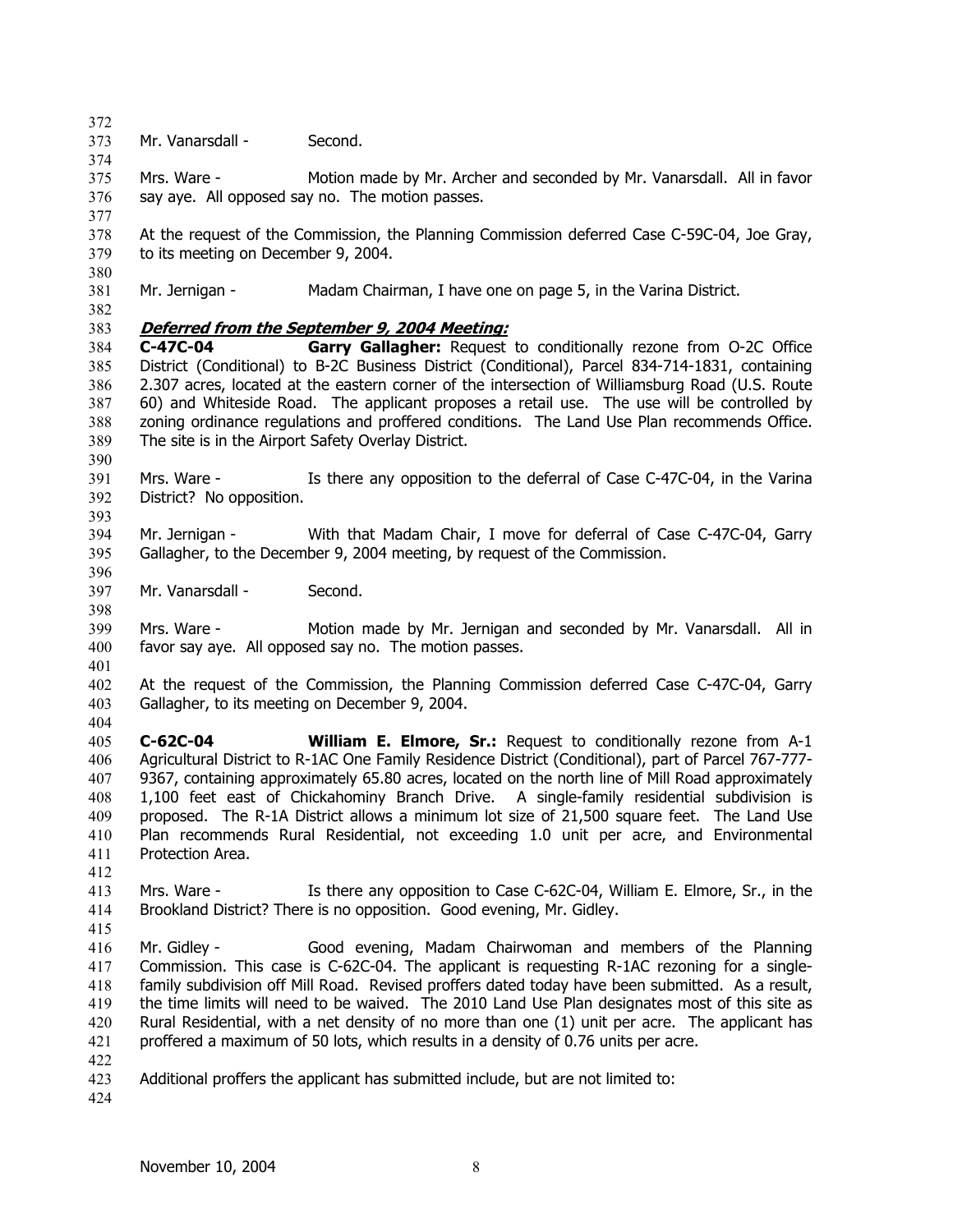| 425 | Brick or stone foundations;<br>$\bullet$                                                              |                                                                                                  |  |
|-----|-------------------------------------------------------------------------------------------------------|--------------------------------------------------------------------------------------------------|--|
| 426 | A minimum finished floor area of 3,000 square feet;                                                   |                                                                                                  |  |
| 427 | A minimum of 50% of the homes to have brick front elevations;<br>$\bullet$                            |                                                                                                  |  |
| 428 | Attached two car garages with each home, all of which will be side or rear loaded;<br>$\bullet$       |                                                                                                  |  |
| 429 | Front stoops and steps to be constructed of brick;                                                    |                                                                                                  |  |
| 430 | Front and side yards to be sodded and irrigated;                                                      |                                                                                                  |  |
| 431 | Hard surface driveways; and<br>$\bullet$                                                              |                                                                                                  |  |
| 432 | $\bullet$                                                                                             | A pledge to rezone land in floodplain to C-1.                                                    |  |
| 433 |                                                                                                       |                                                                                                  |  |
| 434 |                                                                                                       | The revised proffers address most of staff's concerns expressed in the staff report. However,    |  |
| 435 | there is still one minor issue the applicant could address.                                           |                                                                                                  |  |
| 436 |                                                                                                       |                                                                                                  |  |
| 437 |                                                                                                       | Proffer #5 states exposed portions of fireplace chimneys will be brick, stone, or siding similar |  |
| 438 | to the exterior treatment of the dwelling. To enhance the quality of these homes, the applicant       |                                                                                                  |  |
| 439 | should consider only brick or stone finishes for chimneys.                                            |                                                                                                  |  |
| 440 |                                                                                                       |                                                                                                  |  |
| 441 |                                                                                                       | If the applicant could address this issue, staff could recommend approval of this request.       |  |
| 442 |                                                                                                       |                                                                                                  |  |
| 443 |                                                                                                       | This concludes my presentation. I would be happy to answer any questions you may have.           |  |
| 444 |                                                                                                       |                                                                                                  |  |
| 445 | Mrs. Ware -                                                                                           | Are there any questions for Mr. Gidley from the Commission?                                      |  |
| 446 |                                                                                                       |                                                                                                  |  |
| 447 | Mr. Marshall -                                                                                        | Mr. Gidley, what did you say the density was?                                                    |  |
| 448 |                                                                                                       |                                                                                                  |  |
| 449 | Mr. Gidley -                                                                                          | With the proffered 50 lots, the density would be 0.76 units per acre.                            |  |
| 450 |                                                                                                       |                                                                                                  |  |
| 451 | Mr. Marshall -                                                                                        | Is the staff report right? It is 65.8 acres?                                                     |  |
| 452 |                                                                                                       |                                                                                                  |  |
| 453 | Mr. Gidley -                                                                                          | Yes, it is 65.8 acres, yes, sir.                                                                 |  |
| 454 |                                                                                                       |                                                                                                  |  |
| 455 | Mr. Marshall -                                                                                        | And there are 50 units.                                                                          |  |
| 456 |                                                                                                       |                                                                                                  |  |
| 457 | Mr. Silber -                                                                                          | Yes, sir, coming up less than one unit per acre.                                                 |  |
| 458 |                                                                                                       |                                                                                                  |  |
| 459 | Mr. Vanarsdall -                                                                                      | I don't have any questions for Mr. Gidley, myself. I would like to hear                          |  |
| 460 | from the applicant.                                                                                   |                                                                                                  |  |
| 461 |                                                                                                       |                                                                                                  |  |
| 462 | Mr. Condlin -                                                                                         | Good evening, Madam Chair, and members of the Commission.<br>My                                  |  |
| 463 |                                                                                                       | name is Andy Condlin from Williams, Mullen. I just wanted to cover a few quick points and I      |  |
| 464 | think there are a couple of issues outstanding with respect to what was requested and what you        |                                                                                                  |  |
| 465 | have in front of you. As Paul had set forth, the property is currently zoned A-1 but it also has a    |                                                                                                  |  |
| 466 | tentative subdivision plan already approved for this property for 43 lots, with no proffers, by right |                                                                                                  |  |
| 467 | to develop. Our request is R-1A with a density of .76, 65.8 acres, with 50-lot maximum.               |                                                                                                  |  |
| 468 | Ultimately we are gaining seven lots. What is gained for us is seven lots. What is gained             |                                                                                                  |  |
| 469 | otherwise for the neighboring property owners and the County is clearly a better layout that you      |                                                                                                  |  |
| 470 | can't see on the screen. You can assume it is a good layout. How is that? We will go with that.       |                                                                                                  |  |
|     |                                                                                                       |                                                                                                  |  |

471

472 473 474 475 476 477 A number of amenities are provided in the proffers including construction limitations, 3,000 sq. ft. homes, minimum, requirements of brick including the stoops and 2-car attached garages. Obviously, this fits within the Comp Plan. I will say this, I was hoping we could get a little bit better, and I apologize that we can't. The layout is better because we can provide some cul-desacs off of the property versus the original layout that has already been approved as one shot.

Take my word for it. I am a lawyer. That always gets a good laugh.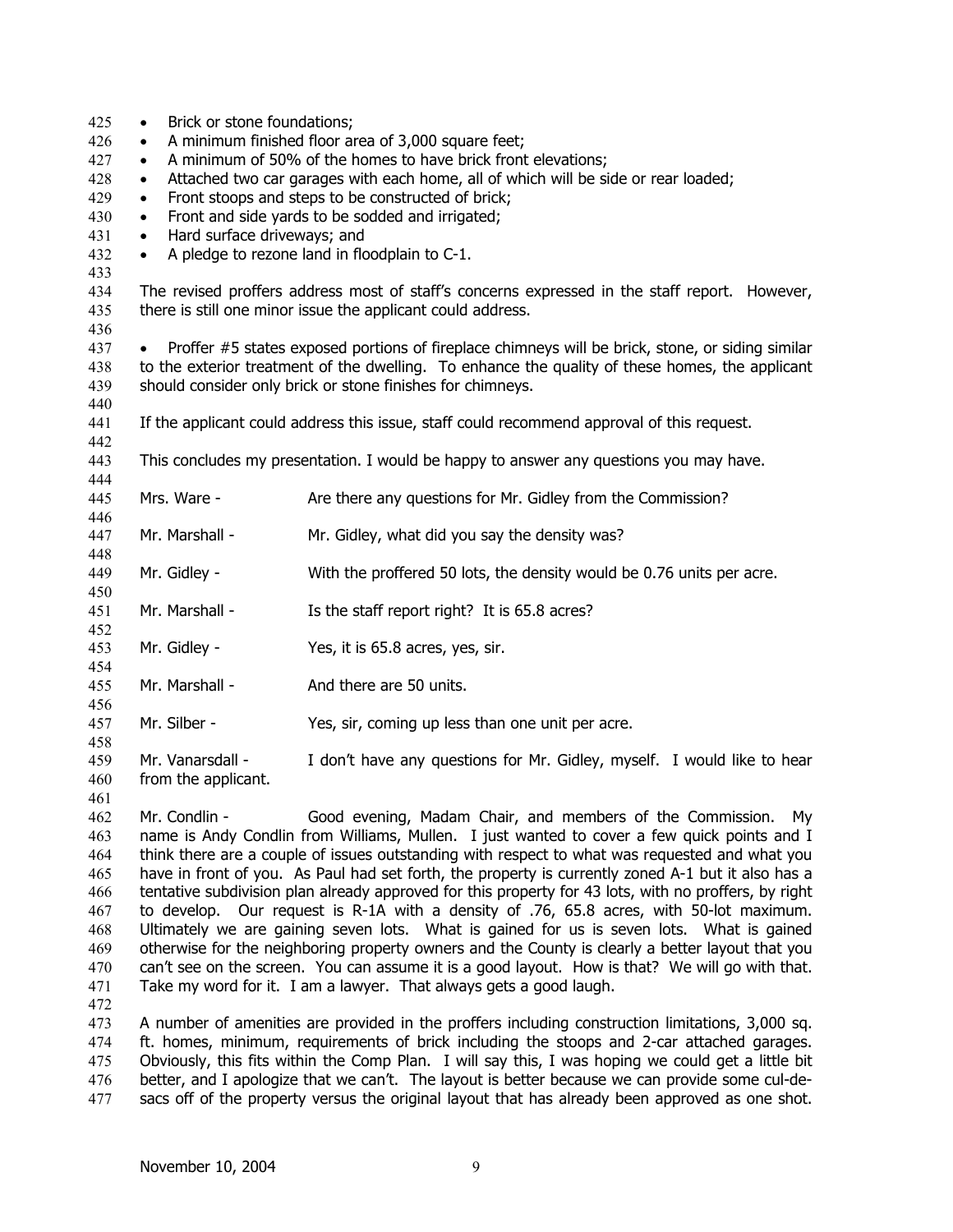It is a street with one cul-de-sac at the very end. If you look real close, you can kind of make out the ghostly images of the other things. The two issues that are of concern to us that are not reflected in your blind copy is Proffer #24 regarding streetlights. This was of importance to one of the neighbors. I understand the objection by the staff and the County. We have agreed to take it out, but with reluctance, not objection but reluctance, if that makes sense. Mr. Williams was quite adamant that this be allowed in this particular case that no streetlights on private property, with the exception of driveway or post lamps be permitted. Again, that is taken out. That is not reflected on the sheet that you have been given. On the original we have taken that out. 478 479 480 481 482 483 484 485 486

487

501

505

508

511

515

518

521

523

488 489 490 491 492 493 494 495 496 497 498 499 500 The other issue is with respect to the front yards and the sod and irrigation. Because this is potentially not subject to water and sewer or temporary septic system. We did have in there that sod and irrigation would be provided in the front and side yards of homes, unless otherwise prevented because of a septic system. There are certain septic systems that prevent irrigation to be over top of it, and because of the way the property may perk and the potential loss of a substantial number of lots, we may have to put the septic systems in the side yard. That is why I think keeping that in there, I think again over the objection of the staff. Bob, did you want to address that otherwise, about the septic system? That is why we wanted to keep that in there because of again, the way the property perks, and because of the issue of - the concern I believe was it should be irrigated, but reading Irma Brombeck is the grass is always greener over the septic system, so, I don't think it is going to be an issue of irrigation being necessary on all of the lots on the side yards and the front yards if we've got to have septic systems in there. So, that is the only issue that we've got, I think, what the staff has recommended otherwise.

502 503 504 With that, I will be happy to answer any questions. I think this case is ready to move forward. I think it is a quality case that could otherwise be developed by right under the existing tentative subdivision approval.

506 507 Mr. Vanarsdall - What you are saying is you are OK with deleting number 24 about the streetlights?

509 510 Mr. Condlin - Yes, sir. That has been deleted on the original proffers submitted. It is just not on your blind copy.

- 512 513 514 Mr. Vanarsdall - I have never seen that - saw it worded unless otherwise prevented by the septic tank. I think if you had your septic tank, wouldn't anybody try to do that in the side yard to start with, wouldn't they?
- 516 517 Mr. Condlin - It is in the side yard at times, and certainly, you have to have the reserve area.
- 519 520 Mr. Vanarsdall - I would feel better if we left out the last sentence, unless otherwise prevented by septic tank systems. I don't have any more problems with it.
- 522 Mr. Condlin - **OK.**

524 525 526 527 528 529 Mr. Vanarsdall - This is a very upscale project out in the Glen Allen area and it is an extension of the homes that is called Hunton Estates. They are going to be \$600,000 up, very, very, extremely good quality, single-family. I recommend that we recommend to the Board of Supervisors for approval. I think I have to waive the time limits, because it is dated today, so I move that we waive the time limit on the proffers.

530 Mr. Marshall - Second.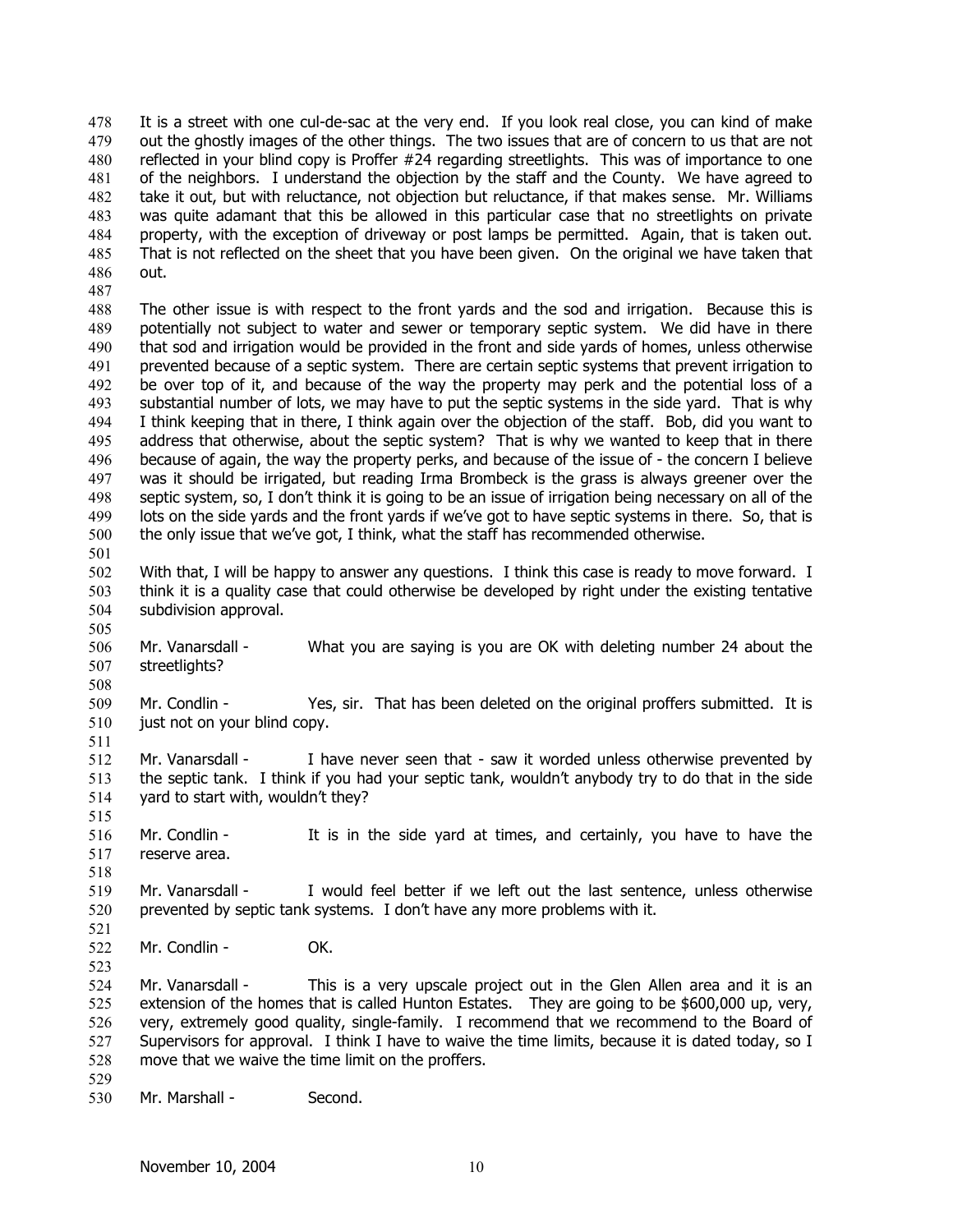531 532 533 534 535 536 537 538 539 540 541 542 543 544 545 546 547 548 549 550 551 552 553 554 555 556 557 558 559 560 561 562 563 564 565 566 567 568 569 570 571 572 573 574 575 576 577 578 579 580 581 582 583 Mrs. Ware - Motion made by Mr. Vanarsdall. Seconded by Mr. Marshall. All in favor say aye. All opposed say no. The motion passes. The Planning Commission voted to waive the time limits on C-62C-04, William E. Elmore, Sr. Mr. Vanarsdall - Now I would like to recommend to the Board approval of this case and delete Proffer #24, and I want to delete on Proffer #22, I just want it to say "sod and irrigation shall be included in the front and side yards of all homes." Leave out the last sentence. Mr. Marshall - Second. Mr. Silber - Mr. Vanarsdall, the applicant is agreeable to that? Correct? Mr. Vanarsdall - Yes. If it is that important they can put it back in at Board time. Mr. Silber - I would, OK. If he is agreeable to that, I would prefer he make that change on the proffer form at this time. If he is not agreeable to that, the Planning Commission cannot accept that proffer. You can't just change the wording of his proffer. Let's have Mr. Atack speak to this. Mr. Bob Atack - Madam Chairman and members of the Planning Commission, my name is Bob Atack and I guess our concern, Mr. Vanarsdall, or maybe you simplified it by saying this could be corrected by the time we get to the Board. We have confidence that we may get viable sewer with this property. Absent sewer, we would have septic systems on this property, and with septic systems, these sewers are very poor in this area. We could also have to have a septic system in the front yard, and irrigation could oftentimes prohibit the ability to work for the septic systems, so I would accept, if you will, under duress, your suggestion Mr. Vanarsdall. Mr. Vanarsdall - If you want me to, would you feel better if I left it in there? Mr. Atack - I would appreciate it, sir. Mr. Vanarsdall - Then you can talk with Mr. Glover at Board time. Mr. Atack - I appreciate that. Mr. Silber - Mr. Vanarsdall, where I am coming from is, the Planning Commission does not have the ability to change a proffered condition. They are voluntarily offered by the applicant, so if he wants to make that modification he can. The Planning Commission does not have the ability to change the proffer, so I think their approach would be fine if Mr. Atack wants to address this between Planning Commission and the Board that would be an acceptable alternative. Mr. Vanarsdall - We will leave it in there. Mr. Atack - Thank you very much. Mr. Vanarsdall - I will change my motion to recommend approval of C-62C-04 to the Board of Supervisors for and we would delete #24 and there would be no correction to proffer #22. Mr. Marshall - Second.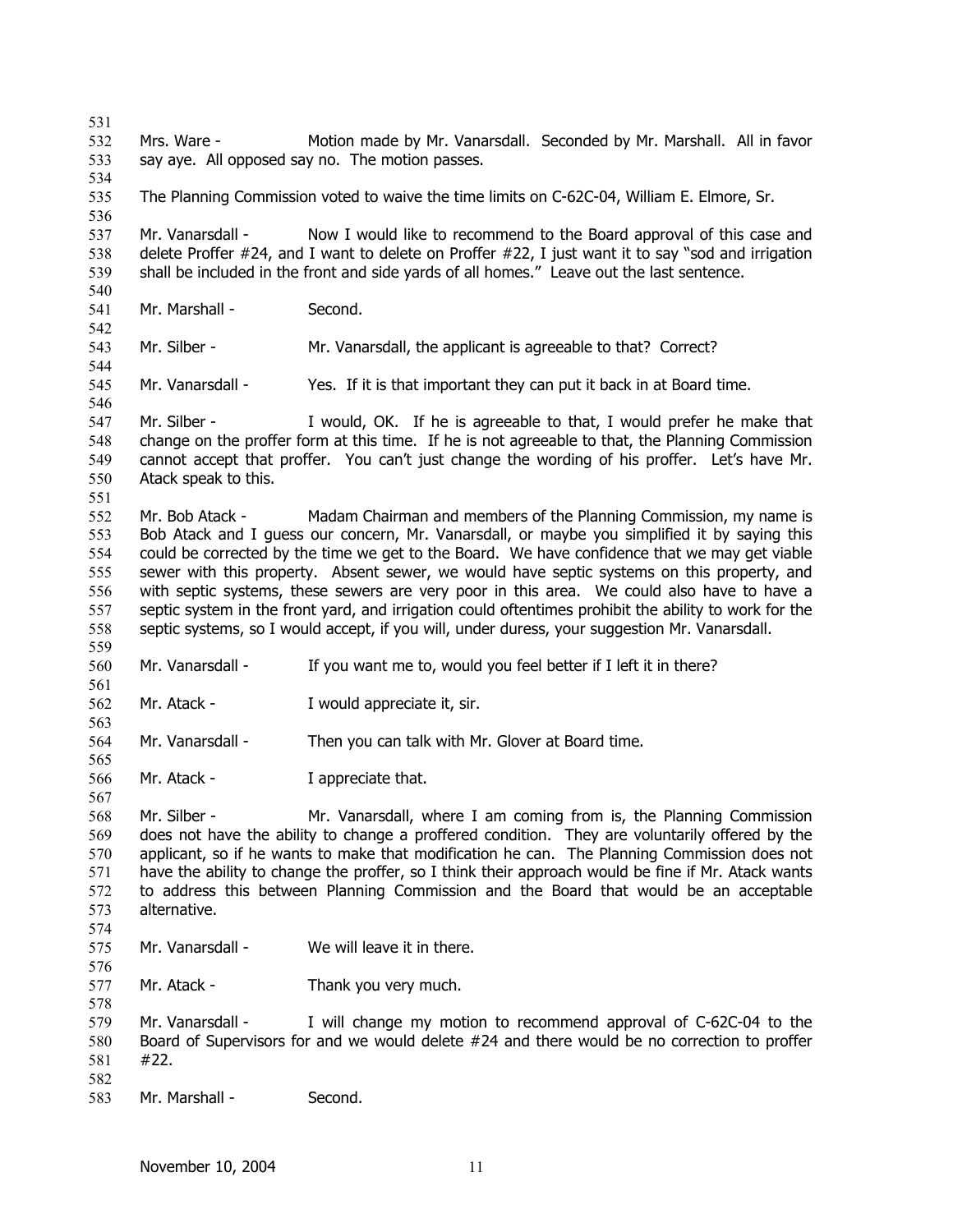584

585 586 Mrs. Ware - Motion made by Mr. Vanarsdall and seconded by Mr. Marshall. All in favor say aye. All opposed say no. The motion passes.

587 588 **REASON:** acting on a motion by Mr. Vanarsdall, seconded by Mr. Marshall, the Planning Commission voted 5-0 (one abstention) to recommend that the Board of Supervisors **grant** the request because it is appropriate residential zoning at this location and the proffered conditions would provide a maximum density of .73 units per acre in keeping with the recommendations of the Land Use Plan and would provide for a higher quality of development then would otherwise be possible. 589 590 591 592 593

594

# 595 **Deferred from the October 14, 2004 Meeting:**

596 597 598 599 600 601 **C-20C-04 James Theobald for Eric L. Walker**: Request to conditionally rezone from A-1 Agricultural District to O-2C Office District (Conditional), part of Parcel 807-733-6105, containing 17.827 acres, located along the west line of N. Laburnum Avenue approximately 1,360 feet southeast of its intersection with Harvie Road. Office uses are proposed. The use will be controlled by zoning ordinance regulations and proffered conditions. The Land Use Plan recommends Office. The site is in the Airport Safety Overlay District.

603 604 Mrs. Ware - Is there any opposition to C-20C-04, James Theobald for Eric L. Walker, in the Fairfield District? There is no opposition.

605

602

606 607 Mr. Humphreys - Thank you, Madam Chair. We recently received proffers this evening and we will get them handed out to you here, which will alter my report just slightly.

608

609 610 611 612 613 The applicant has submitted a revised application for this property to request O-2C. This is a change from the applicant's previous request for R-5AC, to construct up to 83 single-family homes. The R-5AC request would have been developed in conjunction with Case C-21C-04 located across Laburnum Avenue. The current request would allow for one and two story office buildings.

614

615 616 617 618 This request is consistent with the recommendation for Office in the 2010 Land Use Plan and is within the Airport Safety Overlay District. The site is also listed as a Prime Economic Development Site in the 2010 Land Use Plan. The Major Thoroughfare plan shows future Watts Lane traversing this site.

619

620 621 622 623 The applicant has submitted revised proffers, which have just been handed out to you, for the O-2C request dated November 10, 2004. The time limits for these proffers would have to be waived. The proffers do address some issues of quality development including landscaping, architectural treatments, lighting, signage, sidewalks, and aerated BMPs.

624

625 626 The applicant has also submitted and now proffered a conceptual plan shown here. The current proposal for C-21C-04 is also shown on this plan that they have also proffered.

627

628 629 The applicant has submitted one other exhibit for an entrance feature with this case; however, it has not been proffered.

630

631 632 633 Overall, the revised request could be appropriate for this area; however staff recommends the applicant consider proffering an entrance feature. Therefore, staff recommends deferral of this request until such a time as these issues can be sufficiently addressed.

634

635 636 This concludes my presentation. I would be happy to try to answer any questions you may have.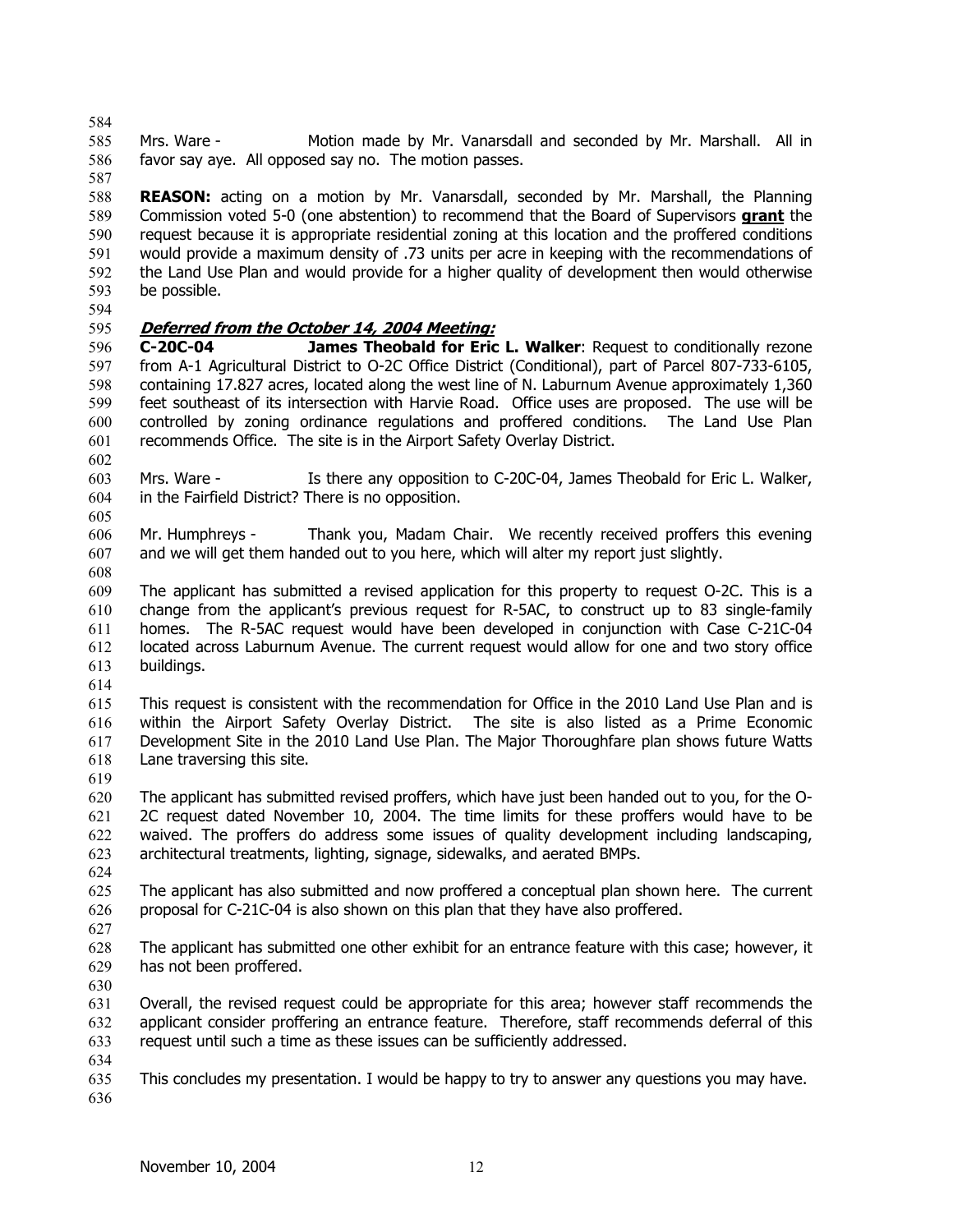637 Mrs. Ware - Are there any questions of Mr. Humphreys' from the Commission?

639 640 Mr. Archer - I have something, Mr. Humphreys, but I would rather hear from the applicant first.

641

638

668

677

683

687

642 643 644 645 646 647 648 649 650 651 652 653 654 655 656 657 658 659 660 661 662 663 664 665 666 Mr. Theobald - Good evening, Madam Chairman, ladies and gentlemen. For the record, my name is Jim Theobald and I am here on behalf of the applicant this evening. This is the result of a long process that we have been engaged in with Mr. Archer, Mr. Thornton and staff to find the appropriate use for this site. You have heard a case not too long ago for the property that was owned by a church basically over on this quadrant (referring to rendering). This is King's Point Apartments here, and we had originally proposed a townhouse development on the current site and the one proposed on the agenda following. We modified that case to be a single-family detached case and in further discussions with Mr. Thornton and Mr. Archer, they believe that following the Land Use Plan was a more appropriate path to take, so we have amended our request to an O-2 rezoning. If we are successful this evening and a favorable recommendation on the office part, we will be deferring the residential case following, and then immediately amend that to office and mirror the same type of proffers and development. So, in working with staff we have developed a number of proffers that address those very features that Mr. Humphreys has outlined for you. Today we have provided a conceptual plan and elevations which staff had previously reviewed, but had not been proffered, and I believe that the issue was one of desiring additional level of certainty as to how the site might be developed and this afternoon we did agree to do that. You will note that it does include provision for the extension of Watts Lane. This site in here I believe is owned by the Fraternal Order of Police, if I am not mistaken. We do not control the connector, but we did agree to do our plan in such a way that ultimately if possible this could be connected. These are designed to be essentially office condominiums, one and two stories. I believe under the current economic climate there has been a demand for that for a product in different parts of the County, as opposed to just traditional suburban office buildings. With that, I would be happy to answer any questions. I'd very much appreciate your favorable recommendation to the Board of Supervisors.

667 Mrs. Ware - Are there any questions for Mr. Theobald from the Commission?

669 670 671 Mr. Archer - Mr. Theobald, can you speak to the staff's concern about having entrance features as part of your proffered conditions.

672 673 674 675 676 Mr. Theobald - Frankly, since this is obviously a speculative rezoning that we hope will be designed like this, I certainly can't give you a lot of assurance as to how an entrance feature would look. It seems an odd request to suggest the case needs to be deferred until I design one, but if it is your pleasure, Mr. Archer, we can always do that. I am just saying…and the elevations in the plan are in general conformance, unless otherwise approved at time of POD.

678 679 680 681 Mr. Archer - I think what would be helpful would be if you would at least agree that you will supply us with some entrance features at least by the time it should pass and get to the Board.

682 Mr. Theobald - I would be happy to do that.

684 Mr. Archer - **OK.** 

685 686 Mrs. Ware - **Anymore questions?** 

688 689 Mr. Silber - Mr. Theobald, the proffer No. 14 on Watts Lane Extension indicates that at time of plan of development a combination of extension of Watts Lane though the property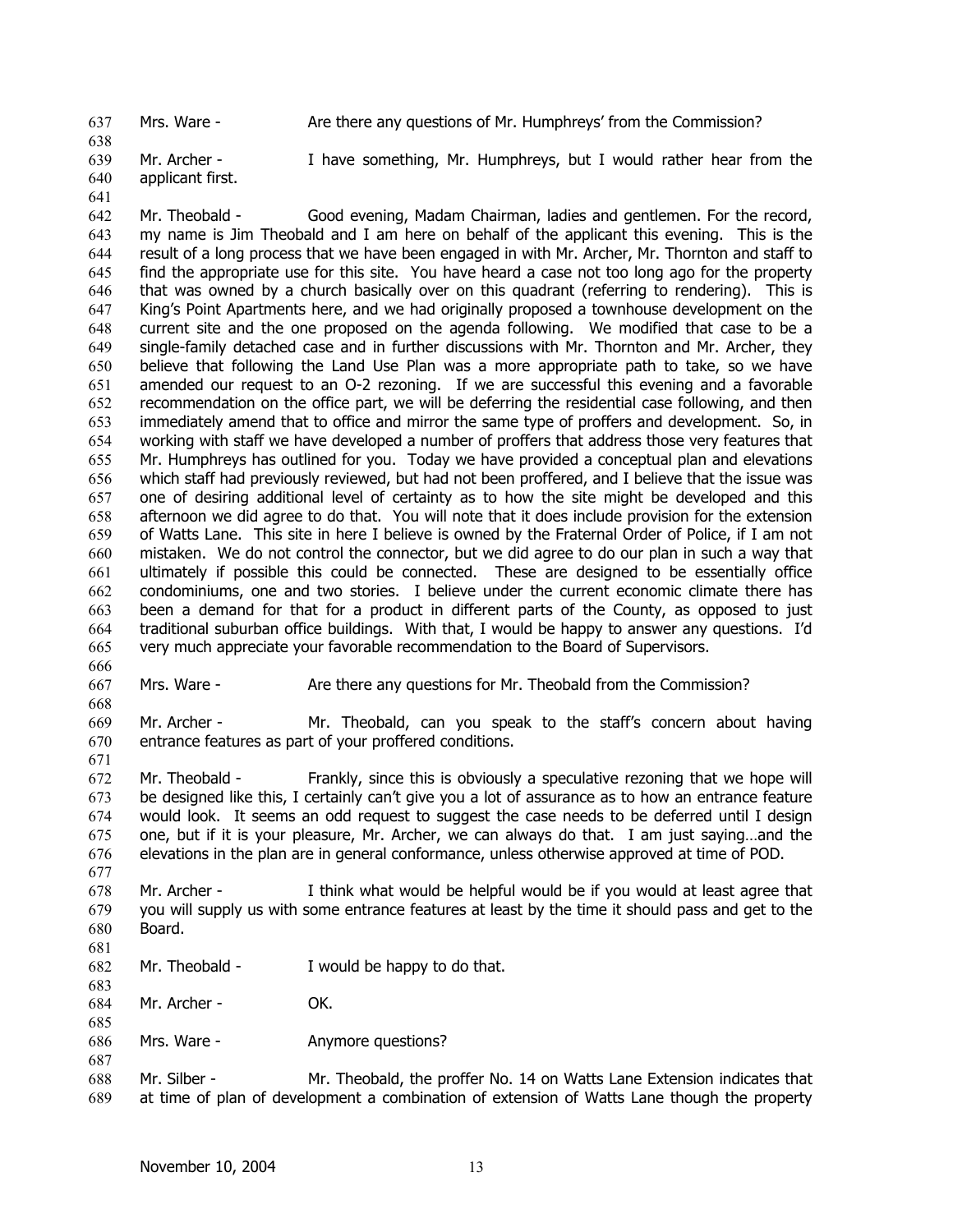691 692 693 694 695 696 697 Mr. Theobald - Well, in other words, keep in mind that proffer was written before the plan was proffered, and so we were trying to communicate that whatever plan we came up with, we would set aside the ability for Watts Lane to connect, as opposed to placing buildings in the way. Now that we actually have a plan and you can see it in front of you, you will see that we have already fulfilled essentially that proffer.

698 699 700 701 Mr. Silber - When you say it shall be demonstrated are you committing to dedicating that right of way, constructing that right of way, or to what extent are you demonstrating that Watts Lane will be provided?

702 703 704 705 706 707 Mr. Theobald - I don't believe we would have any trouble dedicating it, but in terms of constructing it, I think we are just way far out on this one at this point. And this road connection with this amount of frontage on Laburnum Avenue, clearly this project does not give need to the rise for this connection. This is to accommodate other people's traffic, so I don't think anybody would suggest that you would have to pay for the land. I am not so sure that you could legally expect somebody to build it.

709 710 711 Mr. Silber - There is a Concept Road on the Major Thoroughfare Plan that comes through the middle of your property. I think that would need further discussion. I certainly think it needs to be dedicated at least and perhaps constructed through the limits of your property.

713 714 715 Mr. Theobald - I don't think we will have any trouble dedicating it. I am just not sure about constructing. These sellers, I think that would be an additional burden on them at this point, whether they try to develop the property or further market the property.

717 Mrs. Ware - **Any more questions?** 

719 720 721 722 Mr. Archer - Mr. Theobald, just to follow up on what Mr. Secretary was just saying, I think it would be a good idea to bear in mind that this is something that you may have to deal with between now and time it reaches whatever point it reaches. I don't think we can dismiss it and I understand Mr. Silber's concern, because round and round about one now.

724 Mr. Theobald - I understand the comment.

690 shall be demonstrated. What is meant by demonstrated?

726 Mr. Archer - OK.

728 Mrs. Ware - Any more questions? Thank you, Mr. Theobald.

730 731 732 733 734 735 Mr. Archer - Well, Madam Chair, we have discussed this with Mr. Theobald today and I realize that the proffers are just being seen by at least the Commission members now and also the staff and we haven't had ample time to discuss them, but they did provide them as promised, and I just want to say on the record that No. 14 is something that will probably have to be looked at some point in the future, and I appreciate Mr. Silber's comments on that.

736 737 738 739 So, also, I might add that the master plan includes the assumption of C-21, so I think we should bear that in mind also. With that, I first have to waive the time limits on the conditions, so I move we waive the time limits on the conditions, so I move to waive the time limit on the proffers.

- 740 741 Mr. Vanarsdall - Second.
- 742

708

712

716

718

723

725

727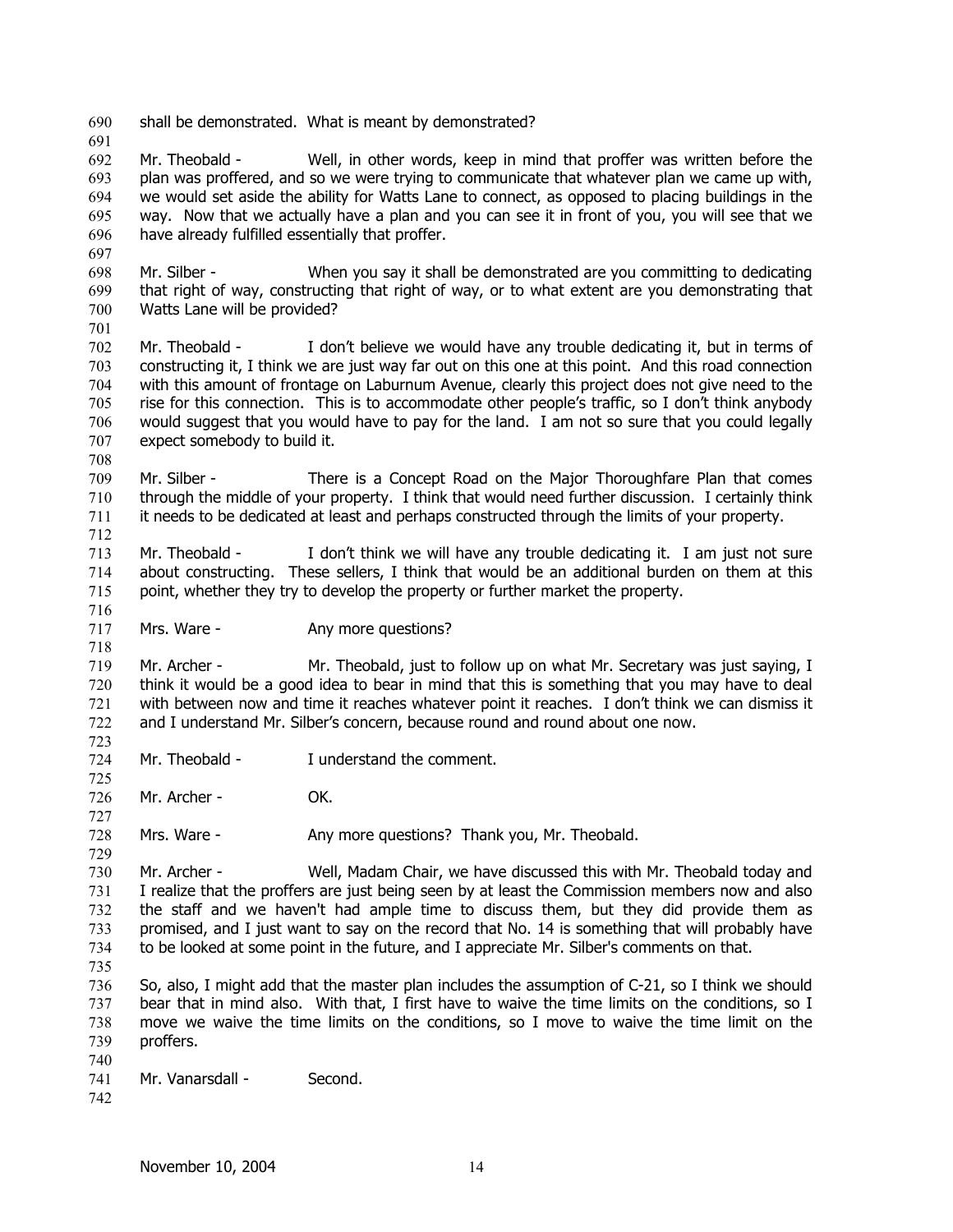Mrs. Ware - Motion made by Mr. Archer and seconded by Mr. Vanarsdall. All in favor say aye. All opposed say no. The motion passes. The time limits are waived. 743 744

745

748

- 746 747 The Planning Commission voted to waive the time limits on Case C-20C-04, James Theobald for Eric L. Walker.
- 749 750 Mr. Archer - With careful consideration of the caveat I just mentioned, I will move for recommendation for approval of Case C-20C-04, James Theobald for Eric L. Walker.
- 751 752 Mr. Vanarsdall - Second.
- 754 755 Mrs. Ware - Motion made by Mr. Archer and seconded by Mr. Vanarsdall. All in favor say aye. All opposed say no. The motion passes.
- 756

753

757 **REASON:** Acting on a motion by Mr. Archer, seconded by Mr. Vanarsdall, the Planning Commission voted 5-0 (one abstention) to recommend that the Board of Supervisors **grant** the request because it conforms to the recommendations of the Land Use Plan and the proffered conditions will provide appropriate quality assurances not otherwise available. 758 759 760

761

769

771

774

777

779

### 762 **Deferred from the October 14, 2004 Meeting:**

763 764 765 766 767 768 **C-21C-04 James Theobald for Eric L. Walker:** Request to conditionally rezone from A-1 Agricultural District to R-5AC General Residence District (Conditional), part of Parcel 807-733-6105, containing 18.563 acres, located at the southeast intersection of N. Laburnum Avenue and Harvie Road. No more than 78 units are proposed. The R-5A District allows a minimum lot size of 5,625 square feet. The Land Use Plan recommends Office. The site is in the Airport Safety Overlay District.

770 Mr. Theobald - Madam Chair, I am now filing for deferral on the next case.

772 773 Mrs. Ware - Thank you, Mr. Theobald. Is there any opposition to the deferral of Case C-21C-04? There is no opposition to the deferral, Mr. Archer.

775 776 Mr. Archer - Then I will move deferral of Case C-21C-04 to January 13, 2005, at the applicant's request.

778 Mr. Vanarsdall - Second.

780 781 Mrs. Ware - Motion made by Mr. Archer and seconded by Mr. Vanarsdall. All in favor say aye. All opposed say no. The motion passes.

782

# 783 **Deferred from the October 14, 2004 Meeting:**

784 785 786 787 788 789 **PUBLIC HEARING: INNSBROOK URBAN MIXED USE AREA:** The Planning Commission will consider an amendment to the 2010 Land Use Plan that would redesignate a portion of the Innsbrook office park to Urban Mixed Use (UMU). The site is generally comprised of the area bordered by Cox Road, Sadler Place, Highwoods Parkway, and Waterfront Lake. The Recommended Plans may be examined in the Planning Office on the second floor of the County Administration Building.

790

791 792 793 794 Mr. Silber - With the Commission's permission, I will call the other three cases that are standing cases of the Land Use Plan amendment, make the staff presentation, and speaking for all four of these, they will require separate action by the Planning Commission. The next standing case to that would be C-27C-04.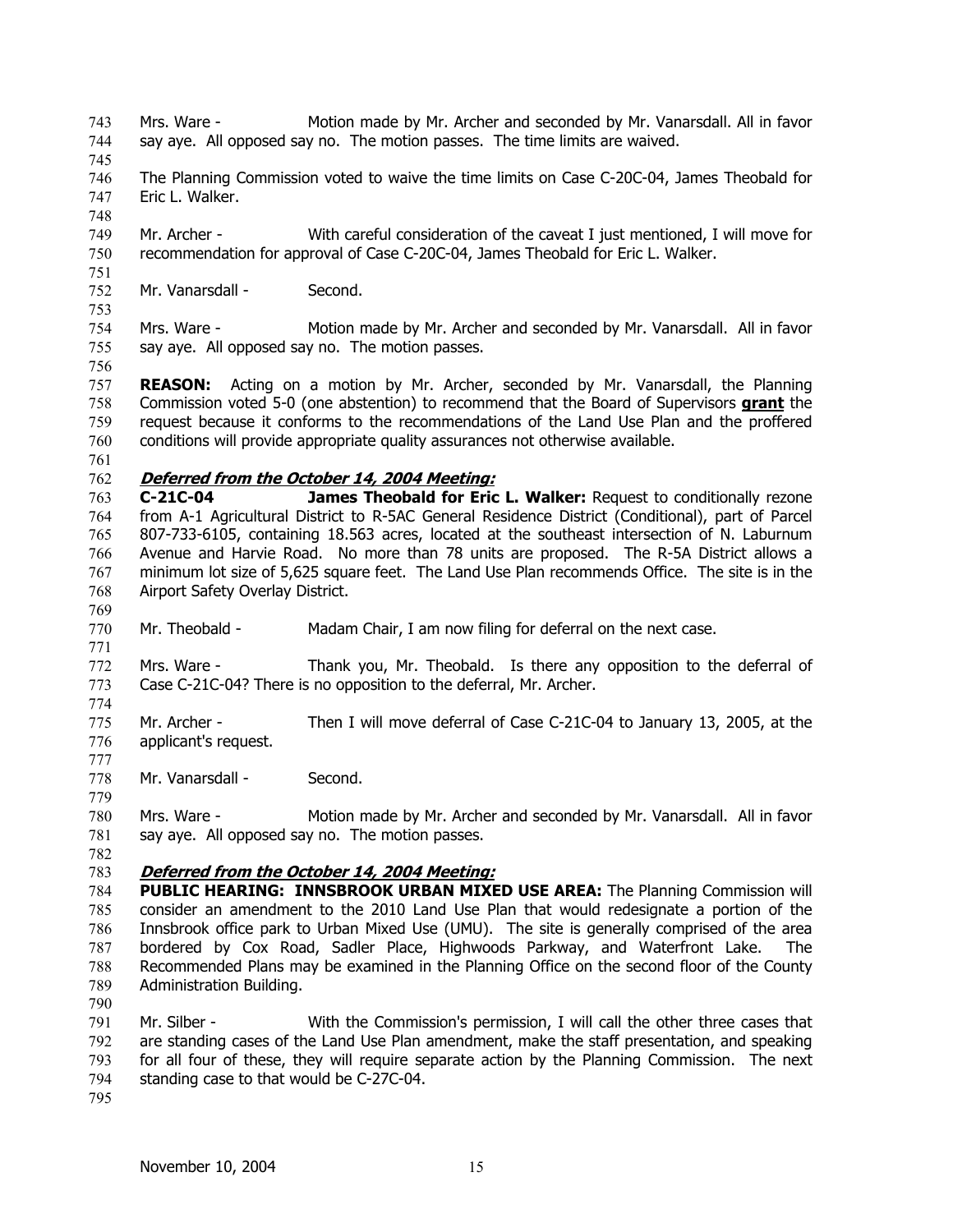## 796 **Deferred from the October 14, 2004 Meeting:**

797 798 799 800 801 802 803 804 **C-27C-04 James W. Theobald for Highwoods Realty LP, etal:** Request to rezone from O-3C Office District (Conditional) to UMUC Urban Mixed Use District (Conditional), Parcels 750-766-3162, 750-765-4697, 749-765-7952 and 750-765-0494, containing approximately 36.13 acres, located along the southwest intersection of Cox Road and Sadler Place. A mixed-use development is proposed. All uses will be controlled by proffered conditions and zoning ordinance regulations. The applicant proffers any residential use will not exceed three hundred forty-four (344) units. The Land Use Plan recommends Office and Environmental Protection Area.

805

# 806 **Deferred from the October 14, 2004 Meeting:**

807 808 809 810 811 812 813 **P-6-04 James W. Theobald for Highwoods Realty LP, etal:** Request for a Provisional Use Permit under Sections 24-32.1(a) and 24-122.1 of Chapter 24 of the County Code in order to permit the activities listed in Section 24-32.1(a) of the UMU ordinance, on Parcels 750-766-3162, 750-765-4697, 749-765-7952 and 750-765-0494, containing approximately 36.13 acres, located along the southwest intersection of Cox Road and Sadler Place. The existing zoning is O-3C Office District. The Land Use Plan recommends Office and Environmental Protection Area.

814

### 815 **Deferred from the October 14, 2004 Meeting:**

816 817 818 819 820 821 822 **P-7-04 James W. Theobald for Highwoods Realty LP, etal:** Request for a Provisional Use Permit under Sections 24-32.1(u) and 24-122.1 of Chapter 24 of the County Code in order to permit a thirteen (13) foot increase in the permitted height of office buildings in the UMU District, on Parcels 750-766-3162, 750-765-4697, 749-765-7952 and 750-765-0494, containing approximately 36.13 acres, located along the southwest intersection of Cox Road and Sadler Place. The existing zoning is O-3C Office District. The Land Use Plan recommends Office and Environmental Protection Area.

823

824 825 826 827 828 829 Mrs. Ware - I will at this time ask if there is any opposition to the Innsbrook Urban Mixed Use Area Land Use Plan Amendment, C-27C-04, P-6-04 and P-7-04, James W. Theobald for Highwoods Realty LP, etal? Is there any opposition? There is opposition. Do you have somebody who is going to be the spokesperson for the group as a whole or do you have separate speakers? How many? Would you raise your hands please? You have 10 minutes.

830 831 832 833 834 835 836 837 838 839 840 841 842 Mr. Silber - Let me review the Planning Commission's rules on this. There are three cases and the Planning Commission may want to consider adding additional time because of the complexity of this and the multiple cases. The Planning Commission's rules basically would be that the applicant, after the staff presents the case, the applicant then presents their request for rezoning and use permit. The applicant has 10 minutes to present their case and some of that time they may want to save for rebuttal. Anyone speaking in opposition to this request generally has 10 minutes to speak, collectively, in regard to those requests, and again the applicant may save some time to rebut the opposition's comments. Members of the Commission, since there are basically three requests before you, do you want to extend a period of time beyond 10 minutes? Twenty minutes? When there is a presentation being made and the Planning Commission asks questions of you, the time is not running when you are responding to the question. Just trying to move things along as a point of information. Do you have questions? Excuse me. Would you please come to the podium?

843

844 845 846 847 848 Dr. Michael Normansell - I am Dr. Michael Normansell, Associate Professor, Department of Psychology, Virginia Commonwealth University. I own a home at Sadler Place, which does not have as yet an association and an official representative, where there are others who do have an official one. I would think that our community deserves as much time as anyone else, and then I think that any association feeder, Glen Allen, and any other community that feels they are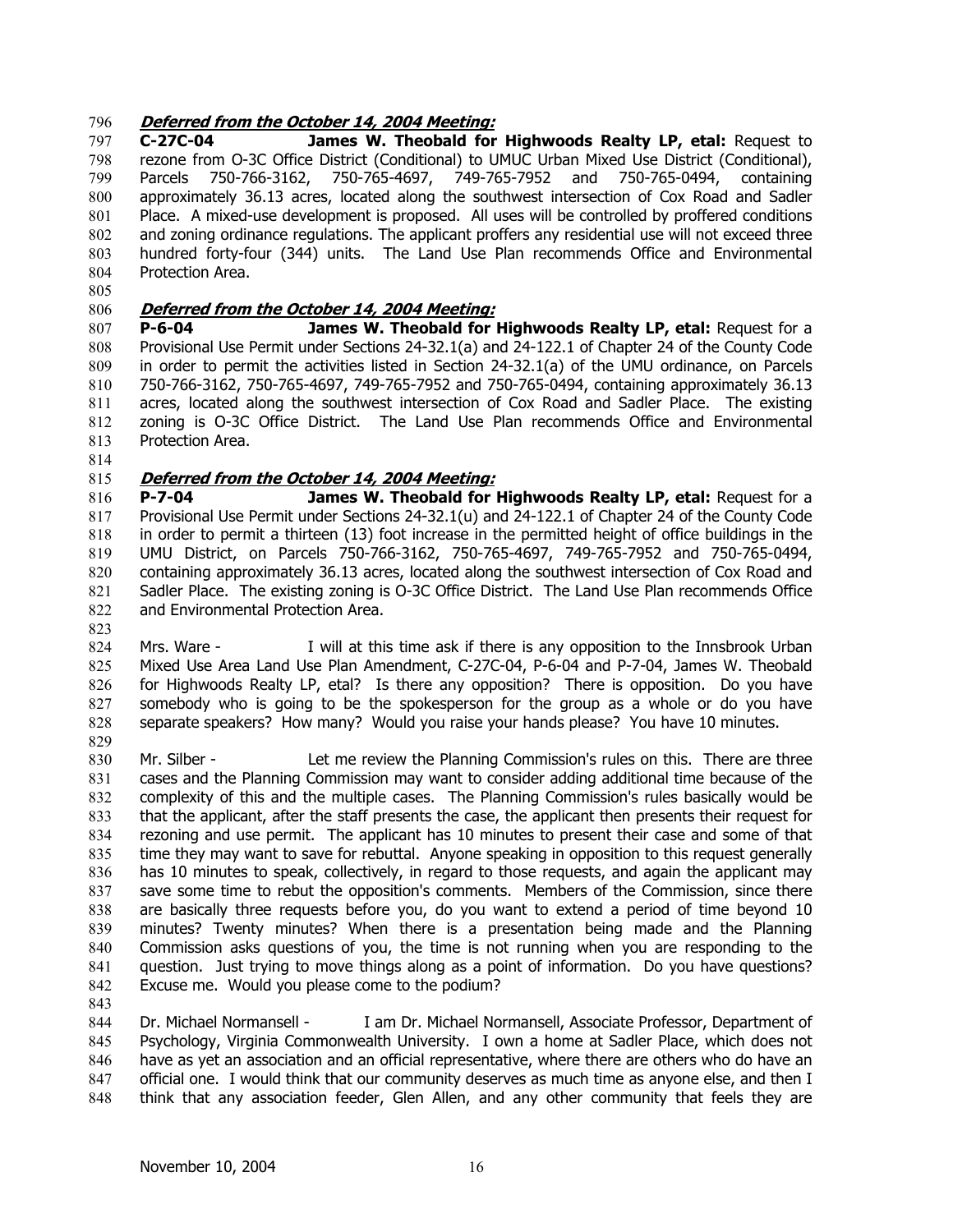- 849 affected by this deserves an equal 10 minutes.
- 851 852 Mrs. Ware - Everyone deserves their opportunity to speak. We limit the time for everyone so that we can get to everyone.
- 854 Dr. Normansell - Everyone...
- 856 857 858 Mrs. Ware - Can you please not but in sir? Do you know how much you have planned to speak this evening?
- 859 Dr. Normansell - As much time as it takes to beat this.
- 861 862 863 Mrs. Ware - If you want to make a comment that is fine. You are welcome and we want to hear what you have to say. We do have to set a time so that we can be fair to everyone.
- 865 866 Dr. Normansell - Give 10 minutes to one person who wants it and 10 minutes to every single definable group that is opposed to it.
- 868 869 Mrs. Ware - What I ask too is that we welcome your information and we will get to everyone in order.
- 871 872 Dr. Normansell - There is a hundred people out there and a hundred group, they should each get 10 minutes.
- 874 Mr. Jernigan - No, sir. It doesn't work that way.
- 876 877 878 879 880 881 882 Mr. Tom Coleman - Innsbrook contains over 960 acres and was designed and developed as a mixed-use project to include office, commercial, and residential development. Office buildings are the primary use, and Innsbrook contains over four million square feet of office space in 90 buildings. Other uses include condominiums, single-family subdivisions, commercial development, and a series of lakes serving as aesthetic amenities. While Innsbrook represents high quality development, the uses are largely segregated from one another in a conventional suburban design requiring separate uses on separate parcels.
- 884 885 886 The subject property presently includes three multi-story office buildings, vacant office property, and land abutting the Innsbrook lakes. The existing office buildings total 365,000-sq. ft., and include 1,460 spaces of surface parking to serve these buildings.
- 888 889 890 891 A Plan of Development was approved by the Commission in July 2003 for a portion of the subject property. This POD permits construction of two office buildings totaling 230,000-sq. ft. and a two-story parking deck. If this UMU District request were approved, this POD would be abandoned.
- 892

850

853

855

860

864

867

870

873

875

883

- 893 894 The request before you tonight would permit the incorporation of retail, townhouse, and condominium uses in addition to the existing office uses on the site.
- 895
- 896 897 898 The Highwoods Village Master Plan proposes a central avenue drawing together the various uses within the UMU area. As proposed, Highwoods Village would include the following upon completion:
- 899
- 900 • Up to 344 "for sale" condominium and townhouse units;
- 901 • Approx. 595,000 square feet of total office space, including the: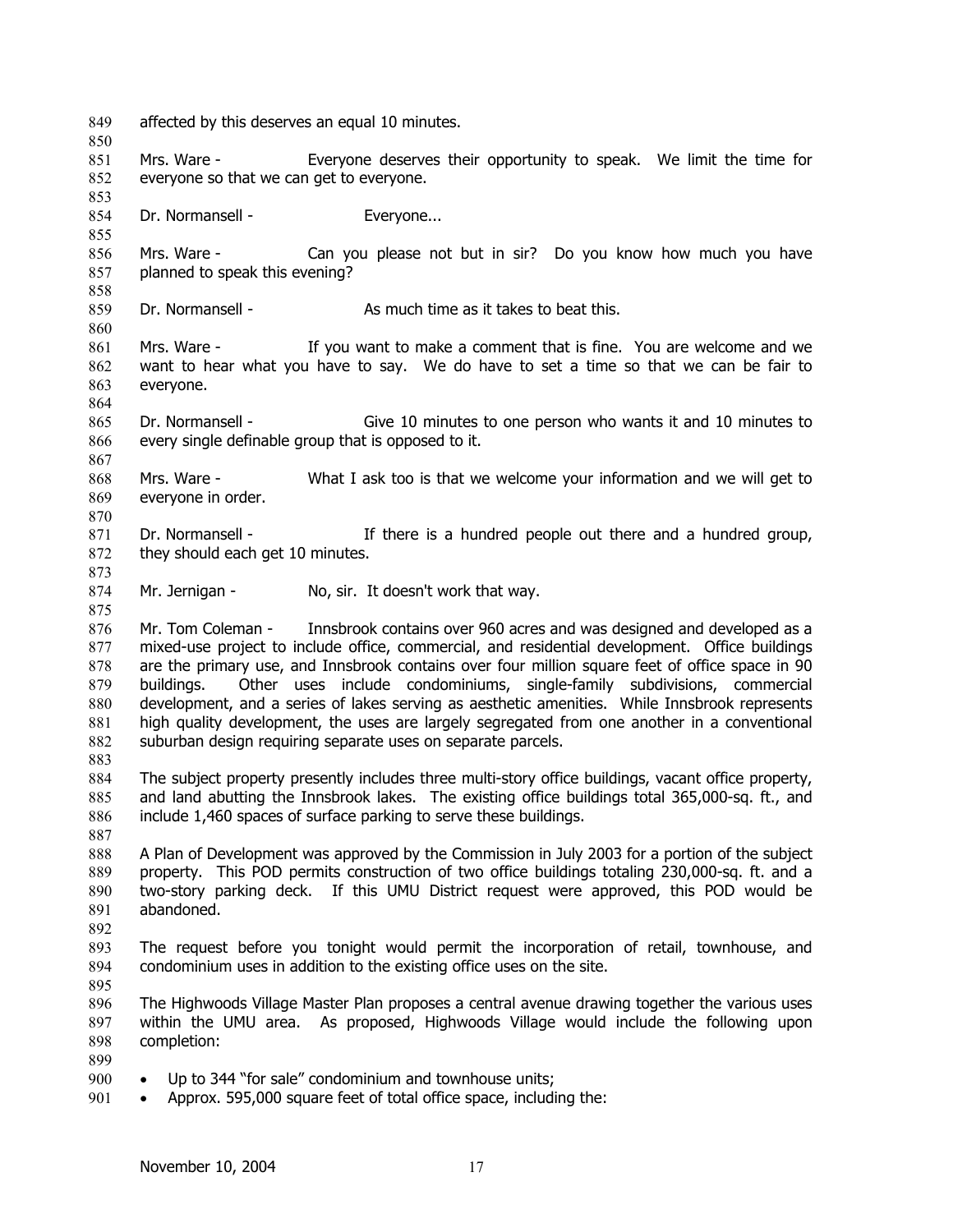- 902 (3) existing office buildings (approx. 365,000 sq. ft.); and
- 903 - (2) new office buildings (approx. 229,650 sq. ft.);
- 904 • Approximately 50,000 square feet of retail and restaurant space;
- 905 • Retail shops with residential units above along the central avenue;
- 906 • A substantial streetscape definition along the central avenue;
- 907 908 • Public-oriented spaces including picnic pavilions along the lakefront and a waterfront deck extending into the lake; and
- 909 • Pedestrian linkages to Innsbrook's existing 6-mile-long pedestrian trail system.
- 911 The applicant has made several changes to this request since the initial application, including:
- 912 • Reducing the number of dwelling units to 344;
- 913 • Apartments are no longer included:
- 914 • Min. dwelling unit sizes have been increased; and
- 915 • A cash proffer has been offered for \$250,000 for transportation improvements.
- 916

910

917 918 919 920 It is staff's recommendation that the subject property generally qualifies for the UMU designation in the 2010 Land Use Plan. There are substantial opportunities for development of a high quality, pedestrian oriented development on this site, however there remain issues, which require additional attention from the applicant.

921

922 923 924 925 Although the subject area is within the Innsbrook Corporate Center, this proposal is removed from the established retail areas along West Broad Street at Cox Road. In addition to adjacent office development, this proposal is in close proximity to single-family neighborhoods to the west and residential condominiums to the east across Cox Road.

926

927 928 929 930 931 932 933 934 The UMU District would permit development that is much denser than typical suburban development. Waterfront Place and the existing rights-of-way provide distinct geographic boundaries around parts of the subject area and somewhat reduce the possibility of redevelopment negatively impacting property to the northeast. No comparable geographic or topographical features separate the proposed UMU area from the adjacent single-family residential areas. Sufficient buffering for adjacent residential areas will be an important consideration when determining whether the rezoning and master plan proposals are compatible with surrounding land uses.

935

936 937 938 The area is adequately served by public utilities, and the Department of Public Utilities indicated necessary utility improvements could be determined during the plan of development review and impacts could be resolved through the water and sewer service agreements.

939

940 941 942 This area is also adequately served by public facilities and the public services, although the analysis of this proposal would be ongoing to assess the impacts on schools, fire protection, police services, and other public services.

943

944 945 946 947 The primary access to the UMU District, by code, shall be directly from a Major Access Road, Major Collector, Minor Arterial, or Major Arterial roadway as defined on the Major Thoroughfare Plan (MTP). The developer is proposing access from Cox Road, which is a Major Collector and meets the classification requirement, and from Sadler Place, which is not on the MTP.

948

949 950 951 952 953 954 The proposed development must be served by necessary transportation facilities. The developers submitted a traffic impact study to both the Virginia Department of Transportation and the Department of Public Works. The traffic study identified inadequate capacity at selected intersections and on selected roadways. Analysis of the traffic impact study suggests potentially substantial impacts resulting from this proposal. The applicant must demonstrate this request offers sufficient provisions to mitigate the costs of providing and maintaining transportation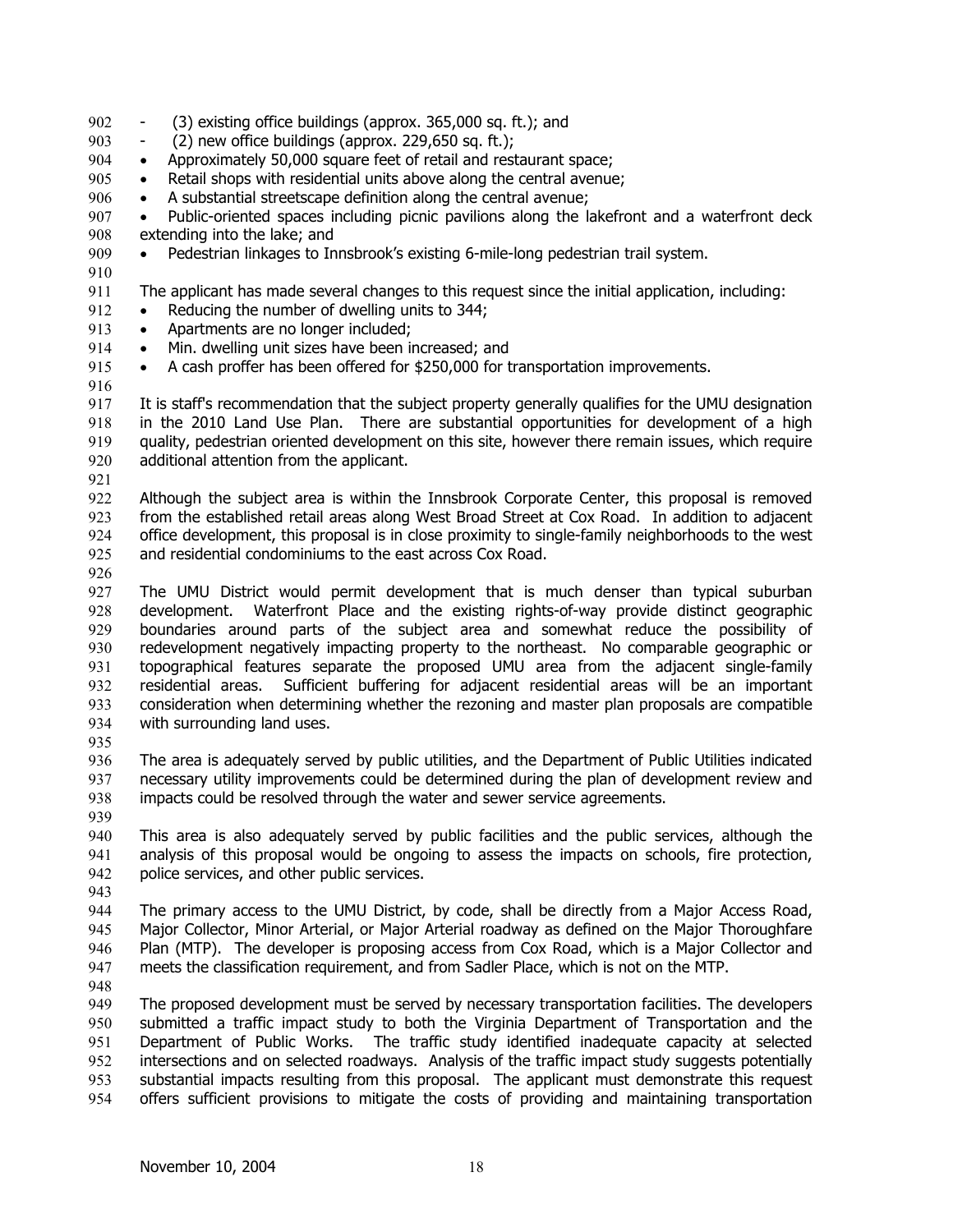955 facilities for this project.

956

957 958 959 960 961 962 963 In lieu of traditional zoning restrictions regulating densities, setbacks, parking, and other development regulations, "project specific design criteria" are required for each project. These design criteria can be presented in the master plan for the project, in proffers, or may be required as conditions of the Provisional Use Permit. They can be presented in a variety of formats including schematic plans, architectural renderings, rights-of-way profiles or cross sections, and in narrative form. They can also address other project details including building materials, pedestrian pathways, view sheds, or other project amenities.

964 965 966 967 While the proffers contain certain assurances of quality development including proffered elevations, the application did not provide additional design criteria to further regulate this development.

968

969 970 971 A minimum of 25% of the building square footage in the District must be commercial or office. This request includes approx. 40% of building square footage for office and commercial uses;

972 973 The residential density cannot exceed 40 units per acre, and the proposed residential density is approx. 9.5 units per acre; and

974

975 976 The applicant should provide these detailed calculations with plan submittals and continue to provide updated calculations as the plans are revised.

977

978 979 980 981 982 983 984 This request represents a small portion of the over 960 total acres in Innsbrook and would likely foster additional requests for urban mixed-use development within Innsbrook or on nearby properties. Highwoods Properties owns additional sites in Innsbrook and has indicated it may pursue additional UMU designations within Innsbrook. Staff encourages the site in question to be seen as a "first step" in the potential redevelopment of Innsbrook. This request must represent a desirable precedent for other prospective projects.

985 986 Staff offers the following comments regarding the proffers and master plan for Highwoods Village:

- 987 988 989 990 991 992 • Analysis of the traffic impact study suggests potentially substantial impacts resulting from this proposal. The applicant has proposed a \$250,000 cash proffer for transportation improvements. The applicant should demonstrate this request offers sufficient provisions to mitigate the costs of providing and maintaining infrastructure and public facilities and public services to this project. Public Works has recommended deferral of this request to further review the impacts identified with this request.
- 993 994 • The application does not include "project specific development guidelines" as recommended by provisions for urban mixed-use development.
- 995 996 997 The proffers contain certain assurances of quality development including proffered elevations, but the application should provide additional information to ensure the high quality of development envisioned for urban mixed-use development.
- 998 999 • Proffer #8 includes a minimum one-bedroom condominium size of 850 square feet. Staff recommends increasing the minimum unit sizes.
- 1000 1001 1002 • Proffer #11 commits to planting additional Leyland Cypress along the western boundary. Staff recommends providing a 50' buffer along the western boundary of the property planted consistent with a Transitional Buffer 50.

1003 1004 • Staff also recommends providing a 35' buffer along Sadler Place and Cox Road frontages that may include sidewalks and is planted consistent with a Transitional Buffer 25.

1005 1006 • In proffer #12, staff recommends increasing the sound suppression measures provided between residential units from a sound coefficient rating of 54 to a rating of 55.

1007 • As the applicant revises the application in response to agency comments, County agencies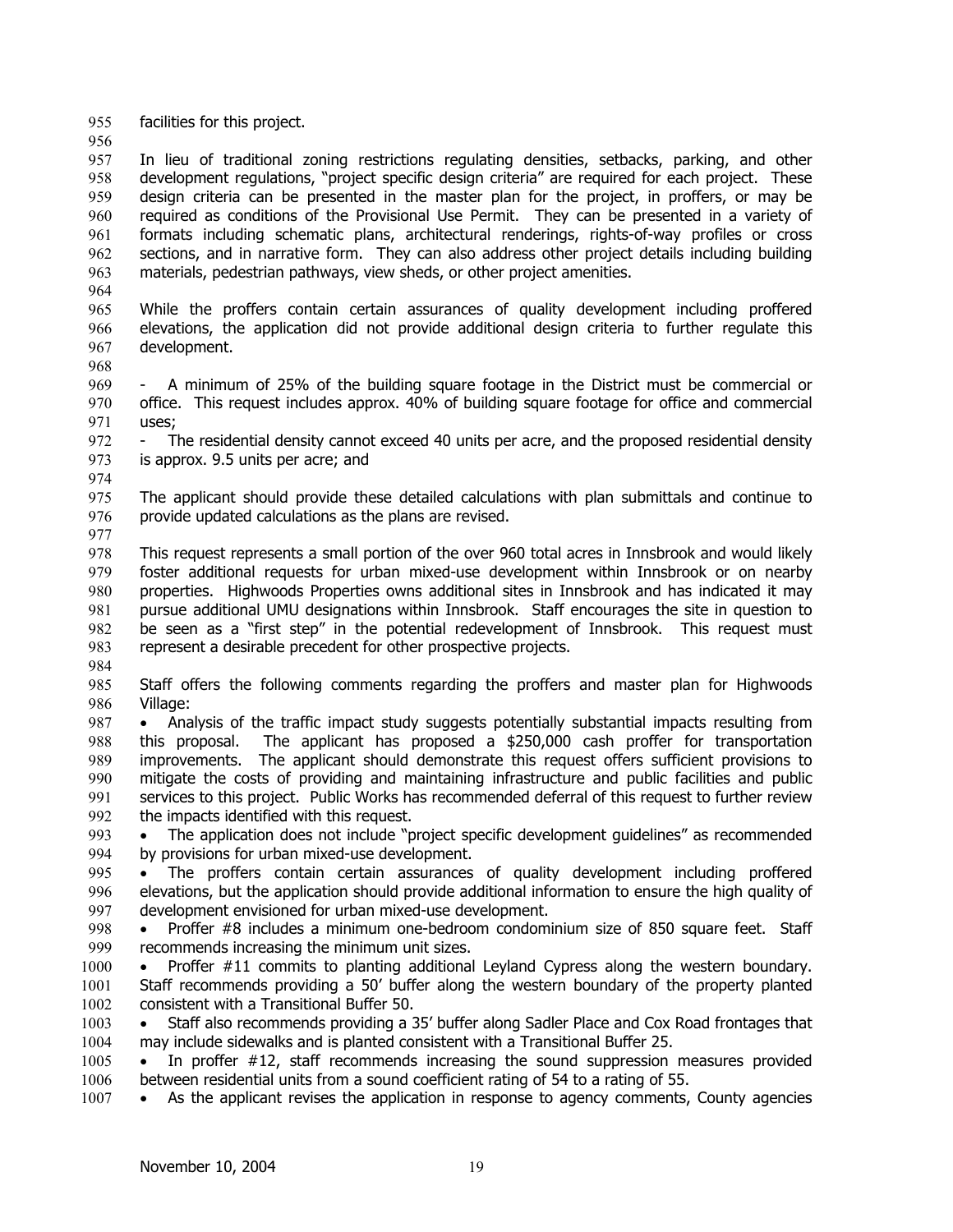require time to reanalyze changes and to ensure consistent data is being distributed. The Director of Finance has recommended a deferral of this request to review information submitted late last week. It must be determined conclusively this project would benefit the economic condition of the County. 1008 1009 1010 1011

1012 1013 • The proposed development could impact adjacent residential subdivisions, and this proposal should carefully address reducing impacts on these established neighborhoods.

1014

1026

1015 1016 Finally, the site layout included with the master plan does not appear to comply with selected development standards set forth in the UMU District. For example:

1017 1018 • Sidewalks should be provided along all private and public streets including Sadler Place, Cox Road, and Highwoods Parkway.

- 1019 1020 1021 • Streetscape plantings are required along all rights-of-way in the UMU District. Any existing roadways abutting or included within the development shall be subject to the streetscape planting standards.
- 1022 • Appropriate screening devices should be employed:
- 1023 o for parking areas along rights-of-way;
- 1024 o around storm water management facilities; and
- 1025 o when incompatible or less intense uses abut the UMU District.

1027 1028 1029 1030 1031 1032 1033 1034 1035 1036 In summary, the applicant has provided positive elements with this request, and urban mixeduse development may be the next phase in the ongoing history of Innsbrook - allowing it to continue to grow and maintain its economic vitality. Highwoods Village offers an opportunity for coordinated, high quality development and the possibility for new housing options not currently available in the Innsbrook area. For these reasons staff recommends that the Planning Commission find the Innsbrook Land Use Plan Amendment consistent with the guidelines set forth in the Henrico County 2010 land Use Plan, and send it forward to the Board of Supervisors with a recommendation for approval. Considering the number of outstanding issues, staff recommends deferral of any action on Rezoning Case C-27C-04 and the accompanying Provisional Use Permit applications.

- 1038 This concludes my presentation.
- 1039

1046

1049

1037

1040 1041 1042 I would be happy to answer any questions. I believe Tim Foster, the Traffic Engineer and Reta Busher, the Director of Finance are also here to answer questions.

1043 1044 1045 Mrs. Ware - The Are there any questions at this time for Mr. Coleman? In your presentation, Mr. Coleman, you were saying about streetscape issues. What were you saying about those?

1047 1048 Mr. Coleman - They are not showing plantings along the roadways as required by the UMU District standards.

1050 1051 1052 Mrs. Ware - So, in other words, the information that says, "Presented to staff and the Commission doesn't comply to development standards..."

1053 1054 1055 Mr. Marshall - Mr. Coleman, that is not a street, I see what you are talking about. All of the other streets inside there have streetscape plantings in the development on that picture. Those are streetscape plantings along there.

1057 Mr. Coleman - And they ought to be required along this sidewalk.

1059 Mrs. Ware - The Anything else?

1056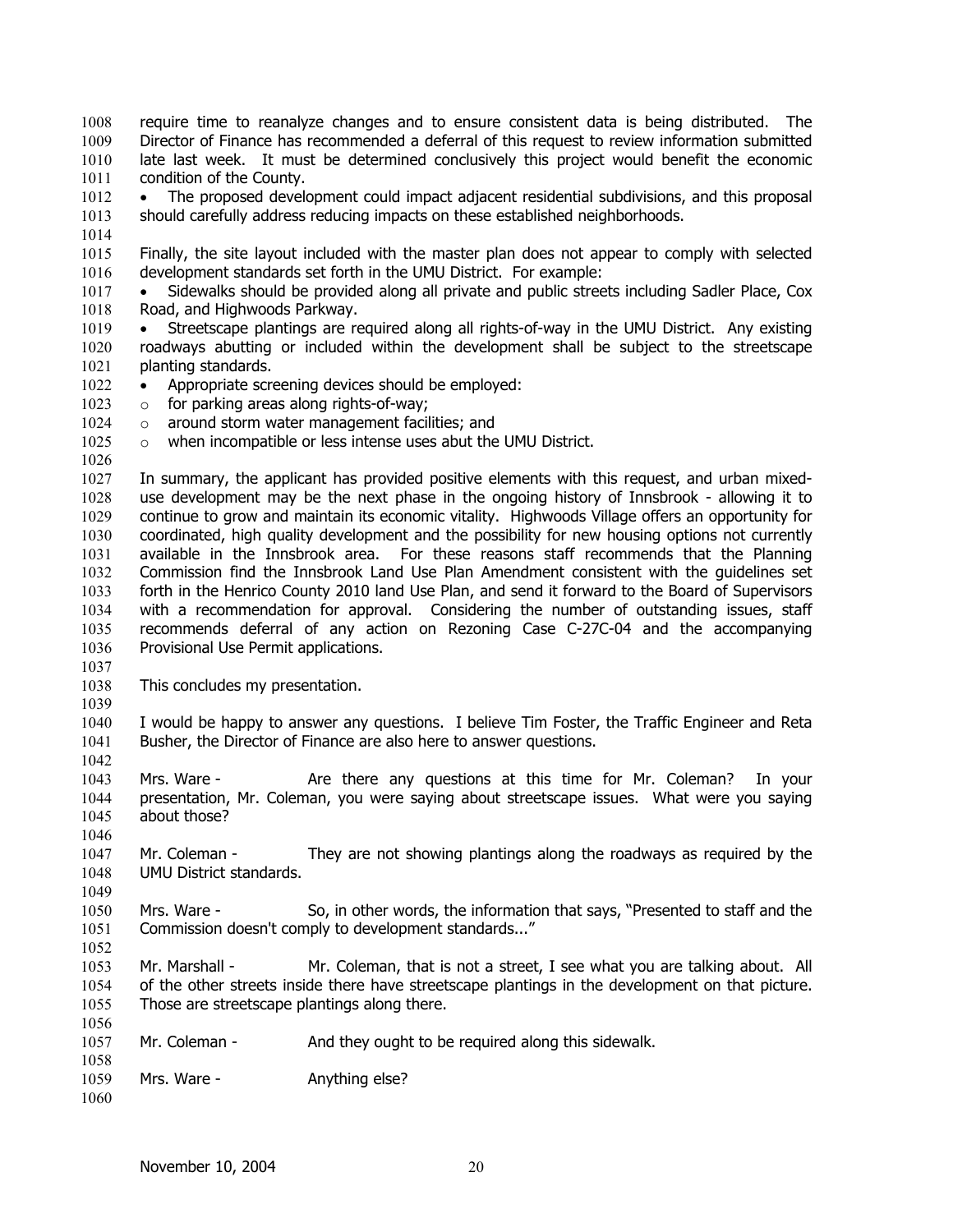Mr. Jernigan - Mr. Coleman, if they could start construction tomorrow with what has already been approved, and let's say it wasn't a UMU, what is approved for this property right now? Mr. Coleman - They have approved two office buildings, totaling 230,000-sq. ft. and one two-story parking deck. Mr. Jernigan - And the height? Mr. Coleman - I'd have to check on that. I believe it is either a four or five-story office building. Mr. Marshall - What is allowed? What is the maximum they can do on this site on the O-3? Mr. Coleman - The O-3 District allows up to an 8-story office building. Mr. Marshall - And approximately how many square feet could they build in office buildings? Mr. Coleman - I am not prepared to answer that. Maybe we could defer to the applicant. They may have calculated that. Mr. Jernigan - They could start and let's say, this didn't make it, they can go in there and build two 8-story office buildings, 230,00 sq. ft. and a parking deck. Mr. Coleman - The 230,000-sq. ft. and a parking deck was approved by the Planning Commission in July, 2003. To build an alternative plan would require coming back to the Planning Commission with a new plan. Mrs. Ware - Two office buildings totaling 230,000 sq. ft. That is what is approved now. Mr. Marshall - That is the current POD. Mrs. Ware - The It is in here somewhere what that maximum is. Mr. Marshall - Yes, they'd have to submit a new POD to go to the higher buildings and more square footage. Mr. Archer - It is on page 3 of the staff report, Madam Chairman. Mrs. Ware - For the rezoning or the amendment? Mr. Archer - For the amendment, it shows 230,000 sq. ft. Is that what you were referring to? Mrs. Ware - That is what could be built under the current POD. Mr. Jernigan - I just wanted to bring out what can be done today or tomorrow as it stands right now. Mrs. Ware - The any more questions for Mr. Coleman? Thank you, Mr.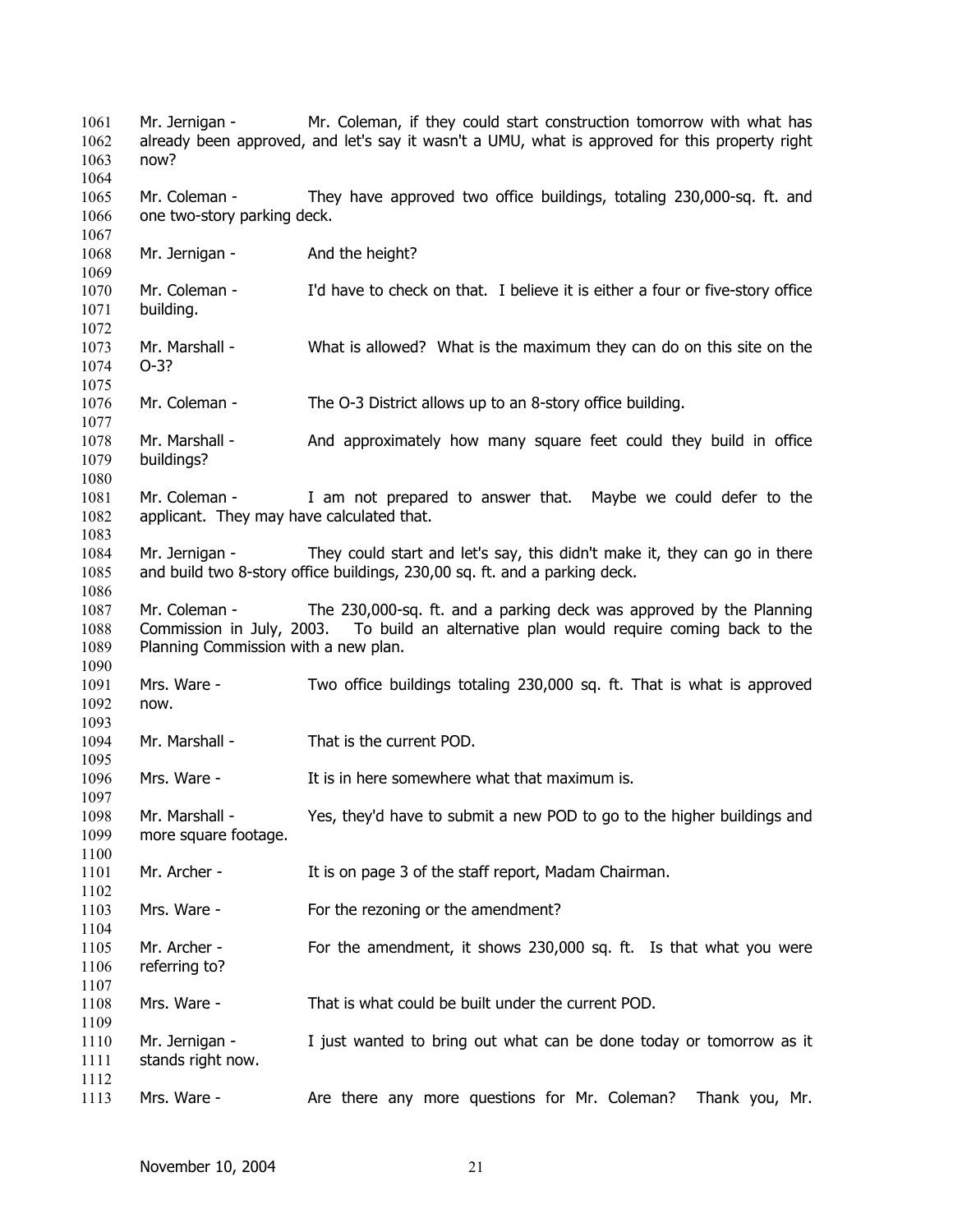- 1114 Coleman. Good evening, again, Mr. Theobald.
- 1115

1119

1116 1117 1118 Mr. Theobald - Good evening, Madam Chairman. I would like to reserve 5 minutes of time for rebuttal. I wasn't totally sure that was my case being described by staff, but let's see if we can work through the issues for you.

1120 1121 1122 1123 1124 1125 My name is Jim Theobald and I am here on behalf of Highwood Properties and this is a request to rezone approximately 36 acres from O-3 to the County's new UMU District in order to create the first urban village setting within Innsbrook. This request really represents the philosophical choice and is really more about the vision of Innsbrook than it is about the proffer. Innsbrook may be the perfect place to implement these new strategies that your Board has adopted, Highwoods being the perfect developer to implement them.

1126

1127 1128 1129 1130 1131 1132 1133 1134 1135 1136 1137 1138 1139 1140 1141 1142 1143 1144 Innsbrook was always envisioned to be a mixed use community that would provide a place to live, work and play, and over the last 25 years it has developed primarily as a corporate office park, but also includes retail service and entertainment uses with residences located around the periphery. The design created a suburban mixed-use development that achieved the original intent to the greatest extent practical given the zoning parameters of the time. This mixture of uses resulted in the synergy today that we know as Innsbrook. The retail establishments benefit from the nearby office and residential uses, while the residential properties experience an increase in property value for their proximity to a major employment center with significant amenities. The park like setting at Innsbrook is heavily utilized by the residents particularly during evenings and weekends. While this design has been very successful, the zoning requirements that existed in the early years of Innsbrook that segregated uses have created a community that is highly dependent on the motor vehicle as a principal means of transportation. This is the area plan showing Innsbrook, and as you see here, Broad Street Road and Cox Road back to Nuckols Road, this is the site in question, and this triangular shaped area, the Markel American Building being here at the Plaza and Markel Plaza being the existing buildings that front on the lake (referring to rendering), and this request also includes some acreage within the lake. This is the single-family neighborhood to the left (referring to rendering) and I believe some condominiums on the other side of Cox Road.

1145

1146 1147 1148 1149 1150 1151 1152 1153 1154 1155 1156 1157 1158 1159 1160 1161 1162 1163 1164 1165 1166 Highwoods Master Plan is envisioned to provide pedestrian-orientated spaces arranged around the central avenue that you see here (referring to rendering) with retail shops incorporating residential units above that is intermingling the uses and workspaces. This avenue will be a highly landscaped corridor that provides shaded sitting area, fountains, outdoor cafes, all of which reinforce the sense of place. This design introduces a desirable mix and balance of land uses while providing strong pedestrian links with the existing water front lake, given the six-mile pedestrian network, which is why we haven't shown additional sidewalks along, for instance, this road. The pedestrian access is done throughout Innsbrook. Obviously, the desire to provide a very safe and efficient place for people to live, work and recreate thus reduces the need for automobile travel. As you see on the master plan, the three existing buildings are here along the lake (referring to rendering), and this presents the two office buildings that are planned to be supported by the structured parking on either side. This avenue or boulevard is oriented to take advantage of views of the water with some activity, perhaps restaurant being actually on the water. These buildings have first floor retail uses along the tree line, streetscapes. These are condominium buildings with first floor retail on these two buildings and condominiums above with condominium units circling around in this fashion. These are town homes (referring to rendering) and we will see a picture of those in a moment, with detached garages. There is a detached garage for every unit, but notice that the activity, particularly in a linear fashion, away from the neighborhoods that angles up into the corner to Sadler Place. The ring road or circle in here (referring to rendering) has been provided to slow traffic down. This plan does provide an additional access point to Cox Road and two on to Sadler Place. This is an elevation of buildings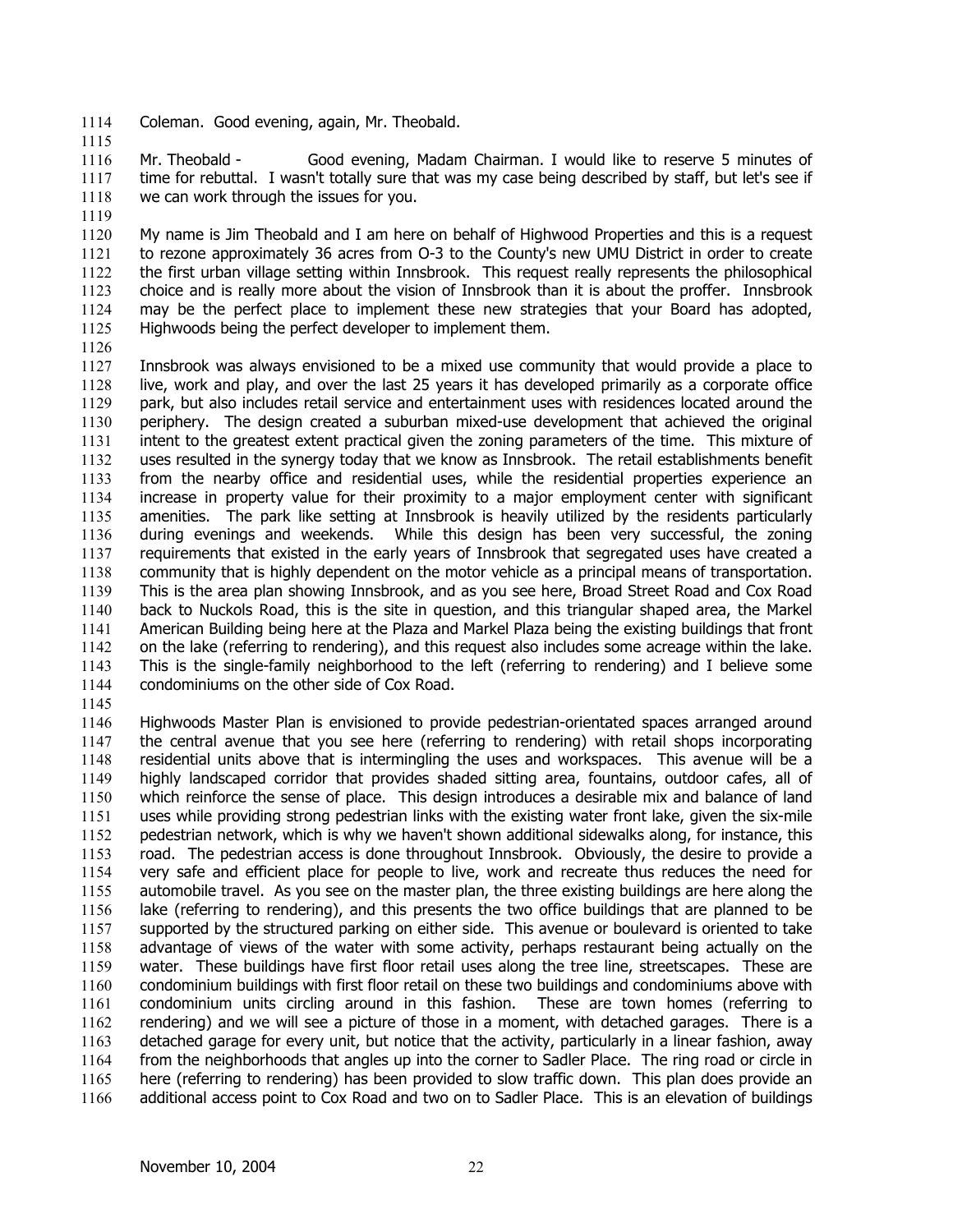with retail and condominiums above. These are basically three-story condominium flats. It has an interesting feature to break up the roofline, two-story, almost townhouse type, built for additional relief within this design, and again, retail on the first floor. This is the typical office building that has been made a part of this case, predominantly brick, with architectural features consistent with the quality development that you have seen from Highwoods throughout Innsbrook. This is the east elevation of a proposed parking deck and office building (referring to rendering). These are the town homes that have been designed for the brownstone or fan-type look. Again. it is predominantly brick. These are two or three stories. In essence, again, with garages and they provide architectural relief and a good transition from the office park to the single-family neighborhood. 1167 1168 1169 1170 1171 1172 1173 1174 1175 1176

1177

1178 1179 1180 1181 1182 1183 1184 1185 The plan and proffered conditions have been substantially modified since the original filing. The number of residential units has been reduced from 392 to 344, and all have been changed to be owner-occupied town homes and condominiums. The town homes have been strategically placed along a substantial portion of the property line adjacent to the single-family neighborhood to the west and a condominium building and parking facility pulled back further from the property line and angled away from the neighborhood. The plan that you saw represents approximately 52% of green and open space, which would include the portion of the lake, but even without the lake, some 42% of green and open space.

1186

1187 1188 1189 1190 1191 1192 1193 1194 1195 1196 1197 We have always been mindful of our relations that impact neighbors, and our reworking of our master plan evidences those concerns. We have some photographs taken from the existing buildings showing the expanse of parking, note largely unused in the back and showing the neighborhood to the west, you can see it better in a moment, the fence line, along here, but please note the significant tree cover and well as the height of the existing trees. This is moving on down the line (referring to rendering). This shows a better picture of the fence. There are some areas where Hurricane Isabel relieved some trees. This fence, by the way, is in the middle of this buffer area, and so Highwoods does own additional property on the other side of this fence. However, this road is not designed to change locations, and so this will all be maintained. Moving further on down the line going toward Sadler Place, with existing tree cover, and lastly the end just before one pops out to Sadler Place.

1198

1199 1200 1201 1202 1203 1204 1205 1206 1207 UMU development represents an opportunity for attracting employers and employees who are seeking a different lifestyle and has become very popular with major employers. Mr. Marshall, in fact, found an article in a copy of USA Today, which many of you received, which chronicled the experience of major employers in different markets with regard to their desire to have amenities close by in order to attract and retain employees. Inasmuch as Innsbrook is essentially out of land, but having no shortage of asphalt, the parking areas, which, again, are largely unused, if Innsbrook continues to thrive, it by definition needs to go up rather than leap-frog out, and it will do so through the strategy of structured parking in an effort to replace inefficient parking lots that are located throughout Innsbrook.

1208

1209 1210 1211 1212 1213 1214 1215 Highwoods has a very real need to begin an office building for a major tenant, with that being made known to the County many months ago, and we need to get started with that building whether the UMU is approved or not, and accordingly, we have filed an amended POD requesting to locate new building and parking structure consistent with the UMU plan that you saw and the zoning, meaning the present zoning. That POD, by necessity, shows additional proposed development on the property and it could ultimately consist of four additional office buildings and three parking decks.

1216

1217 1218 1219 The proposed UMU plan will not overtax the County's ability to provide services. The concept behind the UMU is basically to utilize existing services where possible and in place. Given the amount of building that can occur on this site, as a matter of right, our proposed UMU build out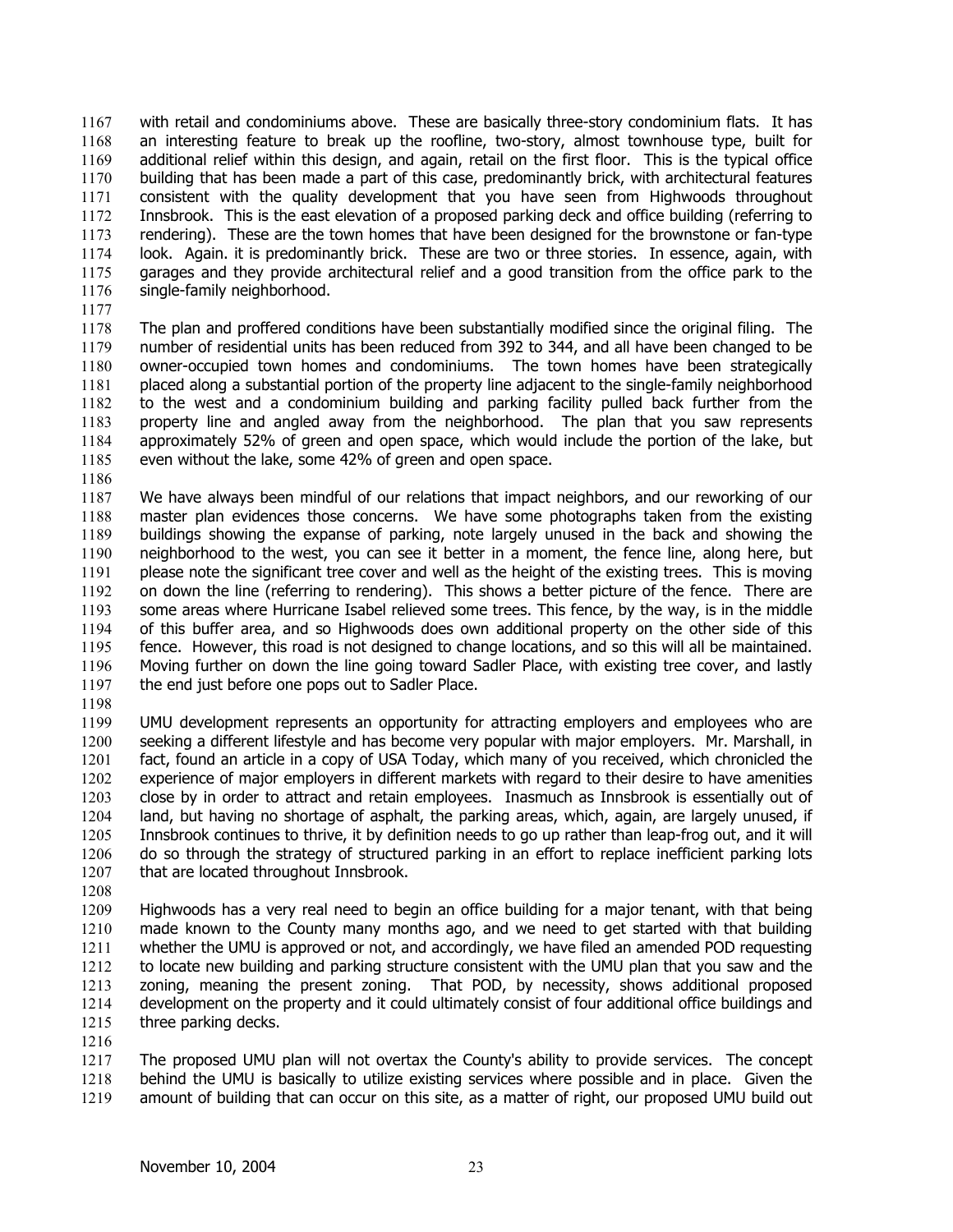actually presents less of an impact than would already be permitted by the existing zoning and, in fact, will result in some 3 million dollars in additional revenue to the County, which would not be provided under the existing zoning. 1220 1221 1222

1224 1225 1226 1227 1228 1229 1230 1231 1232 There have been many discussions about traffic issues to the area and those traffic issues are certainly real. There are a number of currently approved projects in phase designs to alleviate congestion in the area. Some of those projects are larger than others, but certainly all have a common nexus. Rather than pick one or two, we have offered a quarter of a million dollars to Henrico County toward road improvements for that general area, so the County, in reflecting this on the projects that are planned and the monies having been allocated can best utilize the quarter of a million dollars to accomplish the plans that you already have in place. So that flexibility is, I think, being provided rather than us picking a lane here to pave or buy a traffic light.

1233

1238

1223

1234 1235 1236 1237 Developments owned by Highwood have historically provided Henrico County with key employment centers in the Richmond Metropolitan Area. Highwoods must be able to compete with existing and future projects in the Richmond market place, which requires that properties in Innsbrook be updated in order to reposition them in the market place.

1239 1240 1241 1242 1243 1244 1245 Please know that the County very much shares in Highwoods investments through real estate taxes and the ability to attract corporate relocations. As you may know, Highwoods owns 260 of the 960 acres comprising Innsbrook, and Highwoods is, in fact, the fourth largest taxpayer in Henrico County, behind only Infineon, Dominion Virginia Power and Verizon, and as such, Highwoods and the County must work to ensure the corporate users recognize that Henrico County will remain a premier location over newer opportunities in Goochland or Chesterfield.

1246 1247 1248 1249 1250 So, really the choice is yours. I submit to you that the UMU has fewer impacts, more revenue, better protection of your corporate community and I hope you will agree that the choice is really clear and would recommend approval of this case to the Board of Supervisors. With that, I would be most happy to answer any questions.

1251 1252 Mr. Marshall - Mr. Theobald, can you answer questions proposed by staff regarding the sidewalks and the streetscape plantings?

1254 Mr. Theobald - Sure.

1256 Mr. Marshall - They are specific about the streetscape plantings along Sadler.

1258 1259 1260 1261 1262 1263 Mr. Theobald - Well, this is entirely wetlands. OK, and it is already treed, pretty good streetscape. This is also entirely treed (referring to rendering) and the tree line goes all the way down here, and certainly we have to meet the requirements of the UMU in terms of landscaping and if we are required to supplement that, we will. But that is a natural stand of trees. Also, I believe the UMU ordinance does not allow you along the edges to take out additional trees, so we believe that has been satisfied, but know fully we will be back for the landscape plan.

1264 1265

1266

1253

1255

1257

Mr. Marshall - What about the sidewalk?

1267 1268 1269 1270 1271 1272 Mr. Theobald - We have pedestrian access throughout this entire project. Every part of Innsbrook connects. It has infamous forest, pedestrian trails. They have all been designed to take you through the office park and connect neighborhoods and streets, and I can't imagine that the one thing Innsbrook needs is more sidewalks. We believe we have satisfied that requirement, based on both the existing and the planned pedestrian ways through these buildings. This has the ability to close off the traffic for events, and again, pedestrian trails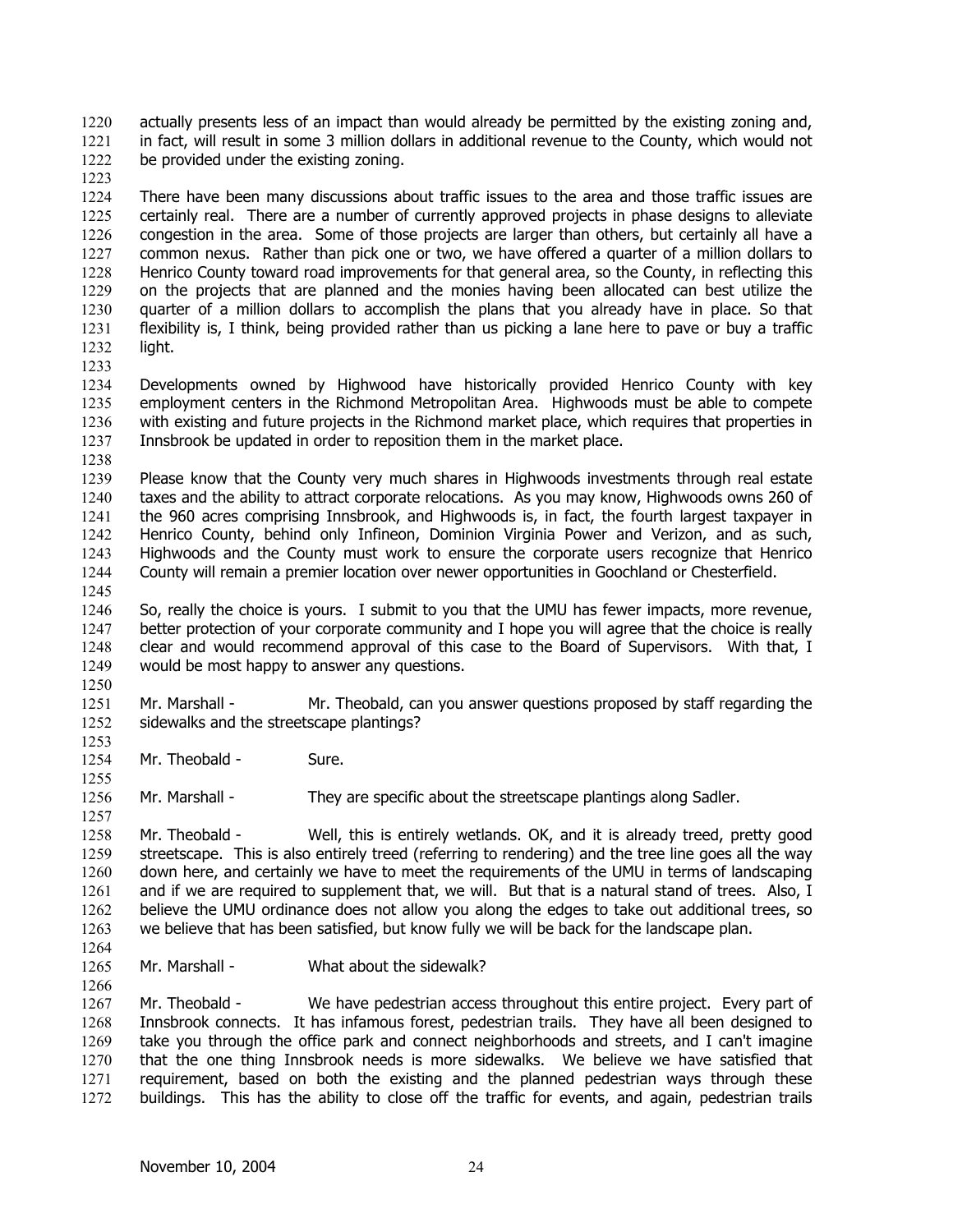1273 typically the lakes at Innsbrook are significant.

1275 1276 Mr. Marshall - Do you know the width of the buffer on the west side from the edge of the road?

1277

1274

1284

1286

1289

1291

1293

1296

1306

1310

1313

1316

1318

1278 1279 1280 1281 1282 1283 Mr. Theobald - There is approximately, it varies obviously I think from a minimum of 35 feet up to probably 50 feet. Does that sound right? We are not touching anything over there. That existing vegetation will stay and we have proffered to supplement what we need to with Leyland Cyprus, 10 feet tall at time of planting to provide additional screening, but as I think you saw in the picture, there is a significant stand of trees existing and we need to and have been going back and cleaning out and repairing the effects of Isabel.

1285 Mrs. Ware - Are there any more questions at this time for Mr. Theobald?

1287 1288 Mr. Archer - Mr. Theobald, the color chart that you put up had some color delineation. Could you put that up for just a second so I could see it again with the legend?

1290 Mr. Theobald - This is our site in here (referring to rendering).

1292 Mr. Archer - OK. Thank you.

1294 1295 Mr. Jernigan - Mr. Theobald, in reference to traffic, do you have the figures on what it could be with the two office buildings and what the traffic impact would be with UMU?

1297 1298 1299 1300 1301 1302 1303 1304 1305 Mr. Theobald - Yes. We have filed an extensive traffic report. Tim White, our traffic engineer, is here this evening, as is Tim Foster, and I will venture to say that the traffic produced by the UMU has less of an impact that the traffic being permitted under the existing zoning. First, because it represents less office space, and secondly, because you are capturing residential uses on the property. Certainly some of those residents would work in various places in Innsbrook, and to the extent that they don't, they would represent opposite peak-hour traffic. So, frankly, as a matter of right, we could develop significant more space that would produce a greater impact on traffic. I'd be happy to get somebody up here to give you the actual numbers, Mr. Jernigan, if you like.

- 1307 1308 1309 Mr. Silber - Members of the Commission, we do have Tim Foster, who is the Traffic Engineer, here tonight if the Commission has questions, and we do have the Director of Finance, Ms. Busher, here tonight if you have questions regarding the fiscal impact aspects.
- 1311 1312 Mrs. Ware - Are there any more questions for Mr. Theobald from the Commission at this time? Thank you.
- 1314 1315 Mr. Silber - If there are questions of other professional staff, this might be a good time to ask them before you take opposition. Mr. Marshall, is that OK with you?
- 1317 Mr. Marshall - Yes, but I don't have any questions.

1319 1320 1321 1322 1323 Mrs. Ware - I have a question for Mr. Foster. With the required road improvements as they exist with this particular development that has been assessed, I don't know if you'd have the information on this or not, but basically what are the costs required to make those improvements that you would recommend for this particular development?

1324 1325 Mr. Foster - Yes, ma'am. To identify myself for the record, I am Tim Foster, the Traffic Engineer for the County. There are actually six improvements that we have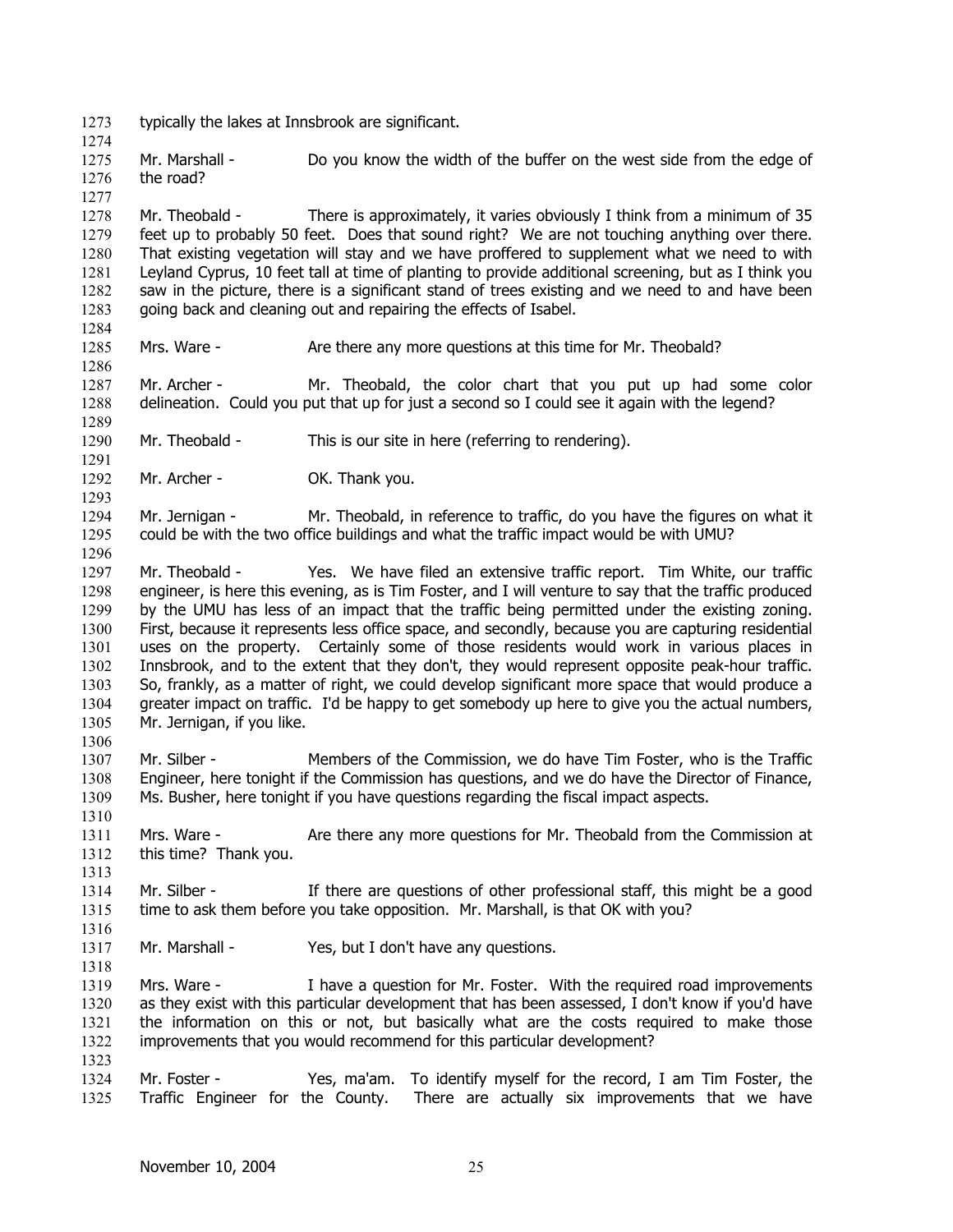- recommended. Some of those are actually County projects. One is a County project and one is a VDOT project. If it is OK, I will go through those two, since you asked a question. Of course, our project is the widening of Nuckols Road. We are at a sort of logger jam on that particular project with VDOT at the moment. We will find out next week what our schedule is. 1326 1327 1328 1329
- 1330

1331 1332 1333 1334 1335 1336 We have already relocated all of the facilities, bought all of the right of way and we are ready to go to construction, however, there have been some environmental changes by VDOT. If we can get through those next week, we will get construction probably this coming spring. If VDOT requires us to do the sound walls, that means we have got to buy new right of way, relocate utilities again, and that also needs a public hearing. So, depending on what happens next week will let us know when that project begins.

1337

1344

1366

1371

1338 1339 1340 1341 1342 1343 The other project that we recommended is the extension of lanes from the Interstate, coming off of the Interstate, to stop conditions that backs up all the way down to 295 and in the evening on the northbound side of 295, it backs up on the Interstate to the point where VDOT has installed "Watch for Stopped Traffic." VDOT, next year, will actually redo those ramps, so there are no stop conditions and you will be able to merge on to Nuckols Road. Those are the two projects that we, government-wise are doing.

1345 1346 1347 1348 1349 1350 1351 1352 1353 1354 1355 1356 1357 1358 1359 1360 There are some other identified improvements that need to happen to get us to the level of service that we need to process traffic out there. One is an additional lane, we feel, from Sadler Road to 295 in the westbound direction or northbound, depending upon how you look at it. What that would do is allow us three through lanes through the intersection at Sadler Place, Lakebrook and Nuckols. That is our biggest bottleneck out there. That is something that needs to be done. We would also add an additional turn lane coming out of Lakebrook Drive, so we can turn two lanes right. What we are trying to do there is minimize the time on Lakebrook so we can give more time to Sadler Place to get traffic out of there. We also need to, we feel eventually, add another lane from Sadler Place in the eastbound direction to Cox Road, so that once people come off the Interstate on VDOT's project they wouldn't have to merge to get down to Cox Road. We would also like to add an additional lane on Sadler Place so that we could turn dual lefts and a right turn lane once again to process that traffic much better. The others are not sites we have identified; however, we have identified those needed to make this work out here. We would - Public Works - recommend that in lieu of the \$250,000 that the developer actually put that money toward making these improvements.

- 1361 1362 1363 Mr. Marshall - Mr. Foster, is it fair to say that all of those improvements that you recommended are needed today, whether this is built or not?
- 1364 1365 Mr. Foster - Yes, sir. Most of these improvements are needed today and most of these improvements are needed with background traffic without this development.
- 1367 1368 1369 Mr. Marshall - And the building of a half a million square foot of office space on this site instead of this project would further exacerbate the road conditions now.
- 1370 Mr. Foster - Yes, sir.
- 1372 1373 1374 1375 Mr. Silber - Mr. Foster, I think Mrs. Ware's question was, I don't know if you have that information, but what the cost would be for the off-site improvements. If you did say, I missed it.
- 1376 1377 1378 Mr. Foster - I did not say that, Randy. We estimate that the County cost, and I specifically say County cost, because quite frankly they could probably do it cheaper than we could. The County cost, just in construction, is roughly \$365,000. We estimate from a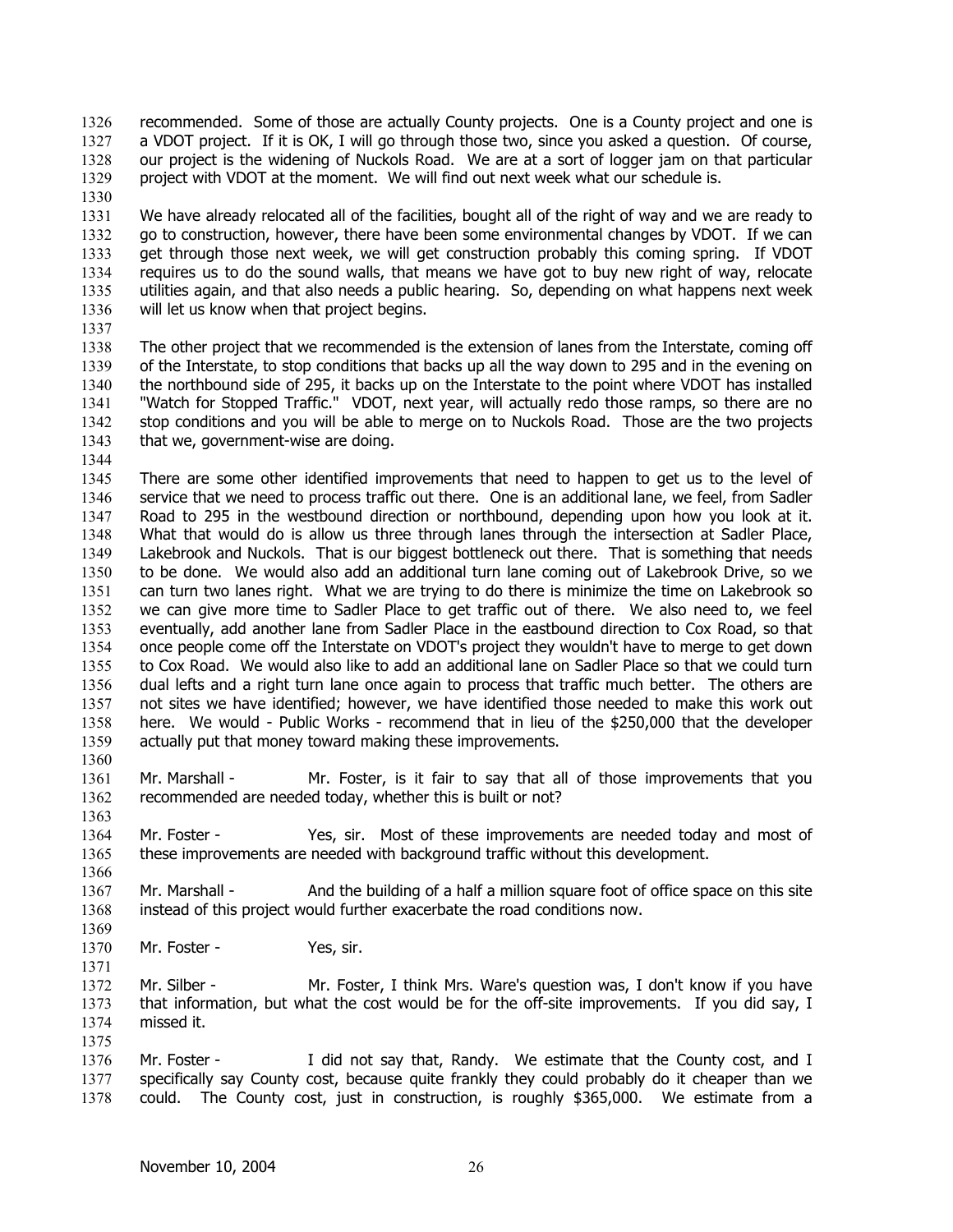standpoint of design that would take another \$140,000, so it is usually about a half a million dollars for the County to do this project. 1379 1380 1381 1382 1383 1384 1385 1386 1387 1388 1389 1390 1391 1392 1393 1394 1395 1396 1397 1398 1399 1400 1401 1402 1403 1404 1405 1406 1407 1408 1409 1410 1411 1412 1413 1414 1415 1416 1417 1418 1419 1420 1421 1422 1423 1424 1425 1426 1427 1428 1429 1430 1431 Mrs. Ware - And they have put up \$250,000. Mr. Foster - They are actually in the proffers, \$250,000. Mrs. Ware - There any more questions for Mr. Foster? Mr. Archer - Mr. Foster, in looking at the bottom of page 4 and top of page 5, that indicates that the Traffic Impact Study, is it reasonable to assume that if these improvements were made the conditions would be alleviated to the point that you'd consider it acceptable or better than? Mr. Foster - If all of these improvements are done, then we could work this with acceptable levels of service. Mr. Archer - Put the emphasis on all. Mr. Foster - Yes, sir. Mrs. Ware - Are there any more questions for Mr. Foster? Mr. Silber - Mr. Foster, if the County was to go out and make those improvements, those off-site improvements, could the County do it as quickly and as cost effectively as the developer doing this? Mr. Foster - No, sir. We could not. Really because of the rules and regulations that we have to follow as a government entity to do these projects. Our recommendation would be that they construct it. Mrs. Ware - All right. Mr. Silber - The applicant took around 13 minutes to make his presentation. He has about seven minutes left if we are going to give 20 minutes. Obviously, the Commission can extend that and give as much time as they want and I think with the number of people here tonight, they may want to extend that period of time. As you can see, when the Commission asks questions, etc., the time can go longer than 20 minutes. At this point, does the Commission want to hear from the opposition? Mrs. Ware - Yes. Mr. Silber - I think what we are looking for is an opportunity for everyone to speak that wants to speak as much as possible, but we really prefer not to have the repetition of the same things being said, so we do want to hear what everybody has to say as much as possible, but try to avoid saying what the person just before you said. Mrs. Ware - And you can even come up and say I agree with this gentleman or this lady, to let us know for the public record your feelings and your opinions on this case. Good evening. Can you please give us your name? Mr. Cummings - Madam Chairman, Mr. Marshall and those on the Commission, my name is Dave Cummings. I am the President of the Cedars Homeowners Association. We do have a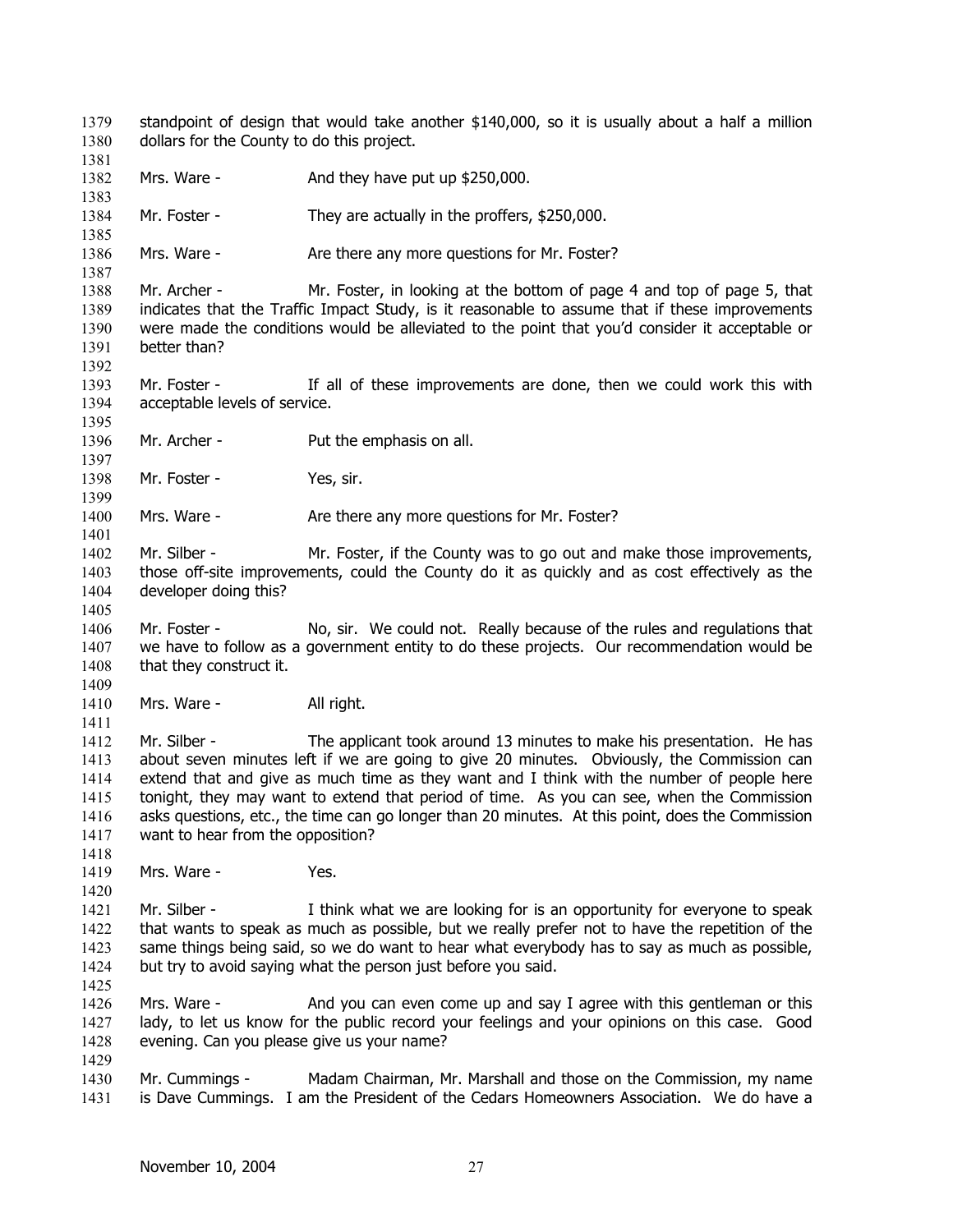number of neighborhoods represented here and we have tried to organize our comments so they are not duplicate. I would like two or three minutes and hopefully that will leave time for the others to present comments on this very complicated and comprehensive proposal. This development that is termed Highwood Villages was really designed to supposedly bring together a number of different uses, residential, commercial, retail, office space into what is supposed to be a single project that would develop somewhat a symbolic relationship that would provide some increased vitality to the overall area. Well, we are convinced, and I trust you understand this evening that is simply the wrong project, the wrong zoning request, at the wrong place, at the wrong time. This idea is certainly appropriate for areas of Henrico County. The Board of Supervisors, I understand, just approved a similar development for Rockett's Landing, but this is not appropriate for Innsbrook. One of the most comprehensive studies of mixed-use development was undertaken by a group out of the Twin Cities, and I trust you have had an opportunity to look at that. If not, I'd like to give you just a few of the tidbits that they uncovered. An area or a project like this, UMU, does require significant parking and Highwoods has proposed to add significant parking, but it is not to diminish the traffic. It would promote traffic and that is a real concern. It also requires a strong mix of commercial and retail space, major shopping and restaurant areas to attract people, and with the neighborhood right across the street and right across that fence, such a combination would certainly not promote a quiet enjoyment of our neighborhood but would promote a noisy, lively, vibrant area, that again is appropriate for some areas, but certainly not Innsbrook. The UMU study indicated that mass transit is a key to development of these types of projects. While there is no mass transit in Innsbrook, there is certainly plenty of traffic. And there also needs to be significant public use anchors, like cultural areas or entertainment areas, educational areas, or perhaps something like a river, which Rockett's Landing has and Innsbrook certainly does not have. The UMU is really designed for densely populated 24-hour cities like Boston, New York or downtown Richmond that can benefit from such a proposal. It is also designed for blighted intercity areas that tend to need revitalization. Innsbrook certainly does not need that kind of revitalization. We don't need to attract high-income tenants for these rental units. There are some real challenges that have been identified. Certainly there is a high cost per square foot because of the commercial grade fire walls and other construction that is needed, and that really drives up the cost of the town homes and the other construction there and it generates financing gaps that bring into question the affordability of that housing in the rental space. Who can afford to move there? Who can afford to rent that space? Certainly not a quaint little grocer or quick run-in dry cleaner. Highwoods claims to be able to sell these units for \$300,000 to \$400,000. Frankly, that is just a reckless suggestion for that particular area. There is an unproven market demand and it promotes a high risk. Now, Highwoods may be willing to undertake that risk, but jeopardizing the land and the homes that are adjacent to that area is simply not appropriate. UMU might be an appropriate urban concept and it is, at its heart. It needs an urban area or secluded area to succeed, but located in suburban areas it simply does not do well, so we are certainly opposed to the rezoning request of the UMU. 1432 1433 1434 1435 1436 1437 1438 1439 1440 1441 1442 1443 1444 1445 1446 1447 1448 1449 1450 1451 1452 1453 1454 1455 1456 1457 1458 1459 1460 1461 1462 1463 1464 1465 1466 1467 1468 1469 1470 1471

1472

1473 1474 1475 1476 1477 1478 1479 1480 1481 1482 1483 1484 As you heard in July 2003 a POD was approved for this area in accordance with the master plan that Henrico County spent much time deliberating and approving. There are two office buildings and a single two-story parking deck that have already been approved. That would be 230,000 additional square feet of office space and a parking deck. We knew that was there. We are comfortable with that type of development, and that does provide Monday to Friday daytime activity, but not on nights, not on weekends, minimum p.m. lighting, noise, traffic. The assertion that this area is heavily used on weekend is simply not true. That is a mischaracterization. It is also clear that you understand some of the nuances that were presented. The POD that is developed or that has been approved allows one thing that is very different from what the maximum possible use of the space is. Those are very different ideas. The UMU is a very significant and, frankly, unwelcome change, and it is contrary to the master plan. It would add more than 230,000 sq. ft. of additional office space, beyond what is already there, and another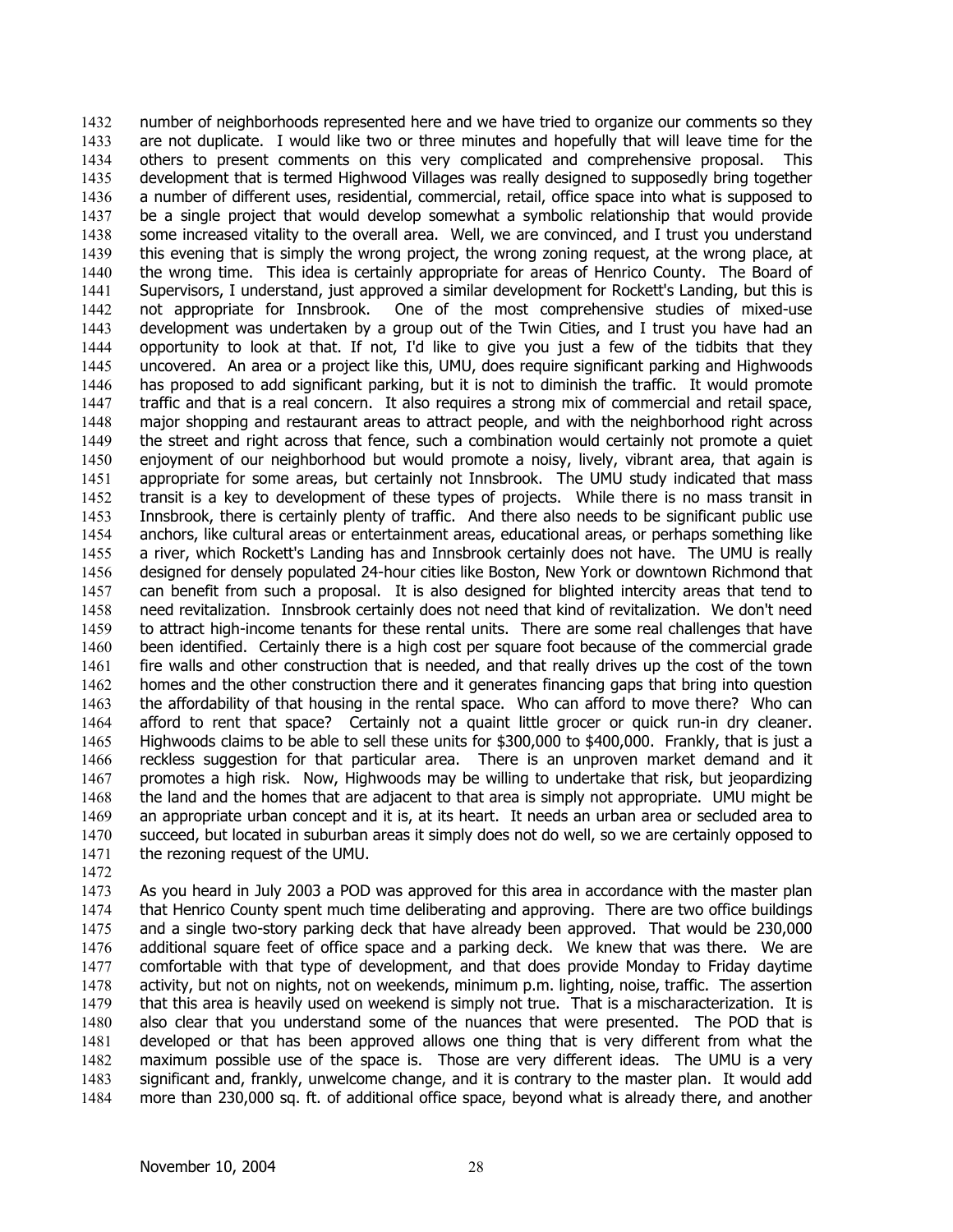400,000 sq. ft. of residential, 50,000 of retail and five times the amount of parking space that is already approved over a million square feet, and that is just way over the top for this area. 1485 1486

1487

1488 1489 1490 1491 1492 1493 1494 1495 1496 The County staff expressed several significant concerns, certainly the Planning staff had concerns with the landscaping, the buffers, the security, and the general quality issues. Public Works raised issues of traffic and infrastructure and the general location for this kind of development. Finance certainly has concerns with the fiscal impact and the significant variables of whether or not it would be a drain on the County as opposed to a benefit. Highwood, themselves, has concerns. They have already got an approved POD. Now we've got this rezoning request in front of us, but recognizing that that zoning request may be in jeopardy, they just this week or perhaps last week filed a backup POD that would complement the existing zoning that is already in place.

1497

1498 1499 1500 1501 1502 1503 Certainly the neighbors have concerns and you are going to hear some of those tonight. It would threaten our community, simply setting a bad precedent for Innsbrook. At this point, I would like to introduce Harvey Rockeman, who will address some traffic concerns, and Mike Malenski and Terry Blankenship, who will address some general quality concerns, and there may be others. Are there any questions that you have at this point?

1504 Mrs. Ware - Are there any questions from the Commission? Thank you, sir.

1506 1507 1508 Mr. Rockeman - Madam Chairman and members of the Commission, my name is Harvey Rockeman. I am the President of the Four Seasons Condo Association. I am retired, but I currently teach Special Ed over at Hermitage High School for the last four years.

1509

1505

1510 1511 1512 1513 1514 1515 1516 1517 1518 1519 1520 1521 1522 1523 1524 1525 1526 1527 1528 1529 I want to talk specifically about traffic and I am so glad that Mr. Foster was here tonight, because he mentioned a few of the concerns that I have on the traffic situation. I attended a meeting at Highwoods Office in their Conference Room, at which time members of Highwoods talked about this project and the impact it would have on traffic. A member of Highwoods made a mention that development for the community there would be offset. They would be traveling in one direction, while the people that work in Innsbrook would be traveling in the other direction, and at a coffier that Mr. Theobald put out, it was his third coffier, he spoke about a number of off-site trips in cars should diminish, and I certainly hope so, because at this time it makes me wonder what we are going to have here. Are we going to have people that live and work in the Innsbrook area in these buildings, living in these building, or are they going to live in the buildings and work elsewhere? It is a little hard to understand what is going to happen here, but going back to the road situation, right now, and as Mr. Foster pointed out, you have six lanes of traffic coming off of Sadler Place, Cox Road down Nuckols Road, all traveling west toward I-295. A lot of these people want to get off and get onto 295, but currently there is one entrance lane to 295 in any direction that you want to go on 295, one lane. This is what is causing a lot of your backup. It is not totally the widening of Nuckols Road. Also, in the mornings, I have taken the time to go over and watch the traffic coming over 295. They have the same situation as Mr. Foster reiterated. They back up because there is one lane, and they are all trying to get on to Nuckols Road, so a major part of this is another lane going on to 295 in each direction, and that will alleviate part of the situation here.

1530

1531 1532 1533 1534 1535 1536 1537 I won't even speak about going up Sadler Road towards Carmax. I am sure somebody else is going to bring it up. You have a lot of new development up there, and what do you have going up through there, a two-lane road. I did see them paving it about a week ago. If people go east on Nuckols Road from Cox Road, you get over to Springfield. If you turn right, you are going over to Broad Street. That is wonderful. Two lanes. But if you turn left on Springfield and head toward Staples Mill Road, you quickly go into a two-lane road all the way to Staples Mill. Travel it some morning and watch how they back off of Staples Mill all the way over to the new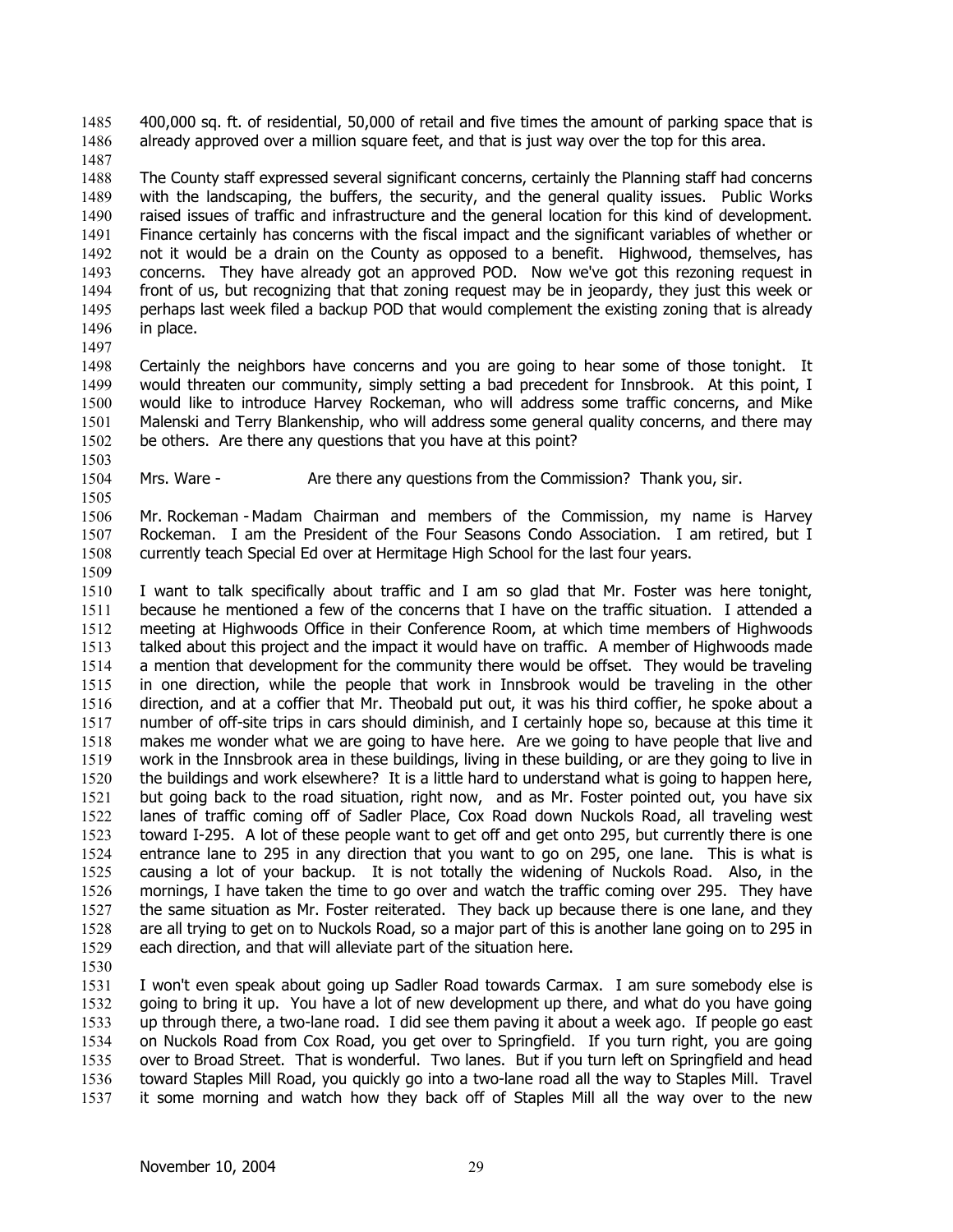developments that are going on down there. You just put a middle school in down there, and you can see some traffic jams down there. Just try it in the morning. I go down that way once in a while and get my mind refreshed of what is going on. 1538 1539 1540

1541

1542 1543 1544 1545 1546 1547 1548 1549 1550 1551 1552 1553 1554 1555 1556 1557 1558 1559 1560 1561 People over in the Wyndham area, if they want to go, we have a road problem. I think you know I am alluding to that. People in the Wyndham area, if they want to go over to the new Short Pump Town Center, well guess what they run into? Pouncey Tract, two lanes. Two lanes from Wyndham over until you get over to I-64 and then it widens out again. So we need to not only look at the roadways around the area of this project, we need to look at the roadways that apparently have been giving us a lot of trouble and we didn't realize it, going in all directions. There are a lot of problems there. Now, Mr. Foster talks about the widening of Nuckols Road and that is a great project. We are all for it, until this sound wall situation came up, and I am sure Mr. Marshall is shaking his head. You have every person living from Springfield all the way over to 295 united, fighting this. They want to put up concrete sound barrier walls, which are really not needed at all. You could put 10 lanes on that road and it is not going to make that much noise. They've gotten so irate about it, they have retained an attorney and there have been a lot of signatures, a lot of petitions, a lot of politicians are getting involved in this. It is going right up to the governor, and your State Senator Allen, so I wish you would take a good look at that, because a sound wall is not what we need. Property value is going to go down. I saw Mr. Atack. Is he gone? Is Mr. Atack gone? He is building a nice luxury complex right on Nuckols Road. If you drive by there, it is right across from Capitol One. I saw the first building up, and if they have to put that sound wall in front of those luxury condos, that gated community he is building, he is not going to sell all of those \$350,000 condos, not with that concrete wall right out their back door. I thank you for your time.

1562 1563

Mrs. Ware - Thank you. Are there any questions for Mr. Rockeman? No.

1564

1565 1566 1567 1568 Mr. Malenski - Good evening. I am Mike Malenski, President of the Saddlebrook Association. First off, I agree with everything the two gentlemen prior to me have just said. The Saddlebrook Associations stands united in front of you tonight in opposition of this rezoning matter and all of the unified front that you will hear about in a moment.

1569

1570 1571 1572 1573 1574 1575 1576 1577 One of the items I wanted to expand on is that the risk associated with this rezoning request is clearly on the residents' shoulders. Half of the property that is outlined here is bordered by my neighborhood. The largest single asset of the neighbors in this neighborhood is in their homes. You are asking each and every resident of our neighborhood to risk their largest asset with this rezoning request and the further development that is outside the scope of what has been approved and endorsed by our neighborhood, and to expand on that I'd like to introduce Mrs. Mary Barker, who is a resident and whose property borders a majority of this development.

1578 1579 1580 1581 1582 1583 1584 1585 1586 1587 1588 1589 1590 Ms. Barker - Good evening, Madam Chairman, members of the Board (sic). Thank you for the opportunity to speak tonight. My name is Mary Barker and I am a resident of 4400 Cedar Forest Road and I am here tonight to represent my husband, myself and my parents who are residents of 4401 Cedar Forest Road, and I will echo what I am sure you are going to hear from our neighbors and our friends. We have had a lot of discussions amongst ourselves. When I came to the Richmond area, my husband and I spent a lot of time scouring the various neighborhoods trying to find a house that would meet the criteria that we felt would suit us. We were looking for three things in principal. We were looking for a location that would yield a high potential resale value should we ever decide to or need to move, we were looking for a quiet street which was not adjacent to a heavily trafficked road, and we were looking for privacy so that when we sat relaxing in our backyard and entertaining in our backyard, that we weren't out in the middle of everybody's view. We had that privacy and we thought we'd found it when we moved to the Saddlebrook Subdivision. Since then we have been engaged in a number of zoning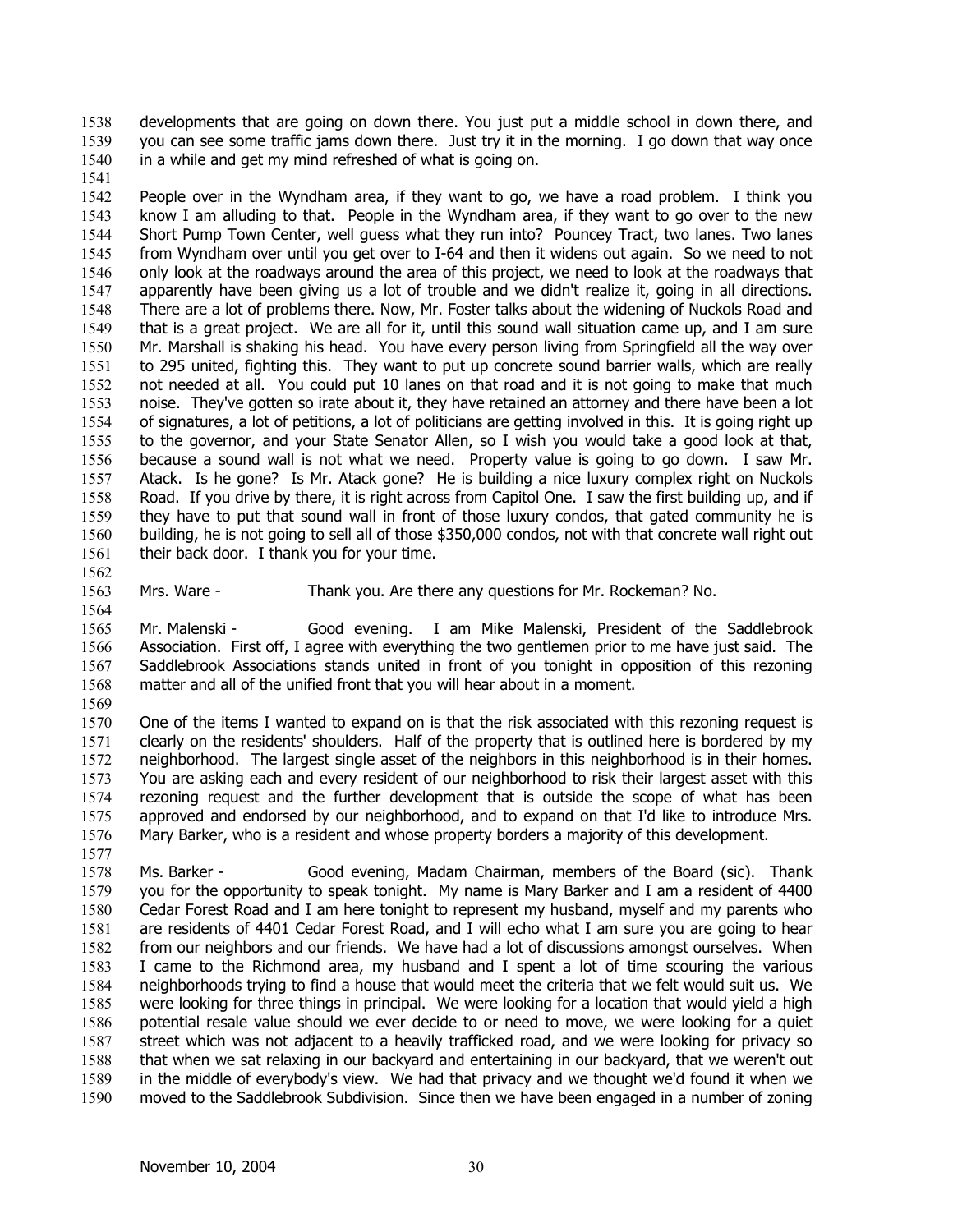initiatives and at every point we have tried very hard as a community to work with Boards (sic) such as yourself, and with the Board of Supervisors. I think we've had a good relationship and we have come to some compromise situations, and what we were able to come to was development that to this point has been limited in terms of height and proximity to the neighborhoods. When we built to overlook it is down in the valley. It is limited to four stories. We have got an enormous buffer zone there. I believe it is 75 feet, and, you know, when we look at these pictures and they show you that beautiful buffer zone, you have to keep in mind that is all deciduous in there. Take a picture a few weeks from now and you will see there is virtually nothing there blocking the neighborhoods. But anyway, the other things we worked on were ingress and egress so that we could get into and out of our neighborhoods, so that our emergency vehicles could get in, which for me is a big concern, because I have elderly parents living there and I want the emergency vehicles to be able to get in. Right now we have cars at night, with the current population, to block our subdivision. You have to swing out over the yellow lines in order to make the left-hand turn or you have a choice that you can wait for about a half-hour to be able to get into the subdivision. When we talk about road improvements, I am not overly excited, because if you extend that road, you are be either closer to me or you are just going to bring more traffic in beside my house. So, again, yes, we'd like to work with you, but we'd like to work in the same manner we have been working, with the same kind of limits and proposals that we have worked. We want the lighting to be designed in such a manner that it doesn't spill over. When you look at this design, you've got a five-story parking garage that is less than 50 feet from the back end of somebody's house. The proposal that is out from the members of your Planning staff is that the lighting be put around the periphery of that, so that when people get out of their cars, they are going to be able to be in a lit area, not keeping it central. So now picture, if you would, this parking garage overlooking your backyard with lights on roughly 24 hours a day. I would like to close by asking you to partner with us once again by voting against these requests for height adjustments and zoning changes, and when you go to place your vote, I'd like you to really keep in mind how you'd like members of a panel such as yourself to vote if this proposed development was being suggested in your backyard. Thank you very much. 1591 1592 1593 1594 1595 1596 1597 1598 1599 1600 1601 1602 1603 1604 1605 1606 1607 1608 1609 1610 1611 1612 1613 1614 1615 1616 1617 1618 1619

- 1620
- 1621 for either one?
- 1622 1623

Mrs. Ware - Thank you. I am sorry. Were there any questions from the Commission

1624 1625 1626 1627 1628 1629 1630 1631 1632 1633 1634 1635 1636 1637 1638 1639 1640 1641 1642 1643 Mr. Blankenship - The Shall be brief. My name is Terry Blankenship and I reside at 4508 Cedar Forest Road. Madam Chairperson, ladies and gentlemen of the Planning Commission, Mr. Marshall, it is an honor to come before you tonight. As you can tell, this particular project has received a great deal of discussion, a great deal of debate, some hot conversations and a degree of passion. We have tried to work with the developer in addressing our concerns and surfacing our issues. We have always had a partnership with Highwoods. This makes my fourth joint effort with Highwoods. We have successfully resolved those prior three, but when it comes to this mixed urban use project as you can tell, the neighborhoods just aren't supporting it. My property leads directly adjacent to the property under development. If approved, I will have the privilege, and I use that word sarcastically, of looking at a five-story parking deck for as long as I decide to reside in Henrico County. To give this Planning Commission some type of perspective, I would encourage you to sit outside in the back of this room and look at the parking deck behind here. That is a four-story parking deck. Ten-foot Leylands will not mask that particular parking structure, which in some instances are typically 75 to 50 feet. But I don't come before you just tonight for myself. Either through in person, through proxy, or through petitions, there are 10 neighborhoods represented in this area. They include Saddlebrook, The Cedars, Sadler Green, Sadler Grove, Sadler Woods, the individual residents along Sadler Road and Thorncroft. Living across Cox you have the Four Seasons. You have The Village at Innsbrook, The Meadows at Innsbrook, The Forest at Innsbrook and The Woods at Innsbrook. These 10 communities comprise over 650 single-family homes, over 2500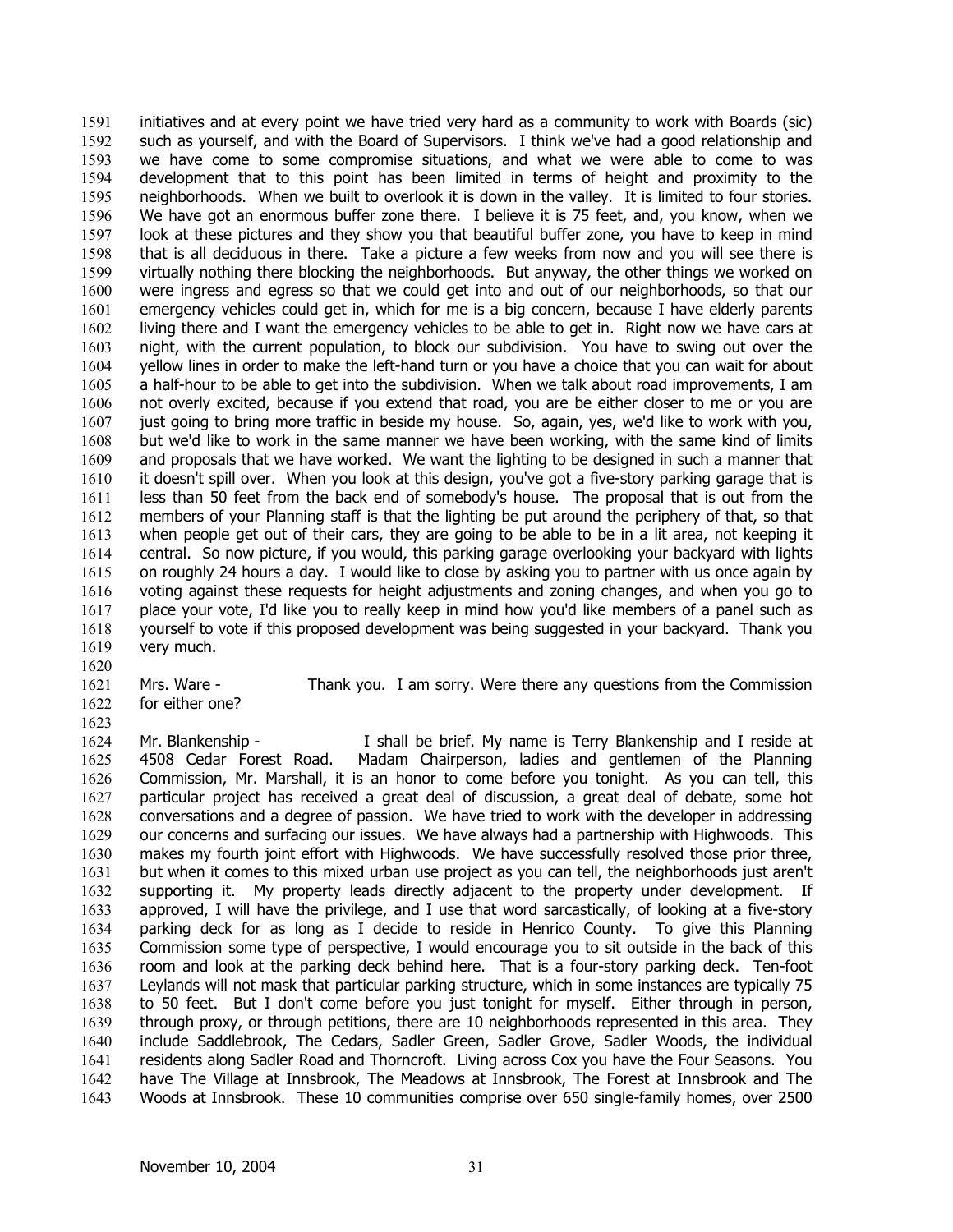1644 residents and in a united voice, in a spirit of solidarity we rise in opposition to this project.

1645

1646 1647 1648 1649 1650 1651 1652 1653 1654 1655 Our reasons for opposition focuses on four areas, first of all is a mixed urban use right for this area? A lot of conversation has been given whether this particular project will keep Innsbrook revitalized, whether it will keep property values going up. You all heard the discussions about the practices of the Twin Falls studies and some of our concerns there. But keep in mind, 25 years ago a master plan for the Innsbrook Area was outlined and a group of the residents got together with the developer and sat down and outlined the complete 1,000 acres. We have got to ask ourselves, "Does this mixed urban use offer anything different than is currently in Innsbrook?" Basically, if you take a look at the complete master plan you will have a core office area along Cox Road, you will have peripheral residential, and a bordering commercial that supports the office park. In other words, we already have mixed suburban use.

1656

1657 1658 1659 1660 1661 1662 1663 1664 This particular project offers nothing new to the Innsbrook area. So we have to decide whether this is the right project at the right time and the answer is no. Second of all, we've got to decide the traffic impact and the strain on the infrastructure. When this plan was initially proposed, there were concerns in regard to sewer, water, electricity, which through magical recalculations seem to be addressed. The traffic remains a major consideration. I find it interesting that the petitioner indicates that there will be no negative impact in the area. I guess because we are already at gridlock, I guess there can't be any negative impact, since we are already at gridlock during a.m. and p.m. hours.

1665

1666 1667 1668 1669 1670 1671 1672 The third particular issue that comes to mind is just the sheer size of this structure. This is the largest parking deck, not at Innsbrook, but in Henrico County, that is less than 75 feet from existing residential area. I love the pictures they threw up. They took them in July with lots of foliage. Come back and take them in January. I challenge you. We will see it lit up light a Christmas tree. The buffer zones are inadequate. The traffic situation is inadequate. If you take a look, they say they have an access to Cox Road, but two exits away on Sadler Terrace, which isn't even designated as a Major Thoroughfare in the area.

1673

1685

1674 1675 1676 1677 1678 1679 1680 1681 1682 1683 1684 And last we do worry about the impact on the quality of our life. As you have heard other people mention, it is not just the size of the building, but we have to put up with increased noise, increased lighting, increased security issues, all the areas that need to be addressed during the POD phase. We have concerns. We have issues. On a united front, these 10 neighborhoods, I will give credit, these 10 neighborhoods up until this point have tried to resolve all issues on their own. If it wasn't for the Nuckols Road expansion project and this mixed urban use, we probably would have continued, but because of this area, these 10 communities and individual residents have formed a network communication. We are no longer a neighborhood. We are a community. We are Innsbrook residential community and I can assure we will be playing a much more vocal, much more active role in regard to the planning and the issues facing the Innsbrook area. Thank you very much.

1686 1687 1688 Mrs. Ware - Thank you. Are there any questions of Mr. Blankenship? Thank you. Good evening, ma'am.

1689 1690 1691 1692 1693 1694 1695 1696 Ms. Nuckols - I am Emily Nuckols and I live at 4181 Innsbrook Road and I am not in any of those neighborhoods he spoke of. We are from the old neighborhood and I think I speak for all of us who are in the old neighborhood. We worked hard with Syd Gunst and those who were developing Innsbrook. We worked hard to get a quality development. We have been proud to say that we are a part of Innsbrook. When somebody wants to know where you live I say Innsbrook. I actually live on Innsbrook Road, and of course, they don't know Innsbrook Road and they think I am somewhere else. But our big concern is the precedent this urban mixed use brings to our area. As he said in his staff report, he mentioned and he didn't have to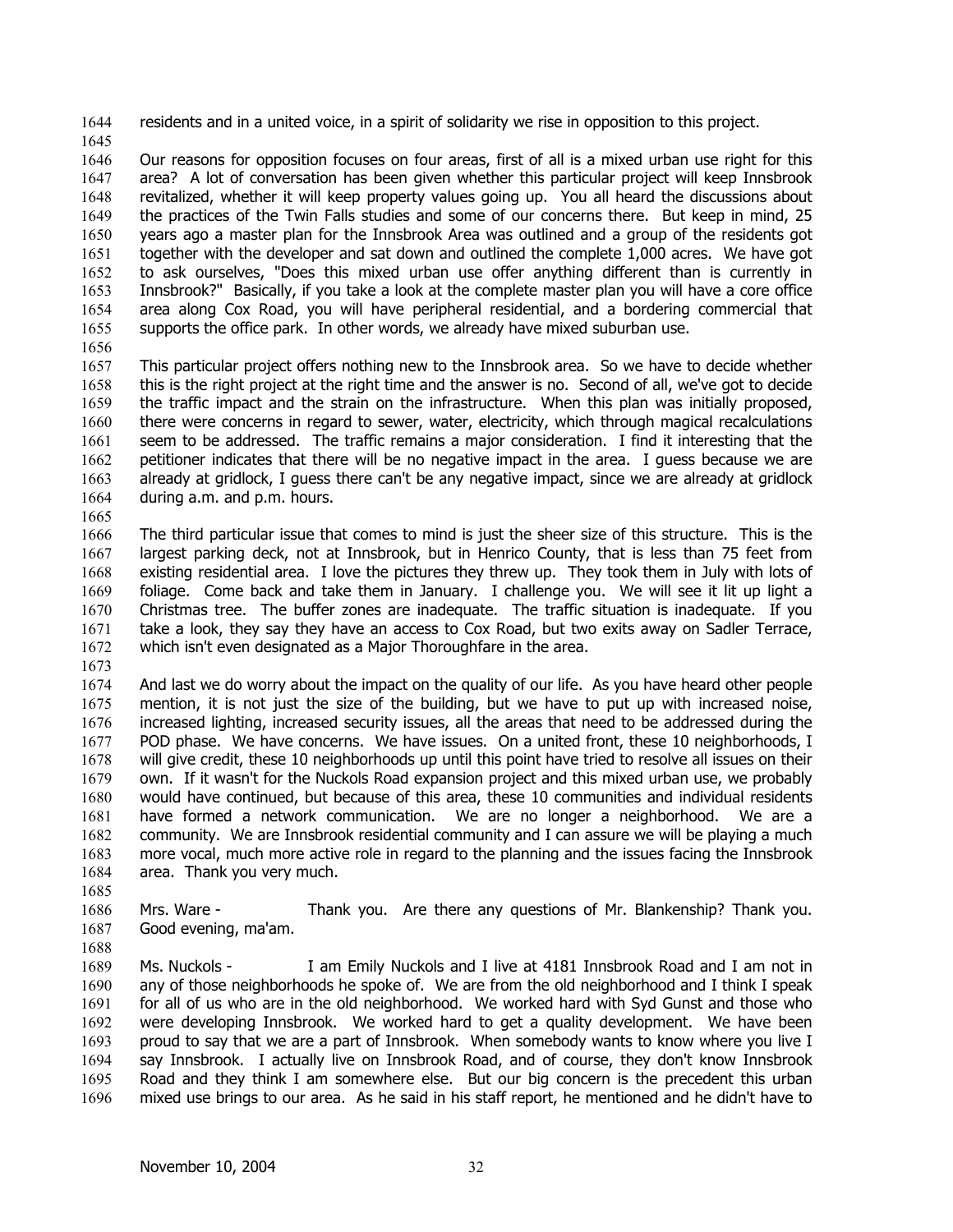read that that this precedent might extend through the beautiful Innsbrook Corporate Center that we know, and that would be bad. I don't want us to look like Fairfax County or some of those other places. The other speakers have said many things that I have to agree with. I have a couple of observations, some of which have kind of been made, but I can tell you from my personal experience that a 50 to 75 foot buffer does nothing for our building. If you come in my kitchen, you can look out the window. We have 75 feet of woods behind us. You can see all the way down Broad Street, because of what has been developed back there. He spoke of Leyland Cyprus. We had a nice buffer of Leyland Cyprus on the side of us. It went down. I have noticed the way we worked so hard for a buffer in this County and in the beautiful Pine trees are great until they die. And then you have to wait for new ones to come up, so you really have to be, you just can't count on buffers too much. 1697 1698 1699 1700 1701 1702 1703 1704 1705 1706 1707 1708

1709 1710 1711 1712 1713 1714 1715 1716 1717 1718 1719 1720 1721 1722 1723 1724 1725 1726 1727 1728 1729 1730 1731 The only thing I will say about traffic is, and Mr. Theobald hit a couple of nerves with me. We have peak hour traffic now going both ways. We have three peak hours when traffic goes both ways. I cannot count the number of times that attorneys, professional Planning staff, professional traffic engineers have said that the traffic in Innsbrook will not affect your road. People come down our street today that are avoiding Cox Road. My daughter one day was following somebody who had a child with her child in Rainbow Station, and the daughter lived next door to us. She said, "Oh great. Grayson will have somebody to play with." She met him at school and said "Where do you live anyway?" "Oh, I live off Springfield Road." But going to Three Chopt Road they didn't want to go down Cox Road, and of course I don't blame them. I don't go there during peak hour traffic either. And has already been mentioned, a lot of people have moved to the area, I think we had maybe 25 houses on our side of Innsbrook, and maybe that many on the other end of Thorncroft, when Innsbrook was developed, and I know a lot of people have come to the area because the way that Innsbrook is. There is one thing I have to say about traffic. You can't tell me or you can't say where people are going to go. When they built the retail section of Innsbrook, they said this is going to keep people in Innsbrook. When you are there, from 11:30 to 1:30, you see people pulling in and pulling out. They want to go somewhere else. The want to go to the Town Center, they want to go east, they want to go south, going to doctor's offices and everything else, too. So, you just can't say for sure where the residents will go. You can hope that they will be self-contained, but you can't promise anybody. You can't believe that that is for sure what will happen. I know you say these things in good faith, because that is what you want to happen. I really get the feeling and the lawyer for the developer of this case is saying, "Never mind those people. We have got to do what is best for business." Thank you.

1733 1734 1735 Mrs. Ware - How many more people do we have that are planning on speaking this evening? This isn't to filibuster. We really want to get your comments, so you want to come on up, sir. Good evening.

1736

1732

1737 1738 1739 1740 1741 1742 1743 1744 1745 Mr. Nuckols - Good evening. My name is Norwood Nuckols and I live at 4181 Innsbrook Road in which my wife, who just spoke, refers to as the Old Innsbrook neighborhood. We are the folks who were there when Innsbrook was master planned 25 years ago, and I have just one brief comment. This proposal before us tonight involves roughly 36 acres. Well, Innsbrook in total consists of 960 acres now. If you approve this, you are going to have many more cases eventually totaling the better part of 960 acres of an attempt or a series of attempts to turn all of Innsbrook into an urban mixed-use development. Urban mixed use may be fine down at Rockett's Landing, but it is not what we want in the Innsbrook area, and it is not what we want at Short Pump, not the traffic, not the housing density, no part of it. Thank you.

1746

1747 1748 1749 Mr. Normansell - I introduced myself earlier, Michael Normansell. I happen to be employed at VCU as a faculty person. With my wife I live in the Sadler Green residence. We don't have an association and I can't claim to represent them officially, but I know many of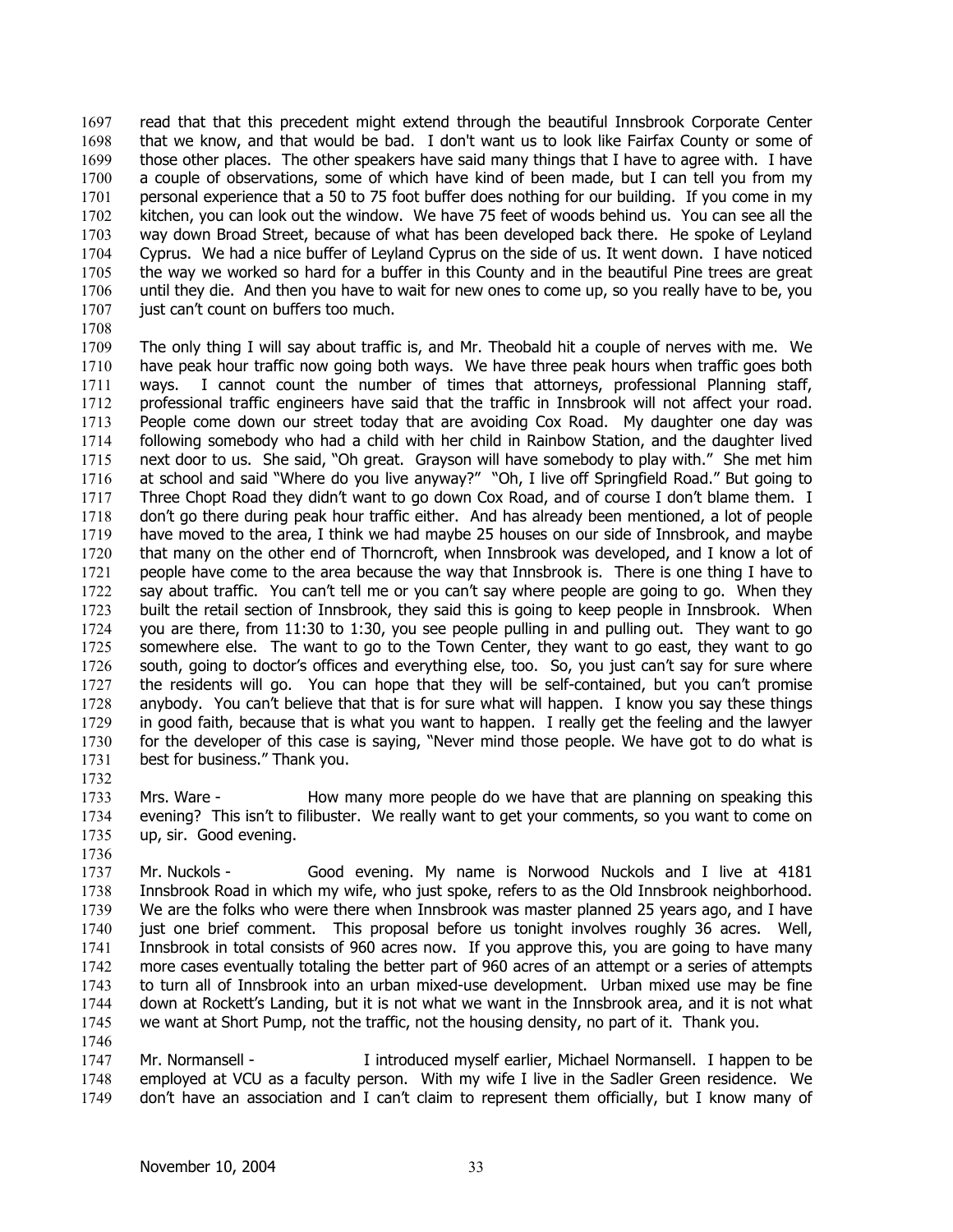them, and I think I can speak for them. I am also a lay advisory to our newest elementary school, River's Edge, a concern, which I think, intersects there about that kind of issue. I will start by addressing myself to Mr. Theobald, because I think we can end this, at least personally, right now. I have a solution. Mr. Theobald has a vision for the area, so he will proffer me 25% over my purchase price of my home and buy it. He can move it and I will move out and he can live his vision. Your vision. Where do you live? I just want to go back to some of the staff comments I heard. I heard Mr. Coleman say that urban-mixed may be the next phase at Innsbrook, may be, and I would suggest maybe not, and just let the citizens decide. My inference from what he said was, "Staff thinks there may be some immediate negative impacts from the plans as they are now, and that that would lead to a domino effect, which would be disastrous." That is my inference from his report. Again, let's let the citizens decide. 1750 1751 1752 1753 1754 1755 1756 1757 1758 1759 1760 1761

1762 1763 1764 1765 1766 1767 1768 1769 1770 1771 1772 1773 1774 1775 1776 1777 1778 1779 1780 1781 1782 1783 1784 1785 1786 1787 1788 1789 1790 1791 1792 1793 1794 1795 1796 1797 1798 1799 1800 1801 1802 Now it is a little bit of a personal issue. When my family moved into Sadler Green, approximately three years ago, we were the eighth family in that independent place. It is not a planned community. It is Sadler Green off of Sadler Woods. We are only 15 homes. We were promised an association when we got 60 units out of 90. We don't have an association because now there is Sadler Grove and Sadler Glen and there is something like 200 units, and we will probably never have an association to be able to represent ourselves, unlike many of these other people. That to me is a sign of over development. Right now I have the great pleasure of looking out of my bedroom window at the abomination of a residential development now on Sadler Road from St. Anthony's and The Cedars, which I think people tried to stop, and it was a beautiful forest there with a stream. I took my children to play there. It doesn't exist anymore. Not only that, there was a nice line of trees that would have served as a visual buffer. They wiped that entire line of trees out, and apparently I was told coming in against the proffer that they offered. OK. So I don't think we can trust these developers either. OK. Onward. Let's see. Where shall we go? I got that one. Also, when we moved in, and the reason we moved in to where we moved in is we were promised a series of schools where we moved three years ago, specifically for one and only one reason, schools. We were promised Twin Hickory, Short Pump Middle School and Deep Run. My kids went to Twin Hickory for one year. They are now in River's Edge. There is already a new elementary school coming, but I think they will escape having to go to that. There was a threat they wouldn't go to Short Pump; they'd go to the new middle school. The big rumor now, and I am going to start fighting it now, and the rest of you join me, is that we are going to be redistricted out of the new high school and into the other one, what I call the Sadler-Cox corridor, so let's start that fight now. OK. Because we are not going to let it happen. We were promised that, and this effects not just the homes and our property assets, it affects our children. Onwards. We will go on here. I have my notes. What to me this is and I have been just shocked by the amount of development. I come from the northeast where it is all settled. The amount of development in the last three years has been not just stunning but overwhelming. When I was first taking my kids to Twin Hickory, and I made that left toward Twin Hickory, there was no out road. And then one day by accident I made a right and there was a road all the way out, houses and houses and houses. River's Edge now has an entire home community behind it. They've got their association. We still don't because more and more houses. Development is out of control. We need a new plan and new thinking about this. OK. That is it. It is unplanned development, the current proposal with its four parts that will make an increasingly bad situation a nightmare. Traffic is already bad; getting off and on is horrible. When I drop my kids off at River's Edge, trying to get back on Nuckols is a nightmare, that kind of thing. The infrastructure won't hold. We do live on Sadler Road. Sadler Road was a very dangerous road and I think the repaving has made it more dangerous because the paving is nice and the ruts on the side are even deeper. Last year in the winter I got run off the road by a plow truck into a rut, and now the ruts are worse. Our children can't go out and ride a bike on Sadler Road. Sadler Road is increasingly used as a cross street between Nuckols and Broad, so we have cars whipping up it. Sorry if I am boring you. Whipping up and down that with children 9 and 10 years old wanting to cross the street to St. Anthony's or ride their bike. We won't let them. Their lives are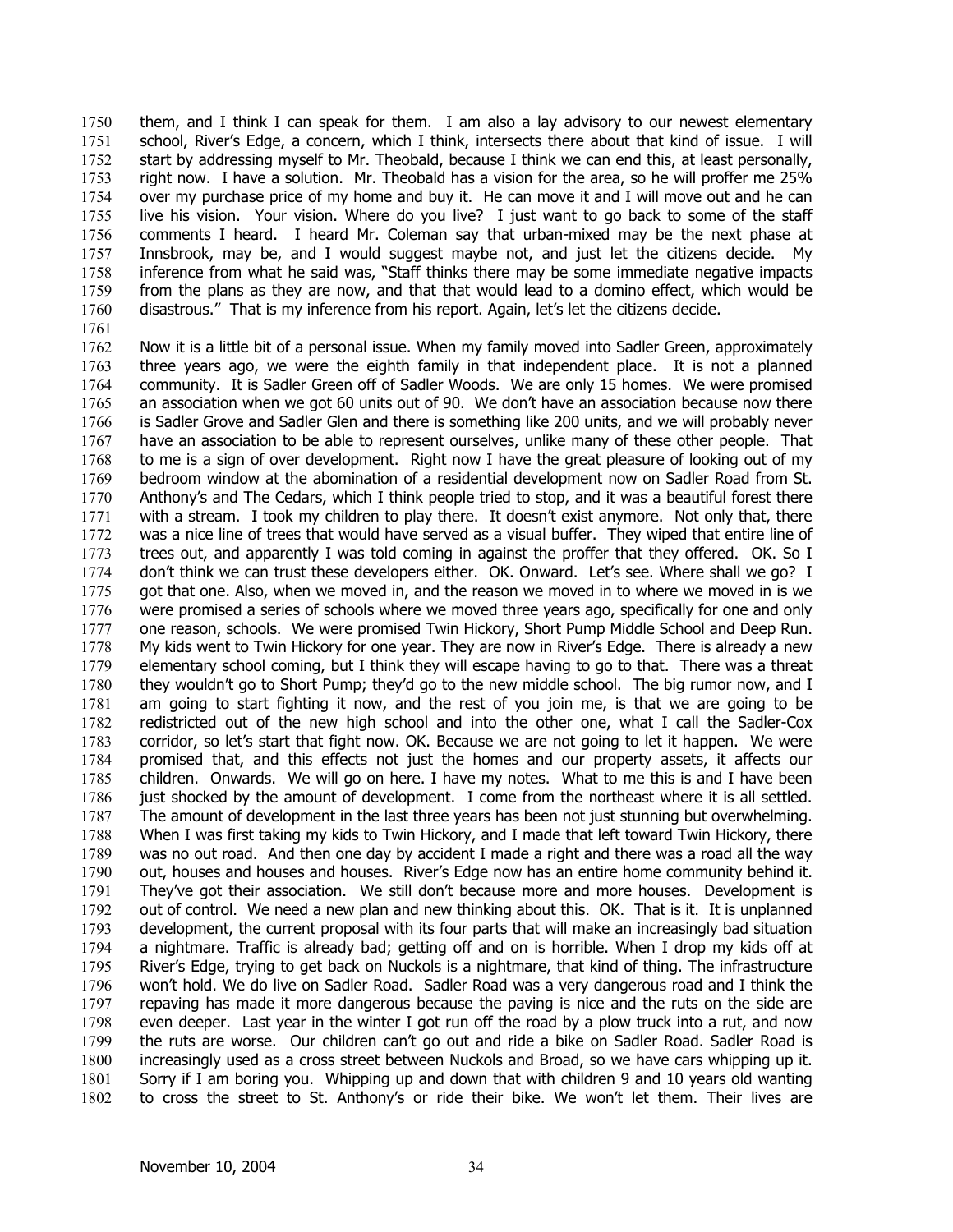threatened. The neighbors up the street had a car run off Sadler Road into their front lawn. We don't want anymore of that, and with this we are going to have that. It is going to be a nightmare because people are going to use Sadler Road as a cross street between Nuckols and Broad as soon as they find that. Anytime I mention it to someone, they say they note I say Oops, because I don't want to tell them it is a nice little cross street there. 1803 1804 1805 1806 1807

1809 1810 1811 1812 1813 1814 Let me see how many more notes I have. Our property values will be destroyed. We bought because it was an upscale residential community with good schools, and now you want to turn it into some kind of downtown something or other with apartment buildings and everything. Therefore, I am calling for a complete rejection of all four phases of this proposal. Send it back to the drawing board. Have it completely reconsidered. Send it out again and let the citizens review it and make a decision about it. And I'd like to see sound walls along 295.

1815

1817

1831

1833

1835

1843

1808

1816

Mrs. Ware - Good evening, ma'am.

1818 1819 1820 1821 1822 1823 1824 1825 1826 1827 1828 1829 Ms. Lisa Youmans - My name is Lisa Youmans and I live at 4408 Cedar Forest Road. Up in the corner of the yellow, right where the yellow starts and hits that back line, when they showed the picture and he said that the road continued further down along that fence line, if they would have showed, and I would have brought pictures with me, but I didn't, but if you would have brought pictures to show it further, it indents and those trees, they are not there. There are a couple there, but if you come up and look at it now, you can see my house, my neighbor's house, and my other neighbor's house. There is nothing blocking the view, so my main concern here is the height of those town homes they are going to put in, because if you have three or four story town homes there versus my home with a 6-foot fence and no trees, I have no privacy and three teenagers in a backyard, so my main concern is the height, and it is a problem, and the traffic is awful. So, I don't want the height to change at all.

- 1830 Mrs. Ware - You don't want the height increase?
- 1832 Ms. Youmans - Correct. I do not want an increase.
- 1834 Mrs. Ware - There any questions? Thank you.

1836 1837 1838 1839 1840 Mr. Silber - Members of the Commission, we have it looks like another speaker or two. We have exhausted almost 40 minutes of time for the opposition. It is up to you as to how long you want to go. We do have a number of items on the agenda tonight that we still have not heard, and there is another UMU we need to discuss this evening. I think at this point we try to wrap it up in those three minutes.

1841 1842 Mrs. Ware - **OK.** 

1844 1845 1846 1847 1848 1849 1850 1851 1852 1853 1854 1855 Mr. Tiller - My name is Ryan Tiller and I live in the older part of Innsbrook, also, and I am 26 years old, so actually I've seen Innsbrook going from nothing to something. I have kind of seen entire progression and time lines. (Unintelligible) I enjoy where I live, so when property expands I really couldn't care less, but the simple thing is I run all the time and actually I run from my house to the Y, which is about 3-1/2 miles. I actually run, because it takes me longer in rush hour to drive there than to run. So when I go to Cox Road and take a left onto Nuckols, I can't ever get to go, and people try to cut and hit you and (unintelligible) and try to get around. Everything always bottlenecks. I am glad the infrastructure is going to increase and the traffic and all that stuff. It is great, but I mean, this development, I mean, like, this doesn't make sense. There is a lot of unleased space in Innsbrook right now. Capitol One, they are laying off people. There are a lot of leaseable places now, like Highwoods Properties, they have like (unintelligible) Innsbrook After Hours. There is a huge void in there and there are a lot of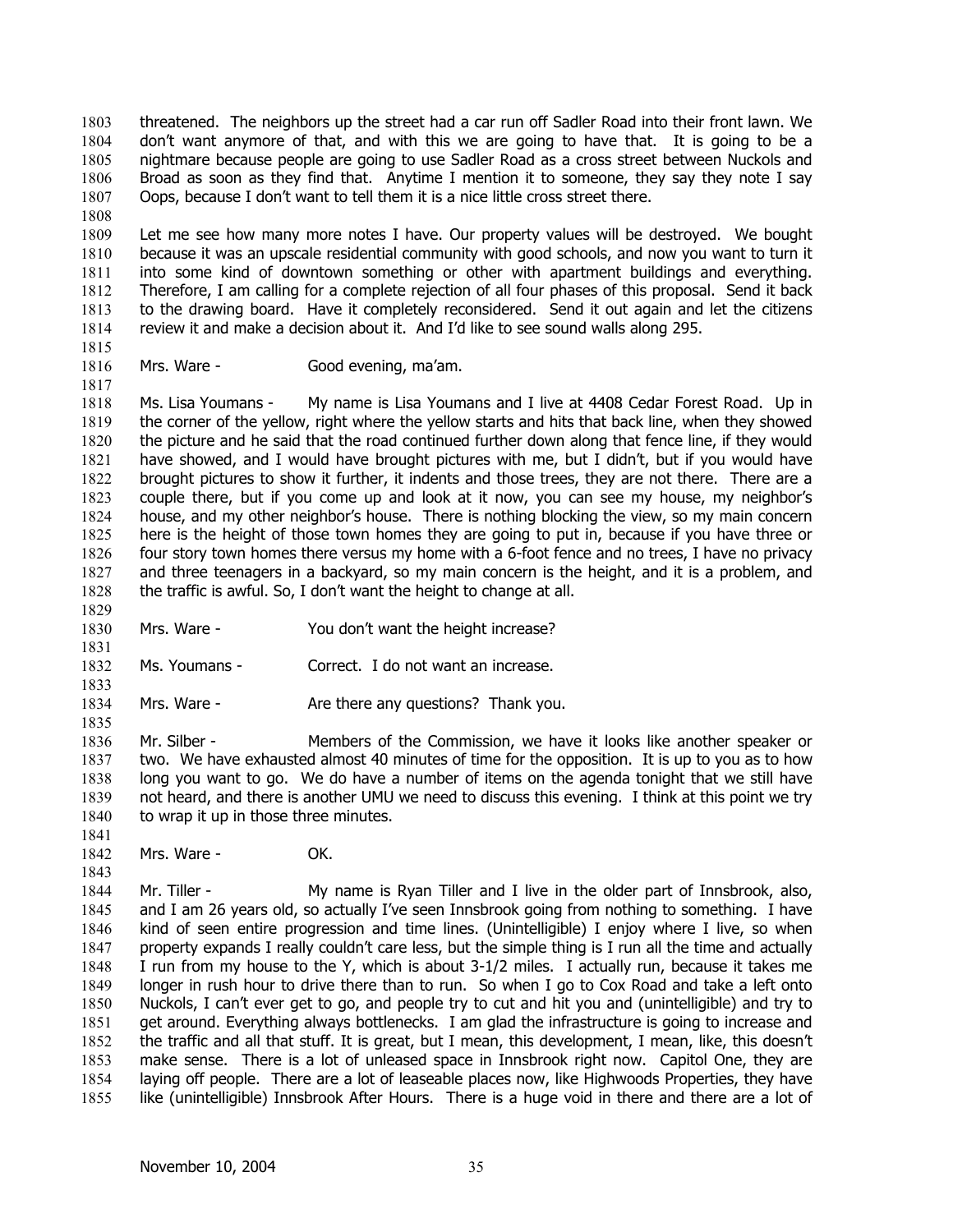buildings, and I don't know if they own all of it, but there is a lot of unleased spaces. I mean fill those. Quit building new crap and lease the old stuff. How wasteful can you get? Like I own a business now in Carytown, and I really like Carytown because it's (unintelligible) people, and it is a good mix, but we are having he same issues down there, like renovating and rebuilding old buildings for people to occupy. Brad Sauers, who owns Cary Court where I renovated, it looks gorgeous, like the 1930s thing and the renovation of an old property. Take your time and focus there. Why invent some new big building that is irrelevant and not needed? You know you are really taking from the community. That is my big thing. There are some other more important issues in this thing anyway, like we heard about the deaths of people near where the new mall is. I think Pruitt did a great job and that looks so nice and it is kind of toned down, but on that road where people were getting killed on Lauderdale. Right on Broad Street where I live, like Innsbrook Drive that she is talking about, when you go out to Panera Bread, there is no light. I am going across six lanes to be able to do that. We have to wait until people die to be able to get a light up there. There are more issues. This seems like a huge project. Do you have a tenant that wants a building? Good. Build them one building they could use. I don't understand why it has to be right here. It just does not make sense. That is my personal opinion. 1856 1857 1858 1859 1860 1861 1862 1863 1864 1865 1866 1867 1868 1869 1870 1871

1872 1873

1874

Mrs. Ware - Thank you very much.

1875 1876 1877 1878 1879 1880 1881 1882 1883 1884 1885 1886 1887 1888 1889 1890 Mr. Rob Hailslip - Members of the Board (sic), I will be very quick. I am President of The Cedars that was so ably represented by Mr. Cummings, the President of our Homeowners Association. I moved into The Cedars almost 15 years ago, moving from Northern Virginia, and the thing that drew us to the Innsbrook area was the master plan that was in existence there. We wanted to find a place that we could live, that we could work, that we could raise our children. For the last 15 years, Innsbrook has been singularly successful under the old master plan. I work in Innsbrook and I think the residents that are impacted most closely by this proposal, we understand what the Innsbrook community is about in terms of the development. We recognize that there are certain retail aspects to the Innsbrook group. However, when you look at the plan and see the proximity of the retail establishment that is going to go to the communities now, it is going to bring increased traffic, not 9 to 5 during the week, but on the weekends, and the one thing I did notice in Mr. Theobald's presentation, he talked about a ring road in the common area that is going to slow the traffic down, which I can only assume then is that they will be speeding through our neighborhood as they go to the retail shops. Again, we came here because of the promise of Innsbrook and the master plan. I think it has been an exceptional plan and I encourage the Board (sic) to vote against modification. Thank you.

1891

1905

1892 1893 1894 1895 1896 1897 1898 1899 1900 1901 1902 1903 Mr. Tony Detrop - Good evening. I will be very brief, too. My name is Tony Detrop and I have had the pleasure of living in two of these neighborhoods on the screen. I lived in The Cedars originally when I moved to Richmond, and I now I live in The Village, which is on the yellow portion on the bottom of the screen, which nobody has spoken of personally. We personally live there and I know that many of you have talked about the neighborhoods as a whole in Innsbrook. I just wanted to mention that area in yellow below on the map also is really affected by the traffic as well. I know the Sadler area and The Cedars also has closer proximity to the project, but I just wanted everybody to realize that we are also very concerned about the traffic impact of the project. We also have a cut-through from Cox to Nuckols that I think would really, if the project was done, the traffic would increase as well. I just wanted everyone to be aware of that, as well. Thank you.

1904 Mrs. Ware - At this time, Mr. Theobald, would you like to speak?

1906 1907 1908 Mr. Flippen - My name is William Flippen and I live on Thorncroft Drive and I was one of the members of a steering committee, which sat down and talked with Sydney Gunst and Bobby Gunst when they started developing Innsbrook. Now, Innsbrook, as we conceived it back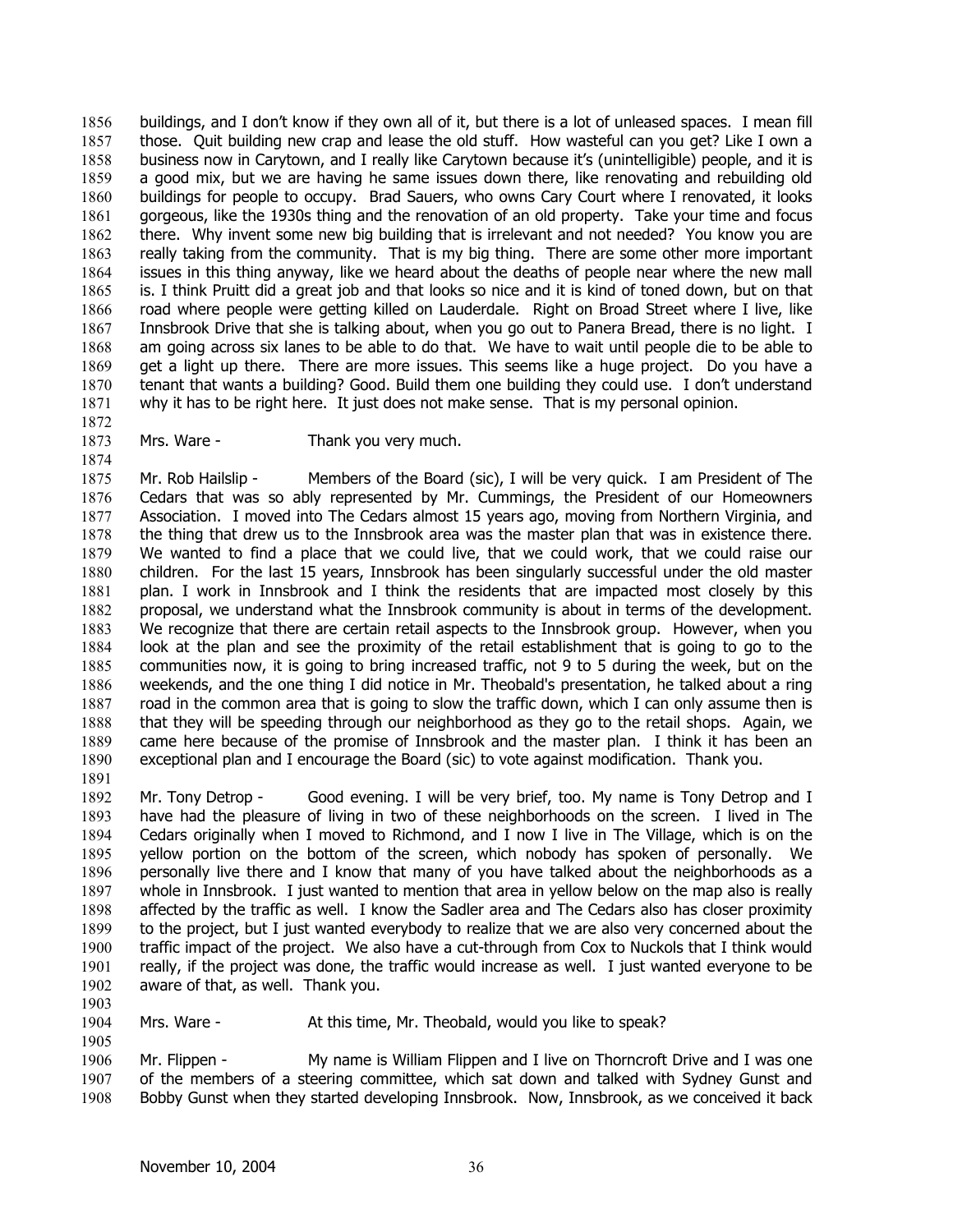then and they laid it out was supposed to be a four-story building. That is all of the height that was supposed to have been on there. Now here this evening you all are talking about 8-story buildings now, and I don't know when this was passed, and it was supposed to be a lot of greenery and stuff. I enjoy Innsbrook. I have been enjoying it for the past 25 years. I go over there and walk around the lakes. It is a beautiful place to walk around and like I said, I enjoy it, but you have got a lot of traffic, and that comes with any development. But I don't think that this urban development or whatever you all call it, mixed use plan, has any place in Innsbrook or any place in this particular neighborhood. Now, it sounds like to me here tonight that you all are trying to put us between a rock and a hard place. If we oppose building this mixed plan, then you are going to drop two 8-story buildings on us. But if you have already approved this, why don't you go ahead and build it and get it over with? We don't want this. You say you have approved the other. Well and good. Like I said, I think Innsbrook is a beautiful place and I have enjoyed living out here, but I don't think there is nowhere around here for this mixed urban, you have, not in Innsbrook anyway. Thank you. 1909 1910 1911 1912 1913 1914 1915 1916 1917 1918 1919 1920 1921 1922 1923

1924 Mrs. Ware - Thank you, sir. We will hear the rebuttal from Mr. Theobald.

1926 1927 1928 1929 1930 Mr. Jernigan - Mr. Theobald, before you start, let me ask something. Mr. Secretary, I want to ask you this. In our workshop, when we first went to the workshops on UMUs, were we not told, and I believe that the County Administration was worried at that point that Innsbrook needed revitalization. Were we told that?

1931 Mr. Silber - **Are you referring to the Growth Retreat?** 

1933 1934 1935 Mr. Jernigan - No, during our workshops, when we first went in. Maybe it was at the Retreat. Was it not expressed to us that one reason that they looked at Innsbrook for the UMU was at this point that it needed revitalization?

- 1937 1938 1939 1940 1941 1942 1943 Mr. Silber - During the Growth Retreat there were discussions about portions of the County that we believe needed to be reevaluated, Mr. Jernigan, and the Innsbrook Office Development has been a wonderful development. It is nearly complete in so far as its development is concerned. There are another four or five sites available, but at some point in time, yes, sir, you need to begin to look at redevelopment opportunities. It is not to say this necessarily is the one, but yes, you begin to look at opportunities for redeveloping sites throughout the County as they begin to age and take on a different characteristic. Yes, sir.
- 1944 1945 1946 Mr. Jernigan - I just wanted to make sure that I heard that the way that I heard it, not maybe today, but five or 10 years down the road, that is was going to be suffering in there.
- 1948 1949 Mrs. Ware - To keep it viable in the future, we would need to think about different alternatives in order to...
- 1951 1952 1953 1954 1955 1956 1957 1958 1959 1960 1961 Mr. Theobald - Madam Chairman and members of the Commission, it does seem somewhat ironic to talk about revitalizing Innsbrook, and yet what we have seen are opportunities for major employers to seek campus relocations elsewhere, and that is going to happen, if somebody just happens to have 100 acres of their own, but what we need to do to retain the major employers who wish to be in a high scale environment such as Innsbrook, and to make sure the people who are already there stay there, and for those who find that they just have to leave to be able to attract the best that the community has to offer. We don't want Innsbrook to become the Koger Center, which in its heyday was certainly a Class A Office Park, and we don't wish Innsbrook to get anywhere like that before it needs to be revitalized for certain, and so, this is the tension that the UMU brings, and it is a vision and visionary as to what is out there, what is next, how to reuse existing resources. That is really one of the benchmarks

1925

1932

1936

1947

1950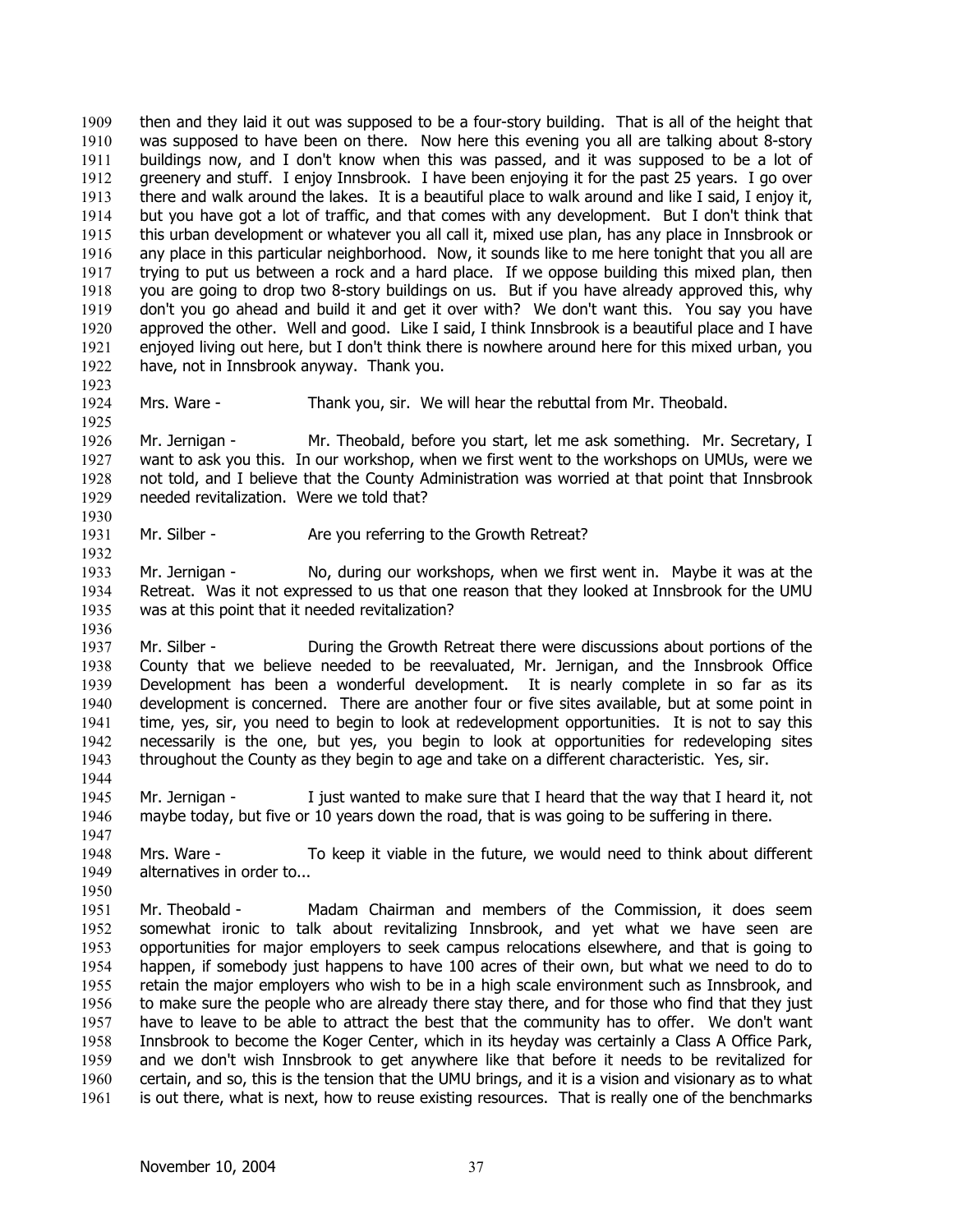of the UMU is to reutilize or piggyback onto existing infrastructures rather than build a new office park further out in a leap-frog type fashion. I couldn't help but note that the very many legitimate comments that were made by the opposition that what they were referring to were existing conditions, problems that exist as a result of many factors throughout the area, of which Innsbrook may have contributed to over time, but, nonetheless, exist today whether or not these additional buildings are constructed or not. The property is not zoned A-1. It is zoned O-3, and while there is an existing plan of development approved that would permit two buildings and a parking deck, it is zoned O-3 which does permit substantially more intense development, with buildings potentially up to eight stories in height, as well as parking decks. Frankly, we view this as a limitation on development and what we are doing is providing you with the framework that limits what could be done under the existing O-3 and the existing proffered conditions, to really limit it in a way where we studied it significantly, and at least we know the impact. Keep in mind that if the case is denied, you still get all of the traffic. You just don't get any money to help you solve any of it. So, have you helped yourselves? 1962 1963 1964 1965 1966 1967 1968 1969 1970 1971 1972 1973 1974 1975 1976 1977 1978 1979 1980 1981 1982 1983 1984 1985 1986 1987 1988 1989 1990 1991 1992 1993 1994 1995 1996 1997 1998 1999 2000 2001 2002 2003 2004 2005 2006 2007 2008 2009 2010 2011 2012 2013 2014 Excuse me, please. So, what you have before you is an opportunity to approve a highly planned mixed use development that takes advantage of those existing resources versus development in the same old, same old type of fashion, with more office buildings and risking the high employment center that has been enjoyed by Henrico County and contributes to the success of that whole area. So I would submit to you that I believe this is an appropriate area and is exactly the type of situation that UMUs were designed for. It can't happen throughout Innsbrook. It takes one property owner who has enough contiguous property to be really able to master plan and do it. So, with that, I'd be happy to answer any additional questions that you might have. Mrs. Ware - Are there any questions for Mr. Theobald from the Commission at this time? Mr. Marshall - Mr. Theobald, one of the people stated that this parking deck is going to be 50 feet from their back yard. Mr. Theobald - It is 50 feet from their house, I believe, was the comment. Mr. Marshall - Well, how far is it? Mr. Theobald - It is about 70 feet from the property line, and I don't know how far their house is from the property line to the closest point, and then it all goes back. That would be this point in here, Mr. Marshall (referring to rendering). We have faced this deck, if you will, with condominiums, so this is a row of condominiums as is this over here, so this is the closest point in here, and the town homes are approximately also about 65 to 70 feet off of the property line over here (referring to rendering). Mrs. Ware - So that is where the green space or the buffer space there where that line of condominiums is located and the parking garage is probably about what, 30 feet? Mr. Theobald - It is a 35-foot buffer in there currently. Mrs. Ware - The And it is proffered to remain the same? Mr. Theobald - Yes, ma'am. Mr. Jernigan - And it is five-story?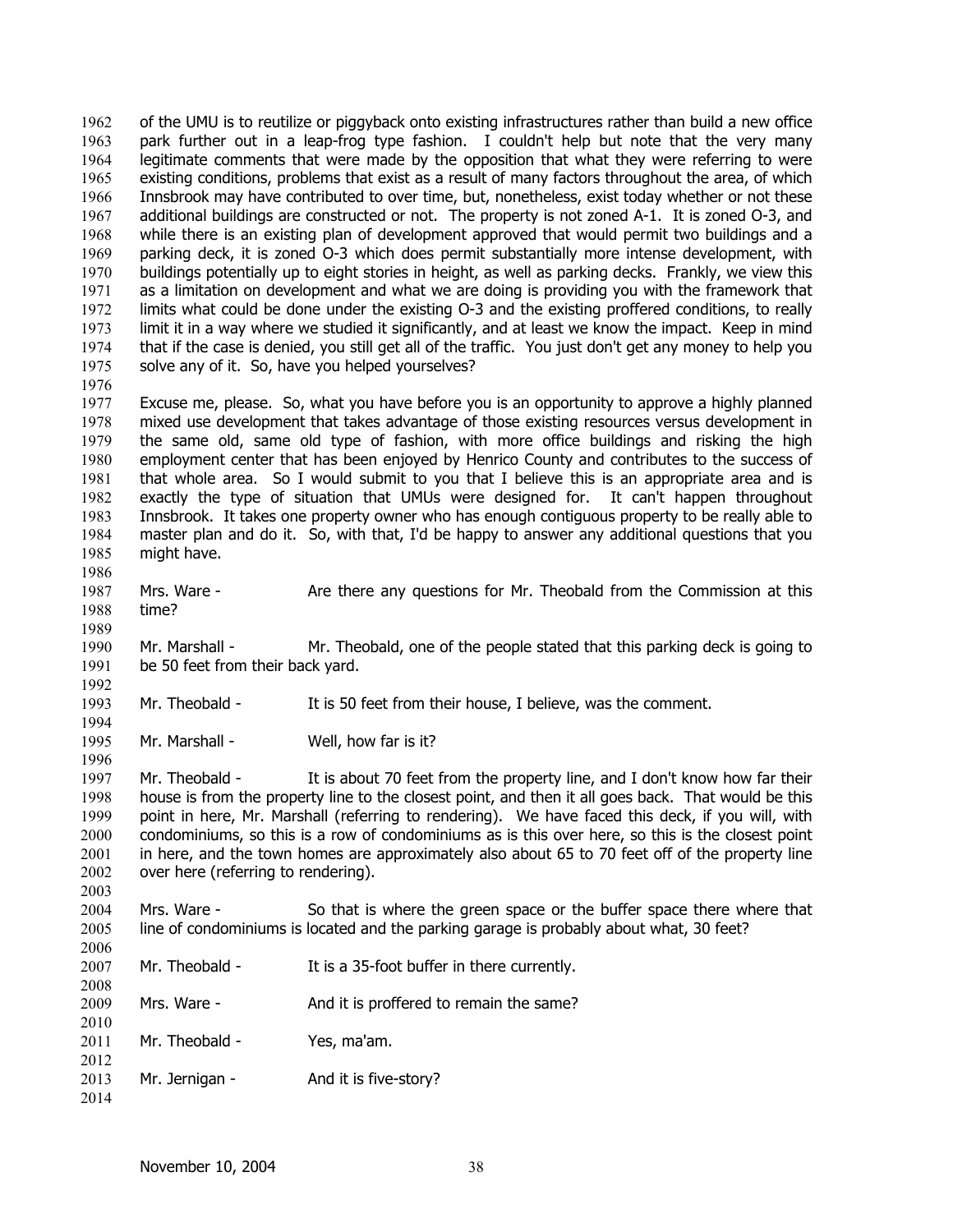Mr. Theobald - The deck is basically at ground level and then, it is a ground level parking with 1, 2, 3 and then an open level at the top. Townhomes, someone said, were fourstories. They are not. They are a mix of two and three stories. The condominiums, as you move in, are three stories with some of the four-story popup features. 2015 2016 2017 2018 2019

2020 2021 Mr. Marshall - I have a question for Mr. Foster. What is the time frame for the Sadler Road road-widening project?

2023 2024 Mr. Foster - We are in the process of preliminary design of Sadler Road and expect to go to public hearing possibly this spring for the Sadler Road widening project.

2026 Mr. Marshall - Thank you.

2022

2025

2027

2035

2037

2039

2028 2029 2030 2031 2032 2033 2034 Mr. Archer - Madam Chairman, I have a question I would like to propose to the opposition, and if I might, I would like Mr. Blankenship to come up. Mr. Blankenship, I am not picking on you, but I calling you because you had such a good memory. You called off all 10 of those neighborhoods without looking at notes. I am not saying this to side with one side or the other, but in light of what Mr. Theobald just mentioned a few minutes ago, have the totality of the neighborhood, the community, discussed what could occur by right in the zoning classification that already exists?

2036 Mr. Blankenship - Yes, sir.

2038 Mr. Archer - How do you all feel about this?

2040 2041 2042 2043 Mr. Blankenship - We, in fact, the original POD in effect with the new office buildings and the parking deck was fast tracked. It went through unopposed. It was fast tracked and ready to roll and the neighborhoods totally support it.

2044 2045 2046 Mr. Archer - You don't see anything favorable in the UMU designation that would be above and beyond what the O-3C offers?

2047 2048 2049 2050 2051 2052 2053 2054 2055 2056 2057 2058 2059 2060 2061 2062 Mr. Blankenship - The No, sir, because it encroaches on the neighborhood and compounds the traffic situation. It increases the lighting and employees and increased hours of operations. You know, we talk about revitalizing Innsbrook, but the current occupancy rate is over 90% within Innsbrook. My office just re-negotiated a lease and we were looking to leave Innsbrook for three primary reasons, #1, the cost per square foot, the second highest cost per square foot other than downtown Richmond. The second one was we were looking for 35,000 sq. ft. There were only two buildings within Innsbrook we could move into. All those little signs you see on Cox Road offer a thousand and 2,000 sq. ft. spaces. Granted we will have more once Capitol One leaves, but those spaces are being aggressively leased out. That is where we went, and thirdly, I will tell you now that my employer was looking to leave Innsbrook but just resigned up because we are tired of the traffic. They were tired of their employees showing up late for work. They were tired of their employees taking their lives in their hands crossing Cox Road to leave, and the last part of it is, the quality of talent, and \$350,000 townhouses, I am not sure that is going to attract the talent that usually goes in these areas. I am looking for more clerical support.

2063 2064 2065 2066 2067 Mr. Archer - I just want to make sure you all had discussed what could occur by right? Mr. Marshall - Have you all discussed the eight-story buildings?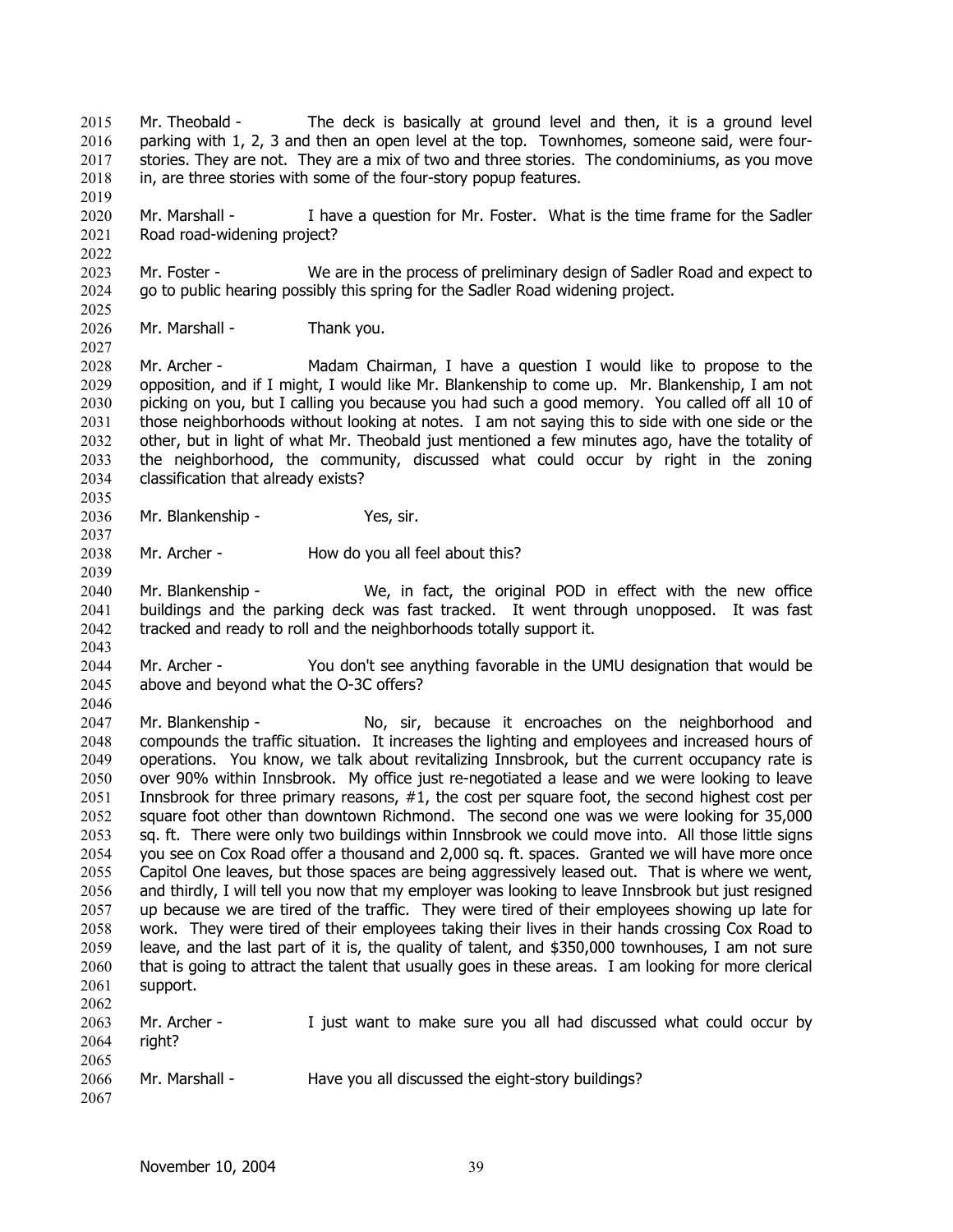Mr. Blankenship - Well, with the back up plan, actually we have discussed the eight-story buildings. I don't believe that Highwoods is planning on eight stories. I think there is a backup POD that they filed on Monday that calls for two 6-story buildings and a lower level parking deck, and now we will consider that when it comes to the Board, but we all bought homes knowing that there was an office complex behind us. Most of us bought in that area because of the quiet weekends and the evening hours off. Yes, we would encourage the continued office use, but I would like to just make one other comment. This is a project that is 36 acres and I have one request for the Commission is the fact that 25 years ago a group of neighbors and a developer got together and outlined a master plan for over 1,000 acres. This is 36 acres. If we are going to consider mixed urban use, don't do it 36 acres at a time. Let's get together with the community and with the developers and outline and take a look at the master plan. If mixed urban use is viable, let's conclude it, but let's not do it 36 acres at a time. Let's take a look at the master plan at Innsbrook, let's see what the (unintelligible) uses, what makes sense, and what is encroaching on the neighborhoods. Mr. Archer, do you have any further questions? 2068 2069 2070 2071 2072 2073 2074 2075 2076 2077 2078 2079 2080 2081 2082

2084 2085 Mr. Archer - No, I am not going to ask you any further questions. Too well rehearsed. I would like to ask Mr. Theobald a question, if I might?

2087 2088 2089 2090 2091 Mr. Theobald, one of the speakers indicated, and I can't remember which one, that there was a risk involved in having to do with the high-priced houses and condominiums and whatever? What studies have you all done to indicate that those spaces would be occupied without any trouble? You remember the question I am talking about.

2092 2093 2094 2095 2096 2097 2098 2099 2100 2101 2102 2103 2104 2105 2106 2107 2108 2109 2110 2111 2112 2113 2114 2115 2116 2117 2118 2119 2120 Mr. Theobald - I do. We have engaged, this really started as an opportunity as to how to remake Innsbrook, as Mr. Kreckman looked at over acres of asphalt that were not being used. He has done park studies consistently for almost two years now, and the parking is not used and the land is paved, and he looked as to how he could enhance Highwood's position at Innsbrook and it was clear to do so would involve going up, because he couldn't go out and meet the parking requirements. So, it is going to be structured parking and it is going to be ultimately a taller building, unless you are just going to stop and do nothing else to Innsbrook. It has got to go up and it has got to go into the deck, so rather than just do that, and I think you saw earlier, I probably can't get there (referring to rendering), the POD that was just filed, there are opportunities to intensify the use on the land. What Mr. Kreckman did was he engaged Cooper-Cary, which is a design firm out of Atlanta, who has participated in the development of a number of planned communities. If you may remember, we long ago did a Power Point presentation for staff. I am not sure how many Commissioners were there, but yes, the new urban is a type of development to show an integrated type use. Mr. Kreckman's notion in pursing this was sure. It takes no particular insight to just build more office buildings, but why not do something different and clearly, in Highwood's opinion, better, that would keep people at Innsbrook and provide a reason for them to locate, so what you see before you represents an opportunity to build four new buildings in addition to the three that are there, and three decks, which is an increase of a quarter of a million square feet of office over the UMU plan, OK, which can be done as a matter of right, subject to POD approval without the payment of any additional fees or provision of infrastructure for roads, so it was studied. He hired national renowned planners to plan this and the UMU before you is what you see. It is the notion of an urban village; the retail is not big box retail. It is internal type retail. And if you saw the article Mr. Marshall articulated, it is lower dry cleaners, it is local restaurants, and it is local delis. It is not Gap and The Limited light you see in other shopping areas, so part of that mix, though, was residential, so there would be people who could live there, potentially work there, and potentially shop there. So, given all of the other development that you have seen in the area, I think that we concluded that there was really a market for those type of units. If you look at the river lofts apartments downtown, the favorite that they have found in the downtown area is a group of employees who desire this type of living

2083

2086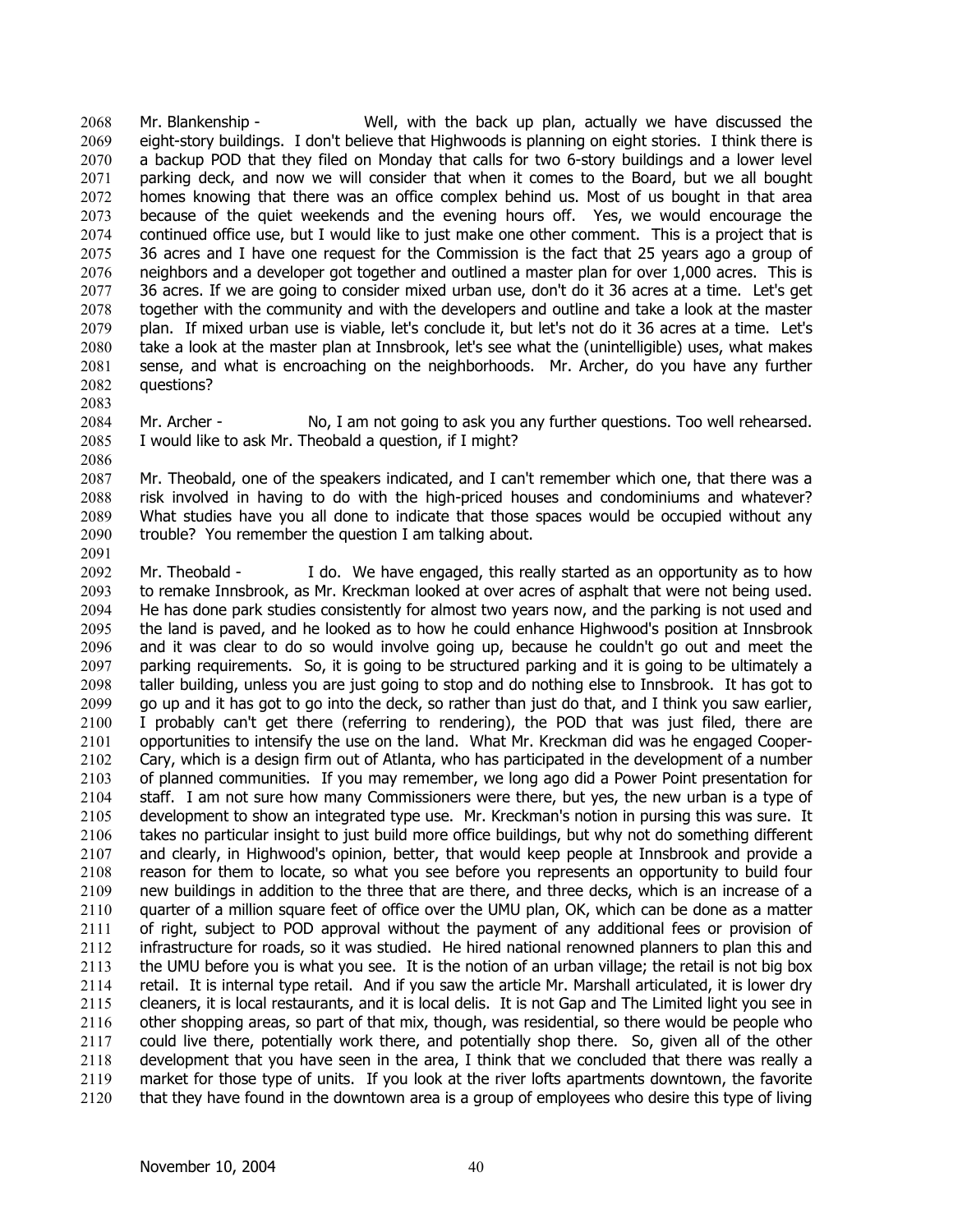environment, and it is Highwoods' notion, and certainly Highwoods, while dollars to dollars, is certainly proportional, Highwoods' investment in Innsbrook is substantial and represents one of the largest assets in the Highwoods' portfolio, as well. So, they certainly are not out to do something risky. All they have done is demonstrate a track record over many years of nothing but quality development, and if you need to bet on somebody to revitalize Innsbrook, it is Highwoods. 2121 2122 2123 2124 2125 2126

2128 2129 Mrs. Ware - Mr. Theobald, I have a couple of questions. What percentage of ownership in Innsbrook does Highwoods currently have?

2131 Mr. Theobald - Highwoods owns just about 30% of the land in Innsbrook.

2133 2134 Mrs. Ware - Can you enlighten us any as to why this particular location was selected for them for mixed-use development?

2136 2137 2138 2139 2140 2141 2142 2143 2144 2145 Mr. Theobald - Yes, it is because it is probably one of the sites where they own the most contiguous acreage with the most asphalt currently there. The land is not treed except at the perimeters. I mean it is all a sea of asphalt now, as you saw on the site, and so the opportunity was take the land that they already own anchored around a new building they were going to build in any event for the tenant and really try to do something special. Mr. Kreckman has been wrestling with how to reinvent Innsbrook, if you will, for the past year or two, and we have looked at a number of different opportunities as to how to do that. So, rather than just put up office buildings and decks, he was trying to create a street level environment with both entertainment, recreation and the feel that you get in many communities throughout the country. So, that is how the site was chosen.

2147 2148 2149 2150 2151 2152 Mrs. Ware - The plan of development that is currently approved for this site is the office building much further removed from the adjacent neighborhood. My concerns are, looking at this, and looking at what is proposed, are the direct impact on the adjacent property owners. The question is the parking deck and the condominiums or town homes that are along there as well as the buffer that is currently proffered, and the impact they are going to receive from this. The plan of development, they are much more removed from the actual building.

2153

2160

2162

2164

2166

2146

2127

2130

2132

2135

2154 2155 2156 2157 2158 2159 Mr. Theobald - This plan of development that has been filed last week, however, Mrs. Ware, shows that the by right scenario, which means that only subject to POD approval, as you know is ad ministerial rather than discretionary, shows basically the locations of these buildings in exactly the same place as the current plan, but with additional office buildings in this location rather than town homes. So, while there has been some focus on the existing POD, that is not the POD that Highwoods would pursue.

2161 Mrs. Ware - That is not approved yet?

2163 Mr. Theobald - This POD has not been approved. Correct.

2165 Mr. Jernigan - Mr. Silber, clear me up on the POD so the audience will know.

2167 2168 2169 2170 2171 2172 2173 Mr. Silber - The plan of development, members of the Commission that Mrs. Ware was referring to is a plan of development that was approved in 2003. I believe it includes two office buildings. The applicant now has filed with the County this plan that is on the screen and it does show four additional office buildings and three parking structures. It is now under review by the County Administration. If it does meet all of the technical requirements of the Ordinance, than this plan would be approved. So, basically, it could put this amount and square footage of parking structure on this piece of property. So it raises a fundamental planning question as to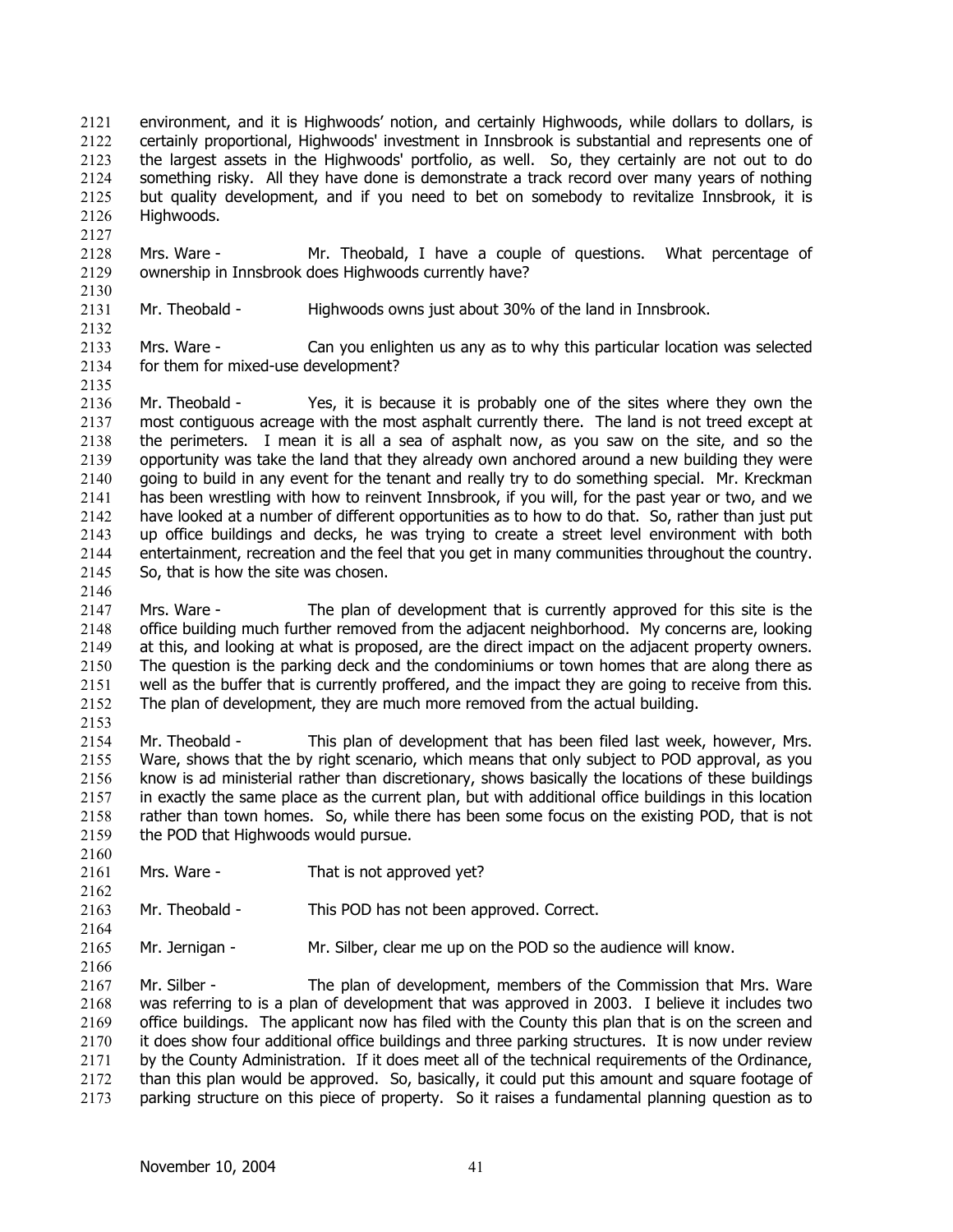the by right use of this property zoned O-3 or some other adaptive reuse of this property that may have some other aspects and uses that may be appropriate. The challenge that is before us tonight, obviously, is an emotional one. It is a planning and land use issue and it does have impact on an adjacent community, but certainly, this plan of development if this is approved would have impact on an adjacent community. I think a lot of the information that has come out tonight and concerns and issues that have been raised really are issues associated with existing conditions in the surrounding area. It does raise a question, a difficult challenge for the Planning Commission and Board of Supervisors as to the best use of this piece of property in moving forward. Certainly, the County, as we continue to develop, we don't simply want to go out in a sprawl fashion. We really do want to look for opportunities for infill development, beginning to go up with your development, as long as the infrastructure is there to support it. It raises a real challenge in trying to find the best use for this property. I think there are many aspects of mixed use that are appropriate at this location, but it does have some impact, potentially, on adjacent property owners. With that being said, it is not an easy decision. 2174 2175 2176 2177 2178 2179 2180 2181 2182 2183 2184 2185 2186 2187 2188 2189 2190 2191 2192 2193 2194 2195 2196 2197 2198 2199 2200 2201 2202 2203 2204 2205 2206 2207 2208 2209 2210 2211 2212 2213 2214 2215 2216 2217 2218 2219 2220 2221 2222 2223 2224 2225 2226 Mr. Theobald - Well said, Mr. Silber. Mr. Jernigan - Clearing that, also, Mr. Silber, if this C-27C-04 meets all, if staff decides this meets all of the Ordinance, we can't deny it. Mr. Silber - Yes, it is an ad ministerial act and it would have to be approved. Yes, sir. Mr. Jernigan - But, by law if it meets Code we cannot deny this POD. The POD I am speaking of is what is on the screen right now. Mr. Theobald, what is the distance of the parking deck closest to the neighborhood? What is that? Mr. Theobald - The same as in the UMU. It is about 70 feet. This plan of development was sort of imposed over the UMU plan because we need to get started. We are months delayed on building the new building for our tenant, and the deck, and so this plan was imposed on the UMU and filed subsequent to UMU zoning. The POD will be, in essence, launched and if the rezoning is denied, then the POD at least would be heard, as I recall, in December, if I am not mistaken. Mr. Silber - That is correct. Mr. Theobald - And if it meets the requirements and is approved, then we could begin construction immediately. Mrs. Ware - Are there any more questions for Mr. Theobald from the Commission? Thank you. Does the Commission want to make any comments or discussion? Mr. Marshall - Well, Madam Chairman, this is probably (unintelligible) I have ever had to act on. I have approached this or tried to approach this from a land use standpoint, which is what I am supposed to do. This property is not going to stay the same. Something is going to be built, so we have to decide what is best for that. Currently, by right, of the current zoning, between 500,000 and 600,000 square feet of office space could be built with parking decks to accommodate that. The current zoning wouldn't allow eight-story buildings, however, I agree with Mr. Blankenship. I don't think Highwoods would build an eight-story building. I do think as this plan in front of you on the screen shows that they definitely will not build two or three 8 stories, but build four office buildings and three parking decks to accomplish their build out on the site. I think it is important when we look at this, because as it was brought out, the traffic problems, which are the main problem, are there today for anything else that is built on this site. They will be there tomorrow. They will be there when whatever is built on this site is going to be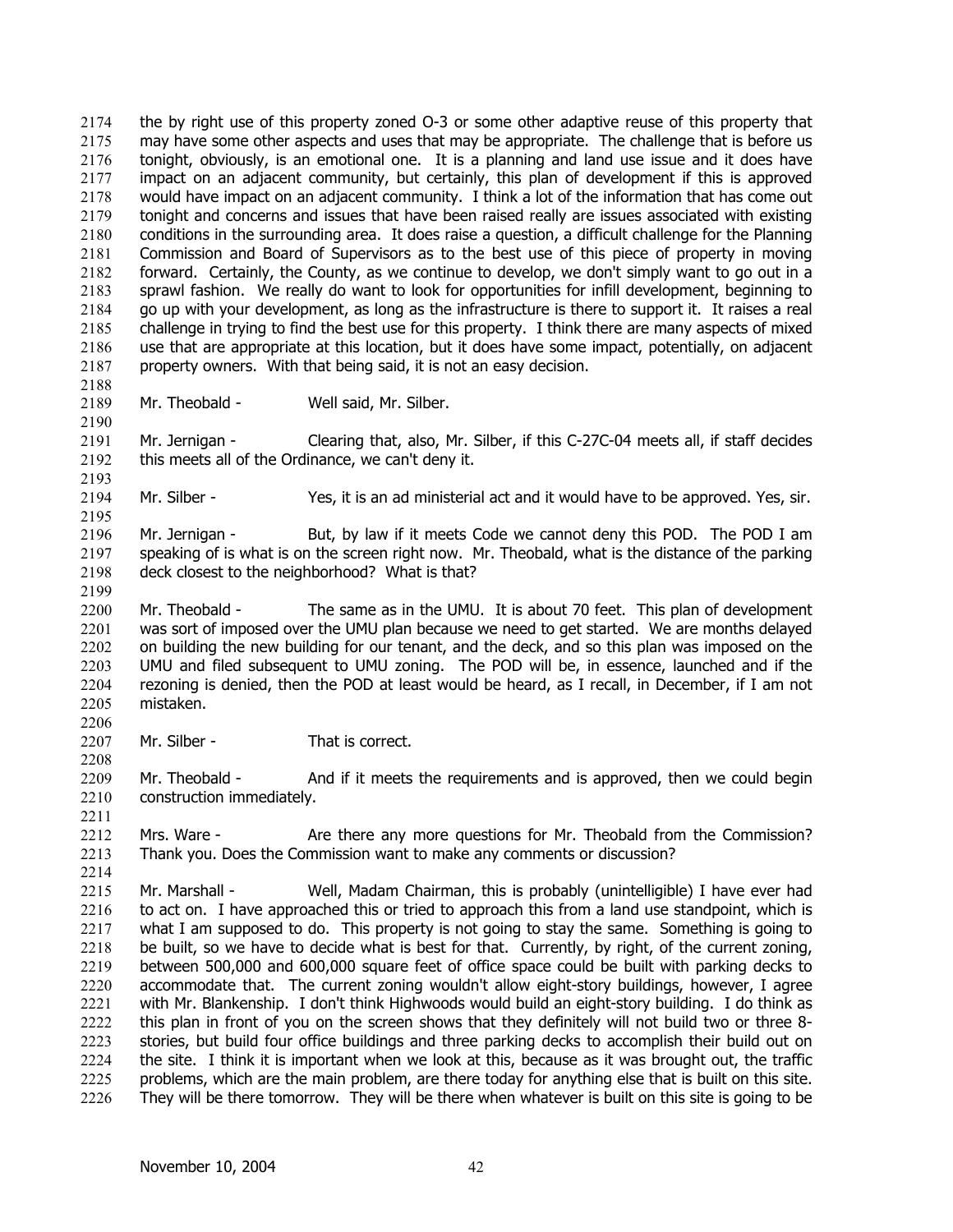built there, but, unfortunately, there is nothing we can do about something being built, so the question for me is, under this UMU request is we have a proposal to put in 230,000 square feet of office space, eliminating the possibility of 170,000 to 300,000 additional square feet of additional office space and eliminating, I guess, the parking deck that would go along with that, and replacing that with the 344 residential units and some of the first-floor retail space. Both will have traffic impacts, no doubt, as it was pointed out, as I just said. What is on your map can be built with no consideration for traffic impact whatsoever. 2227 2228 2229 2230 2231 2232 2233

2235 2236 2237 2238 2239 2240 2241 2242 2243 2244 2245 2246 2247 2248 2249 2250 2251 Mr. Foster spelled out the traffic needs that he thinks need, the projects that need to happen, that total about \$500,000. Those projects, as he said, are needed even without anything being built on this property. The developer has offered to pay basically half of the cost for all of those projects, even though by the admission of the County, all the development around there, be it housing or offices, created the problem there that need to be fixed. I don't think that is insignificant. This project started out with all apartments. The basis for that was Highwoods being in the leasing business, not in the land sale business, however, the neighbors, as well as myself, were concerned about having rental units next to a single-family subdivision. I won out against Highwoods' business plan, and they did replace them with all owner-occupied units. An issue was raised about whether these townhouses will be sold, and later on a reference was made to the project at Cox and Nuckols where there is currently a waiting list for those \$350,000 condos, because they sold out so quickly. I don't think there will be a problem when they are built as far as selling them. So that is not a concern to me. The Sadler Road project, as Mr. Foster said, begins the public hearing process with design and widening of that to mostly four lanes next year, and the Nuckols Road widening, hopefully, I guess logic will prevail, and sound walls won't be required so the project can go ahead and be built next year without delaying it any further. Both of those will help.

2252

2234

2253 2254 2255 2256 2257 2258 2259 2260 2261 2262 The UMU designation's intent was to try to prevent sprawl, going out and eating up more land. This project utilizes basically the current land and infrastructure, which is basically now paved parking lots. One of the concerns that I had, the initial plan showed a parking lot basically at the closest point in the upper right-hand corner, very close to the neighborhood, with a high rise apartment building. It showed two parking lots basically, but by making them townhouses, one of the parking lots was eliminated to allow for more green and buffering between the neighbors and then replace the high rise building with the townhouse building which is now abutting the neighborhood, and the townhouses continue in the development, which is quite different than what is shown and what can be built by right on the POD that is on the screen in front of you.

2263 2264 2265 2266 2267 2268 2269  $2270$ With this proposal you lose two office buildings and a parking deck and gain residential units, which, there is going to be traffic from it, but it is not going to be 500,000 to 600,000 sq. ft. of office space. It is not going to be all at the same time, coming and going as there is now, so that should help some. So, the easiest thing for me to do would say deny this, but from a land use standpoint as far as bettering what could be built and changing and limiting what can be built with this project, I want to recommend that we approve this project and make that recommendation to the Board of Supervisors.

| 22 IV |                  |                                                                     |
|-------|------------------|---------------------------------------------------------------------|
| 2271  | Mrs. Ware -      | At this time, I want to call the vote on each item.                 |
| 2272  |                  |                                                                     |
| 2273  | Mr. Silber -     | They each have to be voted on. We have to vote on the Land Use Plan |
| 2274  | Amendment first. |                                                                     |
| 2275  |                  |                                                                     |
| 2276  | Mr. Marshall -   | OK. I make a motion that we                                         |
| 2277  |                  |                                                                     |
| 2278  | Mrs. Ware -      | I respectfully ask for you all to be quiet.                         |
| 2279  |                  |                                                                     |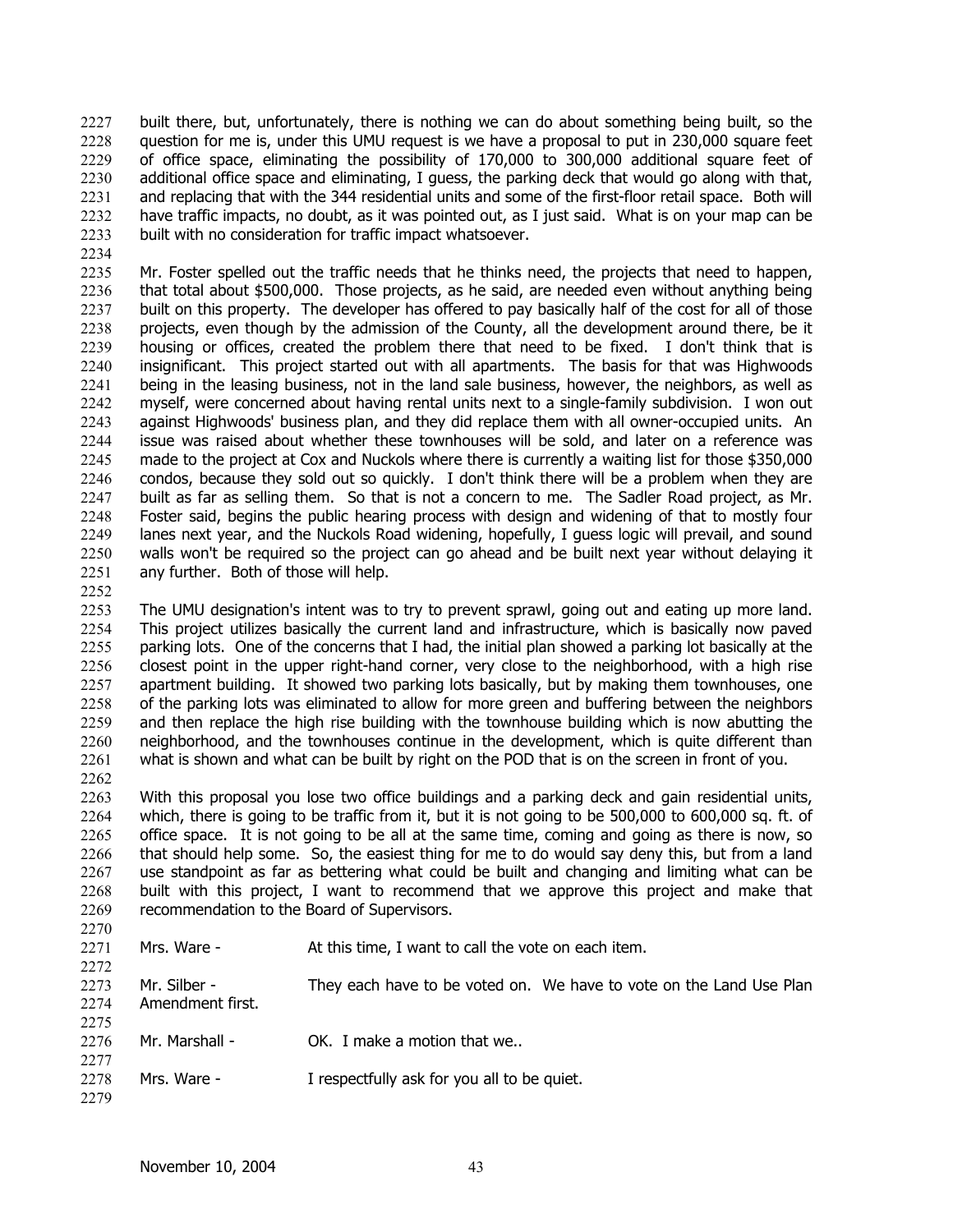Mr. Marshall - I make a motion that we approve the Land Use Plan Amendment for UMU for Innsbrook. 2280 2281 2282 2283 2284 2285 2286 2287 2288 2289 2290 2291 2292 2293 2294 2295 2296 2297 2298 2299 2300 2301 2302 2303 2304 2305 2306 2307 2308 2309 2310 2311 2312 2313 2314 2315 2316 2317 2318 2319 2320 2321 2322 2323 2324 2325 2326 2327 2328 2329 2330 2331 2332 Mrs. Ware - Do I have a second for the mixed-use designation of the land use plan? Well, Mr. Secretary. Mr. Silber - There is no second, we need another motion. Mrs. Ware - By another member of the Commission. Someone is going to need to make a motion. Mr. Archer - Madam Chairman, I would move that the Land Use Plan Amendment be deferred in order to give the members of the community an opportunity to discuss some of the things that Mr. Marshall named in his summation and have a serious look at what could be built by right, right now, as opposed to what is in the urban mixed use development area. Mr. Jernigan - Mr. Archer, if you are going to defer that, have it for decision only. Mr. Archer - That will be fine. I didn't want to make this motion, but we have got to have a motion. Mr. Jernigan - Everybody has been heard on this, but if... Mr. Archer - I don't think we need to be rehashing all of this again, so I defer for decision only. Is December a good month? Mr. Silber - There are a lot of zoning cases on every agenda. December would be fine if that is adequate time to solve some of the issues that you think are before you. Obviously, we have Thanksgiving in there and other commitments. Mr. Archer - Between now and December. Mr. Theobald. Mr. Silber - The POD should be coming up on December 15. Mr. Archer - I move for December 9 for decision only. Mr. Silber - That is roughly one month from now and it would be your zoning hearing in December, so this is a motion by Mr. Archer to defer for one month. Mr. Jernigan - Now, correct me if I am wrong, the POD won't come up on the 9th? Mrs. Ware - No. That is the 15th. Motion made by Mr. Archer. Do we have a second? Mr. Jernigan - Second. Mrs. Ware - Motion made by Mr. Archer and seconded by Mr. Jernigan. All in favor of the deferral say aye. All opposed say no. The vote was as follows: Mr. Archer - yes Mr. Vanarsdall - yes Mrs. Ware - yes Mr. Jernigan - yes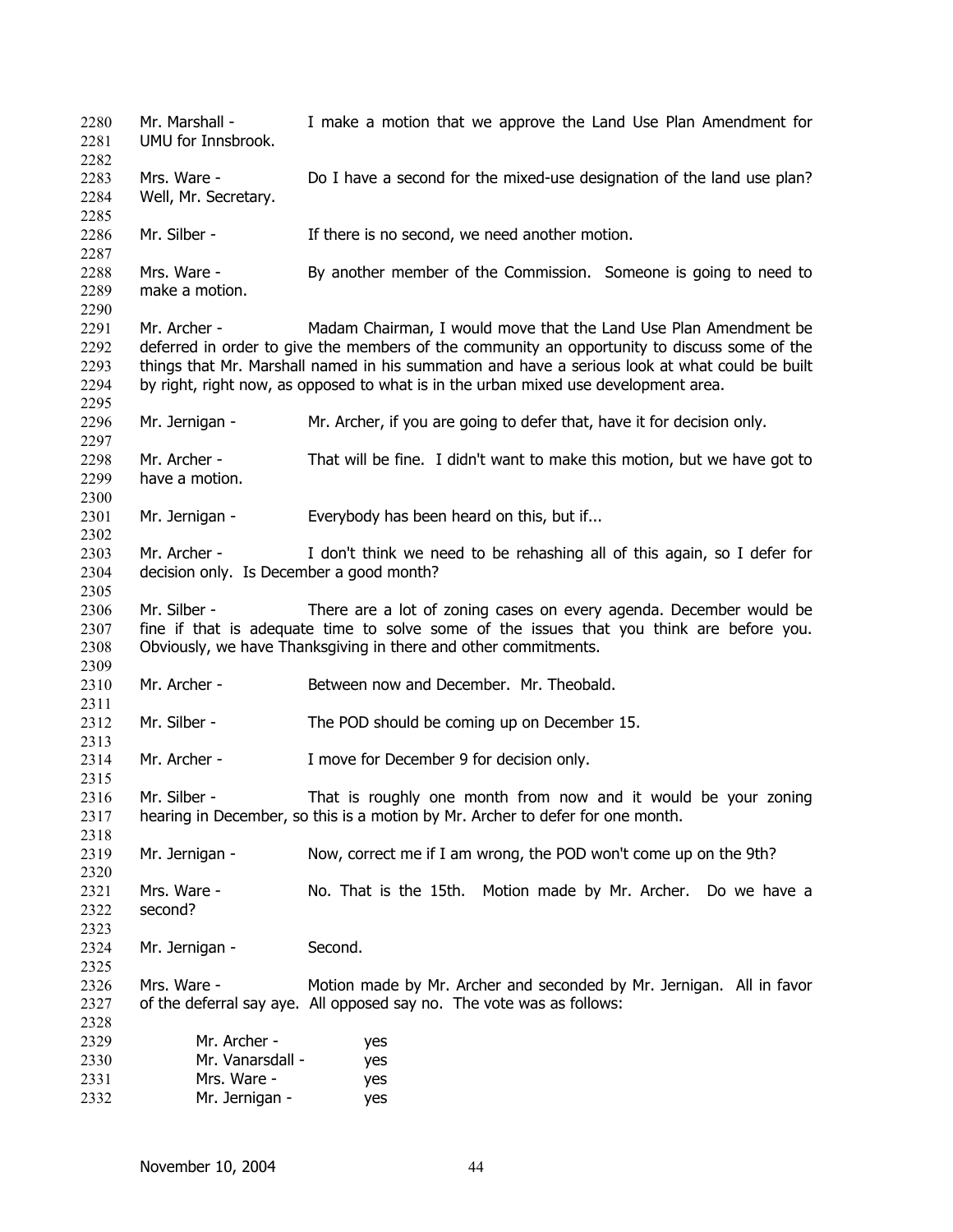| 2333<br>2334                 | Mr. Marshall -                                                                                                                             | no                                                                                                                                                                     |  |
|------------------------------|--------------------------------------------------------------------------------------------------------------------------------------------|------------------------------------------------------------------------------------------------------------------------------------------------------------------------|--|
| 2335<br>2336<br>2337         |                                                                                                                                            | The motion passes. The Planning Commission voted to defer Innsbrook Urban Mixed Use Area<br>Amendment for decision only until December 9, 2004.                        |  |
| 2338<br>2339<br>2340<br>2341 | Mr. Silber -<br>choice but to defer the remaining three cases.                                                                             | This is just the Land Use Plan, and keep in mind, the Land Use Plan has<br>to be amended in order for us to even consider the rezoning of this property. So we have no |  |
| 2342<br>2343<br>2344         | Mr. Archer -<br>decision only.                                                                                                             | I will move for deferral, also, for Case C-27C-04 to December 9 for                                                                                                    |  |
| 2345<br>2346                 | Mr. Jernigan -                                                                                                                             | Second.                                                                                                                                                                |  |
| 2347<br>2348<br>2349         | Mrs. Ware -                                                                                                                                | Motion made by Mr. Archer and seconded by Mr. Jernigan. All in favor<br>say aye. All opposed say no. The motion passes. The vote was as follows:                       |  |
| 2350                         | Mr. Archer -                                                                                                                               | yes                                                                                                                                                                    |  |
| 2351                         | Mr. Vanarsdall -                                                                                                                           | yes                                                                                                                                                                    |  |
| 2352                         | Mrs. Ware -                                                                                                                                | yes                                                                                                                                                                    |  |
| 2353                         | Mr. Jernigan -<br>Mr. Marshall -                                                                                                           | yes                                                                                                                                                                    |  |
| 2354<br>2355                 |                                                                                                                                            | no                                                                                                                                                                     |  |
| 2356                         |                                                                                                                                            | The Planning Commission voted to defer Case C-27C-04, James W. Theobald for Highwoods                                                                                  |  |
| 2357<br>2358                 |                                                                                                                                            | Realty LP, etal, for decision only to December 9, 2004.                                                                                                                |  |
| 2359<br>2360                 | Mr. Archer -                                                                                                                               | I move deferral of Case P-6-04 to December 9 for decision only.                                                                                                        |  |
| 2361<br>2362                 | Mr. Jernigan -                                                                                                                             | Second.                                                                                                                                                                |  |
| 2363<br>2364                 | Mrs. Ware -                                                                                                                                | Motion made by Mr. Archer and seconded by Mr. Jernigan. All in favor<br>say aye. All opposed say no. The motion passes. The vote was as follows:                       |  |
| 2365                         |                                                                                                                                            |                                                                                                                                                                        |  |
| 2366                         | Mr. Archer -                                                                                                                               | yes                                                                                                                                                                    |  |
| 2367                         | Mr. Vanarsdall -                                                                                                                           | yes                                                                                                                                                                    |  |
| 2368                         | Mrs. Ware -                                                                                                                                | yes                                                                                                                                                                    |  |
| 2369                         | Mr. Jernigan -                                                                                                                             | yes                                                                                                                                                                    |  |
| 2370                         | Mr. Marshall -                                                                                                                             | no                                                                                                                                                                     |  |
| 2371                         |                                                                                                                                            |                                                                                                                                                                        |  |
| 2372<br>2373                 | The Planning Commission deferred Case P-6-04, James W. Theobald for Highwoods Realty, LP,<br>etal, to December 9, 2004, for decision only. |                                                                                                                                                                        |  |
| 2374                         |                                                                                                                                            |                                                                                                                                                                        |  |
| 2375                         | Mr. Archer -                                                                                                                               | I move deferral of Case P-7-04 to December 9 for decision only.                                                                                                        |  |
| 2376                         |                                                                                                                                            |                                                                                                                                                                        |  |
| 2377                         | Mr. Jernigan -                                                                                                                             | Second.                                                                                                                                                                |  |
| 2378                         |                                                                                                                                            |                                                                                                                                                                        |  |
| 2379                         | Mrs. Ware -                                                                                                                                | Motion made by Mr. Archer and seconded by Mr. Jernigan. All in favor                                                                                                   |  |
| 2380<br>2381                 |                                                                                                                                            | say aye. All opposed say no. The motion passes. The vote was as follows:                                                                                               |  |
| 2382                         | Mr. Archer -                                                                                                                               | yes                                                                                                                                                                    |  |
| 2383                         | Mr. Vanarsdall -                                                                                                                           | yes                                                                                                                                                                    |  |
| 2384                         | Mrs. Ware -                                                                                                                                | yes                                                                                                                                                                    |  |
| 2385                         | Mr. Jernigan -                                                                                                                             | yes                                                                                                                                                                    |  |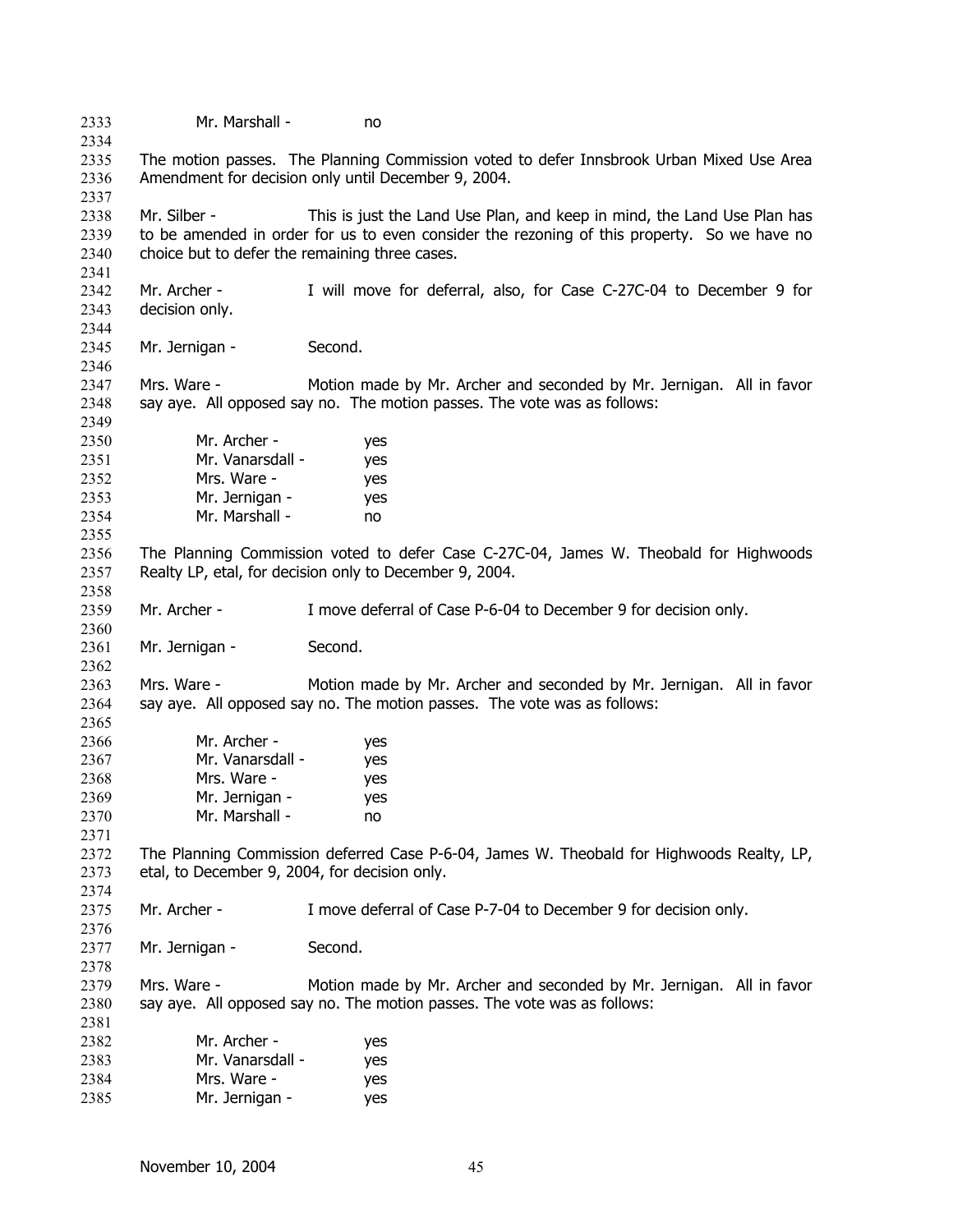2386 Mr. Marshall - no

2387

2390

2398

2400

2402

2404

2406

2408

2419

2423

2388 2389 The Planning Commission deferred Case P-7-04, James W. Theobald for Highwoods Realty, LP, etal, to December 9, 2004, for decision only.

2391 2392 2393 2394 2395 2396 2397 Mr. Archer - Madam Chairman, may I have just one word. I admire all of you communities who come together and you are always well prepared when you come here and you speak well, and I really wish you would, I know some of you said you understood the differences between what could occur by right in the district as now zoned, but I see some advantages, some real advantages to the new classification, and I think you all really need to study these very carefully before we come back and make a decision on this. There are a lot of things that could occur.

2399 Mrs. Ware - At this time we will take a break for 10 minutes.

2401 **THE COMMISSION CONVENED FOR 10 MINUTES.** 

#### 2403 **THE COMMISSION RECONVENED.**

2405 Mrs. Ware - We will resume the meeting at this time.

2407 Mr. Silber - The next case is C-50C-04.

#### 2409 **Deferred from the October 14, 2004 Meeting:**

2410 2411 2412 2413 2414 2415 2416 **C-50C-04 Neil P. Farmer:** Request to conditionally rezone from A-1 Agricultural District to RTHC Residential Townhouse District (Conditional), Parcels 747-774-5839 and 747- 774-6515, containing 5.00 acres, located on the northwest line of Twin Hickory Road approximately 270 feet southwest of Lemoore Drive. The applicant proffers to develop no more than twenty-nine (29) units. The maximum density in the RTH District is nine (9) units per acre. The Land Use Plan recommends Urban Residential, 3.4 to 6.8 units net density per acre.

2417 2418 Mrs. Ware - Is there any opposition to Case C-50C-04, Neil P. Farmer, in the Three Chopt District? There is opposition. So noted. Thank you. Mr. Gidley.

2420 2421 2422 Mr. Gidley - This request would rezone 5.0 acres from A-1 to RTHC in order to build a townhouse community. The site is located off Twin Hickory Road, between the recently approved Ukrop's Shopping Center and the Wyndham Forest subdivision.

2424 2425 2426 This case was deferred during the last Planning Commission meeting to allow time for the applicant to meet again with area residents. Since this time, the applicant has held two meetings with the adjacent residents.

2428 2429 The applicant has also submitted new proffers dated November 9, 2004. As a result the time limits will need to be waived. These proffers include, but are not limited to the following:

2430

2427

- 2431 • A proffered site plan; (otherwise known as Exhibit A) shown above
- 2432 Buildings to be constructed of brick;
- 2433 • A limit of twenty-eight (28) homes; which results in a density of 5.6 units per acre,
- 2434 • A minimum of 2,100 square feet finished floor area per unit;
- 2435 2436 • A twenty-five foot buffer along the Wyndham Forest Subdivision, and a thirty foot buffer along Twin Hickory Road;
- 2437 • Each buffer would be landscaped to the standards of the thirty-five (35) transitional buffer;
- 2438 • A landscape plan to include landscaping of parking areas and other common areas of the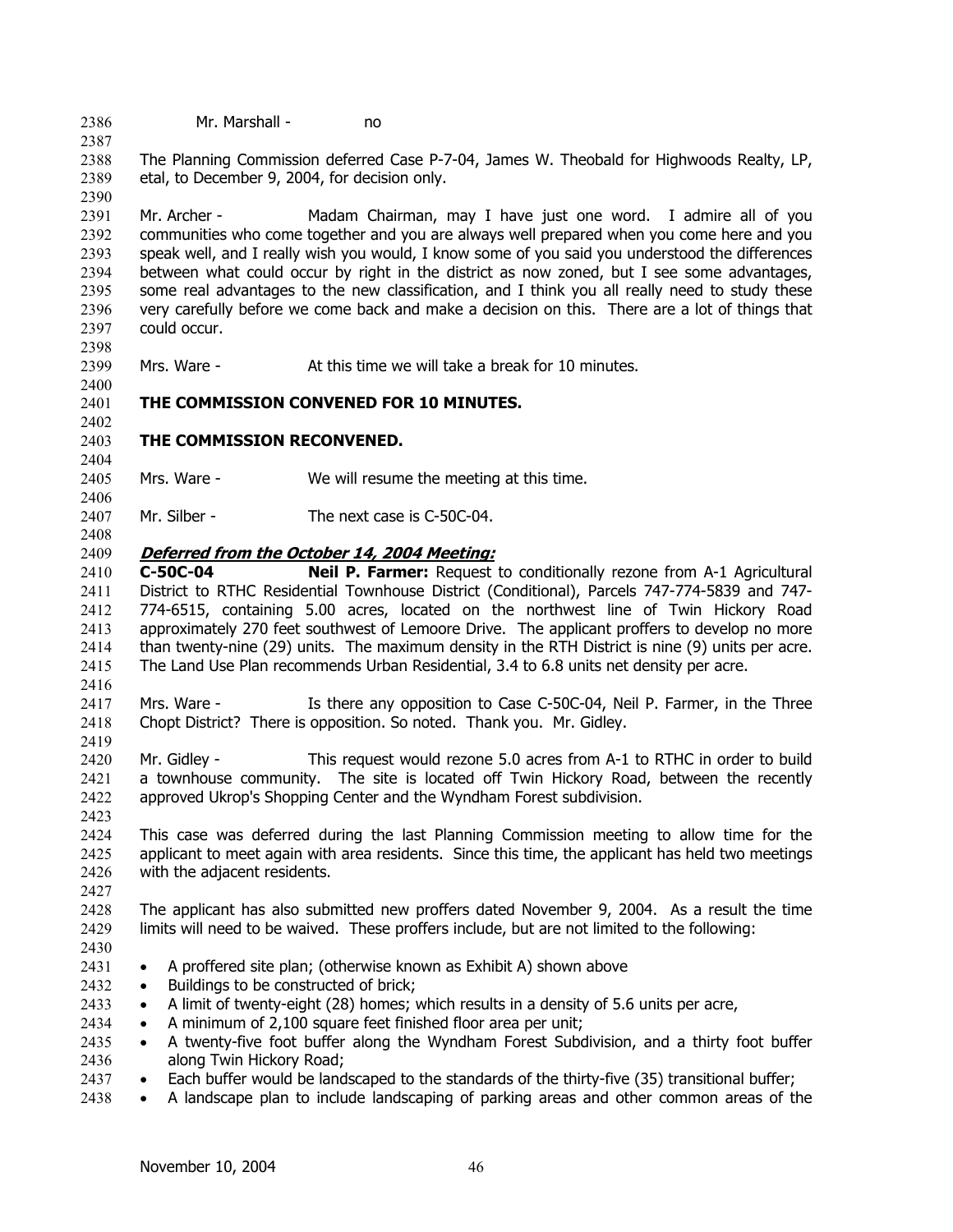| 2439<br>2440<br>2441<br>2442<br>2443                         | project;<br>$\bullet$<br>$\bullet$                                                                                                                                                                                                                                                                                                                                                                                                                                                                                                                                                                                 | Sidewalks within the development, and along Twin Hickory Road;<br>• Sound suppression equivalent to a sound suppression factor of 54 between units; and<br>At least a one-car garage on each unit. |  |  |
|--------------------------------------------------------------|--------------------------------------------------------------------------------------------------------------------------------------------------------------------------------------------------------------------------------------------------------------------------------------------------------------------------------------------------------------------------------------------------------------------------------------------------------------------------------------------------------------------------------------------------------------------------------------------------------------------|----------------------------------------------------------------------------------------------------------------------------------------------------------------------------------------------------|--|--|
| 2444<br>2445<br>2446                                         | At the request of the neighbor's several changes were recently made to the proffers. Two of the<br>more important ones include:                                                                                                                                                                                                                                                                                                                                                                                                                                                                                    |                                                                                                                                                                                                    |  |  |
| 2447<br>2448<br>2449<br>2450                                 | $\bullet$<br>lines; and<br>$\bullet$                                                                                                                                                                                                                                                                                                                                                                                                                                                                                                                                                                               | No dormers would be permitted on rear elevations along the northern and eastern property<br>The proposed 25' wide buffers would not be part of any rear or side yard setback.                      |  |  |
| 2451<br>2452<br>2453<br>2454<br>2455<br>2456<br>2457<br>2458 | The submitted proffers contain several positive features and provide assurances of compatibility<br>with the neighboring community. Staff has one minor concern regarding the language of Proffer<br>#16 concerning storm water management. This proffer would prohibit above ground storm water<br>management facilities unless otherwise approved by the Planning Commission at time of Plan of<br>Staff recommends that alternative storm water facilities be placed<br>Development review.<br>underground and not aboveground. If the applicant could address this issue, staff could support<br>this request. |                                                                                                                                                                                                    |  |  |
| 2459<br>2460                                                 | This concludes my presentation. I would be happy to try to answer any questions you may have.                                                                                                                                                                                                                                                                                                                                                                                                                                                                                                                      |                                                                                                                                                                                                    |  |  |
| 2461<br>2462<br>2463                                         | Mrs. Ware -<br>report had been addressed.                                                                                                                                                                                                                                                                                                                                                                                                                                                                                                                                                                          | So the only outstanding issue was drainage? Everything else in the staff                                                                                                                           |  |  |
| 2464<br>2465<br>2466                                         | Mr. Gidley -<br>addressed every serious concern we had.                                                                                                                                                                                                                                                                                                                                                                                                                                                                                                                                                            | We are comfortable that they have made a good faith effort and have                                                                                                                                |  |  |
| 2467<br>2468<br>2469                                         | Mrs. Ware -<br>you, Mr. Gidley.                                                                                                                                                                                                                                                                                                                                                                                                                                                                                                                                                                                    | OK. Thank you. Are there any more questions for Mr. Gidley? Thank                                                                                                                                  |  |  |
| 2470<br>2471                                                 | Mr. Gidley -                                                                                                                                                                                                                                                                                                                                                                                                                                                                                                                                                                                                       | Thank you, Madam Chairman.                                                                                                                                                                         |  |  |
| 2472                                                         | Mrs. Ware -                                                                                                                                                                                                                                                                                                                                                                                                                                                                                                                                                                                                        | Mr. Condlin.                                                                                                                                                                                       |  |  |

2474 2475 2476 2477 2478 2479 2480 2481 2482 2483 2484 2485 2486 2487 2488 2489 2490 2491 Mr. Condlin - Thank you Madam Chair, and members of the Commission. Andy Condlin with Williams Mullen and I am here on behalf of the applicant, Neil Farmer. This five acres on Twin Hickory Road has been owned by Mr. and Mrs. Parker for 20 plus years, and obviously, this case has caused some concern all relative to the last case. There is still some concern, legitimate concern, from all of the surrounding neighbors. The problem is that on one side of this property is B-2 zoning for the Ukrop's or B-2C and on the other side is single-family R-4C for Wyndham Forest. It really calls for a transitional use because of a wide variation of uses on either side, the B-2 Ukrop's and the R-4 single family. That is why I think the Comprehensive Plan calls for Urban Residential Density at 3.4 to 6.8 units an acre. Mr. Gidley referred to our most recent proffers, and he is correct that we did proffer 29 and after talking things over tonight with a little nudging, I would like to drop that down to 28 units per acre. I didn't mean that. Freudian slip on that one. But if you want to give that to me I am taking it, but otherwise no, so 28 total units on the 5 acres. That puts us at 5.6, which is well within the 3.4 to 6.8 required by the Comprehensive Plan. However, we do recognize and it has been voiced to us very strongly and quite eloquently that there are a number of concerns from the neighbors. The first of those being that there is too much density, better to have another use other than RTH, and what is the long-term effect. We feel the RTH, the town homes, are consistent with the Comprehensive Plan, and its goals and objectives. Because of the B-2 on one side, the

2473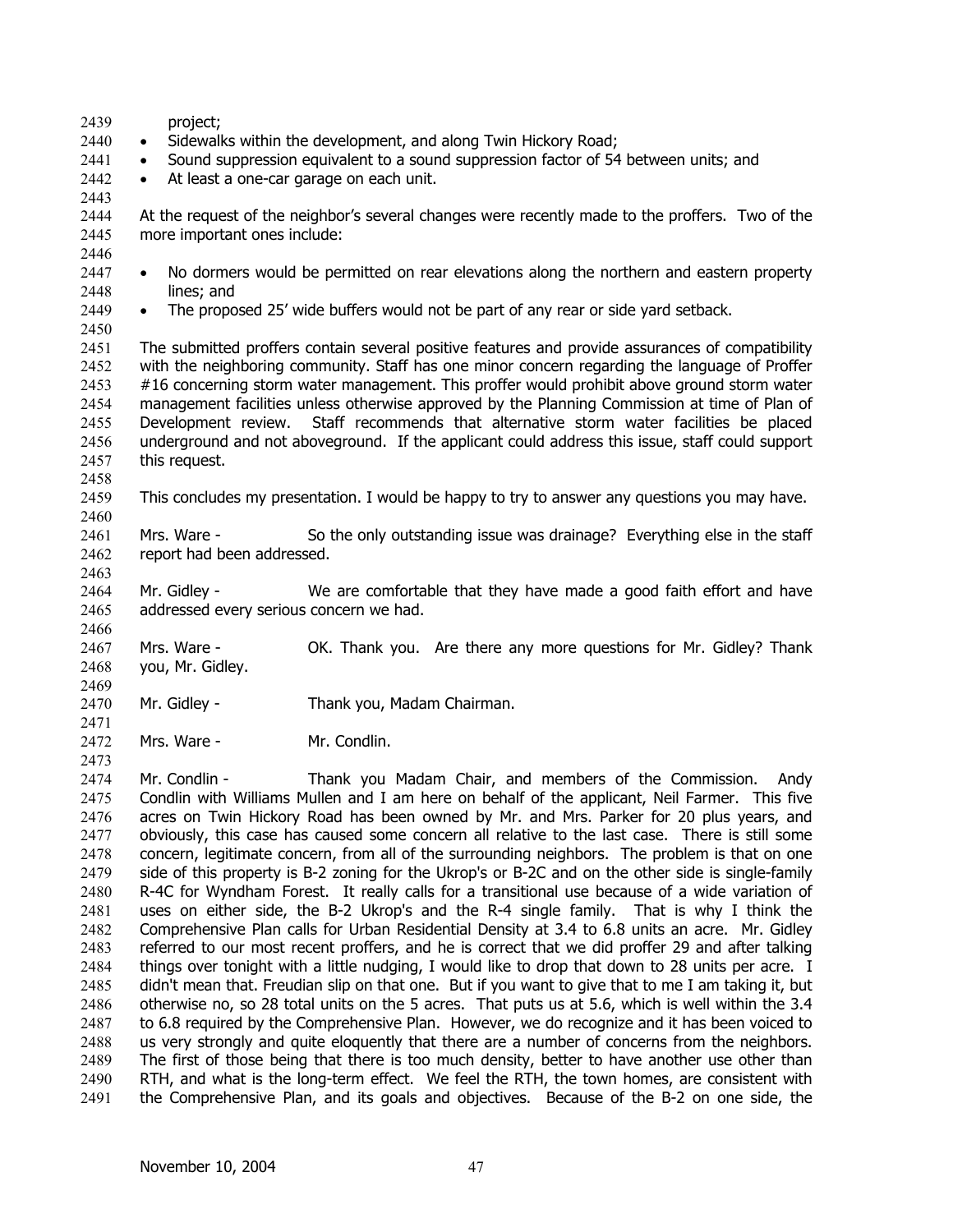Ukrop's, it is very difficult to place single-family typical residential. Because of the residential on the other side, it is very difficult to place commercial. We feel that the RTH is a good settlement, a good transition. But we have tried to respond to the neighbors concerns as Paul has talked about, to alleviate the impact of the town homes. 2492 2493 2494 2495

2497 2498 2499 2500 2501 2502 2503 2504 2505 2506 2507 2508 2509 2510 2511 2512 2513 2514 2515 2516 2517 2518 Of most importance, I think, is the response being that for town homes we have proffered a minimum of 2100 sq. ft. We have also proffered all brick on all four sides. This is not an inconsequential cost to be able to do that. We are limiting the number and width of homes next to Wyndham Forest, of these buildings here (referring to rendering), pursuant to the site plan including limiting these to 160 feet, and we have also, of course, proffered the site plan including limiting these to 160 feet. We have also, of course, proffered the site plan to be substantially in conformance with five units and six units. We have actually revised the site plan to move these buildings away from to create less of a mass of buildings along that eastern side. As Paul mentioned, we've got a 25 foot buffer all along Wyndham Forest, 30 feet along Twin Hickory Road, 25 feet here, with plantings at 35 feet, and I think more substantially we are measuring our buffer, and I have been asked to clarify this issue. We are measuring our buffer from the edge of the property 25 and that is 25 feet, and then we measure out setback for our rear and side years off of that inside of the buffer. So, in essence, at least 55 feet with a 30-foot rear setback between the building and the far property line, which would include that 25-foot buffer. We also have sidewalks, one-car garages, limitations on hours of construction, storm water requirements, which I will address in a second, and, of course, cash proffers. These are significant amenities aimed at not only raising the quality of the homes, but most significantly, trying to limit the impact, if any, of the homes that will be built there to protect the neighborhood, other than Ukrop's. They obviously come at a cost, which results in the density we are trying to get, and the good thing is the density does fit within the Comprehensive Plan, by trying to get the assurance of high quality. Our expectations are that with all of these proffers that I have outlined, plus the others, we will give that assurance to our neighbors.

2519

2496

2520 2521 2522 2523 2524 2525 2526 2527 2528 2529 2530 2531 2532 2533 2534 2535 2536 2537 2538 2539 With respect to the drainage, I may have misunderstood Mr. Gidley, and quite frankly, I have to apologize. I think that is first time that I had heard that issue. The storm water facilities we placed in there that there should be no aboveground storm water management facilities on the site. That is our proffer, that there shall be no aboveground facilities. The intent is to tie into an existing storm water facility already serving this area, including Wyndham Forest, so there will be no storm water facility on site. If we can't tie into that for whatever engineering reason, it would be placed underground. That is why I have placed the language on there. I think the language works. I will be happy to accommodate whatever language change you think is appropriate if it doesn't work, but that was our intent on there, that there be no above-ground, and our intent is to tie into the existing storm water facility serving the entire area, and if that does not work, it will be underground. I do think that language works. The only other change that specifically is #2, we are changing 29 units on the property down to 28. I have clarified the last line of paragraph 4 about the rear side yard setbacks may not include the 25-foot buffer. We have also been asked and with your permission we would like to add, perhaps tonight, if we can remove all existing Pine trees within the 25-foot buffer on the rear. It is unusual, I think, but because a lot of the Pine trees have fallen in over the last storms and some are dead, the concern by the neighbors that they are really not going to serve much, and they want to take those out. I think they can speak to that a little bit better. We are willing to do that, if that is what they want, which they have spoken to me about and if they are willing to accept that. It is somewhat unusual, but again, I think we can accommodate that.

2540 2541 2542 2543 2544 With that, I think this case is appropriate for your recommendation. It meets all jurisdictional prerequisites, in that it meets the Comprehensive Plan, its goals and objectives. It is consistent with the surrounding uses. With the Ukrop's and the single-family, that is on both sides of us. It is not only the B-2 but the R-4 and town homes are consistent with the R-4 and with the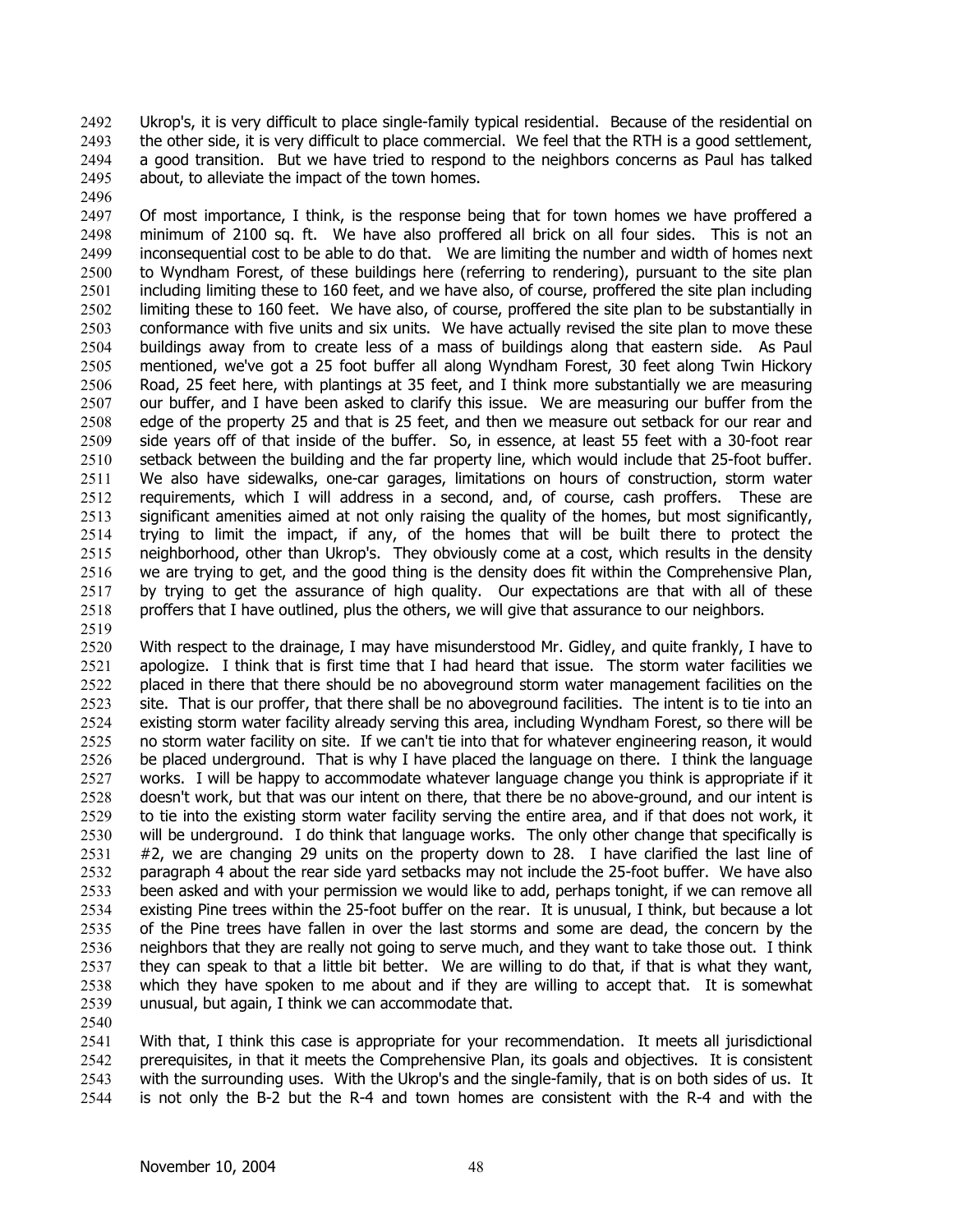Comprehensive Plan. I would actually follow staff's recommendation and recommend this to the Board of Supervisors. 2545 2546 2547 2548 2549 2550 2551 2552 2553 2554 2555 2556 2557 2558 2559 2560 2561 2562 2563 2564 2565 2566 2567 2568 2569 2570 2571 2572 2573 2574 2575 2576 2577 2578 2579 2580 2581 2582 2583 2584 2585 2586 2587 2588 2589 2590 2591 2592 2593 2594 2595 2596 2597 At this time, I will be happy to answer any questions you may have. Mr. Marshall - Mr. Condlin, you said there is a 25-foot buffer, right, along Wyndham Forest. Mr. Condlin - Wyndham Forest, which would be on our northern property line and our eastern property line. Mr. Marshall - And the building setback has to go from the edge of that, so it would be what, 60 feet? Mr. Condlin - It is a 25-foot buffer. My understanding is that the rear setback is 30 feet. That gives me 55 feet off the boundary line. Mrs. Ware - The Pine trees that you have been asked to remove... Mr. Condlin - Which is along here (referring to rendering). Mrs. Ware - **OK. Will you be supplementing?** Mr. Condlin - We've got in the 25-foot buffer that we plant a 35-foot transitional buffer. Mrs. Ware - **OK.** So you have a 35-foot? Mr. Condlin - Yes, ma'am. Again, if you don't want it...I am just kidding. We will do that. It is in the proffers. Mrs. Ware - Just checking. Mr. Silber - Mr. Condlin, I think the staff concern on the above-ground storm water facility basically related to you providing that it can occur on site above ground if provided by the Planning Commission. I think one of the concerns was that the Planning Commission really typically does not get into storm water management issues. If it is an aesthetic issue or something that deals with sort of amenity. Yes, that is fine for them to provide. I don't want this to be mistaken that they have the right to deal with storm water and drainage issues. I am fine with the language the way that it is, but the Department of Public Works makes that determination. Mr. Condlin - Certainly. I will be happy to take that last line out if you like. Mr. Silber - It can stay Planning Commission as long as they understand that, or it could say "unless otherwise approved by the County." Mr. Condlin - I am confident either way is fine. We can work that out after the Planning Commission or I can change it tonight. However you want to take care of that, but that is fine. That is the intent certainly that if the County requires it, for whatever odd reason. There have been some odd things from time to time that no one anticipated and assuming that would be part of the public hearing, that was our intent that it wouldn't be changed without a public hearing referencing back. That is why I didn't want to leave it to an administrative process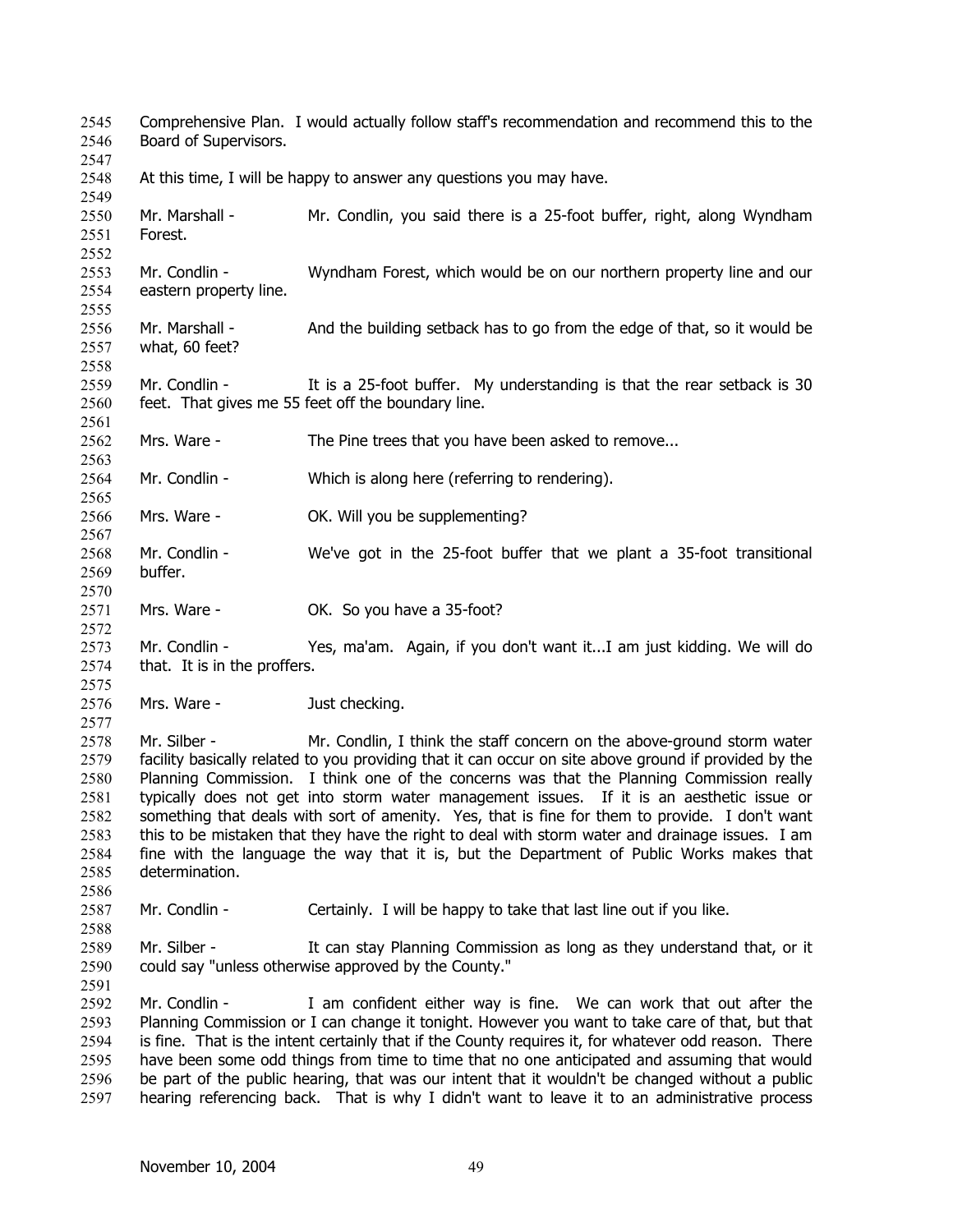because of the neighbors, so they can have a voice in this, depending on where it was if it was above ground. 2598 2599

2601 Mr. Silber - I am fine, Mr. Marshall, with leaving it the way that it is.

2603 2604 Mr. Marshall - I am fine. One other question, and I appreciate you dropping the density. Are they willing to make it that one on the right hand side facing the picture?

2606 2607 2608 2609 Mr. Condlin - On this side? We haven't committed, quite frankly. I don't have my engineer here to be able to say exactly where that one unit. Quite frankly, I would like to retain this site plan, even though it shows 29, so we don't have to make that decision.

2610 2611 2612 Mr. Marshall - I would like for it to be on that side, since that is the closest. The other section of them is five facing the neighbors.

2613 2614 2615 Mr. Condlin - We can make a commitment to that without talking to the engineer and how that works. We will do what we can to get that, with that understanding, which is it is an understanding I will take seriously.

2617 Mr. Marshall - We will look at it at POD time.

2619 Mr. Condlin - Yes, sir. Point well taken.

2621 2622 Mrs. Ware - The Are there any more questions for Mr. Condlin from the Commission? Thank you, Mr. Condlin. We will hear from the opposition now. Good evening.

2624 2625 2626 Mr. Eric Waldenmaier - Good evening. My name is Eric Waldenmaier and I live at 11049 Maple Hill Place in Wyndham Forest. I didn't take time to print these off and I don't know if you all would want a copy of this for the record.

2628 Mr. Silber - Sure.

2629

2627

2600

2602

2605

2616

2618

2620

2623

2630 2631 2632 2633 2634 2635 2636 2637 2638 2639 2640 2641 2642 2643 2644 2645 2646 2647 2648 2649 2650 Mr. Waldenmaier - The residents in Wyndam Forest are still primarily opposed to this whole project and it has nothing personally to do with the Farmers or the Parkers, and I think I made that clear last time when I stood in front of you and discussed this. We specifically have economic reasons and social reasons for why we are opposed to this program. First of all, I think the property owners specifically and directly adjacent to this will experience some sort of financial cost due to the reduced marketability because of having high density housing in our back yard, compared to having single-family housing, which is what typically we find within the Wyndham Forest Subdivision. I trust Mr. Farmer and his builder will build a quality home, at the price point they are putting out there. I don't have a doubt that they are going to put something in the area that is going to be quite attractive and certainly meets price points that they are looking at. My concern is that we have got 27 or 28 units that are going to be essentially monitoring themselves, and I am not sure what we are going to end up with, 5 and 6 and 7 and 10 and 15 years down the road, after the Parkers have long left, and the developer is long moved off and sold his last unit. There can be a homeowners association associated with this, but, unfortunately, when you are in a transitional area, such as this development, it probably will not have the same homeowners association that you have in Wyndham Forest or a Twin Hickory Subdivision, which is what the developer often refers to these properties likened to. I will argue that I don't believe that they are likened to Twin Hickory or Wyndham Forest in any way, because they don't have a strong homeowners association behind them that will carry forth the covenants and the rights and protections for not only the people within the community but also us on the outside of the community. So, unfortunately, I don't believe these standards can be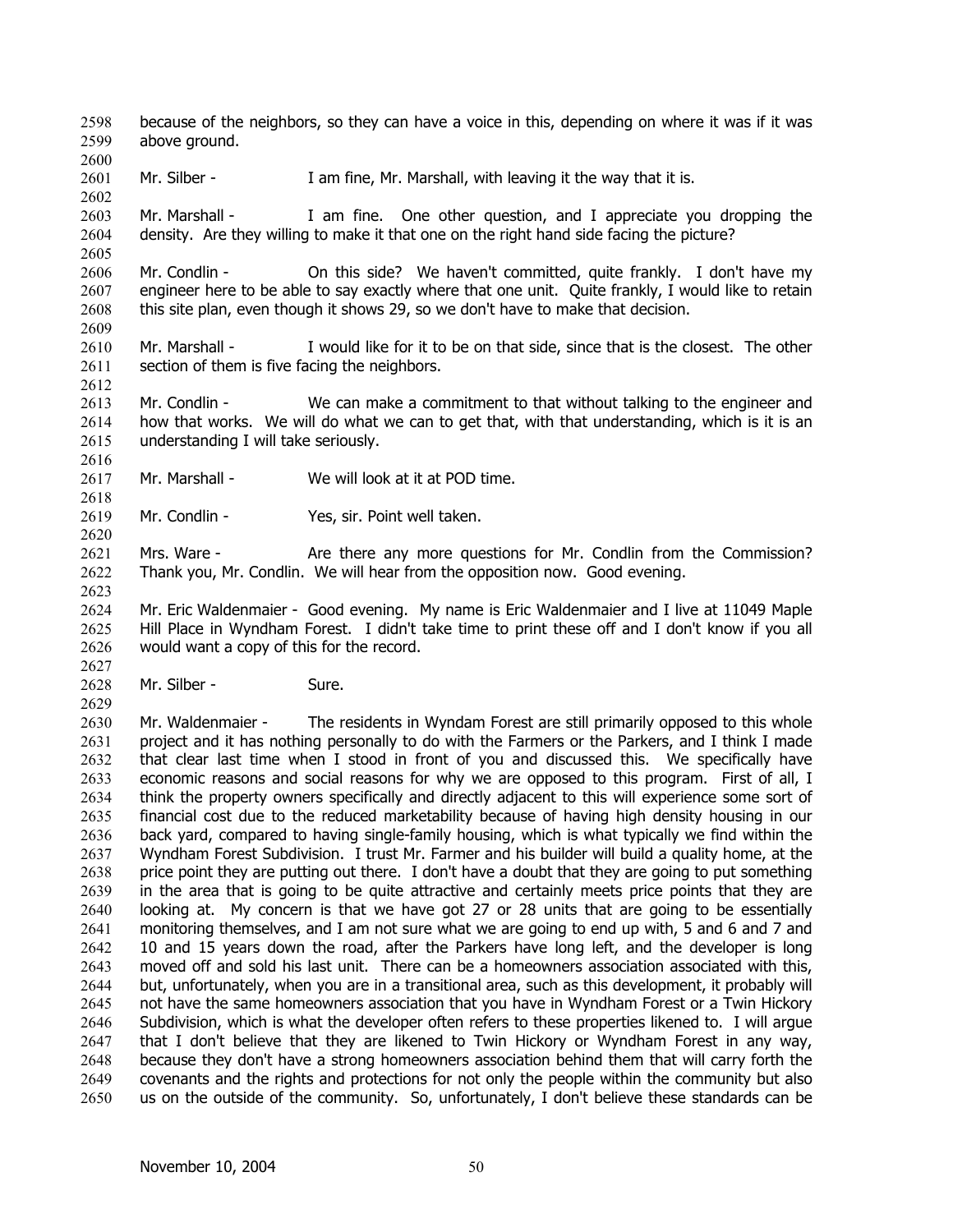2651 upheld or will be upheld as well as they would be in a Twin Hickory or Wyndham Subdivision.

2652

2653 2654 2655 2656 2657 2658 2659 2660 2661 2662 2663 2664 2665 2666 2667 2668 2669 2670 2671 Certainly the increased traffic in the area is a huge concern for virtually everybody in our neighborhood just trying to get out of there in the morning. Some of the people discussed it earlier this evening, because they attend the same schools our children do. It is a three or four light cycle. Now it is not only a light cycle we are concerned about. Obviously, with 29 town homes with dual income, no kids or even empty nesters, certainly you are going to have more traffic out there than the 16 or 15 that has been indicated in the report. In the past six months, there were nine accidents in the Twin Hickory and Nuckols Road intersection. In the prior 12 months there were only four. So, we are obviously not only looking at our traffic situation getting any better, and my wife and children ride through that intersection virtually everyday. Certainly, I don't want them to become one of those statistics. I go into some detail here, but again, I think that it is also going to be an impact on our already crowded schools. I know that we are already in the planning phase and building phase of a new elementary school, but we are also in the planning phase of another middle school, and perhaps another high school, and rezoning of the rest of it. I think we are at a point here that we are reaching some limits. I also want to point out that this traffic that is happening now is already happening without the office condos that are under construction currently and the proposed Ukrop's that is going to be coming in at that intersection. This is going to become one of the busiest intersections in the West End area.

2672 2673 2674 2675 2676 2677 2678 2679 2680 2681 2682 2683 2684 2685 2686 2687 2688 2689 2690 2691 2692 2693 2694 2695 2696 There are also facts I would like to point out about crime that is associated with town homes. Now you don't associate or think in the first place that you are going to have crime in a \$300,000 townhouse. Well, that may be true, and that may be true at first, but I think after a while, things do catch up. The facts are there is more crime in a townhouse community than there is in a single-family residence. I took some information off of a website from the Henrico County Incident Crime Report, and basically it states in the last six months, Maple Hill Place had zero incidents. In the 5200 block of Lamore there was one vehicle violation. Those are two streets that coincide or run along side the proposed area. What I did was try to look at two townhouse communities that I could get statistics on and the first one I have here is on the corner of Hungary and Springfield. Now, you may think this is a new one. It is not. It is the one across the street. It is not the new subdivision or the new townhouses. It is the older ones. Those are the ones that actually interest me more, because I think although aesthetically they probably are not going to look the same, but that is potentially what we have got 10 or 15 years down the road. There were 15 incidents. Twelve were disorderly or inebriation, larceny, vandalism, suspicious activity, assaults, loud party or noise in the last six months. And the other townhouse community at Bishop's Gate Court and Drive, that is a townhouse community that is right next door, on Old Nuckols Road, across from the fire station. I don't see a lot of nodding, but I hope you all understand what I am talking about, behind the Food Lion at Scottsglen area. These are relatively brand new. They started out, I think, at \$240,000 and they are currently selling in the starting range of \$290,000, so we are certainly looking at similar type properties as what is going to be proposed in my backyard. There are three incidents involving sexual assault, disorderly, inebriated and loud party or noise. You know, we are just not frankly accustomed to having neighbors that act like this, and we are not really welcoming that type of activity in our backyard. I've got three little girls in the neighborhood. We've got several children. Certainly I don't want them exposed to this type of activity.

2697

2698 2699 2700 2701 2702 2703 Lastly, there has been talk that this is a transition area from Ukrop's to our subdivision. I'd like to argue that I think that that is not just a sound argument. I mean, it does make sense if you look at it on the surface, but the reality is, if it is unsuitable, sell single-family homes where only two or three homes will be affected by their backyard neighbor, why is it then all of sudden suitable for somebody who, perhaps, is going to buy a townhouse where you are going to have 14 or 15 people exposed to that. Now you may say that people who buy town homes aren't as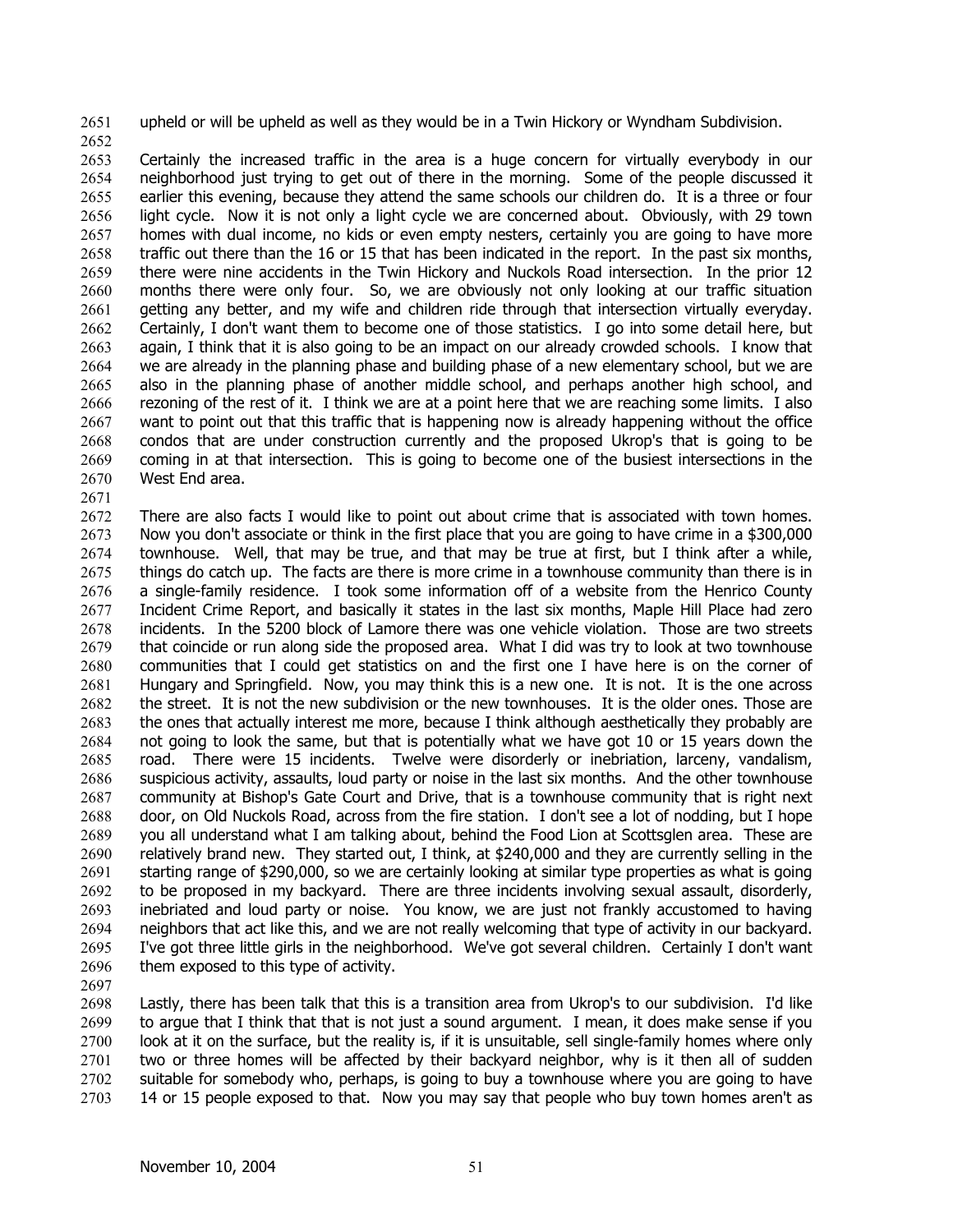concerned about that. Well, I don't know. Ukrop's in your backyard is Ukrop's in your backyard, buying a town home or buying a home. The difference here, in my opinion, is that it doesn't matter if it is a town home or a single-family home. Somebody buying in that neighborhood is going to buy with the realization that there is a Ukrop's in your backyard, be it a town home or be it a regular single-family home. I personally wouldn't want to necessarily buy a house with Ukrop's in my backyard, but I am not faced with that position today, but there are other people that will. Obviously, we are planning on selling several \$300,000 town homes with that. And, I'd like to also point out, most shopping centers are not positioned by town homes. The Food Lion is not transitioned by town homes, which is right across the street. The Ukrop's at Short Pump is not transitioned by town homes, and virtually every other major shopping center you have throughout Henrico is not specifically set up with a transition of town homes. So, obviously, the argument that there needs to be a transition to single-family homes is not realistic, or, at least in my opinion, not very sound. 2704 2705 2706 2707 2708 2709 2710 2711 2712 2713 2714 2715 2716

2717

2720

2718 2719 Mr. Silber - Sir, there may be others that may want to speak in opposition and you have taken almost 10 minutes.

2721 2722 2723 2724 2725 2726 2727 2728 2729 2730 2731 2732 2733 2734 2735 2736 Mr. Waldenmaier - I get all of their 10 minutes. I am almost done. I know you can read it, but I am saying this for the benefit of everybody else who does not have it. All this is said with regard to the potential land sale of the Parkers property. Now that is one impact we are dealing with today. I believe, and I can't speak for the owners of the property across the street, but I would imagine at some point that they would be looking to probably do something now, also. So, we have got another five acres that potentially could be another townhouse community. You add it all together and we have 60 houses in the area where Wyndham Forest would normally have 18. That is a huge impact on our community, huge impact on the County resources, a huge impact on the road. I see that our engineer has left. I am sure he'd be thrilled to hear about how he is going to fix Nuckols Road and Twin Hickory, so I'd like to say that I think your final answer to the townhouse community should be no. I think it should be rezoned into a single-family development and the price paid for the property, or the sale price asked for the property, should not be the driving force into what type of development we have in our neighborhood. What should be the driving force is to what we have in our neighborhood and what is best for the community and the neighbors of this neighborhood. I appreciate your time tonight. Thank you very much. Any questions.

2737 2738 2739

Mrs. Ware - Are there any questions from the Commission? Thank you very much.

2740 2741 2742 2743 2744 Mr. Waldenmaier - One more point. I would like to say that Mr. Condlin and the developer have, I think, done a good job in working with us on these issues, but I don't believe that most of these things are any issues that they specifically can address other than the fact that they can pull their proposal off the table and put in nine nice quality single-family homes. We would welcome that this evening.

2746 2747 2748 2749 2750 2751 2752 Mr. Condlin - That last statement was on the record, so if you could get me a copy of that, I would appreciate that. Just a couple of quick points that, I am not going to go point by point. The statistics are what they are. I would object to the point that town homes next to single-family will reduce their value. I don't think the market has proven that true. In most and if not almost every case, certainly in the West End, this is an unusual market that we are experiencing, but the town home prices have continued to increase and the single-family home prices even next to town homes have increased even beyond that.

2753

2745

2754 2755 2756 We have provided for protective covenants, restrictive covenants, and based on the concerns, and whether this alleviates it or not as to what these proffers are, we have committed to recording the proffers with the restrictive covenants and creating a homeowners association.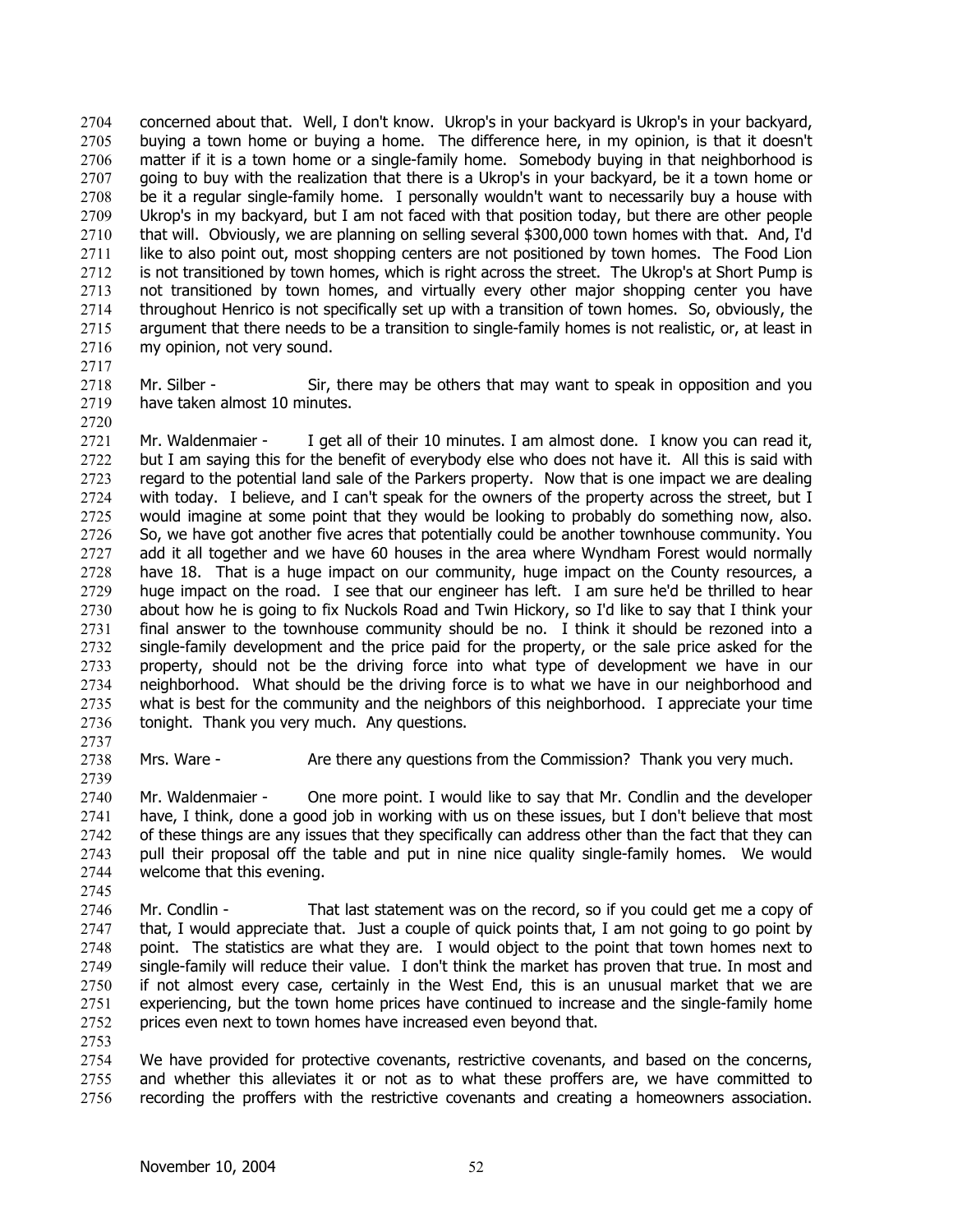Wyndham Forest has a homeowners association. It takes a while for it to grow, once the properties are built and the strength added based on the number of units. 2757 2758

2759

2760 2761 2762 2763 2764 2765 2766 2767 2768 Again, I am not going through the criminal statistics. I have done that as well on different cases and you can find certain instances where town homes don't have any crime and single-family does. I think his point is well taken with concern about the future and what occurs and what will be the impact on the neighbors. With that, I would say there has to be reliance upon the Comprehensive Plan by the County. The Comprehensive Plan does call for 6.8 units in an Urban Residential District. Their property is, in fact, in an Urban Residential designation in the Comprehensive Plan. Ours is, as well, but there is a density limitation of 6.8 in that Comprehensive Plan. We think we fall within that with 5.6, which is what we are currently at. I think we fall well within that.

2769

2770 2771 2772 2773 2774 2775 2776 2777 I would also point out that these are quality proffers that you typically don't find, certainly even in the West End or the East End in some of the newer homes or newer town home communities to have all brick, 2100 sq. ft. minimum, and buffers and setbacks that we are trying to create to alleviate any impact that these town homes might have now or in the future because of the quality that we are providing. There is not a maintenance issue. We can't help, with respect to folks who are going to move in there, but we expect a lot of empty nesters, folks that are young professionals without kids that don't need a lot of yard space. That is typical for town homes or that comes in here.

2778

2779 2780 2781 2782 Again, I would point out that there has to be reliance on the Comprehensive Plan. We are well within the Comprehensive Plan designation for density, with our quality, of assurance of protection of the neighbors and I think this case should be recommended to the Board of Supervisors, and I would urge you to do that. Thank you.

2783 2784 2785

2793

2801

Mrs. Ware - Thank you, Mr. Condlin.

2786 2787 2788 2789 2790 2791 2792 Mr. Marshall - Madam Chairman, I have had quite a number of calls on this case. None of them dealt with quality. I had close to equal numbers of calls in favor as against, but one of the underlying themes was the density, even though it is within the Land Use Plan. I urged Mr. Condlin to speak to his client, and more specifically I was concerned about being a five unit section of buildings at the back of one part of the neighborhood and the other part having six, and that has led me to ask him to see if they could lower the density, and they did that tonight, which further put it even more below what the Land Use Plan recommended.

2794 2795 2796 2797 2798 2799 We do have a good buffer on this project. It is a Transitional Use, as recommended by the Land Use Plan, and the setback, I think, is significant, in that they can't use the buffer as part of the setback requirements. I think it is a quality project. Mr. Farmer and Mr. Condlin had a couple of meetings with the neighbors on this project. The staff is recommending it, so I am going to recommend it for approval to the Board of Supervisors Case C-50C-04.

2800 Mr. Vanarsdall - Second.

2802 2803 2804 Mrs. Ware - Motion made by Mr. Marshall and seconded by Mr. Vanarsdall. All in favor say aye. All opposed say no. The motion passes.

2805 **REASON:** Acting on a motion by Mr. Marshall, seconded by Mr. Vanarsdall, the Planning Commission voted 5-0 (one abstention) to recommend that the Board of Supervisors **grant** the request because it conforms to the recommendations of the Land Use Plan and the proffered conditions will provide appropriate quality assurances not otherwise available. 2806 2807 2808 2809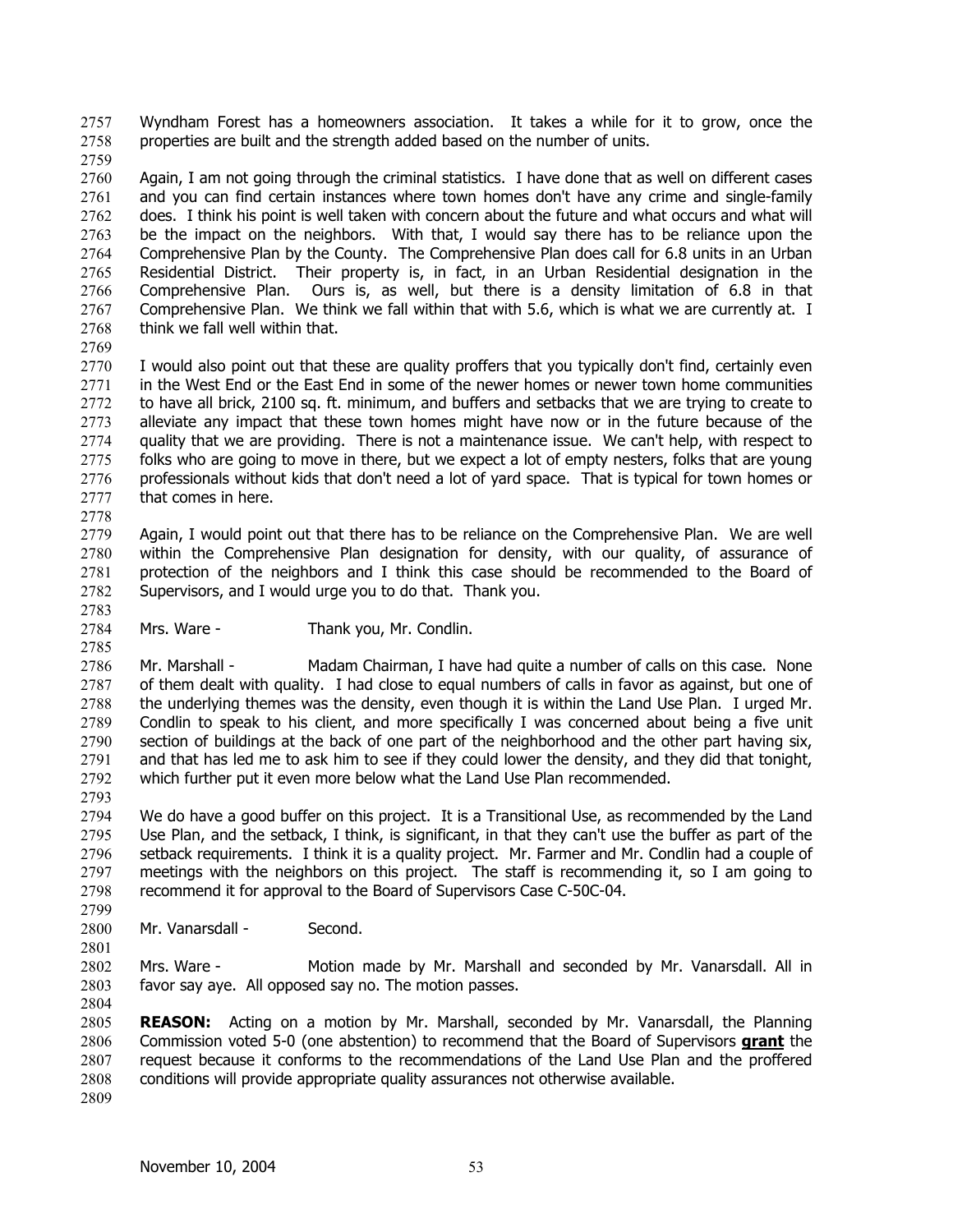# 2810 **Deferred from the October 14, 2004 Meeting:**

2811 2812 2813 2814 2815 **PUBLIC HEARING: Amendment to the Henrico 2010 Land Use Plan Map:**  The Planning Commission will consider an amendment to the Henrico County 2010 Land Use Plan Map to designate Wilton Farm - comprised of approximately 1,184.8 acres and bordered by the James River to the west and south and Osborne Turnpike to the east and straddling the Pocahontas Parkway (Route 895) - as an Urban Mixed Use Development Area (UMU).

2816

### 2817 **Deferred from the October 14, 2004 Meeting:**

2818 2819 2820 2821 2822 2823 2824 2825 **P-15-04 James Theobald for HHHunt Corporation:** Request for a Provisional Use Permit under Sections 24-32.1, 24-34.1 and 24-122.1 of the County Code in order to submit a Master Plan for the proposed Wilton Urban Mixed Use District, on Parcel 798-683-5459, containing approximately 1,184.8 acres, located between the James River and Osborne Turnpike and along the north and south lines of the Pocahontas Parkway (State Route 895). The existing zoning is A-1 Agricultural District and M-1 Light Industrial District. The Land Use Plan recommends Rural Residential, not exceeding 1.0 unit per acre, Suburban Residential 1, 1.0 to 2.4 units net density per acre, and Environmental Protection Area.

2826

# 2827 **Deferred from the October 14, 2004 Meeting:**

2828 2829 2830 2831 2832 2833 2834 2835 **P-16-04 James Theobald for HHHunt Corporation:** Request for a Provisional Use Permit under Sections 24-32.1 and 24-122.1 of the County Code in order to include single family detached homes in the proposed Wilton Urban Mixed Use District, on Parcel 798-683-5459, containing approximately 1,184.8 acres, located between the James River and Osborne Turnpike and along the north and south lines of the Pocahontas Parkway (State Route 895). The existing zoning is A-1 Agricultural District and M-1 Light Industrial District. The Land Use Plan recommends Rural Residential, not exceeding 1.0 unit per acre, Suburban Residential 1, 1.0 to 2.4 units net density per acre, and Environmental Protection Area.

2836

2847

2850

# 2837 **Deferred from the October 14, 2004 Meeting:**

2838 2839 2840 2841 2842 2843 2844 2845 2846 **P-17-04 James Theobald for HHHunt Corporation:** Request for a Provisional Use Permit under Sections 24-32.1 and 24-122.1 of the County Code as required for the Urban Mixed Use District in order to exceed the 10,000 square foot maximum floor area for principal uses in the proposed Wilton Urban Mixed Use District, on Parcel 798-683-5459, containing approximately 1,184.8 acres, located between the James River and Osborne Turnpike and along the north and south lines of the Pocahontas Parkway (State Route 895). The existing zoning is A-1 Agricultural District and M-1 Light Industrial District. The Land Use Plan recommends Rural Residential, not exceeding 1.0 unit per acre, Suburban Residential 1, 1.0 to 2.4 units net density per acre, and Environmental Protection Area.

2848 2849 Mrs. Ware - I have been so overwhelmed with additional information that I cannot find my agenda so that I can ask for opposition tonight? OK. Thank you.

2851 2852 2853 2854 2855 2856 Mr. Jernigan - Lee, before you start. Most everybody in here are Varina residents, and I know that was a tough UMU case that came through a little while ago. This case is a lot different, so put that case aside and open your minds up and watch out what is going on here, because this is not the same thing. This is an entirely different project than was at Highwoods. OK. Lee.

2857 2858 2859 2860 2861 2862 Mr. Tyson - Thank you, Madam Chairman, Mr. Donati, members of the Commission, and Mr. Secretary. HHHunt Corporation has applied to amend the Henrico 2010 Land Use Plan in order to develop an Urban Mixed Use Development (UMU) at Wilton Farm, located in the Varina District. The Wilton Farm property is generally comprised of an area bordered by the James River to the west and south, and Osborne Turnpike to the east. Pocahontas Parkway (Route 895) crosses the property. The applicant has filed several companion cases with this application,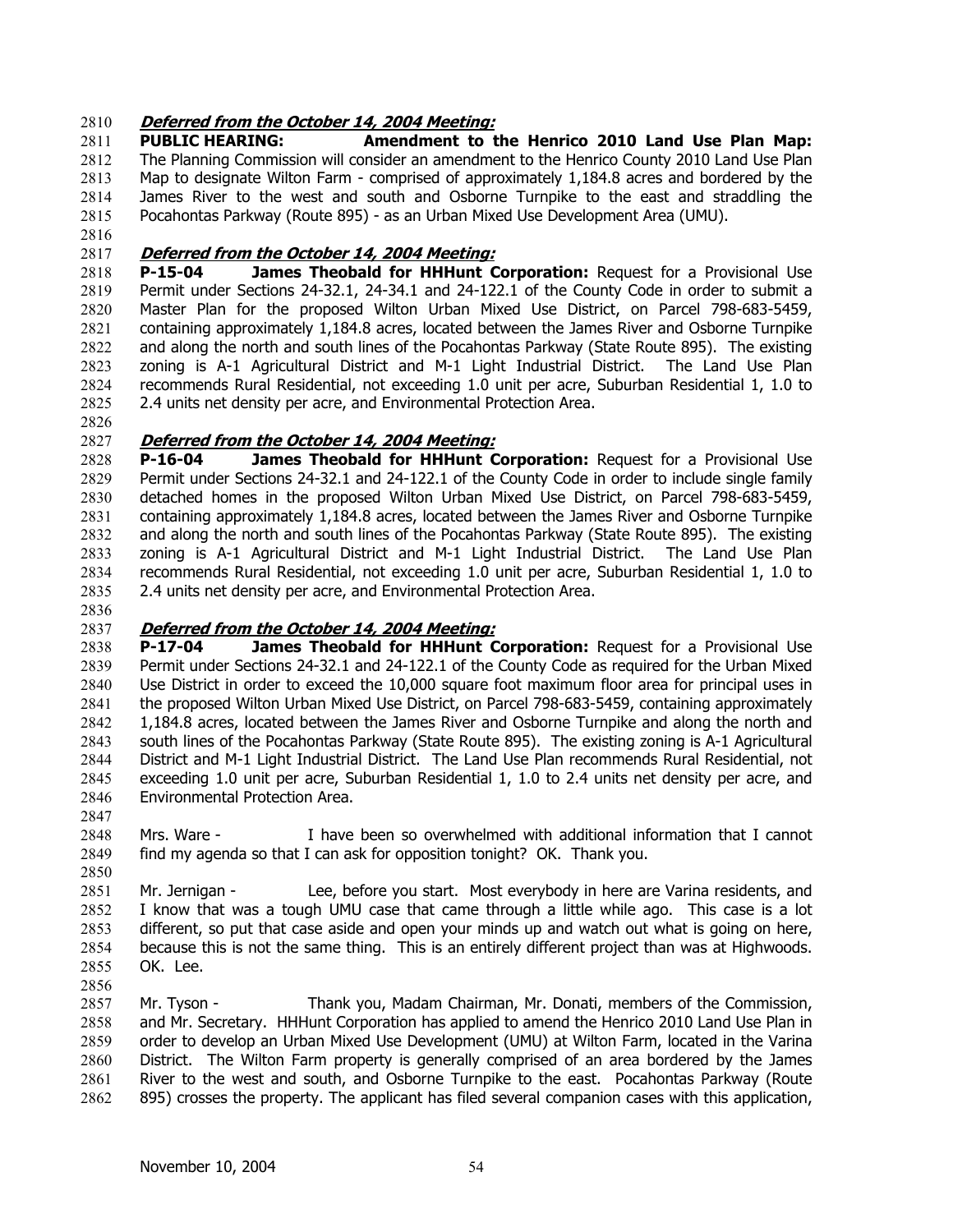including Rezoning Case C-56C-04, and Provisional Use Permit Applications P-15-04 (approval of the Wilton Master Plan), P-16-04 (approval of single family detached housing, which is not a use permitted by right in the UMU district), and P-17-04, to permit certain retail and/or office uses to exceed 10,000 square feet in floor area. Approval of the Land Use Plan Amendment does not necessarily mean that you must approve each of the companion cases. The applicant has also submitted a proffer statement specifically for the rezoning case (C-56C-04), but which have an overall bearing on the other applications as well. 2863 2864 2865 2866 2867 2868 2869

2870

2871 2872 2873 2874 The property, which consists of 1184 acres, is currently designated for Rural Residential, Suburban Residential 1, and Environmental Protection Areas. The Land Development Guide identifies this area as an "Outlying Area."

2875 2876 2877 2878 2879 Under the proposed Urban Mixed Use (UMU) Development designation, the Wilton Farm property is to be developed into a pedestrian-scaled, mixed use project, combining several residential housing types, a town-center styled commercial area, public and private parks, and government facilities. According to the Land Use Plan, a UMU should be a "unique destination conveying a 'sense of place' and providing a desirable destination to live, work, and recreate.'

2880

2881 2882 2883 The proposed development is divided into 10 "land bays" and the applicant has provided the following Land Bay Summary:

2884 2885 2886 2887 2888 2889 The total size of the project is 1,184 acres and 562 acres or 47.5% would be composed of residential uses. The net density proposed is 5.08 units per acre. Thirty-one acres or slightly over 2% would be devoted to the town center use. Sixty-nine acres or 5.8% would be devoted to Wilton private areas, including parks. Two hundred and thirty-two acres, or 19.7% would be dedicated to the County for County uses, and 288 acres would be lakes and wetland areas.

2890 2891 2892 2893 2894 It is staff's recommendation that the subject property and application materials submitted by the applicant generally qualify for the UMU Land Use designation in the Henrico 2010 Land Use Plan. There are substantial opportunities for the development of a high-quality, pedestrian oriented, cohesive development at this site, and I would like to take this opportunity to point those out to you. There are also issues that require additional attention from the applicant.

2895

2896 2897 2898 2899 2900 The Land Use Plan identifies vacant mall sites, brownfields, or under-used industrial sites, commercial areas, or office parks as the preferred (but not only) sites for the UMU designation. The Wilton property is zoned A-1, Agricultural and M-1, Industrial, and has been the site of both agricultural and industrial uses, primarily borrow pits and sand/gravel operations.

2901 2902 2903 2904 2905 2906 While the predominant surrounding land uses are large lot, rural residential development, the proposed uses are more compatible with these uses than are the potential uses that could be developed by right on the property. The applicant has specifically proffered that no apartments, condominiums, or town homes will be located within 200' of any boundary lot line in Land Bay 1 or Land Bay 2, those Land Bays most adjacent to the existing single family residential developments.

2907

2908 2909 2910 2911 2912 2913 2914 2915 In order to be successful, greater densities than would normally be permitted are allowed under the UMU designation. These densities can produce stress on public infrastructure. The applicant is proposing to mitigate these stresses by providing several infrastructure upgrades in the area. Water service would be looped through the site, and sanitary sewer is to be provided through the construction of an on-site pump station and proposed force main. This infrastructure can be expanded over the course of the projects life. Given that the project is to be served by both public water and sewer, it is not anticipated that any adverse impacts to private wells or septic systems in the area will take place.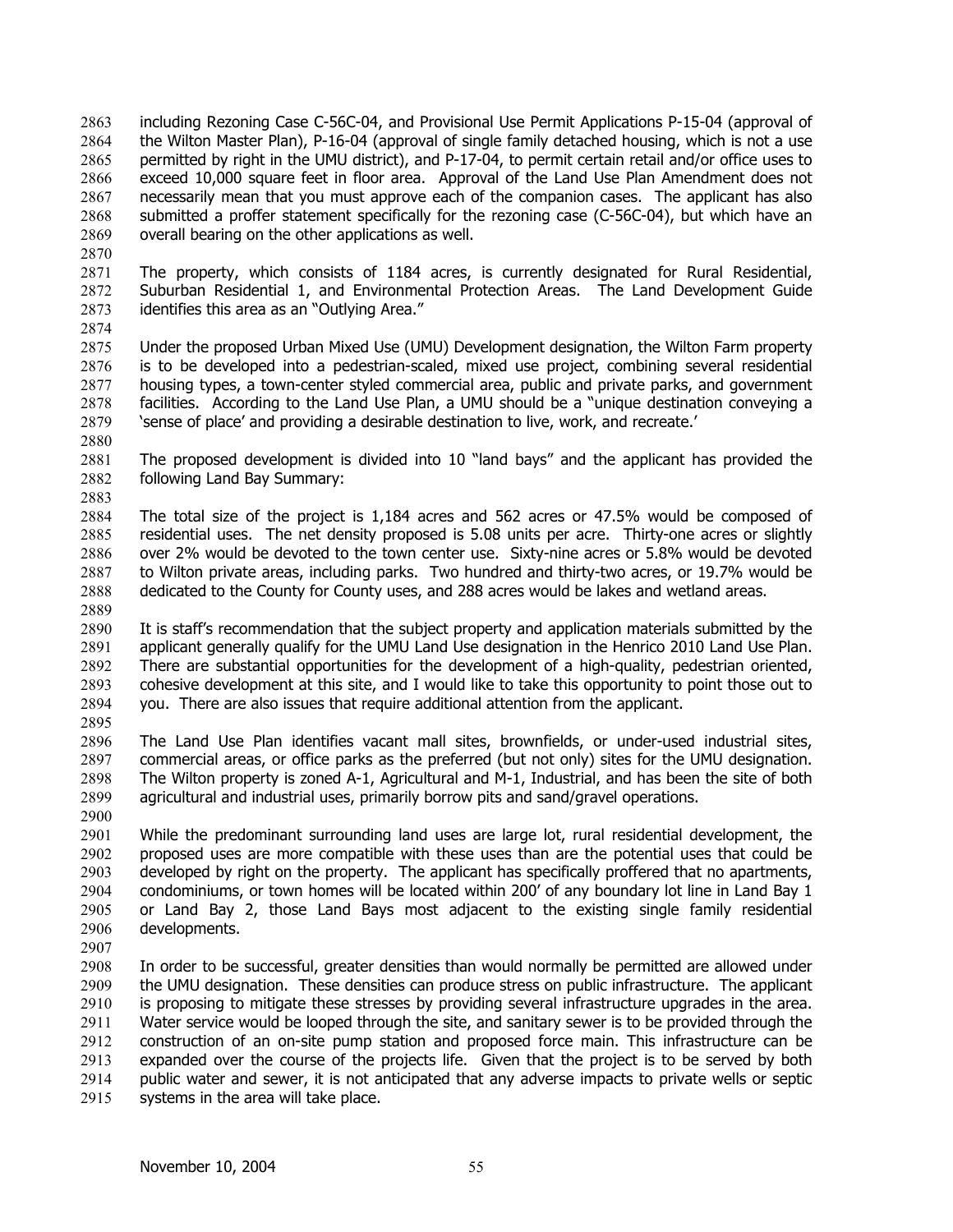### 2916

2917 2918 2919 2920 2921 2922 2923 A project of the size and magnitude of the proposed Wilton development brings with it the need for additional public facilities and public services. Both Schools and the Division of Fire indicated that their existing facilities would be inadequate to accommodate the potential increases in service demands. The Recreation and Parks Department reports that there should not be a negative impact on their ability to provide leisure services; however, there is the potential for significant impacts to the historic and archeological resources that have been reported on the property.

2925 2926 2927 2928 2929 2930 2931 The applicant is proposing to mitigate these potential impacts by proffering the dedication of several public use sites. These include sites for an elementary school site, a library, a fire station, and significant amounts of land for a municipal park. The applicant is proffering that these properties will be dedicated to the County upon request. Reviewing agencies have reported that the proposed site for the library/fire station lacks the preferred amount of acreage for the proposed uses. A site of 15 acres for the combined uses is needed - an 11.5 acre site has been proffered.

2932

2924

2933 2934 2935 2936 2937 2938 2939 2940 2941 The applicant is proffering the dedication of approximately 160 acres of parkland for public use. This amount includes approximately 68 acres of wetlands. The application materials speak to "improvements" to these areas, but only in general terms. For instance, a walkway is to be constructed in the James River Park, as are viewing platforms, gazebos, and benches and picnic tables. Additionally, the applicant is suggesting a County-owned small craft access and fishing access to Wilton Lake. Specificity as to other types of improvements are lacking, although the applicant does proffer the co-ordination of the Wilton amenity improvements and the Wilton Pedestrian/Bicycle Trial Plan with the County Department of Recreation and Parks and the County's own overall Recreation and Parks Plan.

2942

2943 2944 2945 2946 2947 2948 2949 The applicant is also proffering to "consult" with the Department of Recreation and Parks on any historical findings on the site, and giving the County not less than one week to view any such findings. The application materials include a Phase 1A Cultural Assessment for the property. This assessment indicated that roughly 44% of the site retains a very highly probability that resources are present on-site, and it would prudent to identify those resources to the extent possible before development activity begins.

2950 2951 2952 2953 2954 2955 2956 The County Code requires that the primary access to a UMU district be via a major access road, major collector, minor arterial, or major arterial roadway as defined in the Major Thoroughfare Plan. Existing New Market Road and Osborne Turnpike meet these functional classifications. The applicant is proposing the construction of Wilton Parkway, which will provide one means of direct access to the property and which will intersect both Osborne Turnpike and New Market Road. The site also merits consideration as a UMU due to its proximity to Route 895, the Pocahontas Parkway.

2957

2958 2959 2960 2961 2962 2963 2964 2965 2966 According to the applicant's Traffic Impact Study, the project would generate 35,744 vehicle trips per day at build-out, and both New Market Road and Osborne Turnpike would experience failing levels of service at build-out in 2018 given their current configurations and geometry. The applicant is proposing significant improvements to these transportation arteries, including additional lanes on Osborne Turnpike, additional turn lanes on Laburnum Avenue, signalization at both the proposed Osborne Turnpike and Wilton Parkway and New Market Road and Wilton Parkway intersections, and turn lanes and widening along these arteries. The applicant is also currently in negotiations with the Pocahontas Parkway Association concerning obtaining access to the property via Route 895.

2967

2968 The Division of Traffic Engineering has concerns about the underlying assumption in the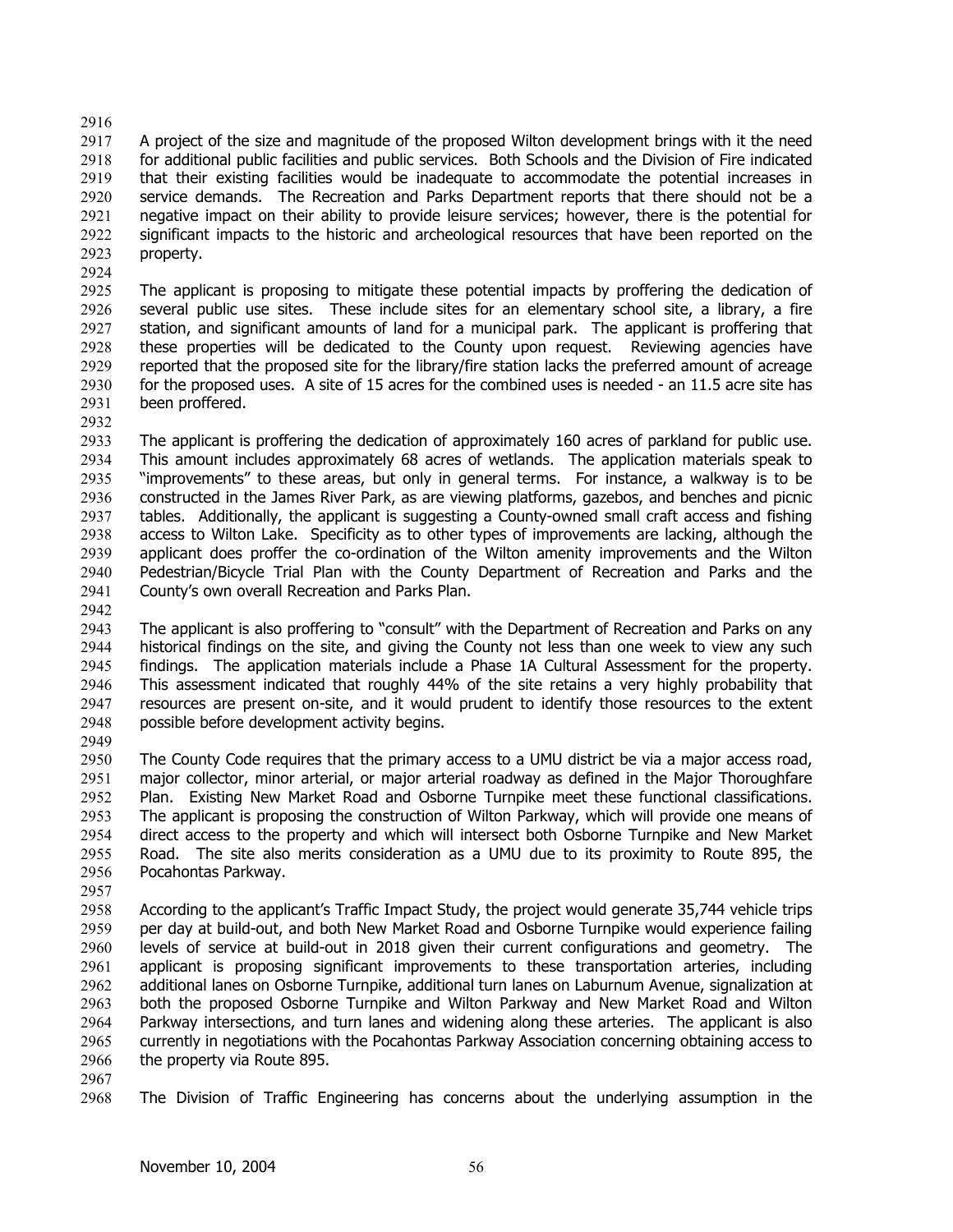applicant's Traffic Study that 52% of the traffic volumes generated will use Route 895, particularly when there are free routes available in the area. The Traffic Engineering analysis also points out that absent this Route 895 access, the roadway system in the area cannot support a development of the proposed size. 2969 2970 2971 2972

2973

2974 2975 2976 2977 2978 2979 2980 2981 2982 2983 2984 2985 The improvements outlined in the Traffic Study are phased to coincide with the level of development activity occurring on the property: Phase 1, which would be 2007-2009, would consist of the construction of Wilton Parkway from the site to Osborne Turnpike. The level of development proposed for this Phase, according to the Traffic Impact Study, is 505 single family dwelling units, 539 condominiums, 280 apartments, 70,000 s.f of retail, the elementary school, and one park. Traffic Engineering has indicated a high level of concern about the level of development to be served by one point of access - the Wilton Parkway connection to Osborne Turnpike - during this Phase. In an effort to mitigate potential traffic impacts associated with this project, the applicant has proffered that no more than 520 residential units shall be developed on the property until such time as direct access to Route 895 is provided. Furthermore, the applicant proffers that no Certificates of Occupancy for apartments shall be requested until direct access to Route 895 is provided.

2986

2987 2988 2989 2990 2991 2992 The applicant is proposing that the Route 895 access would occur under Phase II of the development. Under the Phase Plan reviewed in the Traffic Study, Phase II of the development would occur between the years 2010-2013. The level of development proposed for this Phase is 974 single-family dwelling units, 603 apartments, 150,000 s.f. of retail, 115,000 s.f. of office, 100 assisted living units, 10,000 s.f. of day care, a school, and park.

2993 2994 2995 Phase III of the traffic plan would consist of the construction of Wilton Parkway extended to Route 5 and would occur from the years 2014-2018 which is the ultimate buildout.

2996 2997 2998 2999 3000 3001 3002 3003 3004 3005 3006 In summary, the Traffic Engineering Division agrees with most of the findings made in the study concerning the amount of traffic that will be generated the growth factors needed to account for future development, and the road improvements needed. The Division remains concerned about the level of Phase 1 development that is to be served by one point of access (Wilton Parkway to Osborne Turnpike), the lack of turn lanes proposed at certain points in the phasing plan, and the status of the Route 895 access. The Division recommends that the developer and County continue to work together to determine the proper phasing of the project, and that interim traffic studies be conducted as identified phases are developed. It is further recommended that these interim traffic studies be reviewed and approved by the Department of Public Works. The Department would not grant approval of each development phase until the identified infrastructure improvements are made.

3007

3008 3009 3010 3011 3012 3013 3014 3015 The UMP concept provides for project specific design criteria regarding such things as densities, setbacks, and architectural elements. The applicant has submitted the Wilton Architectural Pattern Book and the Wilton Zoning Criteria and Neighborhood Land Bay Summary to serve as the project specific design criteria for the proposed UMU. Both the Wilton Zoning Criteria and Neighborhood Land Bay Summary and the Wilton Architectural Pattern Book contain assurances of quality development. These documents provide a good over-view of the design concept underlying the project - that is of a pedestrian scaled development constructed in a style reminiscent of Central and Tidewater Virginia vernacular architecture.

3016

3017 3018 Since the time of the preparation of the staff report, the applicant has addressed a number of the concerns staff had concerning the project design criteria. Specifically, an explicit connection between the Pattern Book and the Zoning Criteria has been made in the revised proffer statement. Additionally, the Pattern Book has been amended to give illustrations of single-family 3019 dwelling units and commercial spaces. Staff expressed initial concern about the amount of vinyl 3020 3021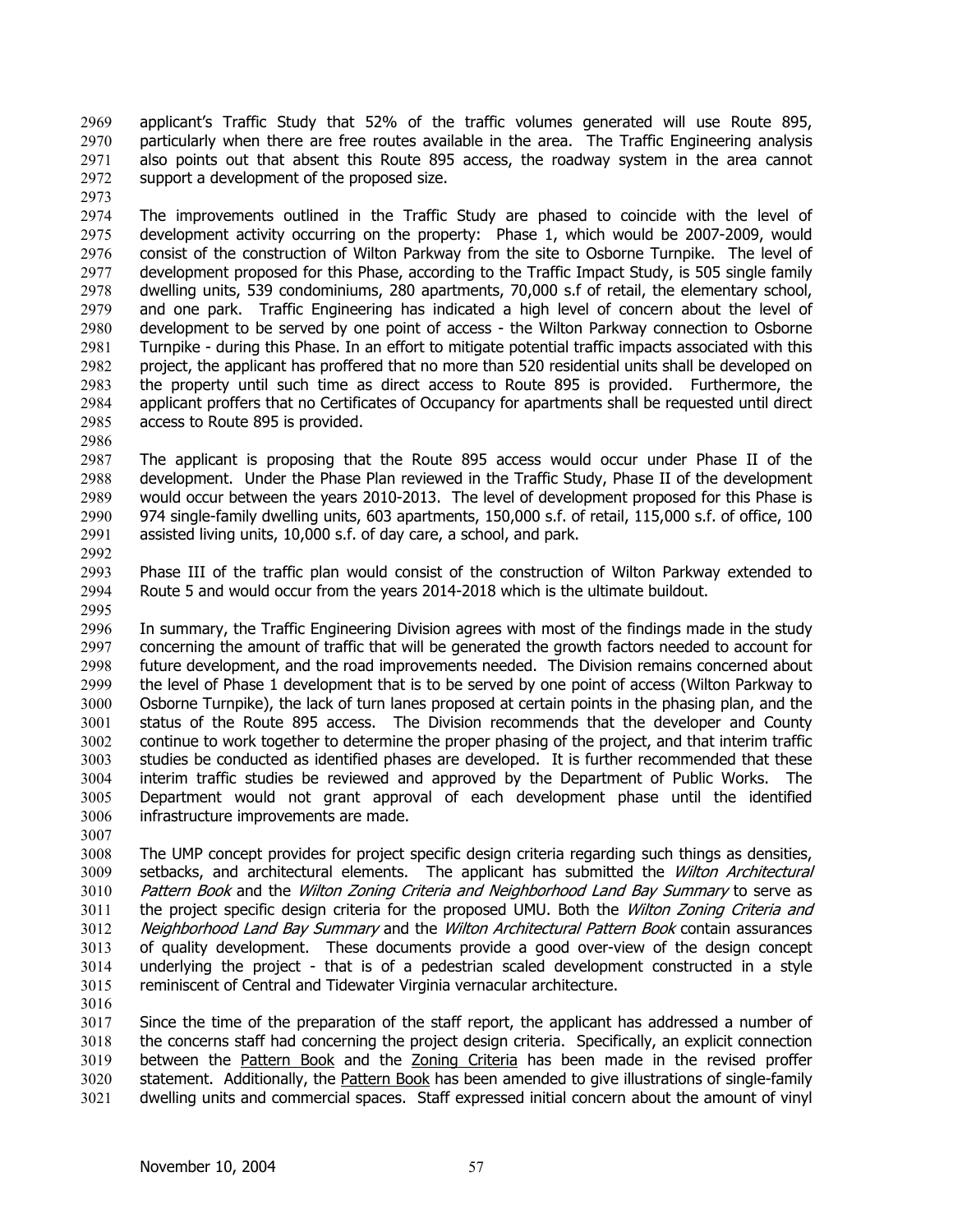- that is to be used in the project. A criterion for the thickness of the vinyl to be used in the project had been presented, but no limits as to the amount of vinyl that will be on each structure had been set forth. The applicant has now addressed that concern. 3022 3023 3024
- 3025

While staff appreciates the efforts the applicant has made in revising both the Pattern Book and 3027 the Zoning Criteria, the following items remain to be addressed: 3026

3028

3029 3030 • No minimum square footages has been provided for either the condominiums or the apartments.

3031 3032 • The proffers should be amended to delete vague or otherwise unenforceable language. That would reduce unnecessary ambiguity.

- 3033 3034 3035 • The proffers should be amended to reflect the currently acceptable proffer language concerning brick foundations, Sound Transmission Coefficient (STC) ratings, and cantilevered chimneys and windows.
- 3036 3037 3038 • It is anticipated that the commercial/office uses will require signage; however, no discussion of sign designs or limitations is provided other than to say that a *Sign Plan* will be provided meeting the County's sign requirements.
- 3039 3040 • Design specification for commercial and office uses should be included in the pattern book and design guidelines.
- 3041 3042 3043 • The homeowners associations' ability to grant exceptions to the guidelines should be removed. The guidelines are a part of the application's proffers and exceptions cannot be granted except through a recognized process.
- 3044 3045 • Landscaped area ("green") widths are narrower than required by the UMU district regulations.
- 3046 3047 • Street trees of 2.5" in caliper are proposed and the UMU district regulations require 3.5" caliper trees.
- 3048 3049 3050 • In addition, the Division of Police has identified safety concerns with the proposed streetlights and the rear-loading garages adjacent to interior alleys. The Division of Fire has expressed concerns about the boulevard street widths with on-street parking.
- 3051

Staff believes that with minor adjustments, the proposed Pattern Book and Zoning Criteria could be amended to reflect the design guidelines contained within the UMU zoning district regulations. 3052 3053 3054

3055 3056 3057 3058 3059 3060 3061 3062 3063 3064 3065 Of the approximately 1,180 acres covered by the proposed UMU designation, roughly 560 (47%) are devoted to residential uses. The applicant has further proffered that at build-out, a minimum of 45% of the dwelling units in the project will be single-family detached units. The remainder is devoted to the town center, public facilities, roads, and other open spaces. More than 2,000,000 square feet of residential uses are proposed for the property, while only roughly 300,000 square feet of commercial/retail space is proposed. Staff is concerned that the project is too heavily skewed toward the residential uses. The UMU district regulations require that a minimum of 25% of the building square footages be devoted to commercial or retail uses and that this threshold shall be met at the 50% and 90% build out point of the project. The applicant has not submitted any information concerning why the proposed development cannot be more in keeping with this UMU district requirement.

3066

3067 3068 3069 3070 3071 3072 3073 3074 In response to staff's initial concerns about the proposed minimum house sizes and construction materials, the applicant has increased the proffered house sizes for the three single family detached housing types: Single Family "A" homes will be a minimum of 2,200 square feet, Single Family "B" homes will be a minimum of 1,900 square feet in size, Single Family "C" homes will be a minimum of 1,600 square feet in size, and the proposed town homes will be a minimum of 1,200 square feet. No proposed sizes have been provided for the apartments or condominium units. The applicant has also proffered that no fewer than 15% of the single-family dwelling units will be 3,000 square feet or more in size. Of these, a minimum of 20% will have front,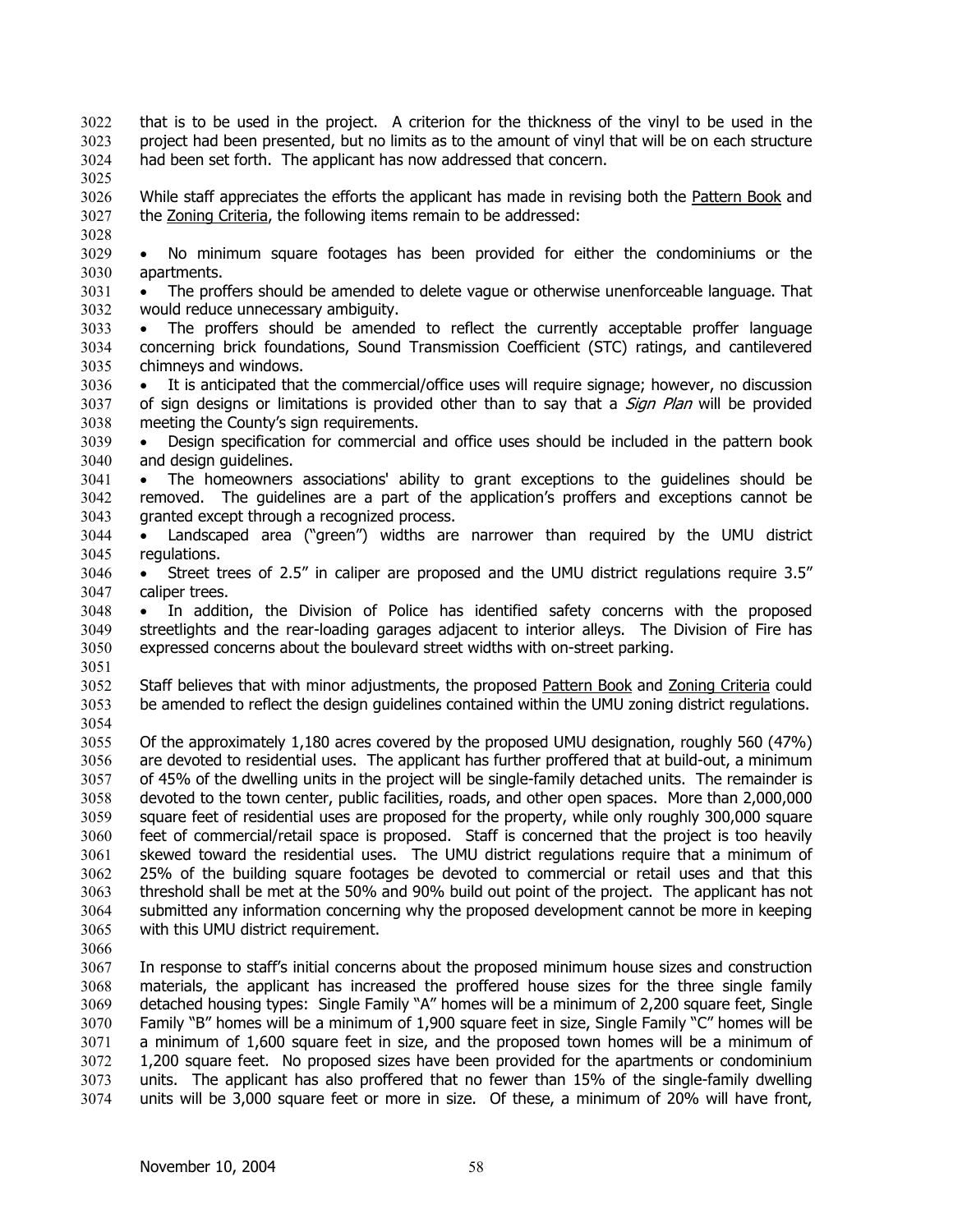3075 side, and rear exteriors of brick or stone.

3076

3077 3078 3079 3080 Staff also expressed an initial concern with the number of smaller, Single Family "C" lots, which will have a minimum lot width of 40'. The applicant has attempted to address this concern by increasing the absolute number of each type of single-family detached housing type, and reducing the absolute number of town homes and garden condominiums.

3081

3082 3083 3084 Staff recommends that individual master plans be developed and reviewed for each individual land bay as they come up for development. Staff recommends limiting the master plan review and approval to one land bay at a time because:

- 3085 3086 3087 The applicant could then provide individual schematic plans containing more details for each land bay identified on the Community Master Plan and showing how each individual land bay is to be integrated with the others.
- 3088 3089 • Reviewing land bays individually would facilitate phasing the development, which as has been indicated earlier, is a primary concern from a traffic viewpoint.

3090 3091 • The UMU District regulations allow only minor changes to the Community Master Plan. Major changes, if required, would require the approval of Board of Supervisors.

3092 3093 3094 • Periodic reviews of the Master Plan would afford the County, the developer, and residents' opportunities to analyze impacts and opportunities over the projected 10 -15 year build out.

3095 3096 3097 3098 3099 3100 Fiscally responsible development is important to the County's long-term financial health; therefore, before a UMU designation is approved, it must be determined the requested amount and mix of land uses would benefit the County. The Fiscal Impact report submitted by the applicant has been reviewed and it has been determined that the Wilton Farm project, if developed according to the assumptions contained in the report, would have a positive financial impact on the County through Fiscal Year 2011.

3101

3102 3103 3104 3105 3106 3107 3108 3109 3110 3111 3112 The applicant has provided many positive elements with this request. The proposal provides opportunity for desired growth in this area, including commercial and recreational amenities, in a coordinated fashion. The magnitude of this development and the level of detail envisioned by the UMU Guidelines and district regulations requires significant amounts of details that ultimately will be provided with required Master Plan(s) and Provisional Use Permit(s). If the applicant could address the issues raised earlier in this report, and by each of the reviewing agencies, staff could more fully support this request. It is for these reasons that the staff recommends that the Planning Commission find the Wilton Farm Land Use Plan Amendment consistent with the guidelines set forth in the Henrico County 2010 Land, and send it to the Board of Supervisors with a recommendation for approval.

3113 3114 3115 3116 Due to the number of outstanding issues related to the anticipated traffic impacts, and the outstanding issue related to the site specific design criteria, staff recommends deferral of any action on Rezoning Application C-56C-04, and the accompanying Provisional Use Permit applications.

3117

3118 3119 3120 3121 3122 This concludes my presentation. I'd be happy to try and answer any questions you may have. Mr. Tim Foster, with the Division of Traffic Engineering, and Ms. Reta Busher, of the Finance Department are also here and may be able to answer questions specific to their areas of expertise.

3123 Mrs. Ware - Are there any questions for Mr. Tyson at this time from the Commission?

3125 3126 Mr. Jernigan - Yes. Lee, don't leave. Vinyl. When we discussed vinyl, I think they had proffered two of the top grade vinyl.

3127

3124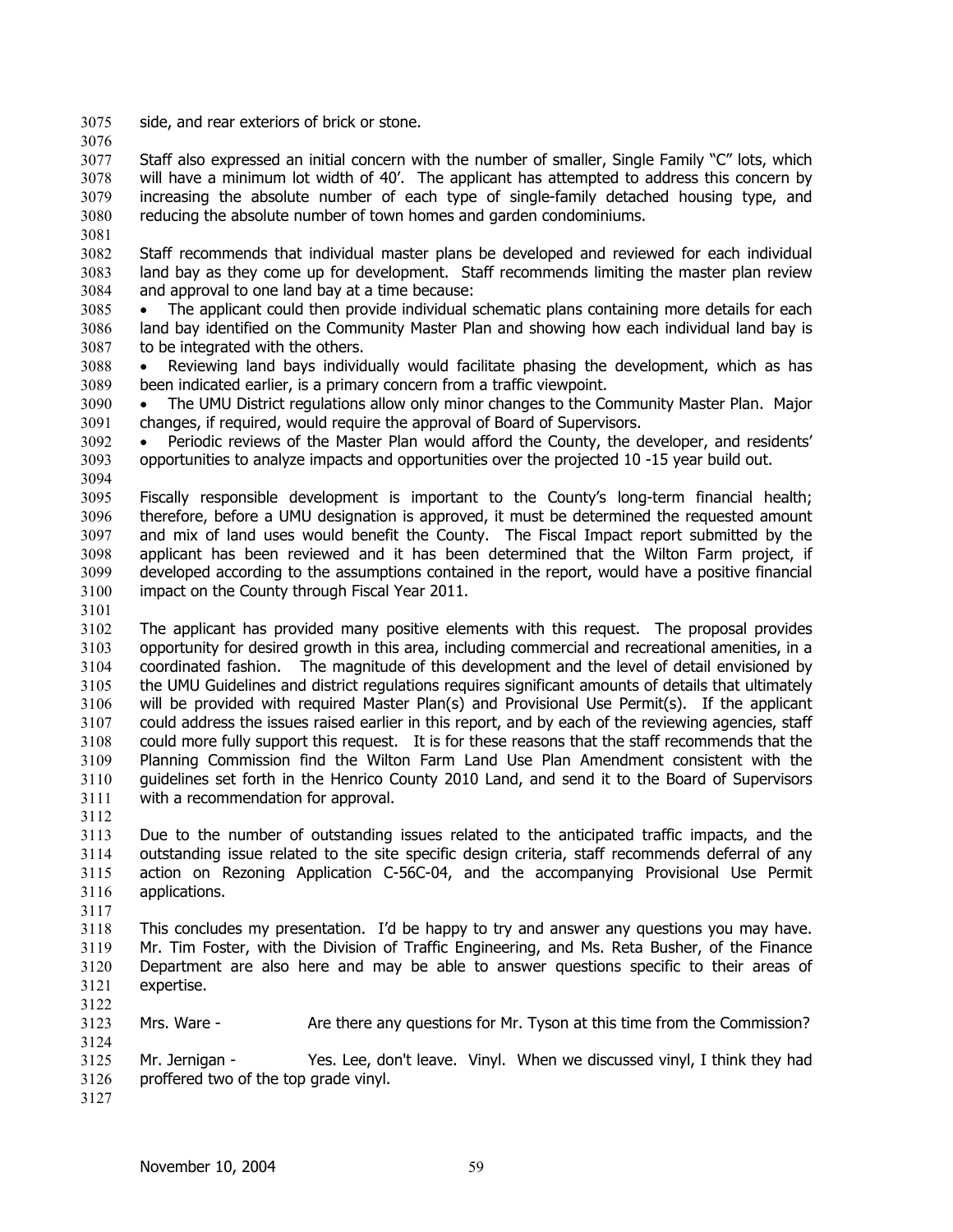Mr. Tyson - Allow me to turn to my proffer statement. It is contained in the design guidelines and the applicant may be better able to address that during his presentation. Mr. Jernigan - Maybe I missed this, on the caliper trees is 3-1/2 inch on UMU? Mr. Tyson - Yes, sir, and they are proposing 2-1/2 inches. Mr. Jernigan - On the roads, I know DPW requested 36 and they are proffering 30 with respect to road width? Mr. Tyson - Yes. Mr. Jernigan - Sound suppression, 54? Mr. Tyson - The sound suppression coefficient usually applies to townhouse and condominium units. They have not proffered any of that. They have said that there won't be any need for that due to the location of where these are going to be on the site. That might address the concern with the sounds from the exterior going to the interior, but it does not really address the concern of inter-unit noise. I think the standard proffer for that has usually been 54 or 55. Mr. Vanarsdall - Was that called to their attention, Lee? Mr. Tyson - They didn't proffer any 57C rating. They addressed that in response to our comment, yes. Mr. Vanarsdall - They have done it now. Mr. Tyson - No, sir. They are still not proffering that sound coefficient. Mr. Vanarsdall - And that is because of the location, not next to 295 or 195 or something like that. Mr. Tyson - They would be able to give you their reason, I am sure. Mr. Jernigan - Excuse me, Lee. One other thing on the landscape strip, you said they were not as wide as they were supposed to be? Mr. Tyson - Yes, sir, and I've got the specifics if you will bear with me. Landscape or green areas are narrower than required by the UMU District regulations. The District regulations require 8 feet and they are proposing 5 feet. Mr. Jernigan - Next to the road? Mr. Tyson - Yes. Mr. Jernigan - Planting strip? OK. We are straight. We discussed that. All right. Mr. Vanarsdall - I would like to ask about the sound. When is that supposed to be addressed? Is it not going to be and you are going to let them go over that? Mr. Tyson - Again, they might be able to address or tell you why they are proposing to not have any sound co-efficient on the interior projects. They have expressed to us, in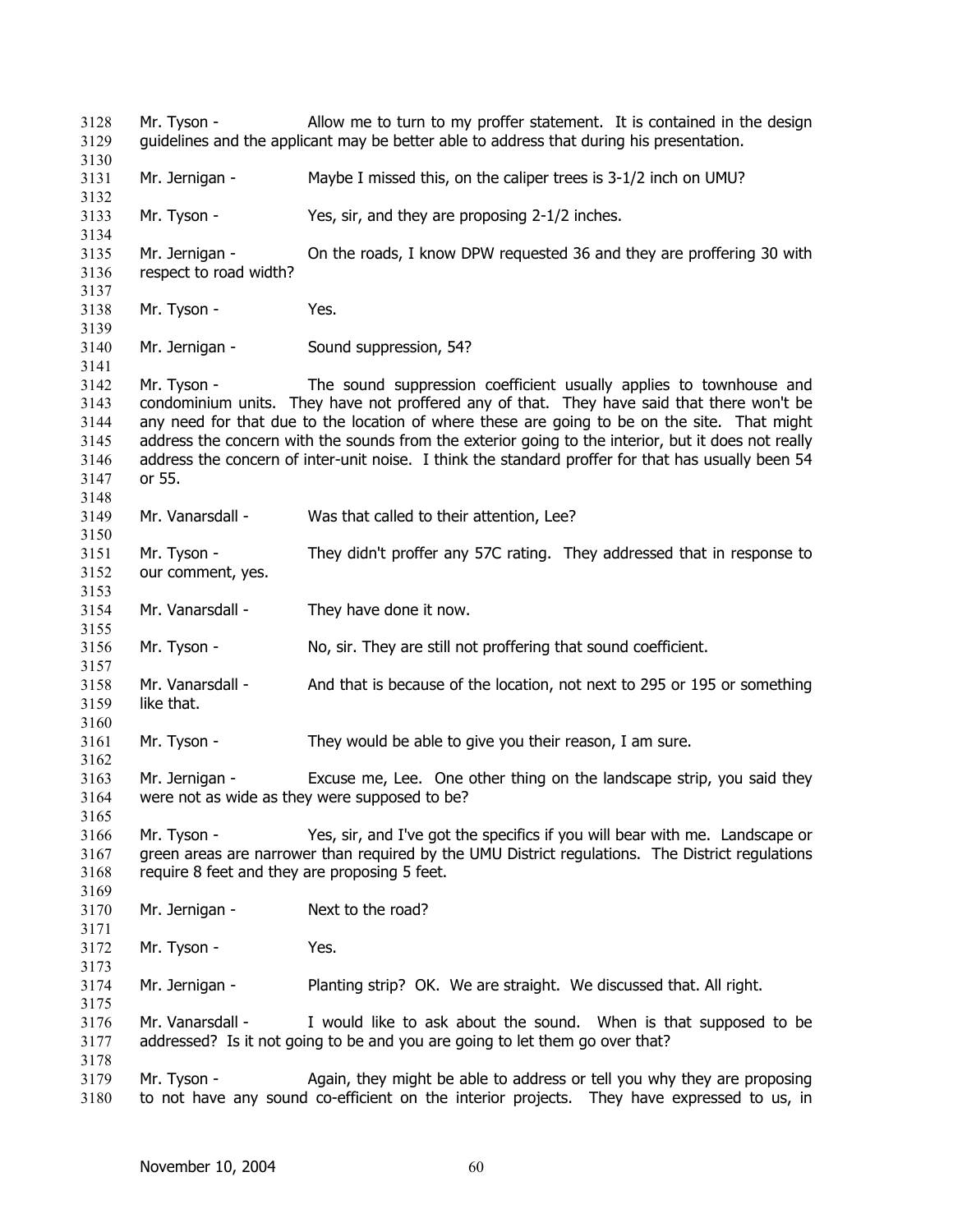response to our comments that there is none really needed given where these types of uses are going to be located on the site. 3181 3182 3183 3184 3185 3186 3187 3188 3189 3190 3191 3192 3193 3194 3195 3196 3197 3198 3199 3200 3201 3202 3203 3204 3205 3206 3207 3208 3209 3210 3211 3212 3213 3214 3215 3216 3217 3218 3219 3220 3221 3222 3223 3224 3225 3226 3227 3228 3229 3230 3231 3232 3233 Mr. Jernigan - Lee, in our proffer book, it is 5.0 on the architectural review, it states that the siding will be .042 nominal thickness. Mrs. Ware - I have a question regarding the town center information. Did you ever receive any more information? I know the staff report stated that you had very little information and I saw little information on the town center, which is supposed to be, I guess, the focal point of the community. Mr. Tyson - The town center is addressed in their Pattern Book by a series of photographs showing what they anticipate to be representative types of development, but there are no specific guidelines as far as lot sizes, set backs, those things, contained in the Pattern Book. Mrs. Ware - Or in the proffer information submitted with the rezoning request? Mr. Tyson - Correct. Mr. Vanarsdall - Lee, it is 603 apartments. What percentage is that of the whole? Mr. Jernigan - Nineteen percent. Mr. Tyson - They have indicated that the apartment use would be a maximum of 25% of all dwelling units on the site. That is a maximum number that would represent. They have also proffered the single-family detached be a minimum of 45% of the dwelling units on site. Mr. Marshall - So, by my math they could have 800 apartment units? Mr. Jernigan - No. it is proffered at 603 units, which is 19%. I knew I had worked it out. It is 18.7%. Nineteen percent is what it calculated at and that is based on 3209 units, but there won't be any increase in apartments. They are limited at 603. Lee, on the planting strip, the sidewalk is five feet wide that is the reason I cut the planting strip from eight to three. Mr. Marshall - Back in the beginning, you said something about the area the UMU is meant for? Mr. Tyson - Yes, sir. Mr. Marshall - What were they? Mr. Tyson - The Land Use Plan classification of UMU is primarily identified as vacant mall sites, brownfields or underused industrial sites, commercial areas or office parks, but those are given only as preferred types of land uses. They are not the only type of land areas that can be considered for the UMU designation. Mr. Jernigan - Rockett's Landing was a brownfield site. Mr. Tyson - Yes, sir. Mr. Jernigan - **OK.** That is all, Madam Chairman.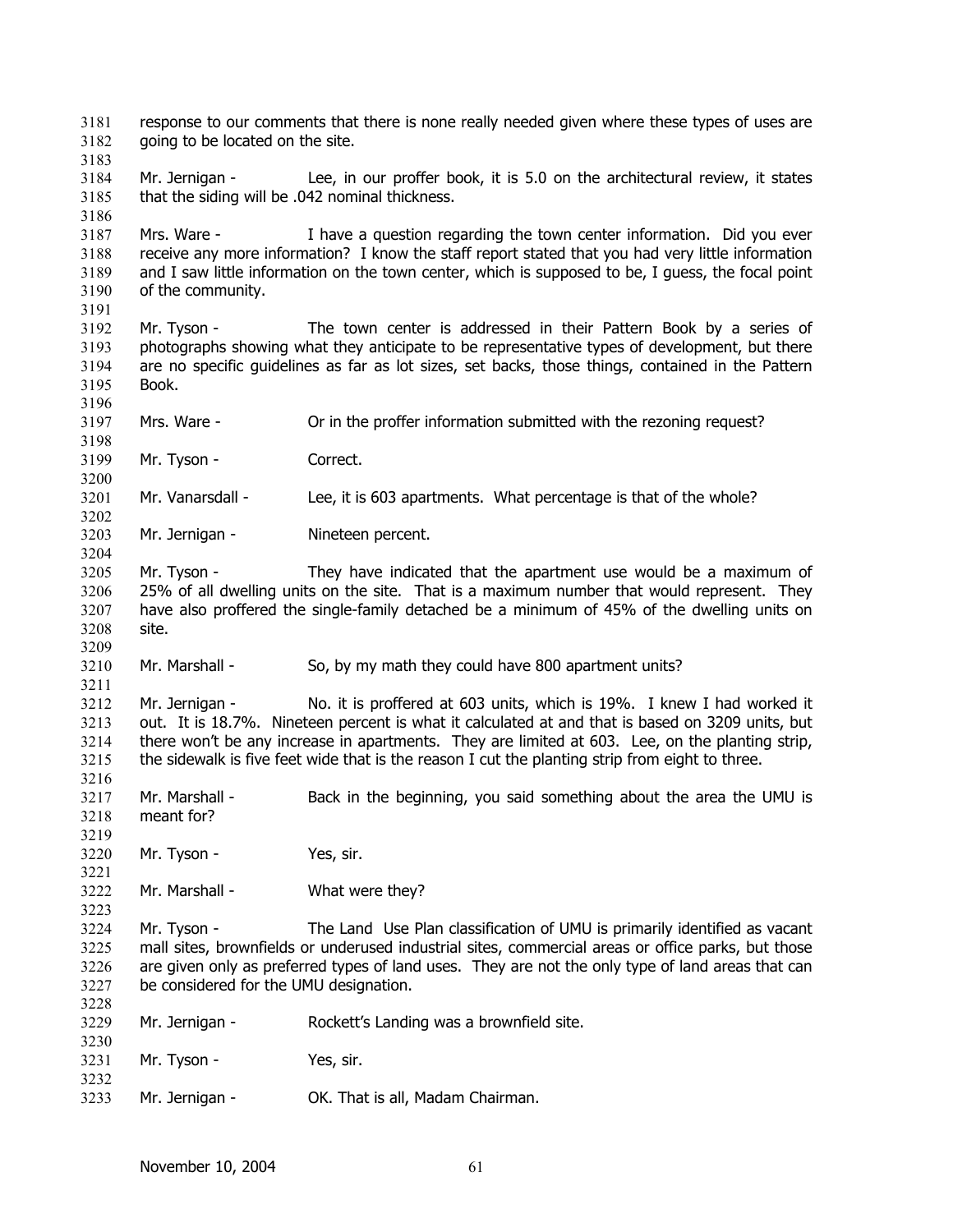3234 3235 3236 Mrs. Ware - Is anyone here for the applicant at this time? Good evening, Mr. Theobald.

3238 3239 3240 3241 3242 Mr. Theobald - Good morning, Madam Chairman. I have had some discussions, Madam Chairman, with Mr. Jernigan in consideration of expanding the amount of time, so that we can provide some Power Point displays as well as a brief video clip, after which this POD has been designed. I have about a 10-minute presentation and probably three or four minutes of video, or you can just give me 20 extra minutes like the opponents got in the last case.

3244 3245 Mrs. Ware - Well, that is a point. How many of you out there are planning on speaking tonight?

3247 3248 Mr. Theobald - I would like about three minutes to rebut, and I think the presentation and video should take no more than 15 minutes. OK.

3250 Mrs. Ware - That is fine, 20 minutes.

3252 3253 3254 3255 3256 3257 3258 3259 3260 3261 3262 3263 3264 3265 3266 Mr. Theobald - Madam Chairman and members of the Commission, my name is Jim Theobald and I am here this evening on behalf of HHHunt and we are seeking your favorable recommendation for another HHHunt award-winning community in waiting. This is a unique opportunity. The history of the James River and Wilton, coupled with new planning techniques, but grounded in traditional neighborhoods. The beauty of this site is incomparable and it is no wonder that people have lived here since pre-historic time. This is not cookie-cutter zoning and as such it requires a new approach, that being the UMU District and a fresh vision with which to consider it. What this plan shows is not another A-1 road stripped subdivision. Here is the book on Wilton, literally. It is this book here, and the contents of this book have been made a part of this case and contains extensive design criteria and guidelines. What Wilton is, is 1,184 acres, approximately half of which are currently zoned unrestricted M-1, Light Industrial, and is crossed by Route 895. Wilton was inspired by the community of Daniel Island outside of Charleston, S.C., and with your permission I have a short video that I had asked Ben to run, which is video from Daniel Island, but gives you an idea of the feel of the community and what we are hoping to accomplish with Wilton.

3267

3237

3243

3246

3249

3251

3268 At this time the video was shown.

3269

3270 3271 3272 3273 3274 3275 3276 3277 3278 3279 3280 3281 Mr. Theobald - If we could have the Power Point back up, now, I would appreciate it. That is the real deal, by the way. Daniel Island is what we are hoping to accomplish with Wilton to the extent that we have hired the same land planning and design firm to help us make Wilton a reality and the effort behind this Pattern Book Guidelines is to put down on paper what we saw and many of you saw on the trip to Daniel Island. Wilton is designed to provide a true sense of place with a variety of many different neighborhoods. A town center that will include retail and office uses and elementary school site, some 20 acres with about 11-1/2 additional acres dedicated for a library site, fire and/or rescue squad site or other purposes or uses as determined by Henrico County. A very significant amount of parks and open space, including the dedication to Henrico County, of a park along the river is also included. The amount of open space, parks and lakes, constitute 43% of the entire site, some 106 acres, and provides much needed public access to the James River.

3282

3283 3284 3285 3286 Wilton is not divided into neighborhoods segregated by price and size, but is rather one community with varied housing types integrated into areas with neighborhood parks and various amenities, as you see before you. Open space areas are connected by walkways and bike trails. Streets are pedestrian friendly with trees and planting strips, street lights and houses with old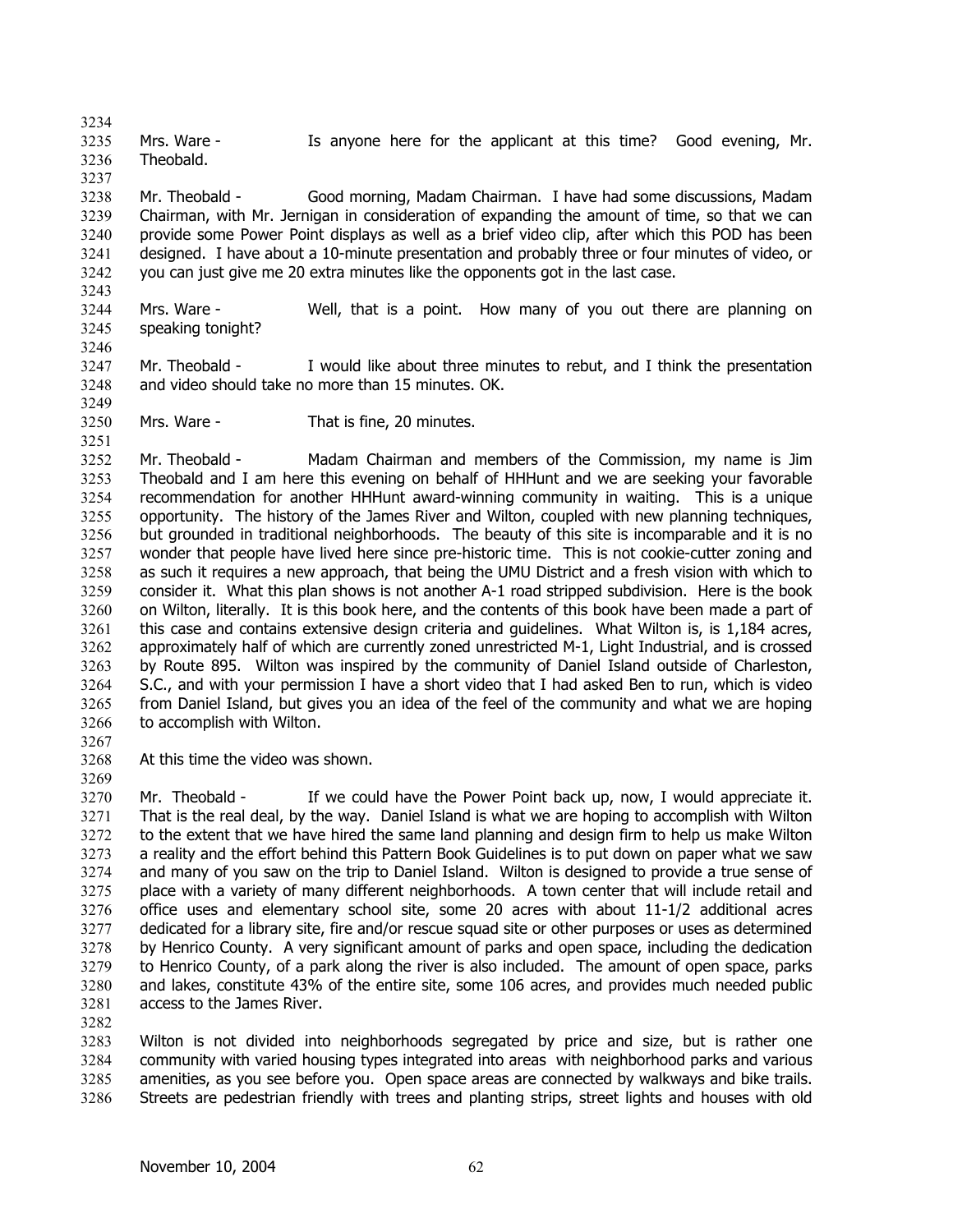fashioned front porches. The neighborhoods of Wilton have architecture as their emphasis and their focus. The commitment to traditional architecture along with new planning concepts is guaranteed by the zoning criteria found in the handbook, which has been proffered. Zoning criteria include a pattern of design elements for our builders to use which will be enforced not only by our zoning conditions but also by the architectural review board, which is created pursuant to binding restrictive covenants. We have also provided design criteria for streetscapes as well as for garages and alleyways. We have gone so far as to set forth defined lot criteria for each type of lot, that being single-family lot type A, which describes the width of the lot and also how they orient to the street and location of garages. We have done this for each different lot type within Wilton. We have also proffered minimum square footages and housing distribution charts included with the Pattern Book. Similar design guidelines have also been provided for our town homes, garden condominiums, and apartment homes. The condominiums are expected to be initially priced between \$185,000 and \$215,000, with town homes being priced from approximately \$220,000 to \$260,000 at the low end and single-family homes range easily up to a half million dollars and beyond. We hope to begin this community in 2006, with the first lots being delivered in 2007. We expect our build out to occur sometime between 2018 and 2020. A maximum of 3,209 residences have been proffered for the site, 45% of those are single-family detached homes with 90% of the total number of all types of residences being owner-occupied. We have proffered, as indicated by Mr. Tyson, that at least 15% of those homes will be 3,000 sq. ft. or larger, 20% of those all brick and an additional 30% will be brick fronts, 10% of all homes under 3,000 will be all brick. 3287 3288 3289 3290 3291 3292 3293 3294 3295 3296 3297 3298 3299 3300 3301 3302 3303 3304 3305 3306 3307

3308

3309 3310 3311 We have provided a very extensive traffic analysis regarding Wilton and that study identifies the three phases of development with related road improvements. The first phase of the development will cause Wilton Parkway to be constructed from the site to Osborne Turnpike,

3312

3313 3314 3315 3316 3317 3318 The second phase will see the completion of the interchange at 895, subject to approval by the Commonwealth Transportation Board. The third phase will see Wilton Parkway extend from Osborne Turnpike to New Market Road, various turn lanes, road widenings and signalization will be required with each phase. Hunt is investing significant capital in the provision of road improvement, a \$9,000,000 sewer/pump station, water and sewer lines, sites for elementary schools, library, fire stations and significant land for parks.

3319

3320 3321 3322 3323 3324 3325 3326 Our fiscal impact study shows a positive impact of over \$22,000,000 during the build out period without the offer of additional cash proffers. HHHunt is expending close to \$50,000,000 in land dedications and infrastructure. In addition, the fiscal impact study does not take into account increased revenues to the County of an increase in property values that will likely occur in this portion of the County, consistent with what has happened in and around the other communities developed by HHHunt. Accordingly, Wilton provides a demonstrated positive revenue stream to the County.

3327

3328 3329 3330 3331 3332 In preparing the land plan, it was paramount to be sensitive to the neighboring properties around Wilton this is accomplished in Land Bay 2 through the use and design of single-family detached residences as well as town homes. Any multi-family town homes and condominium residences may not be built within 200 feet of adjoining property lines. Their environmental areas provide additional buffering.

3333

3334 3335 3336 3337 3338 3339 Land Bay 1 is along Wilton Woods Subdivision, and along a portion of that boundary is an area to be donated to Henrico County as a public park. This is to be a passive park with sidewalks, trails and benches. Along additional parks, the boundary lines are 100 foot Resource Protection Areas, along with a 200 ft. setback from the property line, again for any town homes, multi-family homes or condominiums. Along the edge of Land Bay 1 there is a similar 200 foot setback for multi-family town home and condominium residences and a number of wetlands that have been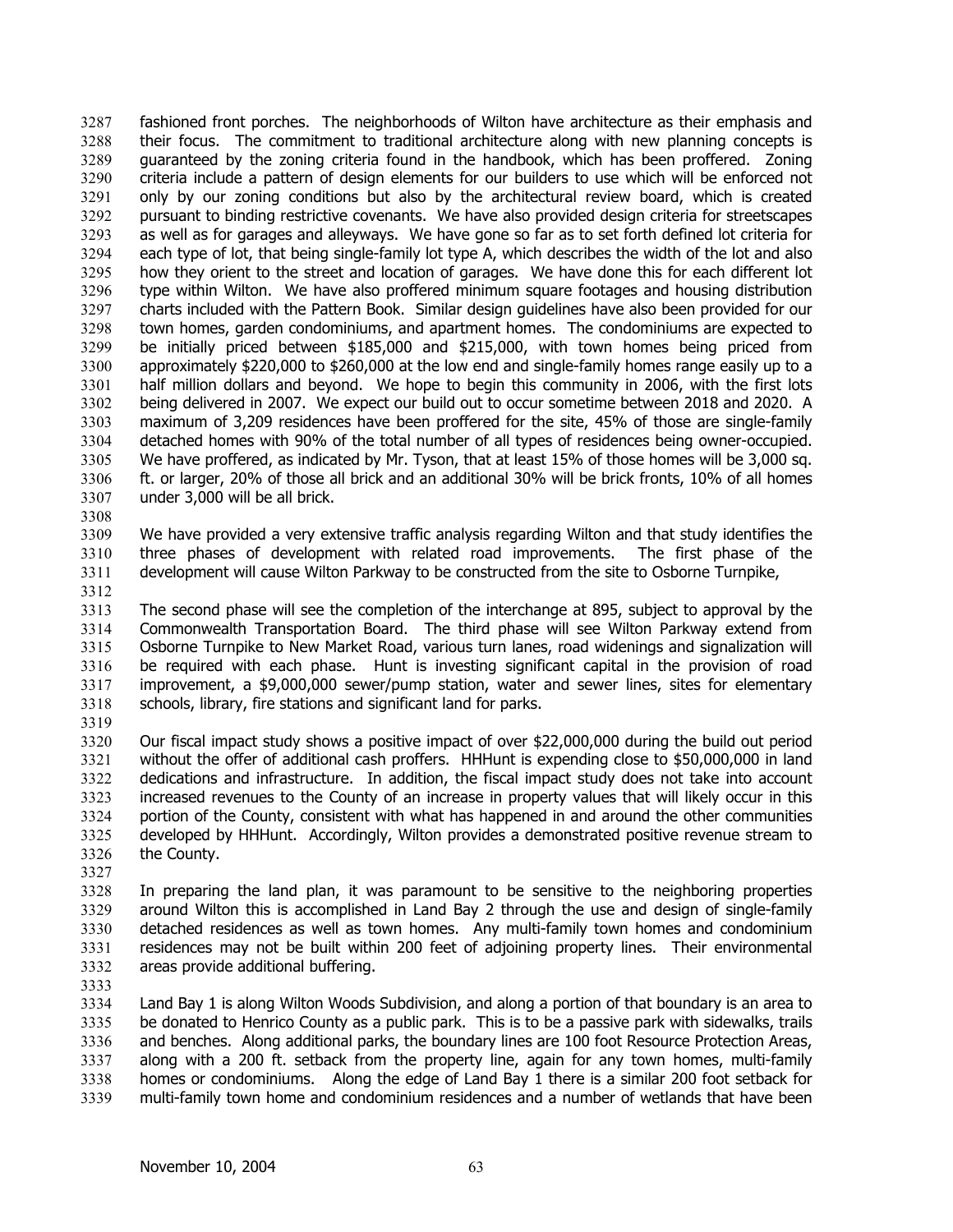- 3340 preserved along the property line.
- 3341

3342 3343 3344 3345 3346 3347 3348 HHHunt also has a track record of partnering with the community, focusing on an entire area, not just that which they have developed. Examples in the greater community is significant support to the Glen Allen Cultural Arts Center, the creation and funding of the Shady Grove YMCA, which is near Twin Hickory and Wyndham, and active involvement in the Henrico County Schools System. HHHunt embarked upon a program years ago to buy computers for J. R. Tucker High School and donated or subsidized the creation of sites for Shady Grove Elementary, Twin Hickory Elementary, Deep Run High School and Rivers Edge Elementary.

3349

3350 3351 3352 3353 3354 3355 3356 3357 3358 3359 3360 3361 3362 3363 3364 3365 3366 3367 We have also offered to get involved with the effort by various groups to help bring the reconstruction of the original court house on Route 5 to fruition. Hunt intends to dedicate significant land for the creation of public parks within Wilton. The river park is envisioned to be some 240 acres of beautiful land along the James River with a walkway on the ridge along the river, viewing platforms and gazebos, a bike trail on the lower portion of the property along the lake, picnic tables and benches interspersed. The plans include educational signage along the trail relating to the river, wildlife, foliage and history of the site. We are also discussing equestrian opportunities and programming along with the park system the possibility of equestrian trails and facilities. It could be a really interesting notion, particularly if we are able to connect up with other properties. We believe that except for those enhancements, the river park will largely remain in a natural state, and we will work closely with the Department of Parks and Recreation to incorporate their vision as well. And HHHunt has pledged to do the necessary improvements to make that vision a reality. This includes the donation of the current house on the property, to the park system, when its use as a sales center has terminated. The house will be renovated in accordance with the architecture and designs of the 1750s. The renovations will include historic exhibits relating to Wilton and Varina, and we envision displays within the house of artifacts found on the Wilton property. There is another area near the bridge we hope will become a public boat landing for access to the James River.

3368

3369 3370 3371 3372 3373 3374 HHHunt has spent considerable efforts introducing a Phase 1 Cultural Resource Assessment. The history of Wilton and it is inhabitants begins in pre-historic times with later evidence of Native American encampments and the impacts of early European settlers. We have proffered to disclose any findings to the Departments of Parks and Recreation and give them some time to assess their significance.

3375 3376 3377 3378 3379 3380 I believe the foregoing represents strong evidence that this request is compatible to existing land uses and, in fact, is a far better alternative to the M-1 zoning that burdens much of the site. It has and will provide adequate infrastructure that will more than mitigate its impact. It, obviously, provides significant design criteria to demonstrate a high level of quality and a desirable mix and balance of different land uses. We believe it also meets and exceeds the design standards set forth in the UMU District Ordinance.

3381

3388

3391

3382 3383 3384 3385 3386 3387 The purpose of the UMU is to allow development of mixed use pedestrian oriented activity centers containing a variety of uses, including businesses, retail, residential, cultural, educational and other public and private uses. How better to sum up Wilton. This is smart growth personified, concentrated, well planned growth that pays its own way, not leap-frog development, but a community that sets a high standard by which future growth in Varina may be measured. Wilton is where Varina should begin to grow.

3389 3390 Madam Chairman, I believe we also have some people who would like to speak in support of this case, if you would allow them, if you have no questions.

3392 Mrs. Ware - The Are there any questions at this time for Mr. Theobald?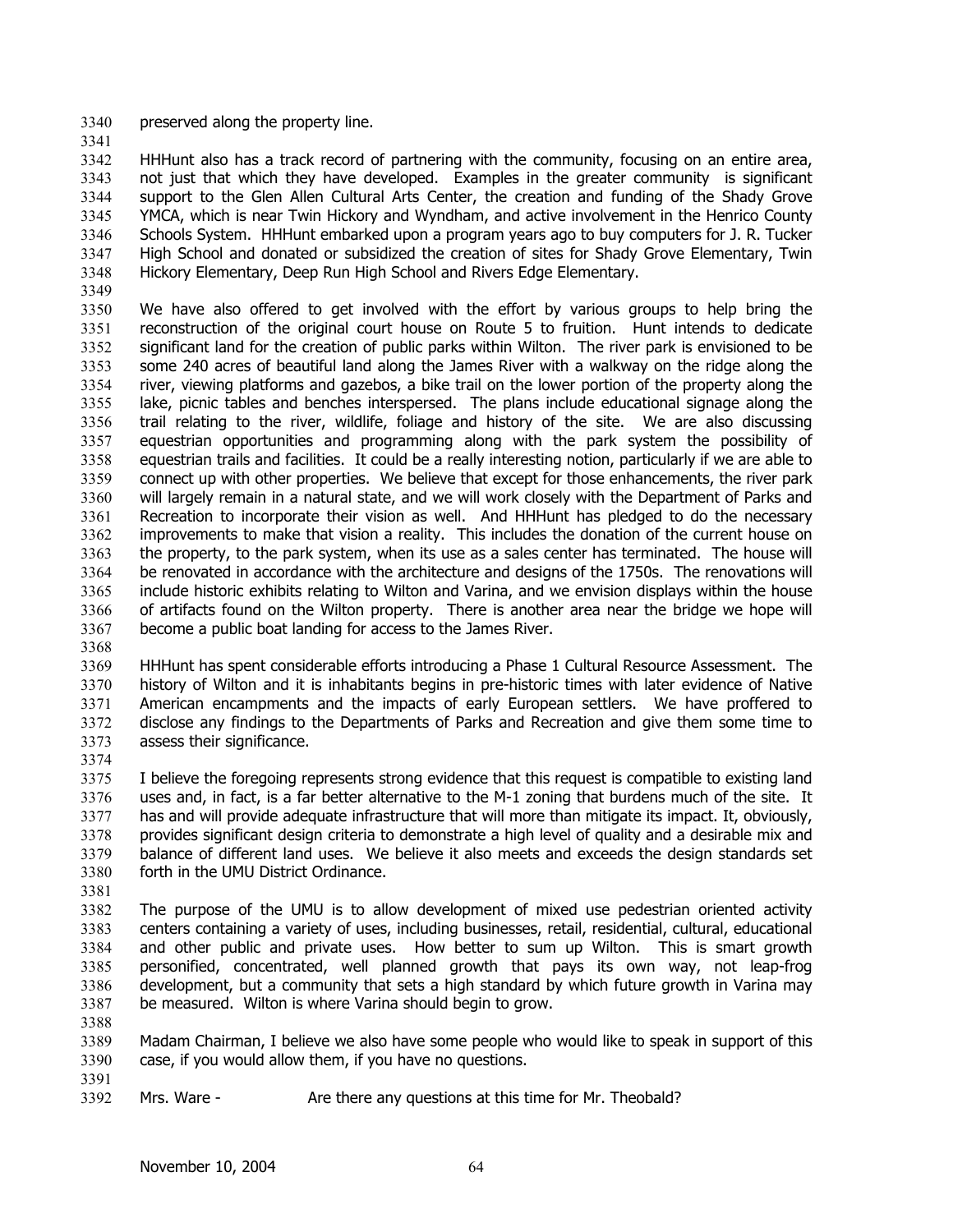3393 3394 3395 3396 3397 3398 3399 3400 3401 3402 3403 3404 3405 3406 3407 3408 3409 3410 3411 3412 3413 3414 3415 3416 3417 3418 3419 3420 3421 3422 3423 3424 3425 3426 3427 3428 3429 3430 3431 3432 3433 3434 3435 3436 3437 3438 3439 3440 3441 3442 3443 3444 3445 Mr. Jernigan - Jim, I've got a couple of questions. In looking over what I was just handed shortly when I came in here, assisted living, 75 to 80 beds? It is on here. When did that come into effect? Mr. Theobald - I don't think we are programming any assisted living necessarily, but we do have the ability to do it. Is that correct? It is in the town center area that we had possibly contemplated assisted living. HHHunt does have an assisted living division. Mr. Jernigan - We need to discuss that. I mean, that is a complete surprise. All right. On the apartments, what is the square footage on the apartments? Mr. Theobald - I don't believe that has been proffered. It is not really known at this point. Mr. Jernigan - It hasn't. That is the reason we brought that up. I thought in the criteria manual it had them all, but I see it only goes to the garden condos and the town homes. Mr. Theobald - We really haven't provided any detail. We were not sure what those developments were going to look like. I mean, obviously, they will be market size and market rates. Mrs. Ware - In the presentation by staff, it was noted that the commercial office space was 10%. What is recommended in the UMU is 25%. Can you speak to why you would go so far below what is recommended in the UMU since you are asking for that designation? Mr. Theobald - Sure, and I am glad that you put it in that context as being recommended, because 25% is the recommendation unless otherwise approved by the Board of Supervisors, and, obviously, the request does include less than 25% commercial. As you have seen this week alone, there are different shades of UMUs. You considered Rockett's Landing, you considered Innsbrook and you have considered this, and this is more of a residential mixeduse community than the others, whereas the 25% commercial might be more appropriate for the Innsbrook setting. We thought that something less than that on this site could easily support the community here. What that request says is that it can still be 25%, it is just that it wouldn't have to be 25%. Mr. Marshall - Mr. Theobald, can you tell me how much it is going to cost for this 895 road? Mr. Theobald - Just the ramps? Mr. Marshall - What is Hunt's cost? Mr. Theobald - I am not sure what the allocation for the ramps alone is. Does somebody know? Three and a half million dollars. Mr. Marshall - How about Wilton Parkway? Mr. Theobald - Ten million dollars, 9-1/2 million to ten million. Mr. Marshall - Is there any particular reason you put the school site right next to 895? Mr. Theobald - We put the school site next to the town center, so that that would all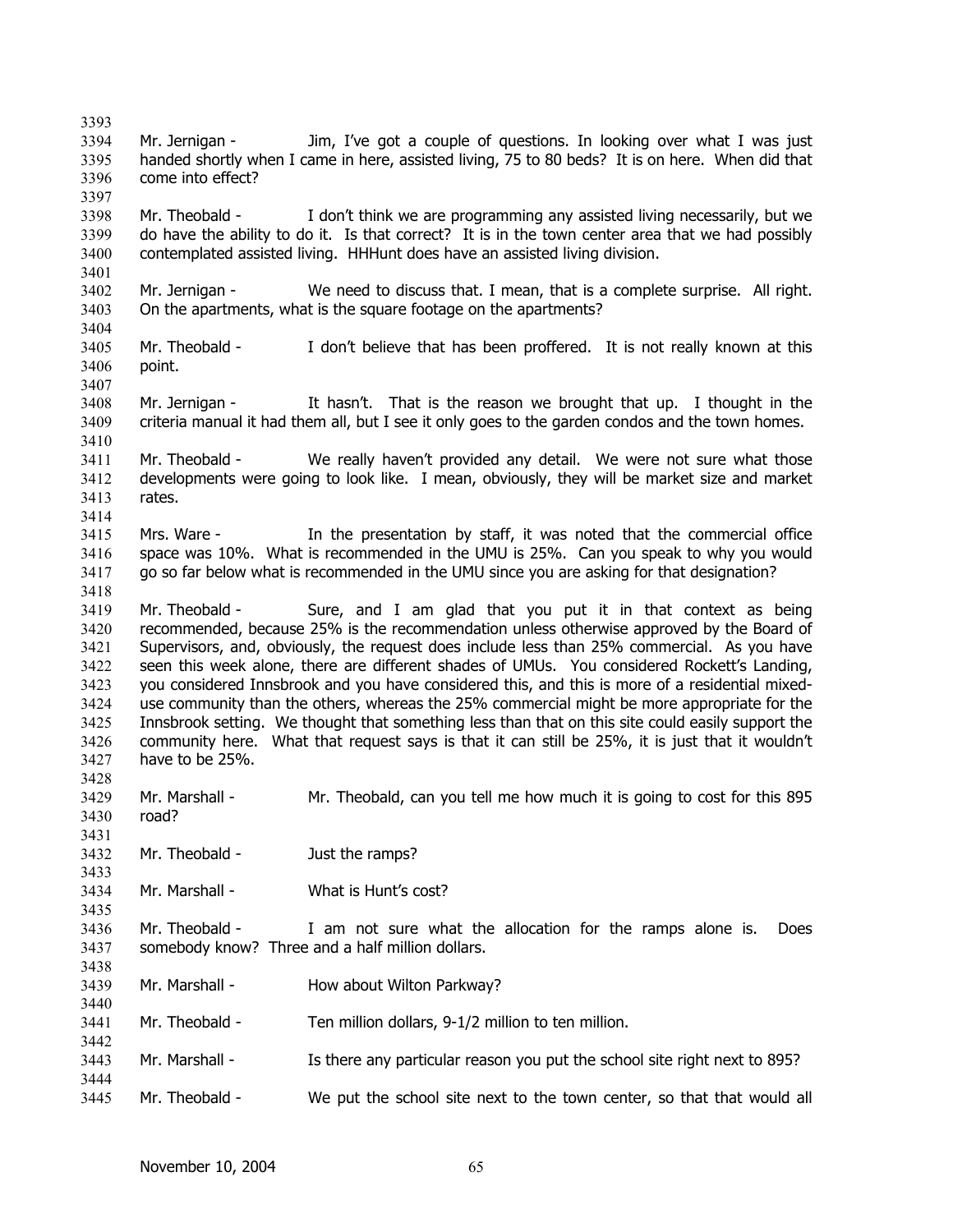3446 work together. 3447 3448 3449 3450 3451 3452 3453 3454 3455 3456 3457 3458 3459 3460 3461 3462 3463 3464 3465 3466 3467 3468 3469 3470 3471 3472 3473 3474 3475 3476 3477 3478 3479 3480 3481 3482 3483 3484 3485 3486 3487 3488 3489 3490 3491 3492 3493 3494 3495 3496 3497 3498 Mr. Marshall - I didn't know what it was until I saw the map. How many stories are the apartment buildings and the condo buildings? Mr. Theobald - They haven't been designed or programmed yet, but the retail area has the possibility of at least two or three stories of residences or office space above them, and the residential freestanding apartment buildings haven't been designed, so I don't really know how tall those might be. They are limited to 603 units with the road improvements. Keep in mind that on 1,100 acres you won't have full designs of every single product, and the purpose of this design guideline is to show you the exteriors and the quality that will go in there, but not necessarily floor plans for each at this point. Mr. Marshall - And the density is 5.7. Mr. Theobald - I think that was on a net basis. Mr. Jernigan - I don't think at this point you will be able to get 3209 units on there with the fact that we increased the number of single-family about 10 to 15%. Mr. Theobald - Obviously, the 3209 was on a sort of guesstimate preliminary, looking at Land Bays. It does not represent final engineering, and while we have requested the ability to do up to 3209, we have not achieved our proffered density in other communities. Once we get into the impacts of Chesapeake Bay regulations, topography and what not, so, obviously, you need to count on 3209, but our experience has been that after we actually engineer the site, the numbers have been lower. Mr. Jernigan - John, you were asking about the apartments. It is not going to be 25%. They are locked in. Mr. Marshall - Did the engineer who did this study, is he here? I have a question how he came about, the Traffic Engineer for the County, I'd like to know where these 52% of the people are going to get on 895 where they are going. Mr. Theobald - I am happy to have the Traffic Engineer come up here, but my understanding was those were the initial assumptions provided by the County for the basis of our report. Mr. Marshall - Yes, I want to ask him a question. Mr. Theobald - Your traffic engineer or mine? Mr. Marshall - Yours. He came up with the number. Mr. Theobald - He is the one that used the assumptions provided by the County and Mr. Foster will correct me if I misquoted that. Mr. Marshall - I thought I heard the report from Mr. Tyson say that they were concerned about that... Mr. Theobald - They were concerned whether or not it was a toll free condition versus a toll condition.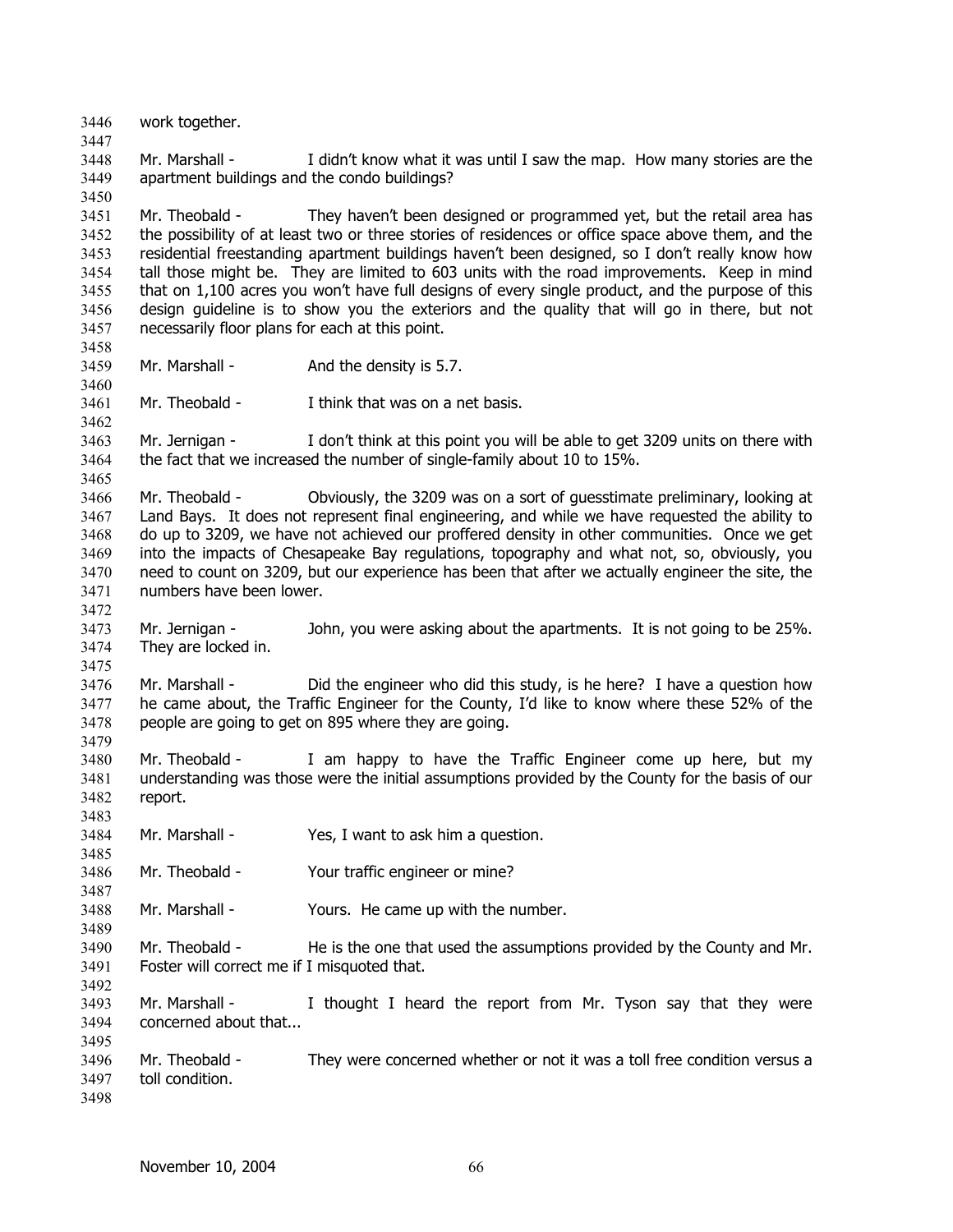3499 Mr. Marshall - I can ask them both.

3500

3502

3505

3527

3529

3532

3534

3543

3547

3549

3501 Mr. Theobald - OK. Do what you like.

3503 3504 Mr. Marshall - Was there any thought given by your client, I see your road costs at \$13,500,000, so I know that is going to necessitate needing more units to pay for that.

3506 Mr. Theobald - That is correct.

3507 3508 3509 3510 Mr. Marshall - Was there any thought given to having fewer units, which would require less roads?

3511 3512 3513 3514 3515 3516 3517 3518 3519 3520 3521 3522 3523 3524 3525 3526 Mr. Theobald - No. The reason for that is basically, whether you have 10 houses or 3,000 houses, you still have to be able to provide water and sewer, and by the time that you provide the infrastructure for this development, you have the need to spread that out over a more dense development. You can't build just 10% of a pump station or 10% of a sewer line or 10% of a water line, so you have a certain amount of infrastructure that you have to spread over your development. You do that by having different products available at different price points and you, obviously, have to finance up front all of the infrastructure, and your way of recouping that is by having a variety of products for sale and thus turning over land to re-coup your expenses. We could do a 1,500 similarly priced single-family detached development, we would still have all of the infrastructure costs. You may not have some of those road improvements, but, obviously, you would still be building a pump station, still be extending the water lines, still have road improvements, except now you have a much longer absorption process, and, ultimately, you might have a little nicer subdivision. You would have a similar pattern of development that has existed for some time, because really this is a paradigm shift. This is something different. This is not like anything you have seen. The reason we brought in the video is to give you a sense of what it really is, and what we are hoping to accomplish.

3528 Mr. Marshall - Last question. Why isn't he building a marina?

3530 3531 Mr. Theobald - Why aren't they building a marina? We had given thought to using the lower lake as the marina.

3533 Mr. Marshall - Theant on the river.

3535 3536 3537 3538 3539 3540 3541 3542 Mr. Theobald - On the river? We were concerned about the permitting, the delay, the costs, and also the marina was approved with Rockett's Landing and didn't know what the impact of that might be on the ability to provide a return for a marina here, so we initially looked at building it in the lake, and the lake turns out to be higher than the river. It would have required a lock system, so what we are trying to provide is, at the minimum, a boat landing. By the bridge we are donating land to the County and presumably there will be opportunities if the County saw fit to staff a marina down on the river, as well, so we dedicated a significant amount of river front property to the County.

3544 3545 Mrs. Ware - Are there any more questions for Mr. Theobald at this time?

3546 Mr. Theobald - Thank you.

3548 Mr. Jernigan - Do you want to hear from Tim Foster first?

3550 3551 Mr. Foster - Again, my name is Tim Foster, the Traffic Engineer for the County. To answer your question about the trip distribution, whenever we have a Traffic Impact Study we do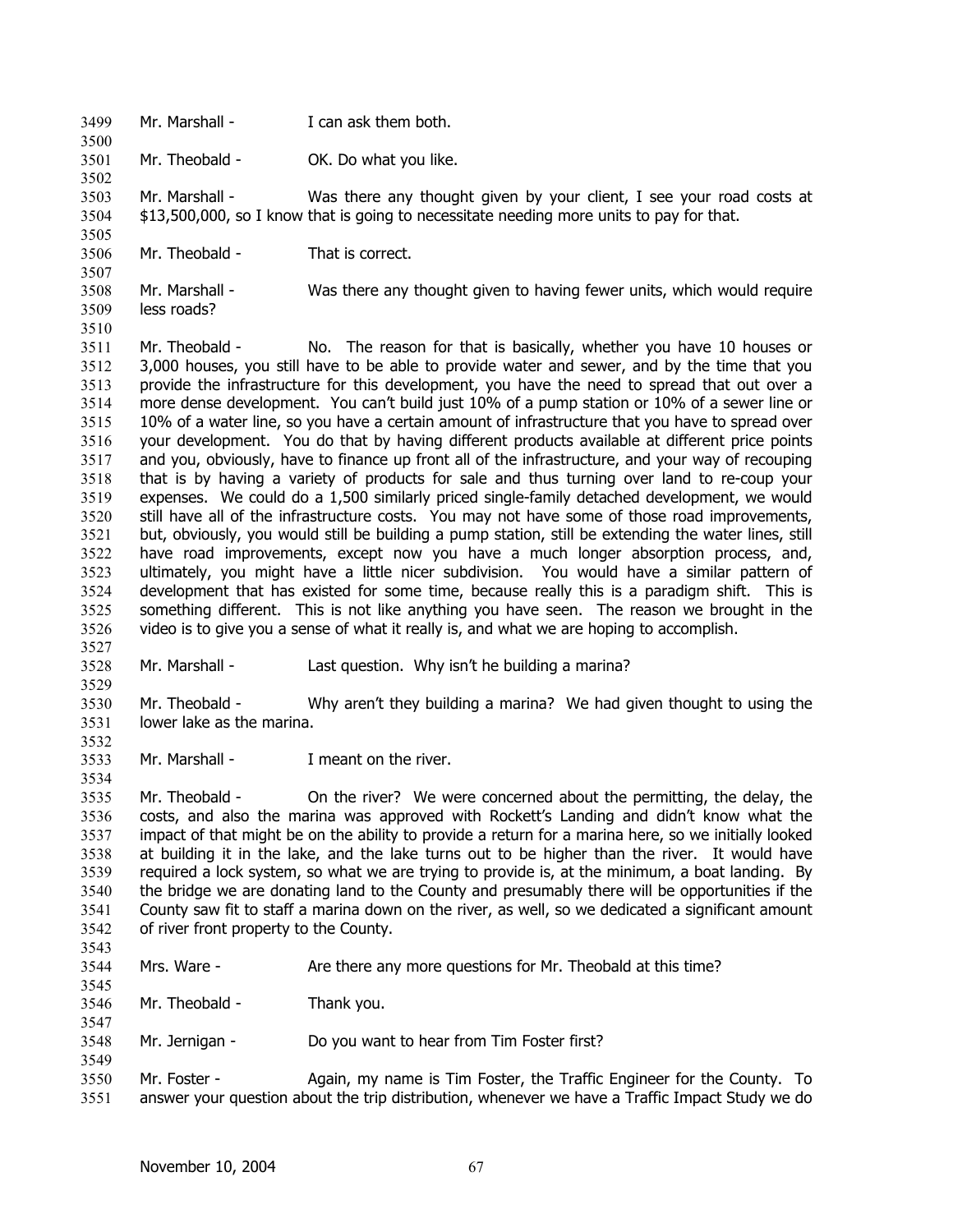work with the consultants in determining where we think, especially when you have a lot of residential, where those trips are going. They use a little more sophisticated method than we do. We use it from experience and together we come up with some numbers. The study showed us that an estimated 52% would use 895 to access this property. Now what I did tell the consultant and what I also said in my study was that if it was not a toll road and with 895 there, I would expect it probably to be 65 or 70% use that road, a four lane road with not a lot of traffic on it. We, for the purposes of this study, we accepted the 52% but we also put the caveat in that and I am very concerned that with a toll road in place here, a lot of people may not use it, because it is going to cost upwards for a family of four, \$250 to \$300 a month to use this road. Yet, if we find out the 52% is not accurate, that, obviously, puts more traffic on the local roads in the area. It is a concern that we have. We have talked to the consultant about that and they are working on how they intend on dealing with the tolls, but it continues to be a big concern of ours, because, obviously, if it is only 30% or people don't want to pay the toll, they have got to use the local roads here. 3552 3553 3554 3555 3556 3557 3558 3559 3560 3561 3562 3563 3564 3565 3566

3567 Mr. Marshall - Where are these people that are going to get on this road going?

3569 3570 3571 3572 3573 Mr. Foster - Well, we look at employment areas, downtown Richmond is one. We felt some of the people would use, if they pay the toll, would use I-95 is just a mile away, across the river. Other folks, when we get to 2018, we will have access to the airport from 895. We also have access to 64 and 295 versus going to the West, so if you look at everything in general and do a best estimate of where we think some of this traffic will be going.

- 3575 3576 3577 3578 A lot of traffic will be using Laburnum Avenue to access employment areas up there, or shopping areas up there, and then some people use Route 5 to go to 295 to go south across the river, a percentage will do that. So we estimate using those to a certain cordon line out of where some of those folks will be going. It is a best estimate.
- 3580 3581 Mr. Marshall - When I look at it, I don't see anybody getting into 95 traffic to go toward town or coming home in the evening. They are going to go down Osborne Turnpike.

3583 3584 3585 3586 3587 3588 3589 3590 3591 Mr. Foster - The people and the traffic loads if you look at, it will only put 20% over there. If you look at the traffic from the City, if you look at I-95 northbound now, just to the City, it is not that bad. On 64 the real connection problems become when 64 and 95 intersect, and from that point between the two 64s, we have a lot of heavy traffic, but to get downtown, it is actually pretty good. However, once again, a lot of people use that toll road and pay that \$2 toll every time they come home from work. We are concerned that that may not happen and if it doesn't happen, then that causes more traffic on Osborne Turnpike, Route 5 and all of the roads in the area, so it is a concern that we continue to have for that. If you have an interstate type road that goes to an area and have access to it, most people tend to use it.

3592 3593 3594 3595 Mr. Jernigan - Mr. Foster, what is the traffic count on Osborne Pike as it stands right now?

3596 3597 3598 Mr. Foster - In the section near Route 5, it is about 2,400 cars a day. It lessens as you get closer to this property.

- 3599 3600 3601 Mr. Marshall - What is the traffic count on Route 5 where they are proposing Wilton Parkway coming?
- 3602 3603 Mr. Foster - In that area, the traffic counts are around 9,000 a day.
- 3604 Mrs. Ware - Anymore questions for Mr. Foster at this time? Mr. Marshall, would you

3568

3574

3579

3582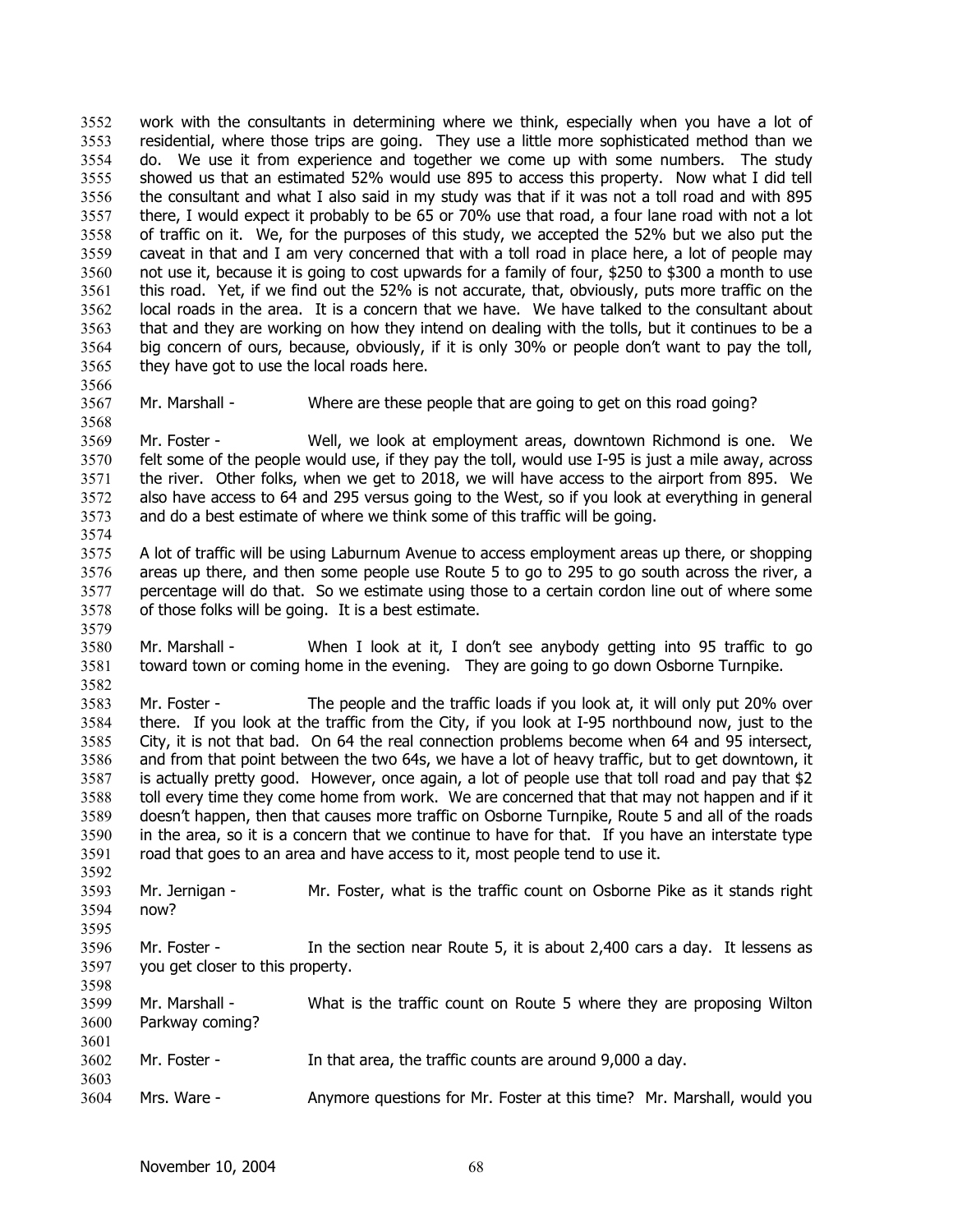3605 like to speak to their engineer?

3606

3610

3612

3641

3650

- 3607 Mr. Marshall - No. He answered the question.
- 3608 3609 Mrs. Ware - Mr. Theobald said he had a couple of people to speak.
- 3611 Mr. Silber - Is there anyone here at this time to speak in favor of this request?

3613 3614 3615 3616 3617 3618 3619 3620 3621 3622 3623 3624 3625 3626 3627 3628 3629 3630 3631 3632 3633 3634 3635 3636 3637 3638 3639 3640 Mr. Register - Madam Chair, Commission, my name is Thurman Register. I have a residence on 6500 Osborne Turnpike and other properties in the Varina area. I am a Varina native. It may be the only time you hear this tonight, but I think the proposal is a breath of fresh air. My wife couldn't be here tonight. She is certainly in favor of it. I know it is going to be a lot of inconveniences. Anytime you build a project, it is. Varina is going to grow. Why not have it grow in a positive way? I heard a lot of concerns from folks and I know it has been brought up, you know, it is the construction of any property is definitely an inconvenience, a lot of earth-moving equipment on the road, but to me, it is an inconvenience for me to go down a road and get behind a tractor that is riding at 15 mph. It is an inconvenience to me to have to stop for people out walking their dogs in the middle of a County road or a horse in the middle of a County road, or bicycle riders, three abreast on a County road, that they shouldn't be doing. The Hunt project is going to provide some relief for that. They are giving us some park areas, some bike trails. It certainly is going to be a win situation for 895 if they get the ramps in. They definitely need the money, and it might even help them lower their tolls. I'd use it if they would quit going up. But the comments about apartments and upscale houses, I would say Varina has a lot of history to it. Wilton has a lot of history to it, but I have also looked at the history of the Hunt Corporation. I looked at some of their facilities, and spent a lot of time in Wyndham. Now, if there is any concern about \$1,000,000 residence co-existing with an apartment, just go to Wyndham. It works very well there. There is a lot of traffic at Wyndham, but it is managed well. The school systems are already suffering. I think the better tax base you get, the County is going to have a little more money to deal with the roads and the school system. To me, it is just a real positive situation. The quality of the work that they do in their developments, if you look again at Wyndham or Wellesley, construction is great. They are quality builders. I haven't seen a real downside to it. The more it grows, the more improvements they make, they better they have the traffic flow and the school systems and the libraries they build out there and I feel they will do the same in Varina, so we can only base our decisions on the history of what they have done in the past. I think that has been good, so I would respectfully request that the Commission find favorable on this project. Thank you.

3642 3643 3644 3645 3646 3647 3648 3649 Mr. Nelson - My name is Henry Nelson and I live at 3600 New Market Road and I am in favor of the project for various reasons. First of all, history about myself. I use to fight most everything that came to Varina and didn't want any change. I would liked to have seen it just as it was and what I found was my efforts, most of the things I said were ignored, and most of time went down in flames. I have discovered it is much better to look at the positive aspect of something and try to work to make it even better than that and hold up ideals that can be managed and be incorporated. You get much further with that opportunity. In that vein, I am in favor of it.

3651 3652 3653 3654 3655 3656 3657 When I look at the land, it is going to be changed anyway. It is not going to remain the same. It is either going to be A-1, which in this case might be a 10-acre lot or it might be a one-acre lot with sewage, or it could be a gravel mining quarry or it could be M-1 zoning for some type of unsightly industry. In fact, that was the worry initially with Wilton, so much so that the Daughters of the Revolution came out and grabbed the Mansion House and ran away to the West End to put it in a more cultural area that wouldn't be disturbed. So, as we look at the potential for what we have, I think there are six principals that would apply and I will just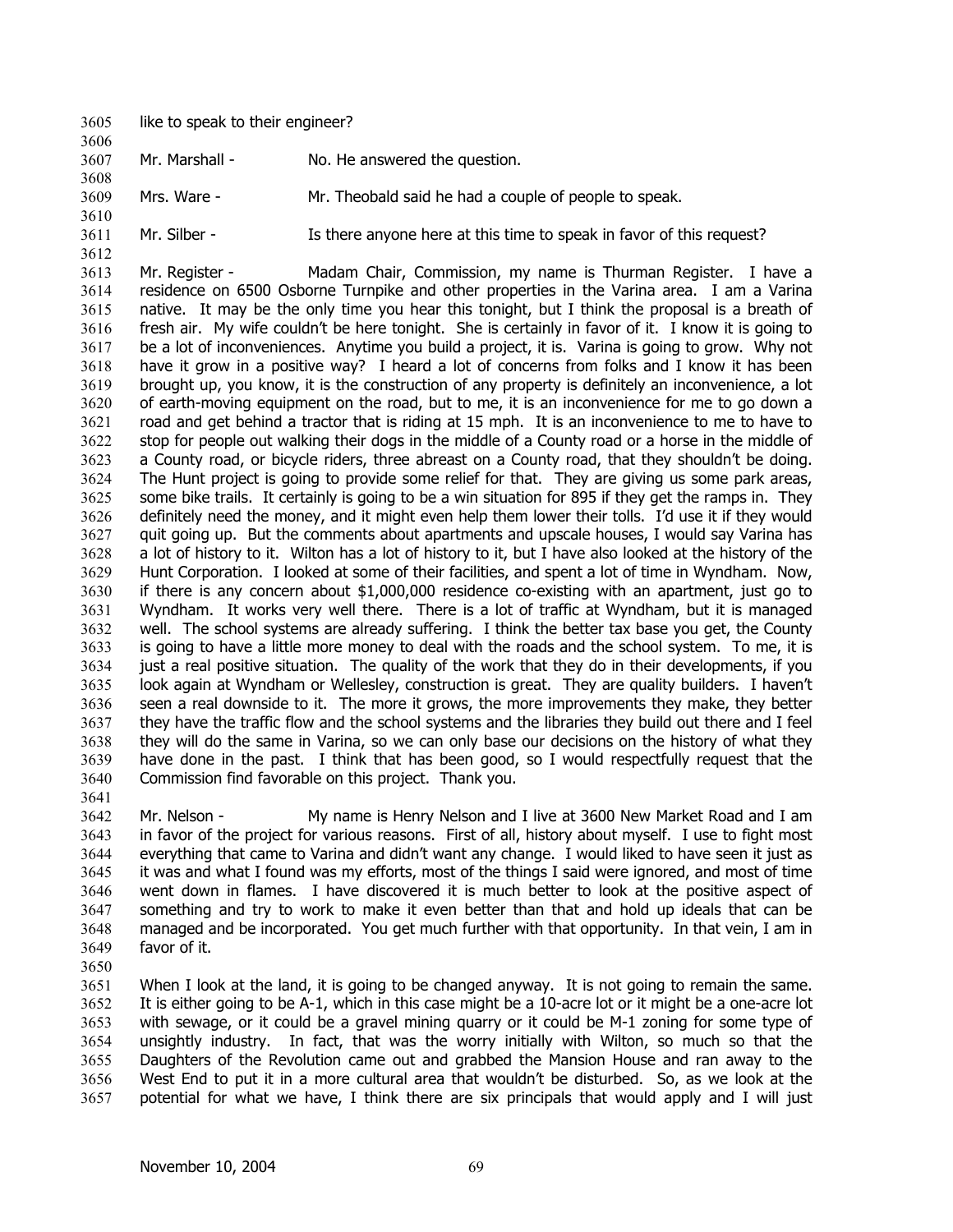mention them briefly: Conserving the nature and natural aspects of this area. There are 506 acres being set aside, 33% for conservation, 10% lakes, 43% overall open space. This is an admirable trait. You wouldn't get that with any other type of development that we would have, and we would certainly want to enjoy those things. We also want to maintain a clear edge or buffer around the people there that are being affected. That is being worked on and all kinds of things are being put into use with walking trails, all types of landscaping and so on, and I think it will be of a positive nature as you showed in the video. We are going to have a buildable community that is livable with pedestrian friendliness. As you saw on the design that they presented, it certainly has those aspects to it. Their dedication of things to work with as far as the public with school sites and things of this kind and the park land is certainly well received and well precedented. Preserving the historical resources, they have agreed to not only proffer the Wilton House that is there now, but dedicate to the County artifacts that are found, be preserved and this sort of thing, and they are also looking at possibly designing a club house after the original Wilton property that you see here. They have also included architectural amenities of the types of architecture that was surrounding the Virginia area into their design, as well as those of the Charleston area. 3658 3659 3660 3661 3662 3663 3664 3665 3666 3667 3668 3669 3670 3671 3672 3673

3674

3675 3676 3677 3678 3679 3680 3681 Looking at the local character of new construction, I think it is most important that things are proffered. There were several conditions or concerns brought up by the staff today and I would want those addressed, even though I am in favor of it. It is not a blanket favor. I think those things need to be looked at and addressed as best they can, but I do believe we have a time frame in which they can be worked out, and they should be done according to what the staff has said, and I think that they will be.

3682 3683 3684 3685 3686 3687 3688 3689 3690 3691 3692 3693 3694 3695 Overall, I think we need to look toward the future. Varina is going to change. We have an opportunity, I think, to influence it in a positive way and infuse into it much needed quality development for our area to have the balance it needs to be a viable community. What we don't want to become I don't think forever and forever more would be the low rent district of Henrico County, where we only have industry and the low rent housing compatible to go with it. We need an infusion of people of this sort that will frequent this community, and we need to have a positive aspect relative to the marketability of Varina landscape and Varina real estate in a way that will attract people who would come in and frequent our area, much beyond the starter home, which we have a propensity of throughout our district. So, I think this is a win for all of us. It doesn't mean that we won't have inconvenience. It doesn't mean we are not concerned about traffic. It doesn't mean that we aren't concerned about the things that are going to be presented and have been presented. We do believe that with the spirit of cooperativeness, these things can be worked out as they have in other communities where similar problems and concerns have been addressed.

3697 3698 3699 3700 So, I hope you will keep that in mind and look to this favorably and also keep this an open forum, so that the community will be able to work with the developer and work out all the things that are concerns in a positive manner that will suit everyone involved with the project. Thank you.

3701

3696

3702 3703 Mrs. Ware - Are we ready to hear from the opposition? Are you in favor?

3704 3705 3706 3707 3708 3709 3710 Ms. Pumphrey - Yes. My name is Rebecca Pumphrey. I live at 1983 New Market Road. I moved to Varina when I was three. I had been living with my mother and my sister and we were all living with my grandparents in Windsor Farms and we moved to Osborne Turnpike when I was three. My mother remarried and we started a new home in the country, and shortly thereafter Lonestar began construction on Osborne Turnpike and it was very noisy and it was very different from what I was used to. I have very vivid memories of living in town and that equated with the gentility of the countryside regarding these huge trucks, when my sister and I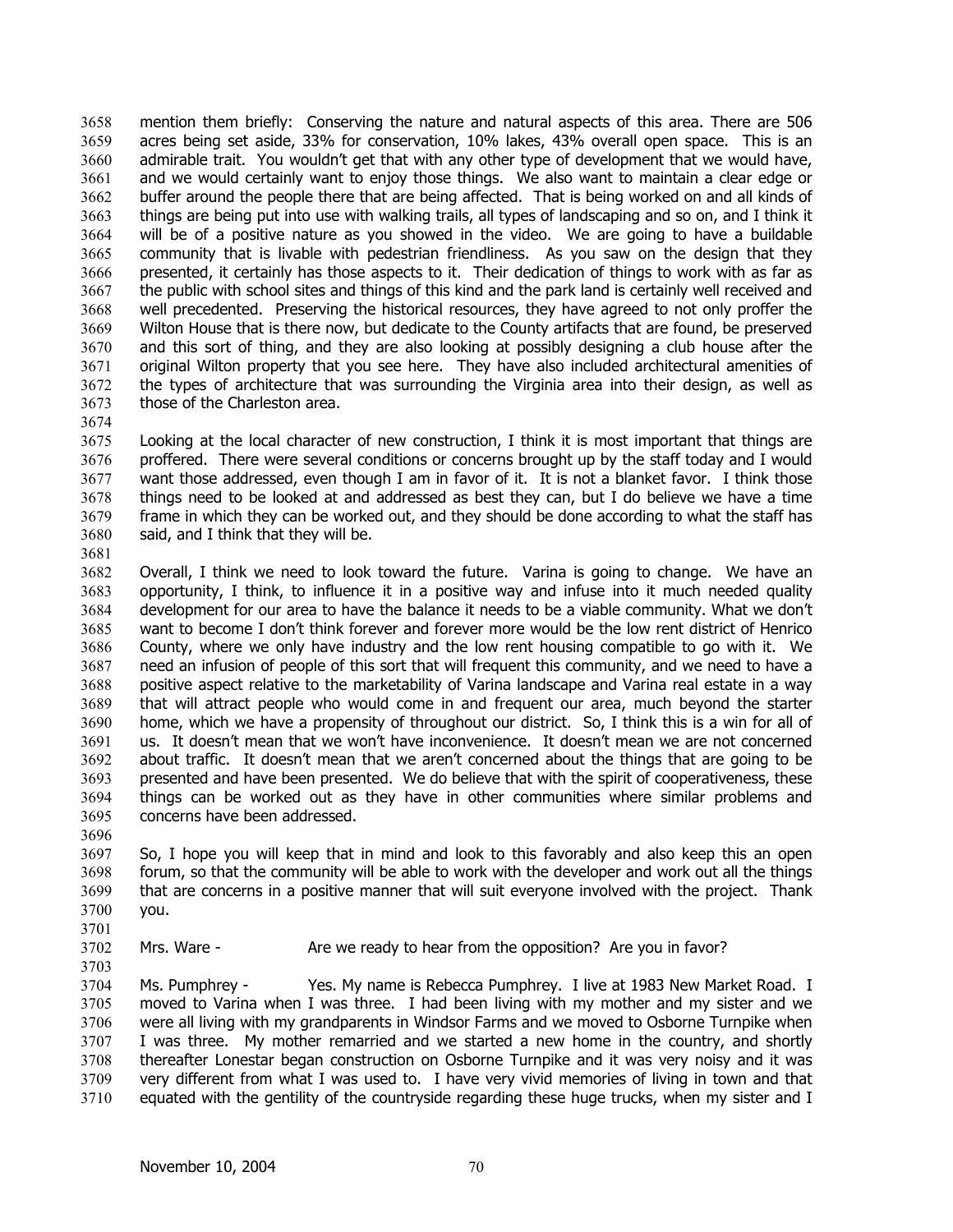became old enough to be in elementary school, we had to cross that road. There was a flagman who would stop the big trucks for us. They were like dinosaurs and we would have to cross over, and I realized later what was happening, and it was very troubling, basically the beauty of the country was being stripped of its natural landscape and integrity. I am a real lover of history and historic preservation, and to think of all of that beautiful landscape that has been excavated and taken away, it was very disheartening. The same has happened in Curles Neck, and I just don't want to see that happen to Varina again. I did come to the presentation that HHHunt gave a few weeks ago and like Mr. Register said, it was a breath of fresh air to see the care and consideration that they put into this particular piece of property. They told us that, what I sensed from the presentation was that it was a unique community for a unique piece of property, and I am really excited about it. I'd like for other people in Varina to feel the same way. From what I understand, Vulcan is a potential, is a business who has been looking at this property. They are chomping at the bit. I don't want that there. And I think that this particular community would just give Varina the respect and the dignity that she deserves. Thank you. 3711 3712 3713 3714 3715 3716 3717 3718 3719 3720 3721 3722 3723 3724

3725

3730

3733

3726 3727 Mrs. Ware - Now we will hear from the opposition. Mr. Secretary.

3728 3729 Mr. Silber - The applicant and those that supported the request had nearly 30 minutes.

3731 3732 Mrs. Ware - How many people do we have that are speaking this evening? OK. Thank you. Can you give us your name and address for the public record, please. Thank you.

- 3734 3735 3736 3737 3738 3739 3740 3741 3742 3743 Mr. Freeman - Madam Chairman, Mr. Donati, Commissioner Jernigan, Planning Commission Board members, friends and residents of Varina, my name is Joseph Freeman and wife Nancy and I live at 1616 River Bend Estates Drive, just off of Osborne Turnpike in the Varina District. We have lived there since November of 1997. The open air and rural country atmosphere, plus being closer to my wife's mother, brought us to the area. My wife is a retired teacher of 31 years of the Henrico County Public School System and I have been employed with the City of Richmond for 27 years, currently serving as construction inspector and drainage, erosion and sediment control with the Department of Community Development and Engineering Services. I am certified by the Commonwealth of Virginia, Division of Soil and Water Conservation and Erosion in Sedimentation Control.
- 3744

3745 3746 Please allow me a few moments to share with you our concerns of the rezoning issues of the Wilton Farm area.

3747 3748 3749 3750 3751 3752 3753 3754 3755 3756 3757 3758 3759 3760 3761 3762 3763 No. 1 is the amount of increased traffic flow, especially along Mill and Wilton Road and Osborne Turnpike. Our infrastructure system is just not designed for larger volumes of traffic. Mill Road and Wilton Road are surfaced treated roads and during the construction phase of 895, heavy equipment travel these two roadways, resulting in the failing of the existing pavement. No. 2 is overcrowding of our already overcrowded school system. Over 3200 proposed residential units means more children to be attending school and correlated to another elementary, middle and high school, perhaps two of each. Where will these schools be built and at whose expense. Taxpayers, of course, and that affects everyone. No. 3 is the pre-development and postdevelopment. Post-development creates many different types of hardened surfaces from parking lots to newly designed road, resulting in increased runoff and this allows for more pollution in our rivers and our streams, even with highly sophisticated design storm water management ponds and retention ponds. In fact, there has been so much clearing and installation of storm water management ponds to accommodate drainage and runoff of Interstate 895, many Varina residents have experienced problems with their well systems. No. 4, what about our wetlands and our Chesapeake Bay Resource Protection Area? Wetlands should always be left in their natural state, not destroyed and replenished elsewhere. It is not an even trade. There are many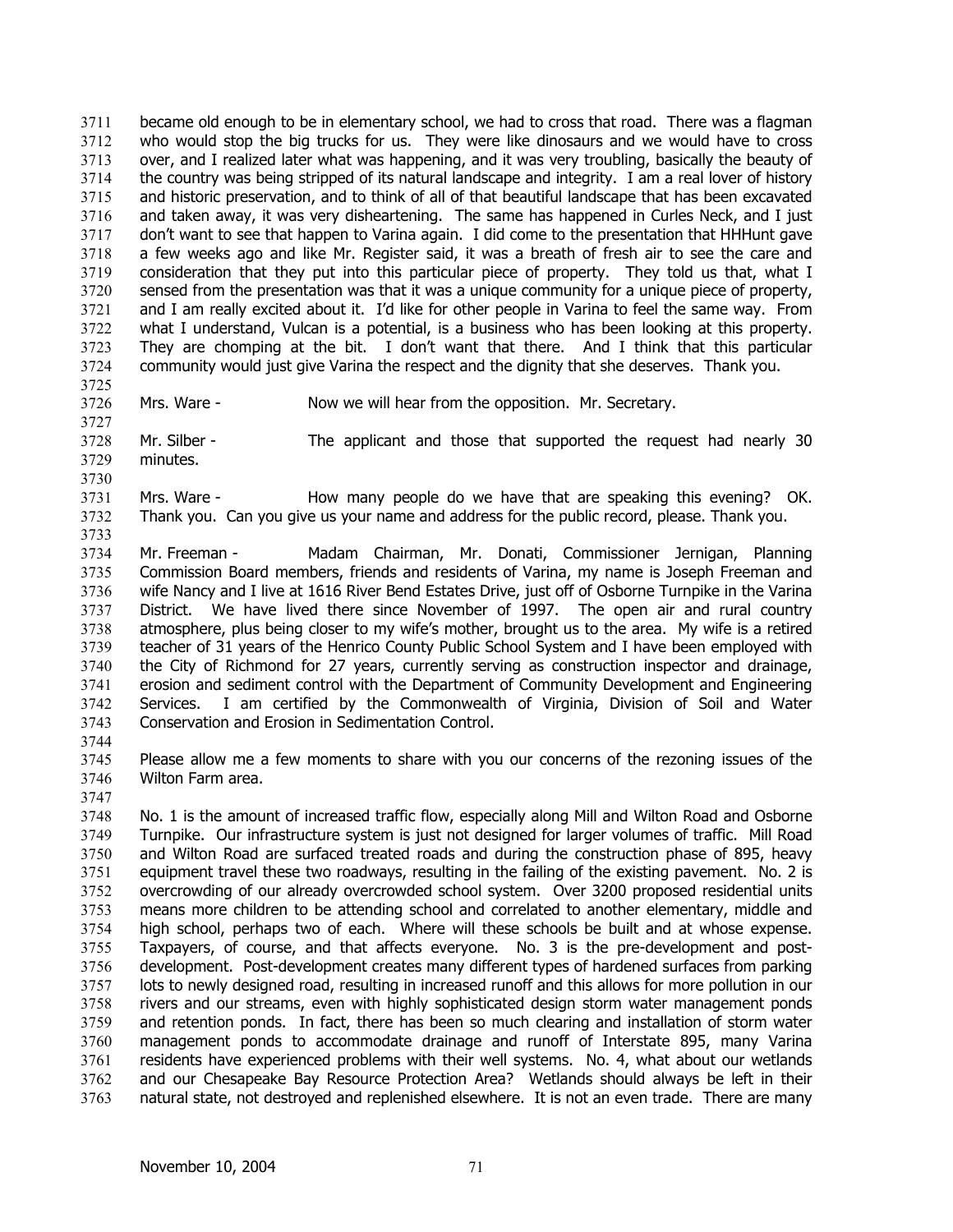areas and acres of wetlands throughout the Wilton farm area and it is within the Chesapeake Bay Preservation Area. Finally, Varina residents prefer small, slow controlled growth. Rezoning 1.85 sq. miles of property from Agricultural to allow for commercial use and construct over 3200 residential units is not what one would consider small, slow, controlled growth. 3764 3765 3766 3767

- 3768 3769
	- I want to thank you for giving me the opportunity to speak tonight.
- 3770 3771

3772

Mrs. Ware - Thank you, sir. Good evening.

3773 3774 3775 3776 3777 3778 3779 3780 3781 3782 3783 3784 3785 Ms. Quesinberry - I know you all have been sitting here a long time, and we certainly have, too, so we appreciate your attention. I am Debra Quesinberry and I live at 8190 Osborne Turnpike. I am planning to keep my remarks brief. I am going to speak on behalf of myself, some adjacent landowners and also our organization of community residents, and that is the ROOT Organization, Respect Old Osborne Turnpike, and I am going to talk a little bit about some impact on Osborne near Mill. After I speak, and I am going to keep my remarks brief, Rolf Nordlie is going to come up. He is a resident adjacent, as well, on Mill, and he wants to talk a little bit about impact on Mill Road and, finally, Andy Edmunds from our group is going to sum up for us, and he will hit the big picture and the traffic concerns, which we have very significant traffic concerns and you have heard a little bit about that. I want to be very clear that all of our concerns are directly related to health, safety and welfare of ourselves and this community, our residents and our neighbors, and I know that is something that you are very sensitive too and certainly responsible for.

3786

3787 3788 3789 3790 3791 3792 3793 3794 3795 3796 3797 3798 3799 3800 I want to be clear, also at the beginning, that our group, the ROOT Group, the people I am speaking for and representing and the fellows that will come after me are not anti-development in any way. We are very, very concerned about appropriate development, and I want to make clear that we have, there are some things that we can get very excited about. We do have an open mind, Mr. Jernigan, and always have. And there is a lot, actually, that we could get very excited about, but we do have these concerns and we want to make sure that they are addressed. The other thing you need to understand is that they haven't been and the applicant has not done due diligence to meet with us. The applicant had one very hastily scheduled meeting, with very short notice, for our group, to get everybody out, at John Rolfe Middle School, which was not convenient for folks either. What we would like to ask you to do, and what we recommend is that you defer this case and give the applicant the opportunity to meet with us and address our concerns. We really think they can be, and we think a lot of these things can be handled, but not here, not tonight, and not at midnight. OK.

3801 3802 3803 3804 3805 3806 3807 3808 3809 3810 3811 3812 3813 3814 3815 3816 With that said, I would like to just hit some high points that we do have concerns about that the applicant could meet with us about and we could get some settlement on. Apartments are a big one. You have heard a lot about apartments. I am not going to reiterate statistics. The statistics are apartments do have increased crime, increased County services. We have a lot of apartments in this County. Over a third of our residents live in apartments. You know all of that. We don't think that 602 or 603 apartments are appropriate. We think we could do a little bit better than that in this community. and also considering the impact again with the traffic, which you will hear a little bit more about later. The density, as well, the 3200 units on about, give or take, 500 acres for residential, if you could build on all of that, that is very dense. We really do think if a UMU rezoning is considered that it really should be more in line with the percentage of residents to commercial. And, also, the phasing of this property, we agree and appreciate the fact that the applicant has phased in a sense what comes first, second and third, as far as what they are going to build and where they are going to build it, but one of the things that we don't think is addressed very clearly and needs to be is that the phasing of this development, which is huge by any standards, anywhere in this County, huge and complex, it needs to be directly tied to the availability of County services, and that is police, fire, rescue,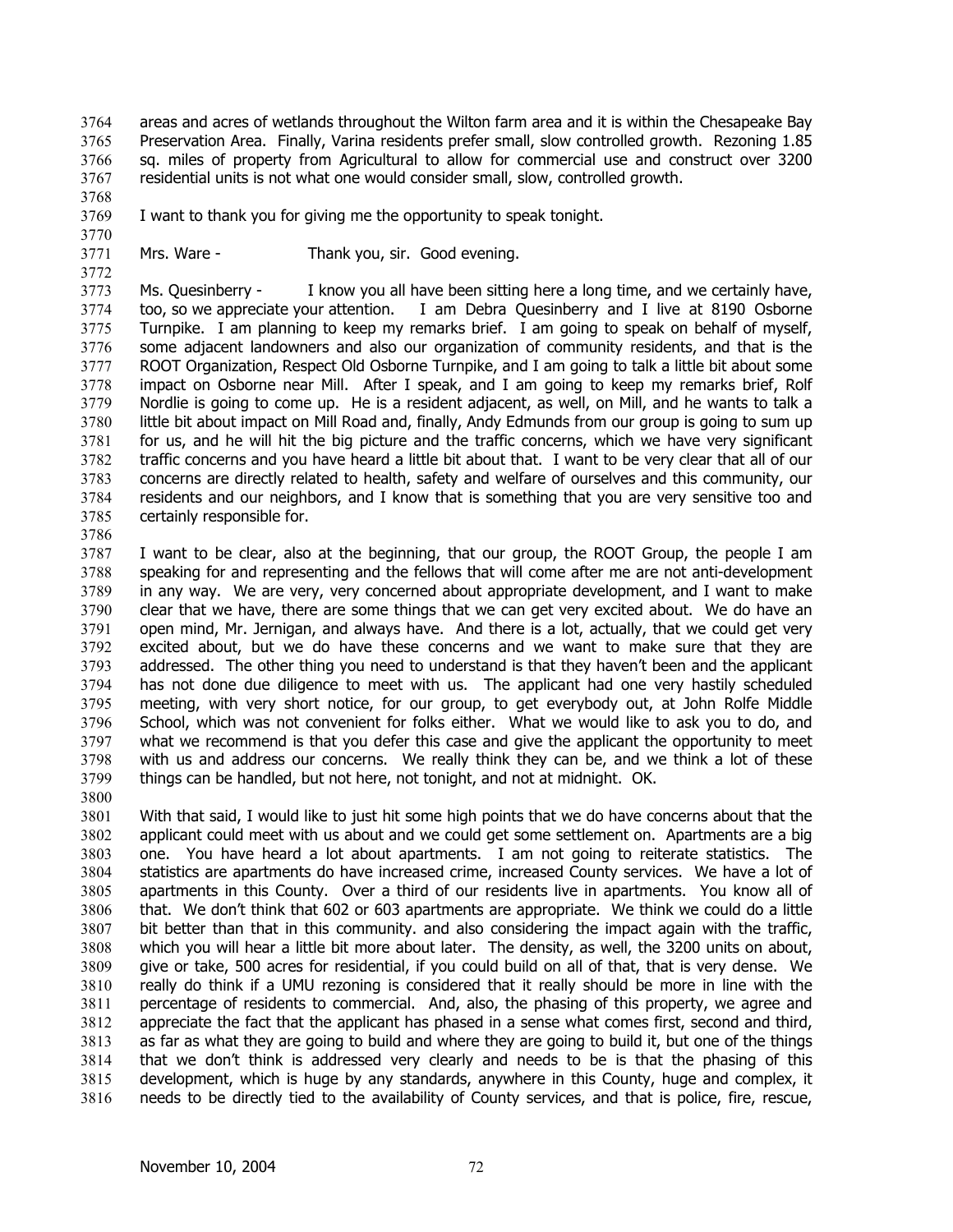schools and roads. In other words, when the County is ready, then their phasing should proceed in the manner in which they prescribed, Phase 1, 2 and 3, but not until the County is ready. I would like to ask some assistance, Lee. I need the master plan, the very clear one that has a really good intersection at Mill and Osborne. We will need that for the remainder. Is that the best you have? Mr. Dunivick, could you come up here, please? I want to just address a little on the immediate impact. If you look at Osborne Turnpike, which is right here, the gentleman to my left, Walter Dunivick, lives right here. I live right next to him, right here, (referring to rendering). We are an island, the two of us. Mr. Dunivick has lived here since 1959 and Wilton Parkway, as it is proposed right here, comes right across his back yard, and in clear view of mine, and we've got this section right here (referring to rendering) that actually fronts Osborne, right next to my driveway. We are not sure what goes in there. That is an old easement that Wilton property had. There is a stream going through there. I am not sure if it is buildable or not, but we are concerned at this intersection where we are that we will be surrounded by very high traffic on this Wilton Parkway with respect to Mr. Marshall's question earlier about where are these cars going. Well, sir, they are going right by our house at a high rate of speed, and so we are also very concerned about what this is going to look like in the way of buffering, berms and that sort of thing, which, of course, they can't get into those details tonight, but again, the applicant has not worked with the immediate property owners and has not addressed our concerns. As far as Osborne Turnpike and the widening of Osborne Turnpike, at least in this area, Mr. Dunivick can speak to in the years that he has lived there and in the property next door, which is where I live, the County has been through there over the course of time, using their power of imminent domain, and actually taking land from us. We don't have anymore to give, folks. That is it. With that, I want to ask Mr. Rolf Nordlie to come up, if you don't have any questions for us, and let him talk a little bit about the impact on Mill Road. And then after Andy Edmunds wraps for us and our group, I am sure there are a few other individuals from the area that would want to speak, and I hope you would give us all the time allotted since we have invested so much so far. And again, we want to work with this applicant. We can get very excited about what is going on here, if it is done in the right way and we would really stress that we think the most prudent thing to do at this point and at this juncture is to defer this case, give him an opportunity to work with us and answer our concerns, get the information in our hands. For example, just that Wilton Criteria and Pattern Book that you saw kind of passed around, we don't have it. We don't get our hands on that. That is not something you can download, so it is very difficult to address some of those questions or even ask an intelligent question about what is in there and what is not in there, without spending a little more time with us and making sure that we have that information and have our concerns addressed. Rolf, you are up. 3817 3818 3819 3820 3821 3822 3823 3824 3825 3826 3827 3828 3829 3830 3831 3832 3833 3834 3835 3836 3837 3838 3839 3840 3841 3842 3843 3844 3845 3846 3847 3848 3849 3850 3851 3852

3853 3854 3855 3856 3857 3858 3859 3860 3861 3862 3863 3864 3865 3866 3867 3868 3869 Mr. Nordlie - Good evening. My name is Rolf Nordlie and I live at 1290 Mill Road. I do have some information to present, but unfortunately it is not in such a handsomely configured Power Point context. I am not the Traffic Engineer, but I have something I hope will be of interest to all of you relevant to at least the current patterns of traffic on Mill Road. If you will just take a moment to look at these, I have some packages to bring up to you. Thank you so much. Could you take that down to Jim Donati and make sure everyone gets one of these, or may I have one? How are you guys doing tonight. I know it is late and I have a little entertainment for you. You might wonder at 1290 Mill Road, where does this guy actually live. Let me take a whack at the mouse here. You see this area right here where the hand is? That is me, folks. I am looking right down the barrel of it here. This is a very exciting development, and again I'd like to stress that I move for deferral. I need to understand more about this. It is a pleasure being here tonight and talking with all of the people that are associated with this development, actually on both sides. I can appreciate a lot of this, but do you know what it is like, in the last month. I want to show you something. This is my mailbox in legalize. Really now I am supposed to, this is really like the first time, when I got the pleasure of speaking with Mr. Jernigan the other night at the meeting. I want to thank you so much for your professionalism. He took his time and sat down with me. He is really trying, but I am scared.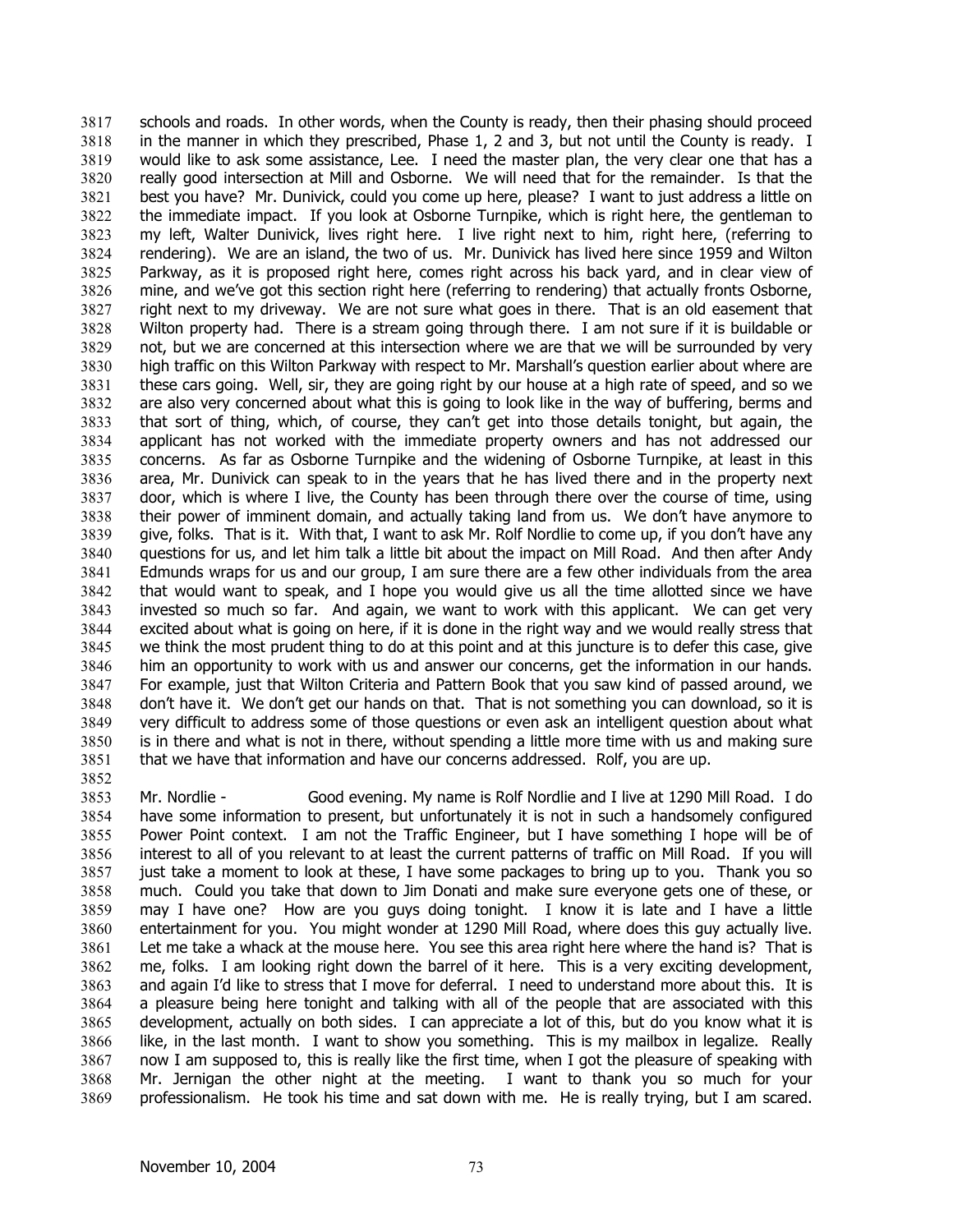Do you see the first picture? That is my driveway. You have give a five foot, five inch post standing next to my car, so that post, and I assure you none of these photographs has been altered. See the top picture there. OK. Look at the bottom picture, the one on the bottom, right there where it says base of drive. Note rise. All right, Jim Donati, hi Jim. You've seen me before at a couple of meetings. I hide behind the paper there. I have tried to send you the clearest one, the actual photograph that they took just the other day. You can see how that rise is pretty steep. Turn over to the next page. You are coming the other way down the road, 100 feet from that post, standing in the middle of the road, you can't see it. The legal speed limit is 35 mph. That is over 50 feet a second. OK. One-hundred feet from a five foot, five inch post, you can't see it. You can't see a third of the post when you are 50 feet from it, until you are 25 feet from the post you can only see half of it. Look, I am not a Traffic Engineer. I am not going to hand you a lot of fancy formulas or projected growth rates and what we need and don't need. That is a kid standing in the road, that is someone on a bicycle, that is me pulling out of my driveway in the morning trying to get to work, and this development, it is very exciting but it is kind of like a developmental elephant, and I don't want to wind up Dumbo Toe Jam and neither do my neighbors. OK. We are scared. When you look at all of this information that is coming at us tremendously quickly, it is very difficult to get behind something so beautiful and exciting, yet so huge it is quite likely to overwhelm us. 3870 3871 3872 3873 3874 3875 3876 3877 3878 3879 3880 3881 3882 3883 3884 3885 3886 3887

3889 3890 3891 3892 3893 3894 3895 3896 3897 3898 3899 3900 3901 3902 3903 3904 3905 3906 3907 3908 3909 3910 3911 3912 3913 3914 3915 3916 3917 3918 3919 3920 3921 3922 On the last page, will you notice there is a tape measure, 1270 Mill Road. My neighbor, Floyd Gilbert, allowed me to measure the road across from his driveway, and it is kind of hard to see on a xerox copy. That road measures exactly 15 feet wide. It has been some total access to Wilton Farm in all the time that Wilton Farm has been there, besides as the road continues around on the other side. Mill Road was the exclusive access and egress when 895 was built. The place was rubble. Dust was inches thick on my porch and I am not exaggerating. It was a hard time for us and we were the last ones to get the road repaired and resurfaced. The prospect of some huge scale of development that rivals even 895, at least in the sections it was developed, traveling up and down our road is something that I hope gives pause and justly to all of you because of what we have dealt with in the past, and we just don't know what is coming. We haven't been spoken to. You notice I am living directly across from the only opening to Mill Road, and as I understand it, the traffic pattern the developer, I believe, Mr. Schmidt, was kind to try and explain a few things to me tonight, and I appreciate that, but I would like a few more things explained. Berms, landscaping, buffers between Mill and the Parkway, what the width of those would be, the noise, the traffic, the litter, how these things will be contained. I am not implying that anyone that lives in such beautiful developments would naturally be a litter bug. Let's face it. Any commercial development is going to engender a pretty fair degree of things coming to the neighborhood in this respect. 895 is a monster, and should that connect with Mill Road at any time in the future, immanent domain would be enacted. You would have to widen this road. You'd be insane not to, and given the fact and scale of our homes, we would wind up with front yards the size of postage stamps. I'd love to observe or have you come and look at the area, but I think if you just glance at those pictures, we are really a tiny vein. The road is actually no wider than our driveways. The water and sewer hookup that is being considered for this development was certainly a necessary part in order to create something of this scale and prevent us from selling our homes if we chose to, until such time, am I correct Mr. Jernigan, as we connected to County water and County sewer. You are asking us to stand in favor of something that compromises our immediate ability to sell our homes, and you know, when something like this goes up next to you, it is so big you don't know what you want to do. This is very challenging for all of us and residents on Mill Road. I appreciate your time tonight and I welcome any dialogue with the builder any of the residents who have concerns of any type in the future. I am sort of acting as the liaison for the four or five houses between Osborne and about the middle of Mill, about half-way down towards Wilton, and I assure you my concerns and theirs are running very close together right now. I really appreciate the time to speak to you all tonight and I know my Xerox copies aren't the most beautiful thing in the world. Please keep in mind we

3888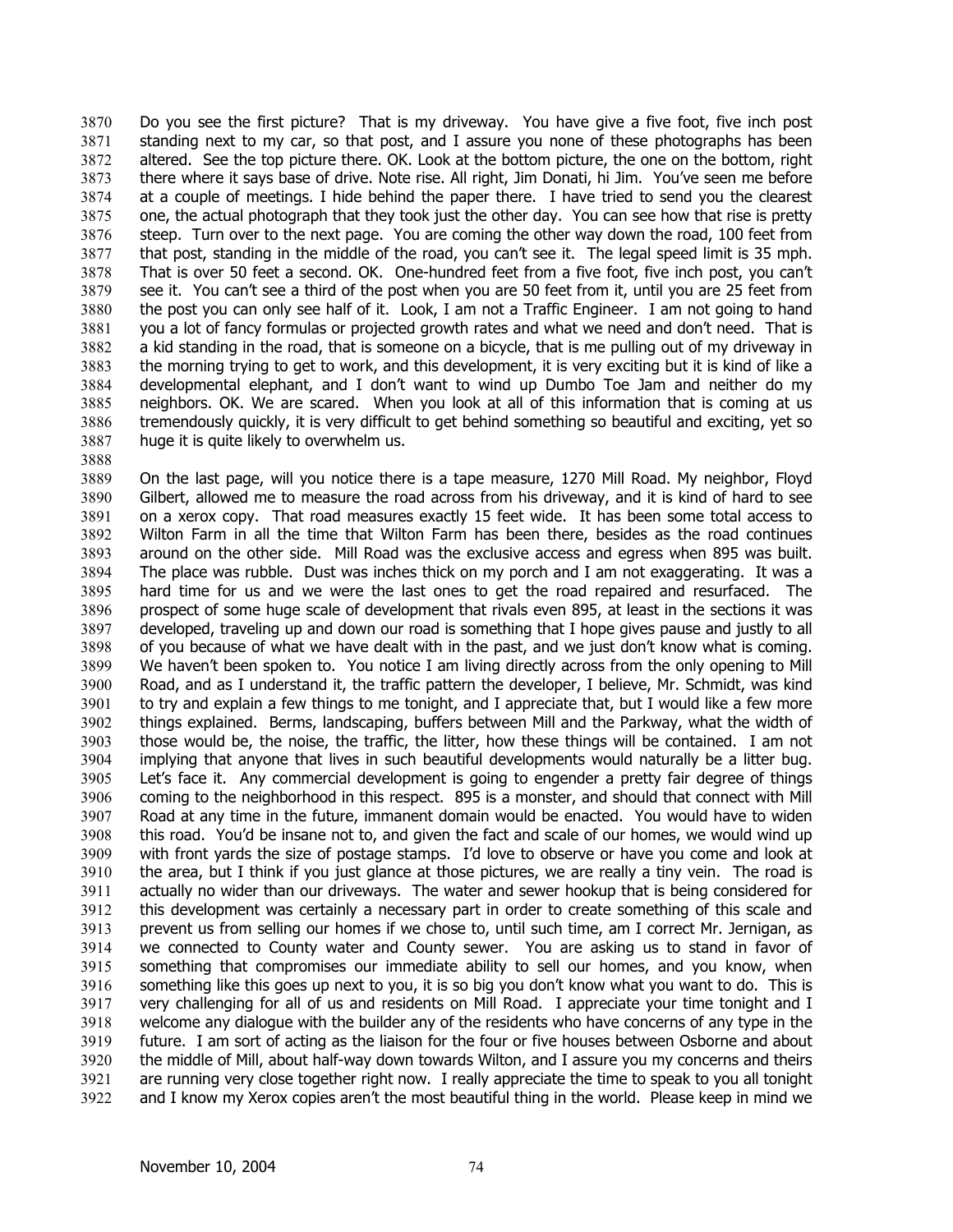just don't want to end up a morsel in the mouth of a land shark. We just don't know what it is going to be like. Thank you. 3923 3924

3925 3926

3927

Mrs. Ware - Thank you very much.

3928 3929 3930 3931 3932 3933 3934 3935 3936 3937 3938 3939 3940 3941 3942 3943 3944 3945 3946 3947 3948 3949 3950 3951 3952 3953 3954 3955 3956 3957 3958 3959 3960 3961 3962 3963 3964 3965 3966 3967 3968 3969 3970 3971 3972 3973 3974 3975 Mr. Edmunds - I am Andy Edmunds and I have some more paper work, if you don't mind, if I could pass this around to you. I live at 9510 Osborne Turnpike. First of all, let me say you guys work long hours working on these things in behalf of the citizens, and I certainly do appreciate it. I just got involved in this community activity recently, and you guys sure do spend a lot of time and I appreciate it very much. I live at 9510 Osborne and people in our group have many different opinions about things. I am kind of conflicted tonight, because personally I think this is an awesome opportunity for the East End of Henrico and Varina, in particular, if done correctly, and if anybody can do it right, this developer, HHHunt, I am confident could. I don't live right at the mouth of this, as you guys do, so I can understand your immediate concerns about it. I just want to pull up this picture for you. This is a GIS image. It is kind of hard to see on there. It shows the river coming through. The left side is Chesterfield County and all those little round circles represent roads, and this was just taken off of the satellite and aerial photo. The left side in Chesterfield represents density that require road numbers. The right side is this corridor of Henrico, the river front corridor, which I consider Rockett's to be one bookend and Osborne Boat Landing could be the other bookend, if this river front corridor, within this whole district, Wilton falls right in the middle of the very important books that would be on the shelf. I guess my point would be the density on the left, if that is going to become what happens on the right in Henrico, this very unique part of the County. It is obviously unique and deserves special treatment to preserve its rural character. It is the things that determine for every dollar of tax revenue generated from the development of a piece of property, a house, for example, it costs the County a \$1.30 to provide services and infrastructure for that line item. So, just for purposes of demonstration, the left side of the photo, Chesterfield County, and the right side is allowed to become like the left side, it will become a burden on taxpayers of Henrico. Example: If 10,000 houses, with an average assessed value of \$250,000, it would create \$25,000,000 in annual revenue for Henrico County. The cost to the County to provide services and infrastructure for these houses would be \$32,500,000 per year. Over 20 years, not adjusted, that would cost taxpayers \$7,500,000 a year times 20, \$150,000,000. So, my point is, I know PDRs have not gotten much talk, but as the Overall Master Plan for this riverfront corridor is to protect the investment of these fine developers as they develop Wilton some kind of overlay district that would include some type of strategy. The County could go out and acquire \$15,000,000 of land, preserve it from development and they could possibility eliminate the construction of 5,000 of these dwellings, so over 20 years saving Henrico County citizens \$60,000,000 and additionally the quality of life and potential for economic development by tourism by creating job opportunities would be better for its citizens. \$60,000,000 over 20 years would buy a school, maybe not just in East Henrico. It might buy it out in West Henrico. It is a Countywide issue that this is the leg of an overall strategy of smart growth, which I think Wilton is, as Jim said, a classic example of smart growth, if done correctly. The only reason I am speaking in opposition of it is the few specific items that everyone has been talking about, mainly the traffic as it relates to Mill and Osborne, right there, is the key concern for me. I work downtown, so I am not a Traffic Engineer either, but I am a classic case. I come downtown every morning and come back. I have been hitting 895 because there is a hole in 95, as we know, but my natural inclination would be to go down Main Street, get on Osborne and come to Wilton. I am not going to get on 895 and pay the toll, even if you had a discounted toll, I am not going to get on there. I don't see how this can work with two means of egress and when you get the ramp for 895, even if you have Wilton Parkway, unless we try something that could address a couple of issues. The intersection at Mill and Osborne, being interrupted by traffic like it would be awful for the fabric of the neighborhood, I believe. We are talking about a bridge, some kind of underpass. I know it is very complicated to do, but it could be built as an architectural…the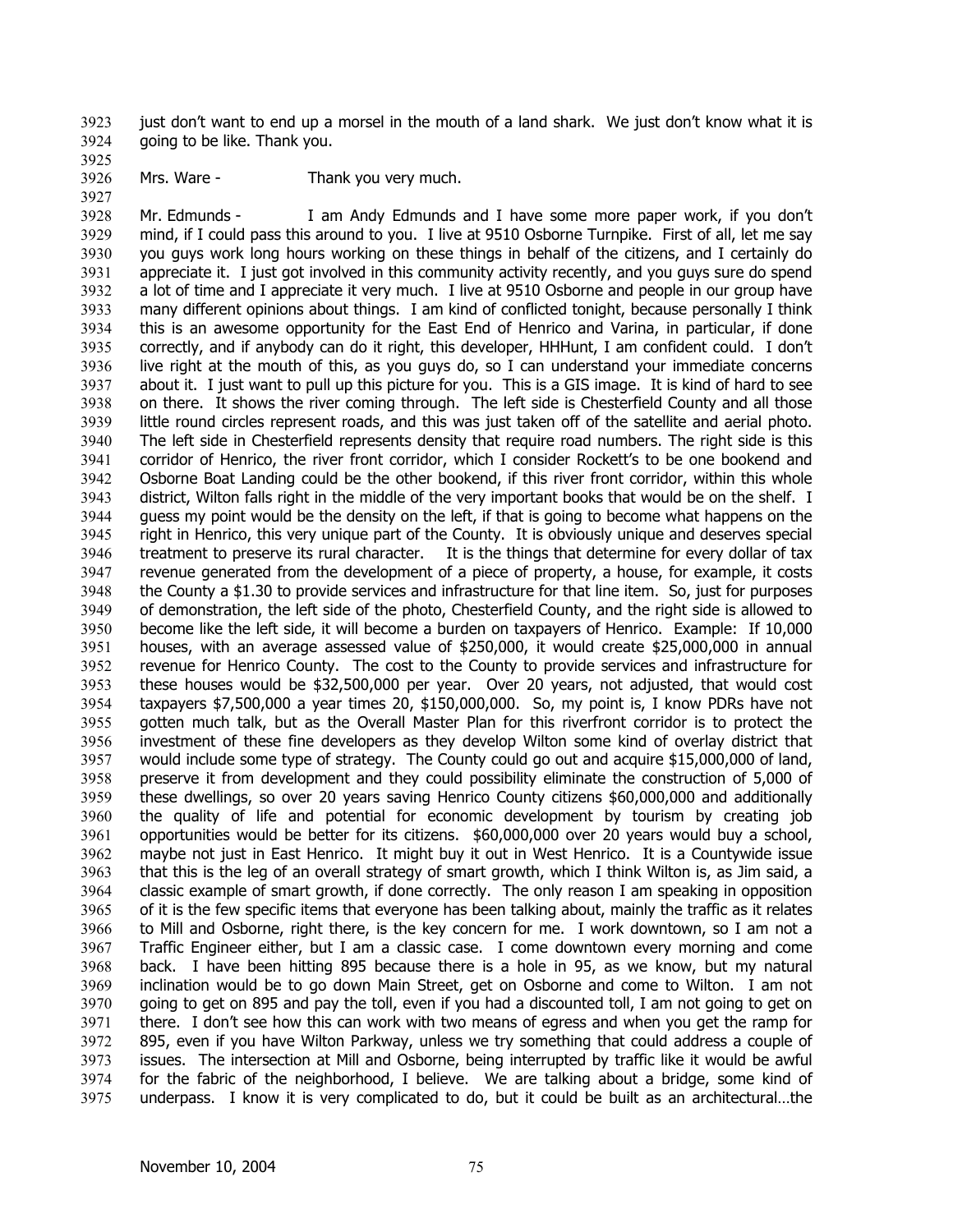community could build a period looking bridge, build a bridge that looks like a Civil War bridge that went across the James River, make it an architectural feature, and part of the attraction of the area, thus accommodating another means of egress that would be exclusive to Wilton and it would go all the way up to Route 5, then Mill would become an additional third point of egress. I don't know. Maybe these things are being addressed. Maybe I am naïve. Maybe these things work themselves out. Maybe they worked themselves out in Wyndham and they just automatically happen. I don't know. That is just an issue that I just don't see how the two means of egresses can accommodate this development. But that is my main concern there. Then the other thing would be amenities for the community which we are enduring construction of this project. I think it will be a great opportunity, but I would hope that they could offer a big piece of land for a school. It is kind of like winning a car on Oprah. Now I've got to pay the taxes on it, pay to put the school there, so if they could maybe incorporate, and Jim and I talked about this a little bit, a bike trail that could go down Osborne Turnpike, to get the three bicyclists that you are talking about that are abreast going down Osborne, and maybe combine funds from the developer with ISTEA money from VDOT and other funds that are available, to create this bike path, because it is certainly a biking community out there, and people all up and down Osborne Turnpike, and the bike paths connected to Route 5, all the way down to Jamestown would be an amazing opportunity for tourism. 3976 3977 3978 3979 3980 3981 3982 3983 3984 3985 3986 3987 3988 3989 3990 3991 3992 3993

3995 3996 3997 There are many more things I could say, but those are the issues. If those issues were addressed and other issues that Debra made reference to, and that Ross made reference to, I would be totally supportive of this project. I think it is a great opportunity for the County.

3999 4000 Mr. Jernigan - Andy, let me ask you something. The bridge has come up again. Do you feel the bridge ought to come across Osborne?

4002 4003 4004 4005 4006 4007 4008 4009 Mr. Edmunds - You know, Ray, I don't know whether it should come over Osborne or go under Osborne. First of all, who ever came up with the idea of designating Osborne as a primary collector instead of a scenic byway. I know that there are two different entities that do that. It just boggles my mind. But, yes. I think it should not interrupt the natural historic flow of Osborne Turnpike, and a bridge could become an architectural feature that would be an attraction to the community and add to the magnificence of the Wilton development, making this grand entrance into it, and it would be an exclusive for the community but then Mill would become a third point of egress.

4011 4012 Mr. Jernigan - Because there was some discussion on that and I want you to think about this. What does this do to the people on Osborne Pike who want access to Wilton?

4014 Mr. Edmunds - Then they would come to Mill Road.

4016 Mr. Jernigan - Well, I am not sure exactly how that is going to work.

4018 4019 4020 4021 4022 4023 Mr. Edmunds - The bridge would go over Osborne into the field in the corner that is empty now, then tie up with Wilton Parkway and have a nice grand entrance into Wilton, and then Mill Road would run under the bridge and Osborne would run under the bridge, and this would be this architectural feature at that intersection as opposed to a traffic light at that intersection, that could then lend to other development at that corner to service that intersection, if you know what I am saying.

| 4025 | Mr. Jernigan - | All right. We will discuss that later. |
|------|----------------|----------------------------------------|
| 4026 |                |                                        |

- 4027 Mr. Edmunds - All right. I know it is expensive and I know...
- 4028

4024

3994

3998

4001

4010

4013

4015

4017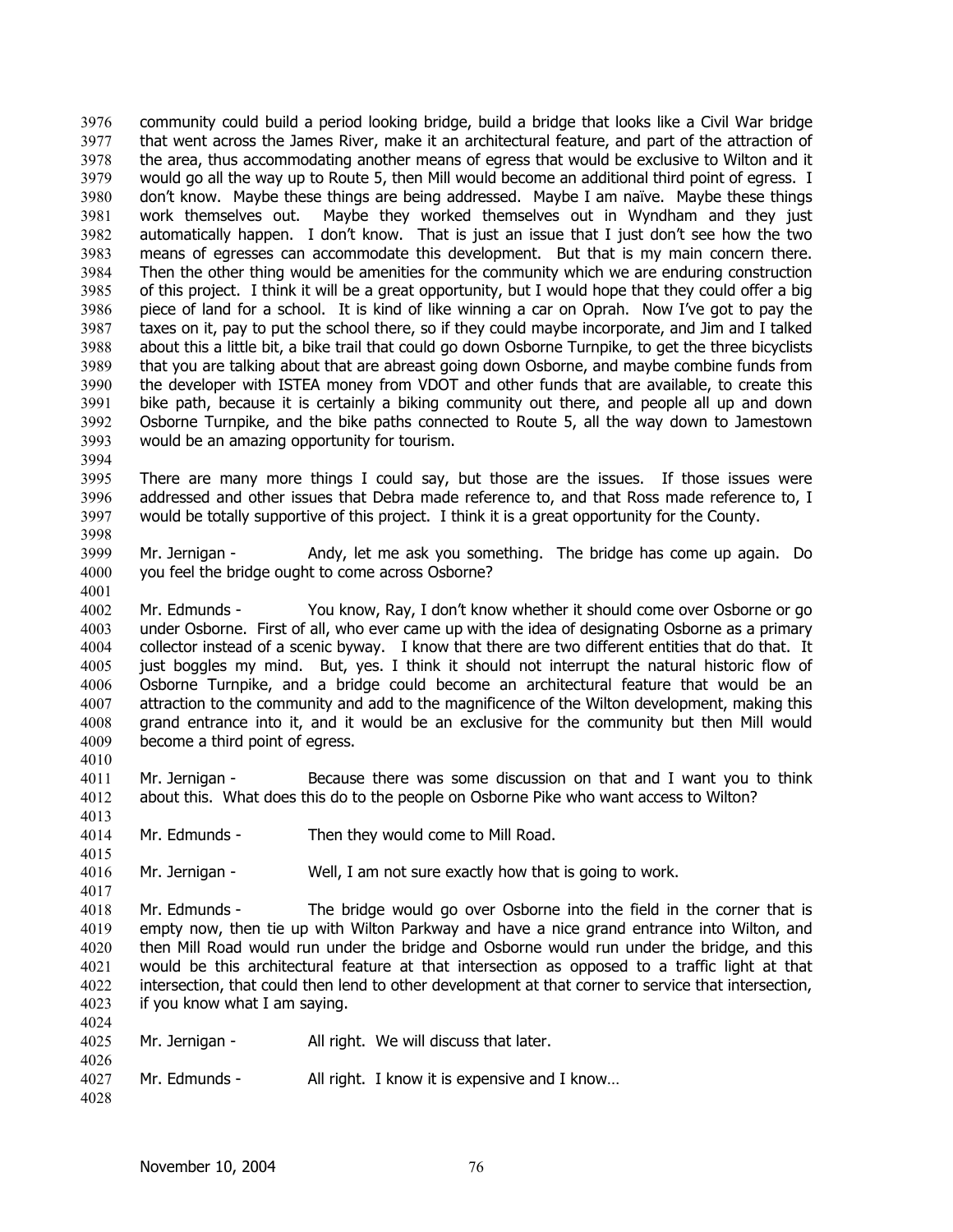Mr. Jernigan - It is not so much that it is expensive. There is more to it than just putting a bridge over there. 4029 4030

4032 4033 4034 Mr. Edmunds - I understand, but there is more to it with all of the vehicles. These are questions that I would move for deferral to discuss some of these issues. Otherwise, I totally support the concept that is going forward if these issues were addressed in a logical way.

- 4036 Mr. Jernigan - Thank you.
- 4038 Mr. Edmunds - Thank you very much.
- 4040 Mrs. Ware - Good evening.

4042 4043 4044 4045 4046 4047 4048 Mr. Liebert - I appreciate the opportunity to speak. Thank you. It is very late and a lot has been going on. I also border Osborne Turnpike. My name is Bryan Liebert and I live in the Osborne Heights subdivision. I have talked to many of my neighbors in the Osborne Heights Subdivision and I am also a member of Varina Baptist Church, which is the closest church that is near there. I am very active in that church. We have between 100 and 150 members, and I have also talked to a lot of them. There is some support within our church for this. I, too, could support it based on a lot of conditions.

4049

4031

4035

4037

4039

4041

4050 4051 4052 4053 4054 4055 4056 4057 4058 4059 4060 4061 4062 4063 4064 4065 4066 4067 4068 4069 4070 4071 4072 4073 4074 4075 4076 4077 4078 4079 4080 4081 Staff had a lot of very valid concerns in their report and I am amazed to hear them recommend approval until those concerns are addressed, and I, too, would move for deferment until all of those staff concerns were addressed. If it was one or two, that would be one things, but they had a slew of them, so I thought they moving to say something like, "We would recommend these things would be addressed before approval," and I would request that. I wanted to comment on what the Traffic Engineer said about Osborne Turnpike. It stuns me beyond words that Osborne Turnpike could be considered, I forget the term that he used, but it was compared to New Market Road. There is no way that Osborne Turnpike can support what New Market Road can support. I mean, that is just factually impossible, and, also, Osborne Turnpike feeds into New Market Road, and as he mentioned and I want to reiterate, New Market Road is missing a large 20 to 25 foot section. It is gone. The word I got when I called VDOT was that that road wasn't even, they weren't even anticipating starting that for a good little while, so people who leave the Wilton Subdivision and go down Osborne Turnpike to go downtown are actually going to be on a detour. So, it is for all of those reasons that I think serious consideration needs to be given to Wilton Parkway being extended to Laburnum sooner in the process. I also wanted to speak out in support of what the staff recommendation for the phasing plan, and recommending approval of individual points within the phasing plan. I don't think that there is any way, with all of the concerns that were mentioned that this should not be approved in a phased process. I think serious consideration should be given to the construction traffic that is going to be required during the initial phase. Based on the years and such that I saw there, we are easily looking at 2006, 2007, before there is any talk of Wilton Parkway. The revenue statement shows that they don't anticipate any revenue for the first two years of the project gained by them, and they don't show any revenue being put out until the third year of the project, so that means for two years we are going to be dealing with not only all of the construction traffic on Osborne and Mill, but we are also going to be dealing with all of the residential traffic from the new homes on Osborne and Mill. I am also concerned how is this work and what would happen to Phase 1, if they proceed in Phase 1 and Phase 1 doesn't go like they anticipated, they don't get the response that they want, what happens then? Are all of these wonderful things that are late in the game. If things don't go appropriately for Land Bay 1, how is that going to proceed and what provision is given in the event of that. We don't have the same issues that the other case did for UMU, but I am sorry, I am not sure if I said that right, the mixed use zoning, and I do agree that this area could be fabulous for Varina. It really has a lot of potential, but there are too many concerns for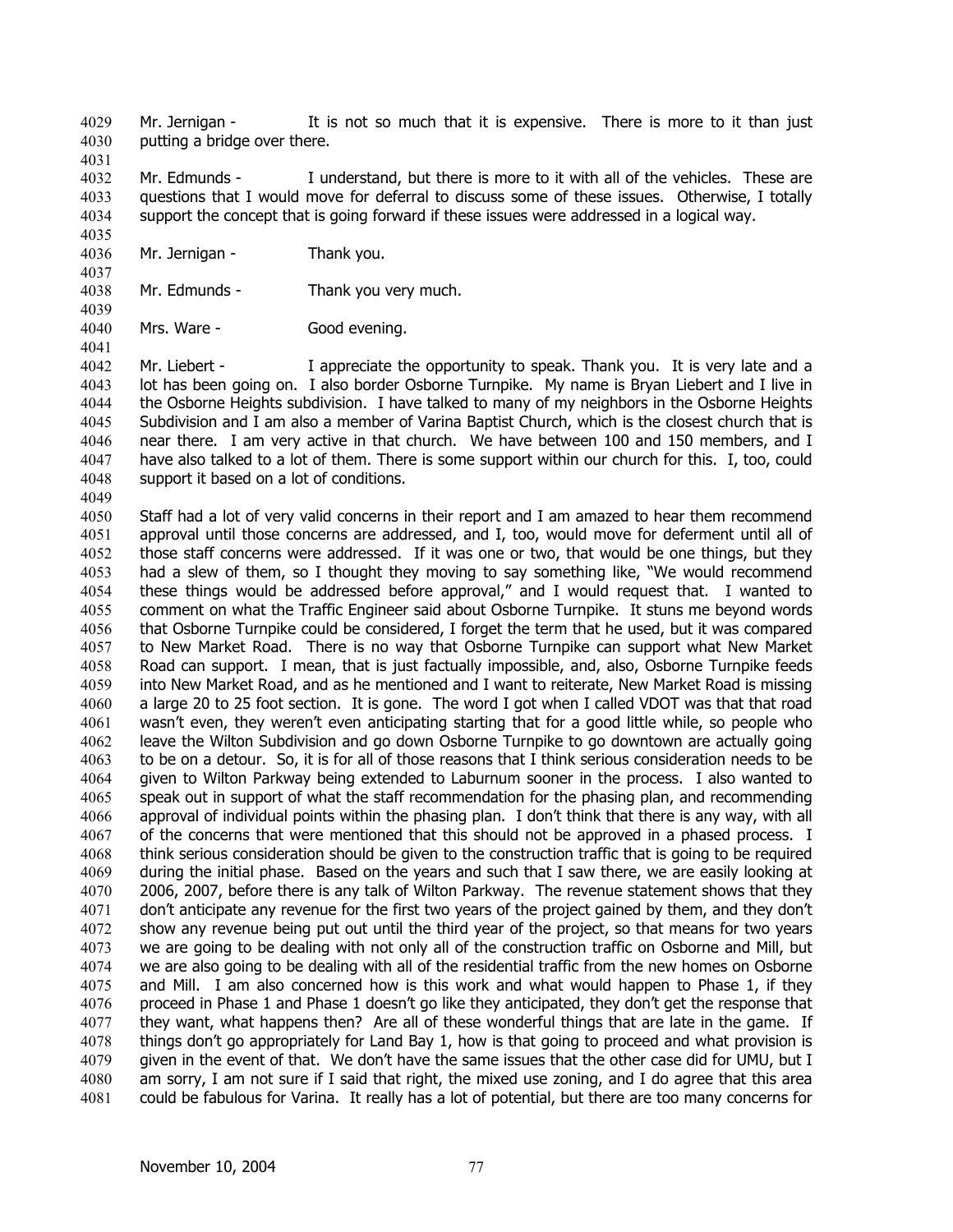it to be approved at this time. I, too, found out about the meeting very late in the game. I would have liked to have been at the meeting. Many of the members of my church expressed that they would liked to have been at the meeting, etc. Most everything else that I have is repetitive, so I don't want to take a lot of time. The other big concern I have is light pollution, and I know that may not be a large concern for a lot of people, but we are Varina. We are a rural area. We have a very beautiful night sky, and 3,209 homes is going to contain a lot of lighting and such, so I would like to see something in the staff plan that was submitted about how the lighting is going to be around this community, especially in the evening hours, and what kind of street lights and such are going to exist in the town center. I thank you very much for your time and the opportunity to address you. 4082 4083 4084 4085 4086 4087 4088 4089 4090 4091 4092

4093 4094 4095 4096 4097 4098 4099 4100 4101 Mr. Jernigan - All right, Andy, hold on a second, will you. Listen, I want to say something. It is getting late and I know what I am going to have to do on this case. I want to say overall I am in support of this case. I think it is going to be an asset for Varina, but we do have a few things we are going to have to work out on this, so what I am going to ask for is to defer this case for 30 days to December 9, 2004. We have got some things we have got to work out on this, Jim. One thing is the apartments. We didn't have a square footage on that, and that is a major thing to these people. We are going to have to get that straight, so with that, I will move for deferral until December 9, 2004.

4102 4103 4104 Mr. Theobald - I would like to say for the record, we are opposed to a deferral. We discussed this a lot of times, and it is your prerogative. I understand that.

- 4105 4106 4107 4108 4109 Mr. Jernigan - Jim, I know, but there are some things in here we have to work out. First of all, I knew nothing about the assisted living. I mean, that is a total surprise. I mean we need to know. The apartments are a big issue here, and we don't even have the square footage on the apartments, and that to me, right there, brings a deferral. Just that one thing right there, and I am sorry.
- 4110

4119

4122

4133

4111 4112 4113 Mr. Theobald - We hoped we had shown you enough of Daniel Island and provided enough criteria that you would be able to move forward.

- 4114 4115 4116 Mr. Jernigan - I do support the project, and you know I am excited about the project, but there are a few things in it we are going to have to work out.
- 4117 4118 Mr. Theobald - It very much complicates our ability to move forward with this project, and I know you understand that, as well.
- 4120 4121 Mr. Jernigan - I do understand that, but at this point I don't feel I have a choice, so with that I will move for deferral of...
- 4123 4124 4125 4126 4127 4128 4129 4130 4131 Angie Sliver - Hi. It is late. Angie Sliver, 820 Osborne Turnpike, and I think Andy did a fine job. I am definitely, I know Ray and I have talked at length. Varina does need to grow and I think that HHHunt is a quality builder. They even said, you've said, John said and we've said there are so many variables that we don't have anyway of knowing. The deferral is absolutely what we need to do. But in light of that, what do we, as a community, expect over the next few days as far as communication is concerned, where our input is going to be heard, what is going to go on. I think we need, it is fine, it is great. We are here at 12:30 and we hope to come back December 9. What can we expect over the next 30 days?
- 4132 Mr. Jernigan - I will get with Debra and Andy and we will get up a plan.
- 4134 Mr. Donati - Madam Chairman, before we make a motion here, can Mr. Foster come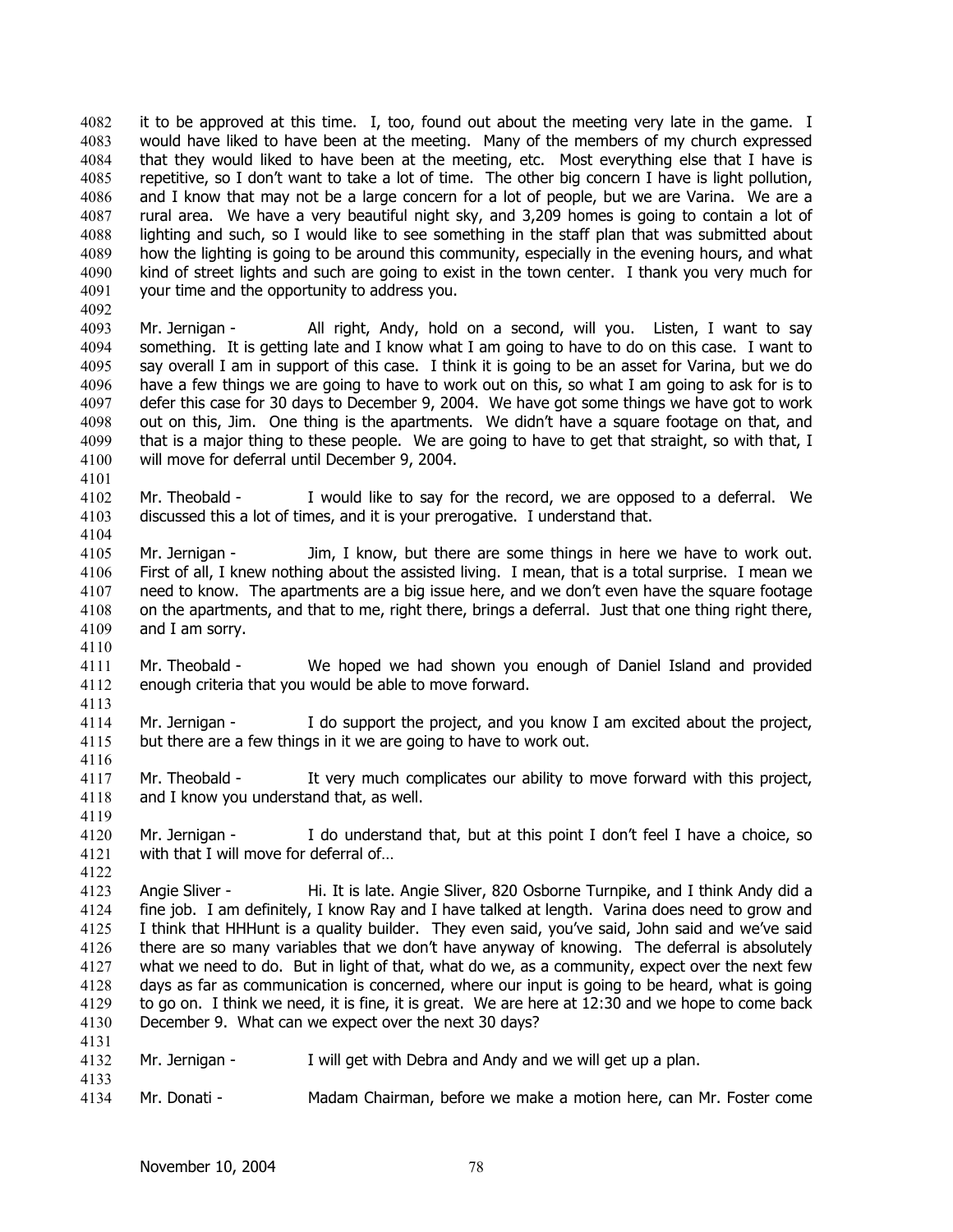up and explain the status of Route 5. I know we have been working with VDOT and Delegate Riley Ingram to try to speed that process. Maybe he could enlighten us. I think we have some news, I believe. 4135 4136 4137 4138

4139 4140 4141 4142 4143 4144 4145 Mr. Foster - Yes, sir, Mr. Donati. As we all know, the bridge was washed out with the tropical storm and a lot of redesign had to go in that bridge to get it back up to design. The design is complete. The contractor has been selected at bid. The material has been ordered. VDOT expects that material to be dropped off at the site in January, and there is a contract they will be complete with the bridge on March 18. There is an incentive built in so that we can try to get the contractor to complete it sooner, but also, there are also penalties if he does not finish by March 18, so we are hoping by March 18 to be driving back on that road again.

4147 Mr. Jernigan - All right. There is a motion on the floor. Do we have a second.

4149 Mrs. Ware - I am going to have to go through each one.

4151 4152 Mr. Jernigan - Madam Chairman, I make a motion to defer Amendment to the Land Use Plan Map until December 9, 2004, at the request of the Commission.

4154 Mr. Vanarsdall - Second.

4156 4157 Mrs. Ware - Motion made by Mr. Jernigan, seconded by Mr. Vanarsdall. All in favor say aye. All opposed say no. The motion passes.

4159 The Planning Commission deferred Amendment to the 2010 Land Use Map to December 9, 2004.

4161 4162 Mr. Jernigan - Madam Chairman, I make a motion to defer Zoning Case C-56C-04 to December 9, 2004, at the request of the Commission.

4164 Mr. Vanarsdall - Second.

4166 4167 Mrs. Ware - Motion made by Mr. Jernigan and seconded by Mr. Vanarsdall. All in favor say aye. All opposed say no. The motion passes.

4169 4170 The Planning Commission deferred Case C-56C-04, James Theobald for HHHunt Corporation, to its meeting on December 9, 2004.

4172 4173 Mr. Jernigan - Madam Chairman, I make a motion to defer PUP Case P-15-04 to December 9, 2004, at the request of the Commission.

4175 Mr. Vanarsdall - Second.

4177 4178 Mrs. Ware - Motion made by Mr. Jernigan and seconded by Mr. Vanarsdall. All in favor say aye. All opposed say no. The motion passes.

4180 4181 The Planning Commission deferred Case P-15-04, James Theobald for HHHunt Corporation, to its meeting on December 9, 2004, at the request of the Commission.

4183 4184 Mr. Jernigan - I make a motion to defer PUP Case P-16-04 to December 9, 2004, by request of the Commission.

4186 Mr. Vanarsdall - Second.

4185

4146

4148

4150

4153

4155

4158

4160

4163

4165

4168

4171

4174

4176

4179

4182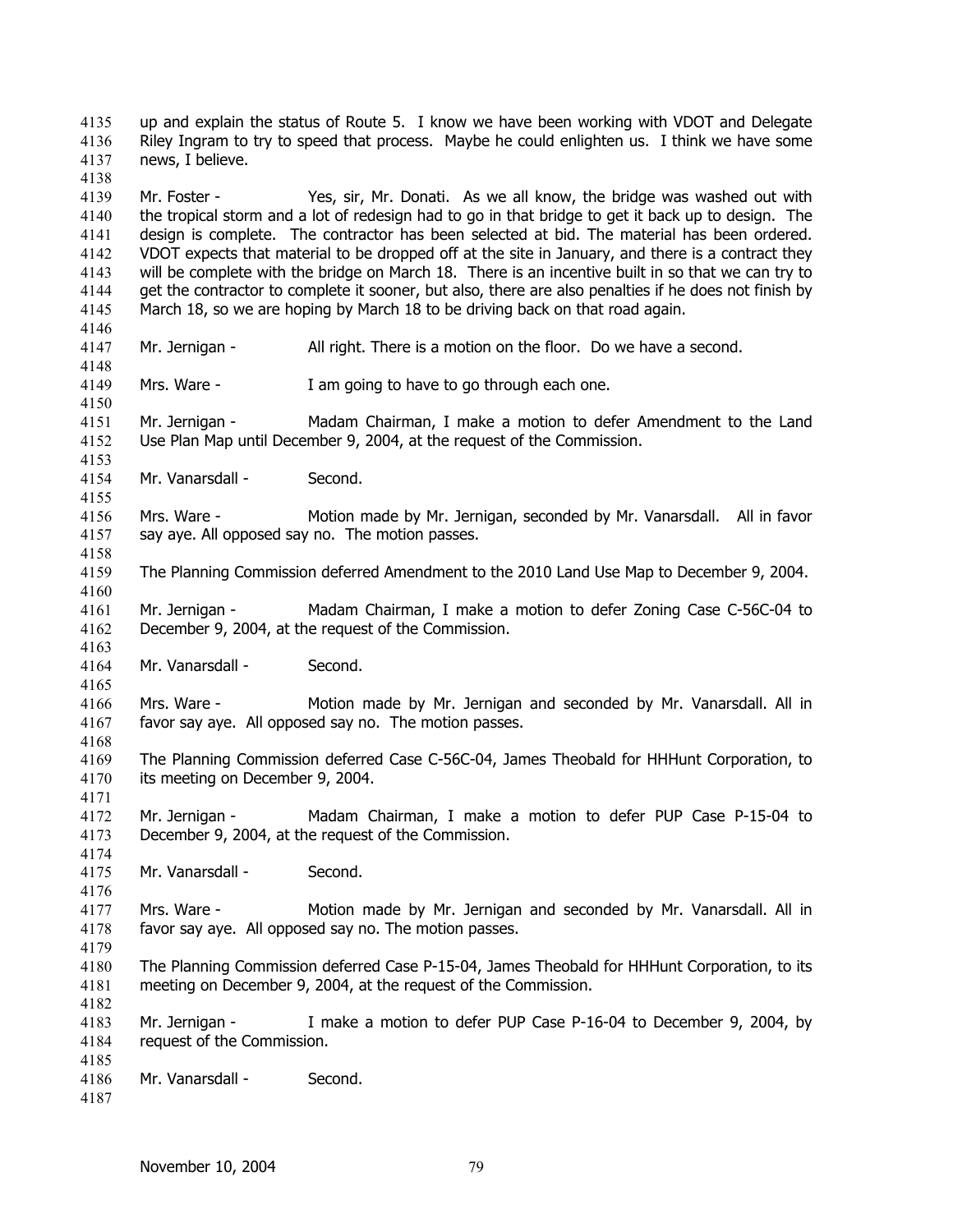Mrs. Ware - Motion made by Mr. Jernigan and seconded by Mr. Vanarsdall. All in favor say aye. All opposed say no. The motion passes. 4188 4189 4190 4191 4192 4193 4194 4195 4196 4197 4198 4199 4200 4201 4202 4203 4204 4205 4206 4207 4208 4209 4210 4211 4212 4213 4214 4215 4216 4217 4218 4219 4220 4221 4222 4223 4224 4225 4226 4227 4228 4229 4230 4231 4232 4233 4234 4235 4236 4237 4238 4239 4240 The Planning Commission deferred Case P-16-04, James Theobald for HHHunt Corporation, to its meeting on December 9, 2004, at the request of the Commission. Mr. Jernigan - I make a motion to defer PUP Case P-17-04 to December 9, 2004, by request of the Commission. Mr. Vanarsdall - Second. Mrs. Ware - Motion made by Mr. Jernigan and seconded by Mr. Vanarsdall. All in favor say aye. All opposed say no. The motion passes. The Planning Commission deferred Case P-17-04, James Theobald for HHHunt Corporation, to its meeting on December 9, 2004, at the request of the Commission. Mr. Silber - How much testimony are we going to hear on these when they come back up in December? Mr. Jernigan - I think everybody has pretty much gotten their say. There is a little more going on here than the other one. It is not decision only. Mr. Silber - The remaining case is C-65C-04. Mrs. Ware - We still have more of the meeting to run folks, so if you all could exit quietly. **C-65C-04 Kenneth S. Merner:** Request to conditionally rezone from A-1 Agricultural District to R-2AC One Family Residence District (Conditional), Parcel 823-693-4446, containing 28.21 acres, located on the east line of Doran Road approximately 600 feet south of Ella Road. The applicant proposes a single-family residential development with no more than 60 lots. The R-2A District allows a minimum lot size of 13,500 square feet. The Land Use Plan recommends Suburban Residential 1, 1.0 to 2.4 units net density per acre. The site is in the Airport Safety Overlay District. Mrs. Ware - Is there any opposition to C-65C-04, Kenneth S. Merner, in the Varina District? No one in opposition. Mr. Marshall - Do we need to hear from Mr. Tyson? Mr. Tyson - Believe me, I will be brief. Madam Chair, Mr. Donati, members of the Commission, Mr. Secretary, I will be very brief. The Land Use Plans recommends Suburban Residential 1 development for this property, with a recommended density range of 1.0 to 2.4 units per acre, and the applicant is proposing no more than 60 residential units. The proposed density falls within that density range. The proposed subdivision is immediately south of the Windsor Oaks Subdivision. The President of the Windsor Oaks Homeowners Association has submitted an e-mail to me in support of the project. The property to the west and the south have been developed with large lot rural residential single-family residential development. This project is designed to essentially fill the hole in the doughnut of the Castleton project, Castleton Subdivision, which has already been approved and received subdivision approval. In order to mitigate possible impact to the County infrastructure and services, the applicant has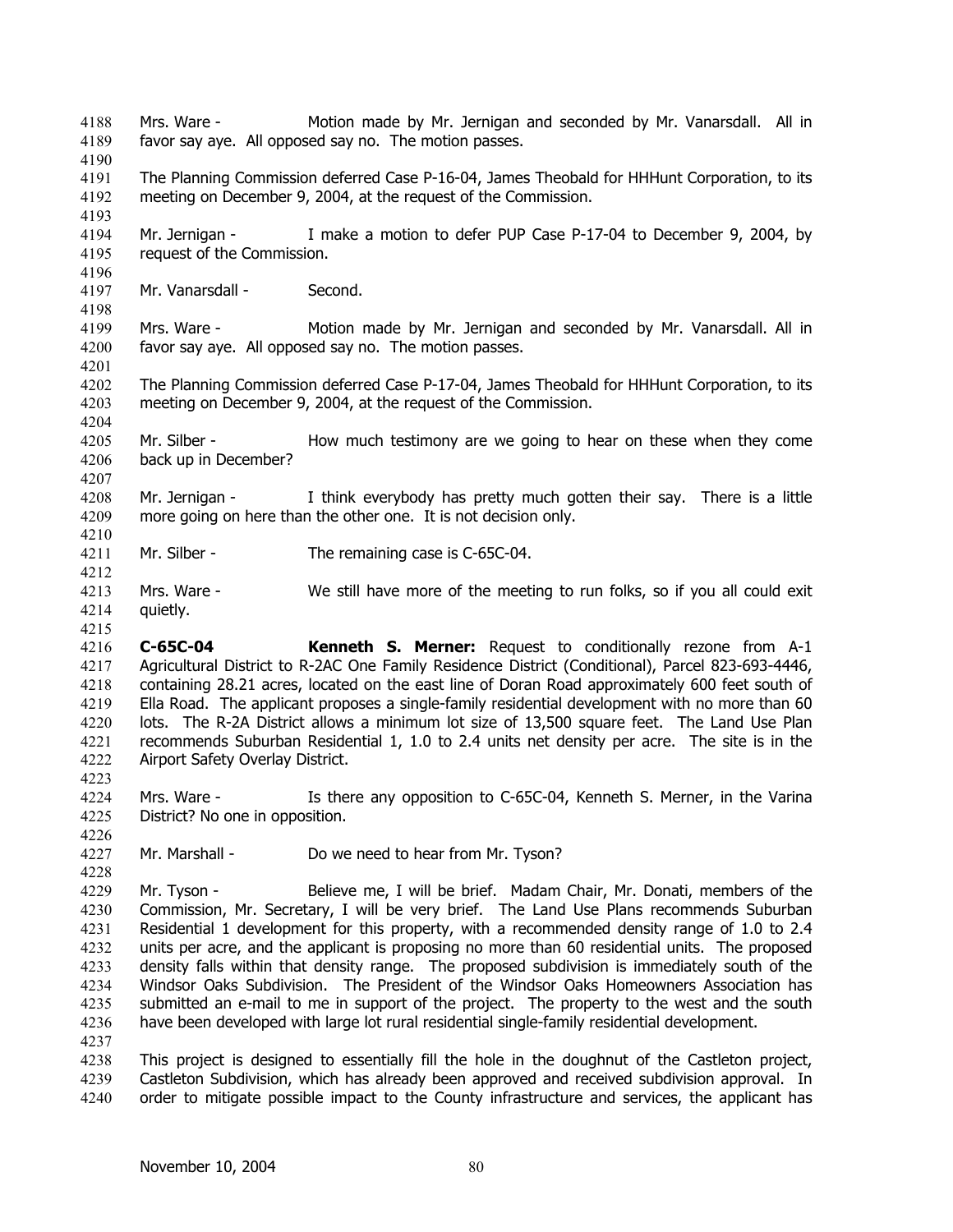- 4241 submitted a voluntary proffer statement. Major aspects of the proffers include:
- 4242

4243 4244 • Minimum unit size of 1,800 square feet for 1 story dwellings, and 2,200 square feet for 2 story or Cape-style units;

4245 • No one-story dwellings along Doran Road;

4246 4247 • A landscaped buffer along Doran Road that will be meld with that in the Windsor Oaks and Castleton subdivisions;

4248 4249 4250 • At least 50% of the homes will be constructed with side loading garages, or front loading garages which are set back a minimum of 5' from the closest portion of the dwelling to the street;

4251 • Sidewalks adjacent to major thoroughfare roads in the project; and

4252 4253 4254 • No cantilevered chimneys shall be permitted on the property. Staff has expressed concern about the possible stepping down of building siding along the foundations of buildings; however, Mr. Merner may be able to address that concern with you.

4255 4256 • Prior to the issuance of a building permit, a cash proffer of \$12,000 applicable to the proposed residential development shall be paid for each residential lot.

4258 4259 4260 4261 4262 4263 4264 According to reviewing agencies, an additional point of access on Doran Road is preferable, but not required. The Castleton project, of which this property is intended to become a part, is served by two boulevard-style entrances, and Traffic Engineering has indicated that is sufficient. It is anticipated that this project will tie into the proposed Four Mile Creek pump station. Schools and Fire have indicated that existing facilities are adequate to serve this project. Libraries has indicated that the Varina library is not adequate to absorb the demands on service that are likely to result from this project.

4265

4273

4275

4290

4257

4266 4267 4268 4269 4270 Staff believes that this application is consistent with the goals and objectives of the Henrico 2010 Land Use Plan and recommends that it be forwarded to the Board of Supervisors with a recommendation for approval. This concludes my presentation, I would be happy to try to answer any questions you may have.

4271 4272 Mrs. Ware - Any questions for Mr. Tyson from the Commission? No. OK. Do you want to hear from the applicant, Mr. Jernigan.

4274 Mr. Jernigan - I think the only thing we have to address is the siding.

4276 4277 4278 4279 Mr. Ken Merner - For the record, my name is Ken Merner with Boyd Homes. I just wanted to let you know I was here to answer any questions you may have, so I can tell my boss I showed up tonight. That is all.

4280 4281 4282 Mr. Jernigan - I think the only outstanding issue was what Lee said, about we discussed the siding, step down siding.

4283 4284 4285 4286 4287 4288 4289 Mr. Merner - Step down siding. We are developing a total of 490 units in this project. This particular piece of property, which is 60 lots, has a more flat topography on it, which the chance of step down foundations are usually, when you get this steep topography, which we will have in some situations as we get closer to the creek but not on these particular 60 lots, so I don't anticipate that we are going to have any step down foundations with the siding on this development. If we will, we will just limit them as much as we can for aesthetic purpose. We are trying to do a nice quality project here.

4291 4292 4293 Mr. Jernigan - I don't have any questions. We have worked on this thing three or our times, and I am ready to make a motion if there are no other questions by the Commission. Madam Chairman, I would like to make a motion to approve and send to the Board of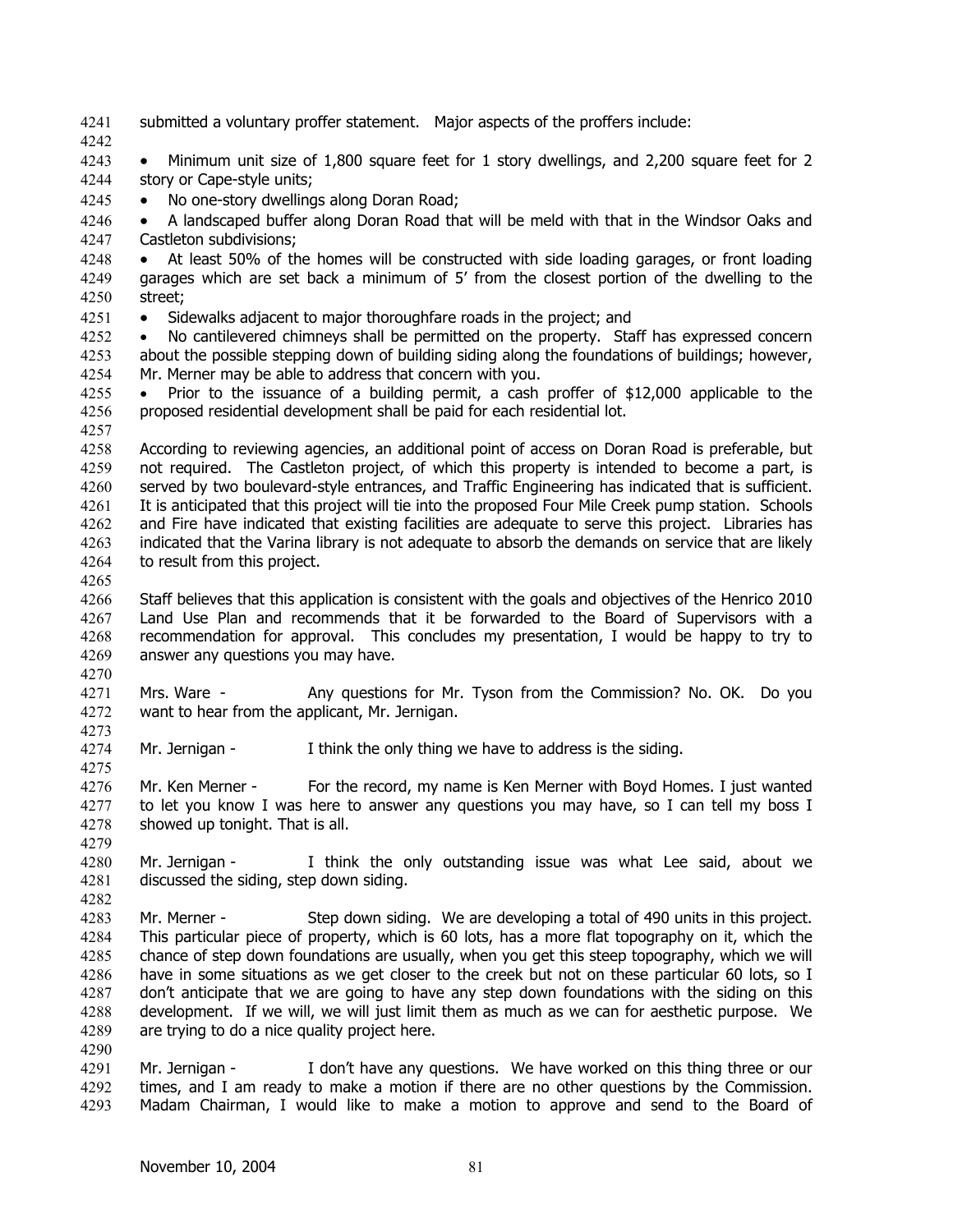- 4294 Supervisors Case C-65C-04, Kenneth S. Merner.
- 4296 Mr. Vanarsdall - Second.

4295

4297

4300

4307

4309

4311

4313

4318

4320

4327

4329

4331

4333

4337

4339

4343

4298 4299 Mrs. Ware - Motion made by Mr. Jernigan and seconded by Mr. Vanarsdall. All in favor say aye. All opposed say no. The motion passes.

4301 **REASON:** Acting on a motion by Mr. Jernigan, seconded by Mr. Vanarsdall, the Planning Commission voted 5-0 (one abstention) to recommend that the Board of Supervisors **grant** the request because the proposed use is appropriate for the site and would be a logical continuation of existing single-family residences in the area. In addition, the request conforms to the recommendations of the Land Use Plan and the proffered conditions will provide an assurance of quality that is otherwise not available. 4302 4303 4304 4305 4306

4308 Mr. Silber - The next is the Planning Commission minutes from October 14.

4310 Mrs. Ware - Are there any changes to the minutes? Do we have a motion?

4312 Mr. Vanarsdall - I make a motion we accept the minutes of October 14, 2004.

- 4314 4315 Mr. Marshall - Second.
- 4316 4317 Mrs. Ware - Motion made by Mr. Vanarsdall and seconded by Mr. Marshall. All in favor say aye. All opposed say no.
- 4319 The minutes are approved.

4321 4322 4323 4324 4325 4326 Mr. Silber - I have one item just to remind you. I believe you have received notification of this, but just a reminder, there is a special joint work session involving the Board of Supervisors and the Planning Commission for the  $23<sup>rd</sup>$  of November to discuss cash proffers, a cash proffer study and program scheduled for breakfast at 8:00 a.m., or some type of food, and 8:30 a.m. the program will start and we encourage you all to come. It is going to be in the Training Center and I don't know the room number? Have you all received notification of this?

- 4328 Mr. Archer - I have been phoned about it.
- 4330 Mrs. Ware - Somebody called me.
- 4332 Mr. Vanarsdall - Regina called me.

4334 4335 4336 Mr. Silber - The Training Center is up Parham Road in the Public Safety Building, second floor. Also, we have reserved parking spaces for the Board members and Planning Commission members in front of the building, so you should have a designated parking space.

4338 Mr. Jernigan - This is November 23, 2004. at 8:00 a.m.

4340 4341 4342 Mr. Silber - The consultant will be there to present their findings on the studies of the cash proffers. Staff will be there. Staff from each department will be there. I would say that it could last at least through lunch.

4344 4345 4346 Mr. Vanarsdall - I just wanted to remind everybody that the Christmas tree is on Monday, the 15<sup>th</sup>, over at Meadow Farms. It will be 50 more years before it will ever be here again. This is Virginia's time, and they cut it down in the George Washington National Forest and I forget